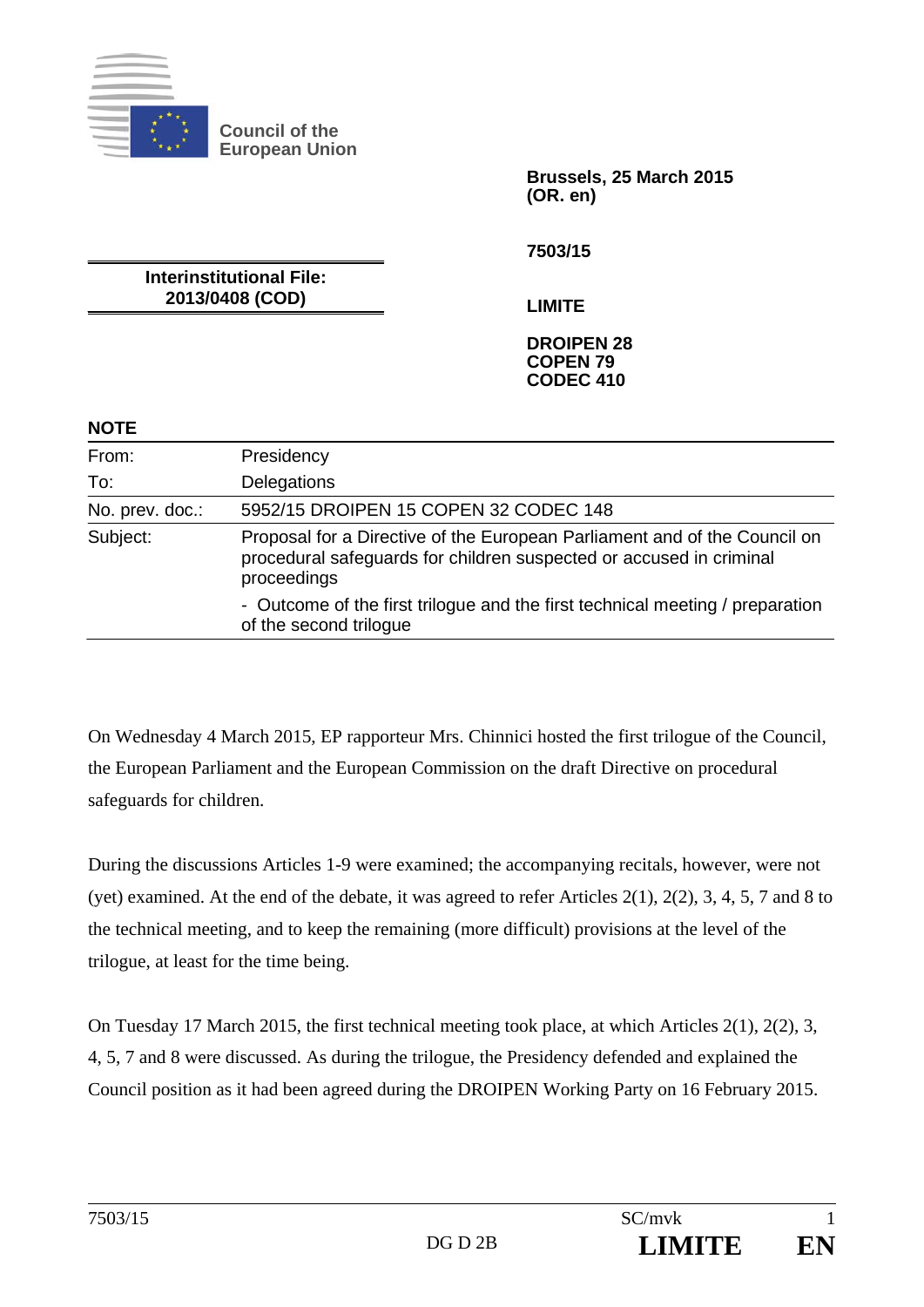The Presidency generally retains a positive impression of the two meetings, which were held in a very pleasant atmosphere. This being said, the pace of the meetings is rather low; the European Parliament clearly wants to take the negotiations regarding this Directive more slowly than the negotiations regarding the procedural rights Directives that were adopted in the recent years. It may therefore take more time before concrete results can be reported.

The outcome of the meetings has been set out in the five column table in the Annex. All Presidency- and compromise suggestions are subject to confirmation by the Working Party. As usual, it has been clearly underlined that "nothing is agreed until everything is agreed".

This document also contains comments in respect of the amendments that have not yet been examined by the Working Party.

At the next trilogue, which will take place on 22 April 2015, Articles 10 to 25 will be examined, as well as any results from the first technical meeting. In that view, the Presidency would appreciate obtaining the following from the Member States at the meeting of the Friends of the Presidency on 9 April 2015:

- a) comments on the LIBE amendments relating to Articles 10 to 25 (with the exception of Articles 13, 14, 18a and 19a, which have already been discussed - Member States who want to add anything to the observations as noted, however, are most welcome to do so);
- b) comments on the (very provisional) suggestions and observations as noted in this document relating to Articles  $2(1)$ ,  $2(2)$ , 3, 4, 5, 7 and 8;
- c) comments on the LIBE amendments relating to Articles 6 (and 6a GA) and 9, which have not been discussed during the last Working Party.

\_\_\_\_\_\_\_\_\_\_\_\_\_\_\_\_\_\_\_\_\_\_\_

.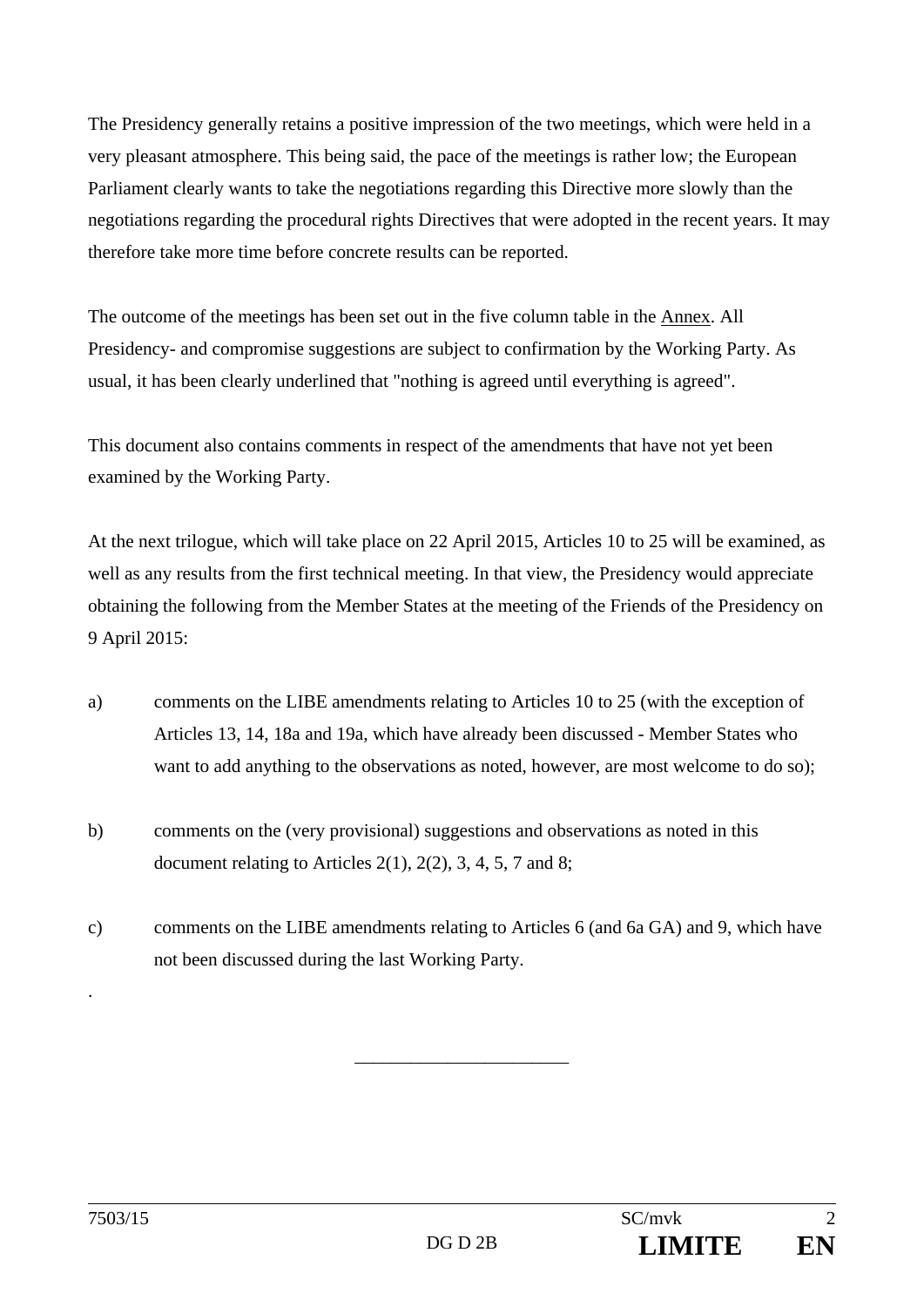## **Proposal for a Directive of the European Parliament and of the Council on procedural safeguards for children suspected or accused in criminal proceedings**

| <b>Title</b>                                                                                                                                              |                                                                                                                                                           |                                                                                                                                                           |                                          |                            |
|-----------------------------------------------------------------------------------------------------------------------------------------------------------|-----------------------------------------------------------------------------------------------------------------------------------------------------------|-----------------------------------------------------------------------------------------------------------------------------------------------------------|------------------------------------------|----------------------------|
| <b>Commission proposal</b><br>(ST 17633/13)                                                                                                               | <b>Council GA</b><br>(ST 10065/14)                                                                                                                        | <b>Orientation vote LIBE</b><br>(DS 1098/15)                                                                                                              | <b>Observations</b><br><b>Presidency</b> | <b>Possible Compromise</b> |
| Directive of the European<br>Parliament and of the<br>Council on procedural<br>safeguards for children<br>suspected or accused in<br>criminal proceedings | Directive of the European<br>Parliament and of the<br>Council on procedural<br>safeguards for children<br>suspected or accused in<br>criminal proceedings | Directive of the European<br>Parliament and of the<br>Council on procedural<br>safeguards for children<br>suspected or accused in<br>criminal proceedings | Agreement.                               |                            |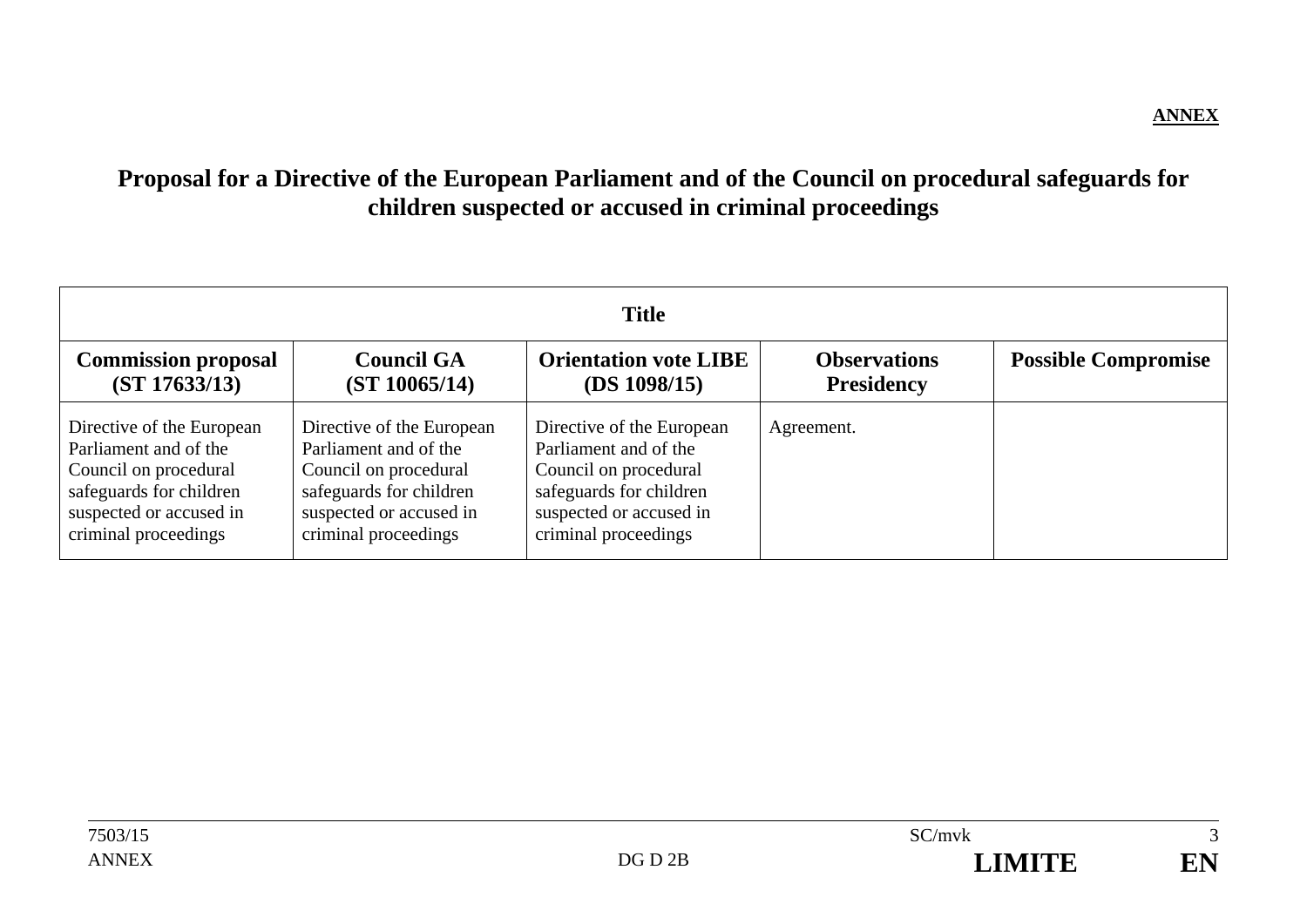|                                                                                                                                                                                                                                                                                                                                                                                                   | <b>Recitals</b>                                                                                                                                                                                                                                                                                                                                                                                   |                                                                                                                                                                                                                                                                                                                                                                                                    |                                          |                            |  |
|---------------------------------------------------------------------------------------------------------------------------------------------------------------------------------------------------------------------------------------------------------------------------------------------------------------------------------------------------------------------------------------------------|---------------------------------------------------------------------------------------------------------------------------------------------------------------------------------------------------------------------------------------------------------------------------------------------------------------------------------------------------------------------------------------------------|----------------------------------------------------------------------------------------------------------------------------------------------------------------------------------------------------------------------------------------------------------------------------------------------------------------------------------------------------------------------------------------------------|------------------------------------------|----------------------------|--|
| <b>Commission proposal</b><br>(ST 17633/13)                                                                                                                                                                                                                                                                                                                                                       | <b>Council GA</b><br>(ST 10065/14)                                                                                                                                                                                                                                                                                                                                                                | <b>Orientation vote LIBE</b><br>(DS 1098/15)                                                                                                                                                                                                                                                                                                                                                       | <b>Observations</b><br><b>Presidency</b> | <b>Possible Compromise</b> |  |
| The purpose of this<br>(1)<br>Directive is to establish<br>procedural safeguards to<br>ensure that children who are<br>suspected or accused in<br>criminal proceedings are<br>able to understand and<br>follow those proceedings, to<br>enable such children to<br>exercise their right to a fair<br>trial and to prevent re-<br>offending by children and<br>foster their social<br>integration. | The purpose of this<br>(1)<br>Directive is to establish<br>procedural safeguards to<br>ensure that children who are<br>suspected or accused in<br>criminal proceedings are<br>able to understand and<br>follow those proceedings, to<br>enable such children to<br>exercise their right to a fair<br>trial and to prevent re-<br>offending by children and<br>foster their social<br>integration. | The purpose of this<br>(1)<br>Directive is to establish.<br>procedural safeguards to<br>ensure that children who are<br>suspected or accused in<br>criminal proceedings are<br>able to understand and<br>follow those proceedings, to<br>enable such children to<br>exercise their right to a fair<br>trial and to prevent re-<br>offending by children and<br>foster their social<br>integration. | Agreement.                               |                            |  |
| By establishing<br>(2)<br>minimum rules on the<br>protection of procedural<br>rights of suspects or accused<br>persons, this Directive<br>should strengthen the trust<br>of Member States in the<br>criminal justice systems of<br>other Member States and<br>can thus help improve<br>mutual recognition of                                                                                      | By establishing<br>(2)<br>minimum rules on the<br>protection of procedural<br>rights of suspects or accused<br>persons, this Directive<br>should strengthen the trust<br>of Member States in the<br>criminal justice systems of<br>other Member States and<br>can thus help improve<br>mutual recognition of                                                                                      | By establishing<br>(2)<br>minimum rules on the<br>protection of procedural<br>rights of suspects or accused<br>persons, this Directive<br>should strengthen the trust<br>of Member States in the<br>criminal justice systems of<br>other Member States and<br>can thus help improve<br>mutual recognition of                                                                                       | Agreement.                               |                            |  |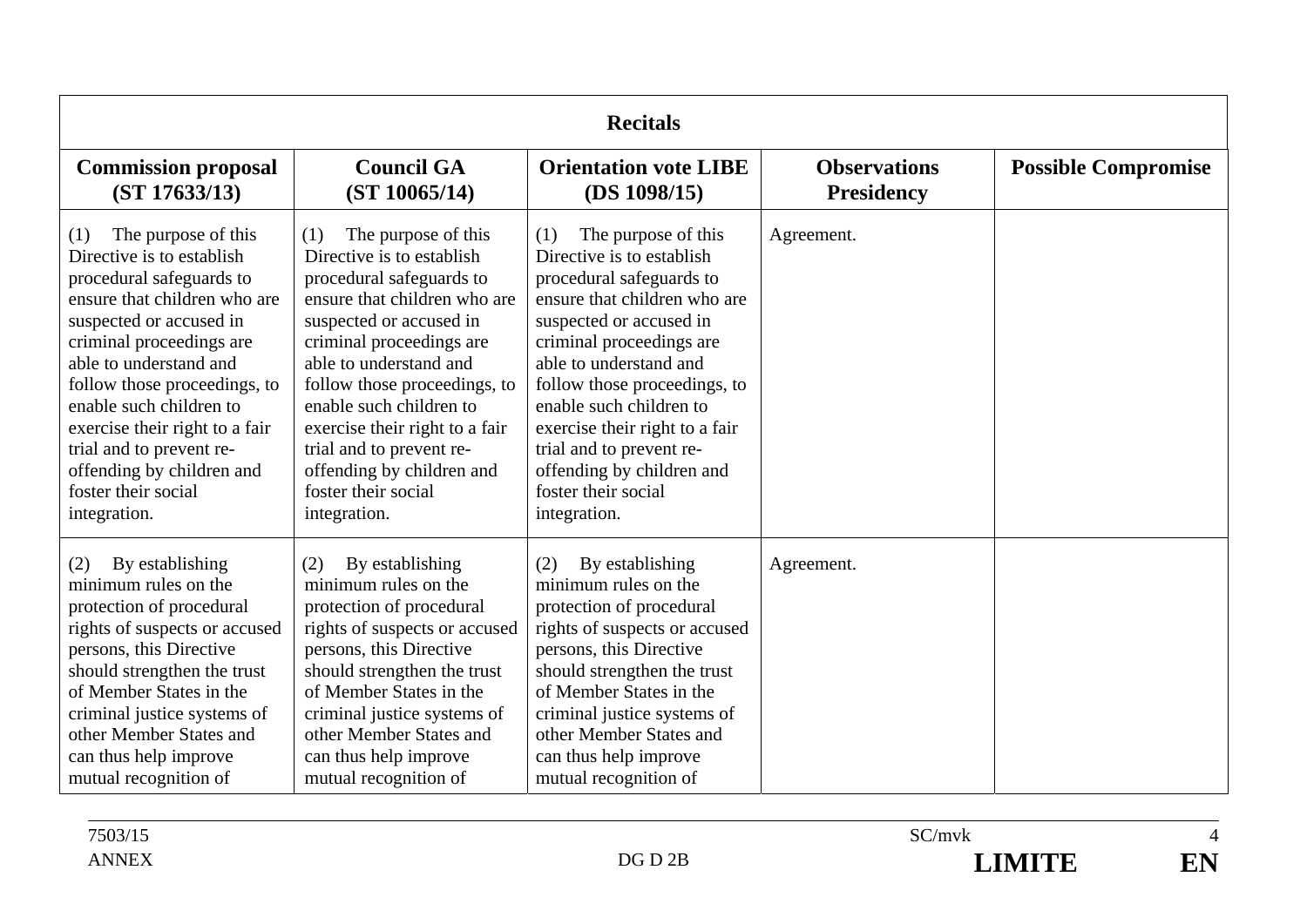| <b>Recitals</b>                                                                                                                                                                                                                                                                                                                                                                                                                                              |                                                                                                                                                                                                                                                                                                                                                                                                                                                                                      |                                                                                                                                                                                                                                                                                                                                                                                                                                                                                                                                                              |                                          |                            |
|--------------------------------------------------------------------------------------------------------------------------------------------------------------------------------------------------------------------------------------------------------------------------------------------------------------------------------------------------------------------------------------------------------------------------------------------------------------|--------------------------------------------------------------------------------------------------------------------------------------------------------------------------------------------------------------------------------------------------------------------------------------------------------------------------------------------------------------------------------------------------------------------------------------------------------------------------------------|--------------------------------------------------------------------------------------------------------------------------------------------------------------------------------------------------------------------------------------------------------------------------------------------------------------------------------------------------------------------------------------------------------------------------------------------------------------------------------------------------------------------------------------------------------------|------------------------------------------|----------------------------|
| <b>Commission proposal</b><br>(ST 17633/13)                                                                                                                                                                                                                                                                                                                                                                                                                  | <b>Council GA</b><br>(ST 10065/14)                                                                                                                                                                                                                                                                                                                                                                                                                                                   | <b>Orientation vote LIBE</b><br>(DS 1098/15)                                                                                                                                                                                                                                                                                                                                                                                                                                                                                                                 | <b>Observations</b><br><b>Presidency</b> | <b>Possible Compromise</b> |
| decisions in criminal<br>matters. Such common<br>minimum rules should also<br>remove obstacles to the free<br>movement of citizens<br>throughout the territory of<br>the Member States.                                                                                                                                                                                                                                                                      | decisions in criminal<br>matters. Such common<br>minimum rules should also<br>remove obstacles to the free<br>movement of citizens<br>throughout the territory of<br>the Member States.                                                                                                                                                                                                                                                                                              | decisions in criminal<br>matters. Such common<br>minimum rules should also<br>remove obstacles to the free<br>movement of citizens<br>throughout the territory of<br>the Member States.                                                                                                                                                                                                                                                                                                                                                                      |                                          |                            |
| Although the Member<br>(3)<br>States are parties to the<br>European Convention for the<br>Protection of Human Rights<br>and Fundamental Freedoms,<br>the International Covenant<br>on Civil and Political Rights<br>and the United Nations<br>Convention on the Rights of<br>the Child, experience has<br>shown that this in itself does<br>not always provide a<br>sufficient degree of trust in<br>the criminal justice systems<br>of other Member States. | Although the Member<br>(3)<br>States are parties to the<br>European Convention for<br>the Protection of Human<br><b>Rights and Fundamental</b><br>Freedoms, the International<br>Covenant on Civil and<br>Political Rights and the<br><b>United Nations Convention</b><br>on the Rights of the Child,<br>experience has shown that<br>this in itself does not always<br>provide a sufficient degree<br>of trust in the criminal<br>justice systems of other<br><b>Member States.</b> | (3) Although the Charter of<br><b>Fundamental Rights of the</b><br><b>European Union (the</b><br>Charter) applies, under<br>certain conditions, to<br><b>Member States and the</b><br>Member States are parties to<br>the European Convention for<br>the Protection of Human<br><b>Rights and Fundamental</b><br>Freedoms, the International<br>Covenant on Civil and<br>Political Rights and the<br><b>United Nations Convention</b><br>on the Rights of the Child,<br>experience has shown that<br>those facts alone do not<br>always provide a sufficient |                                          |                            |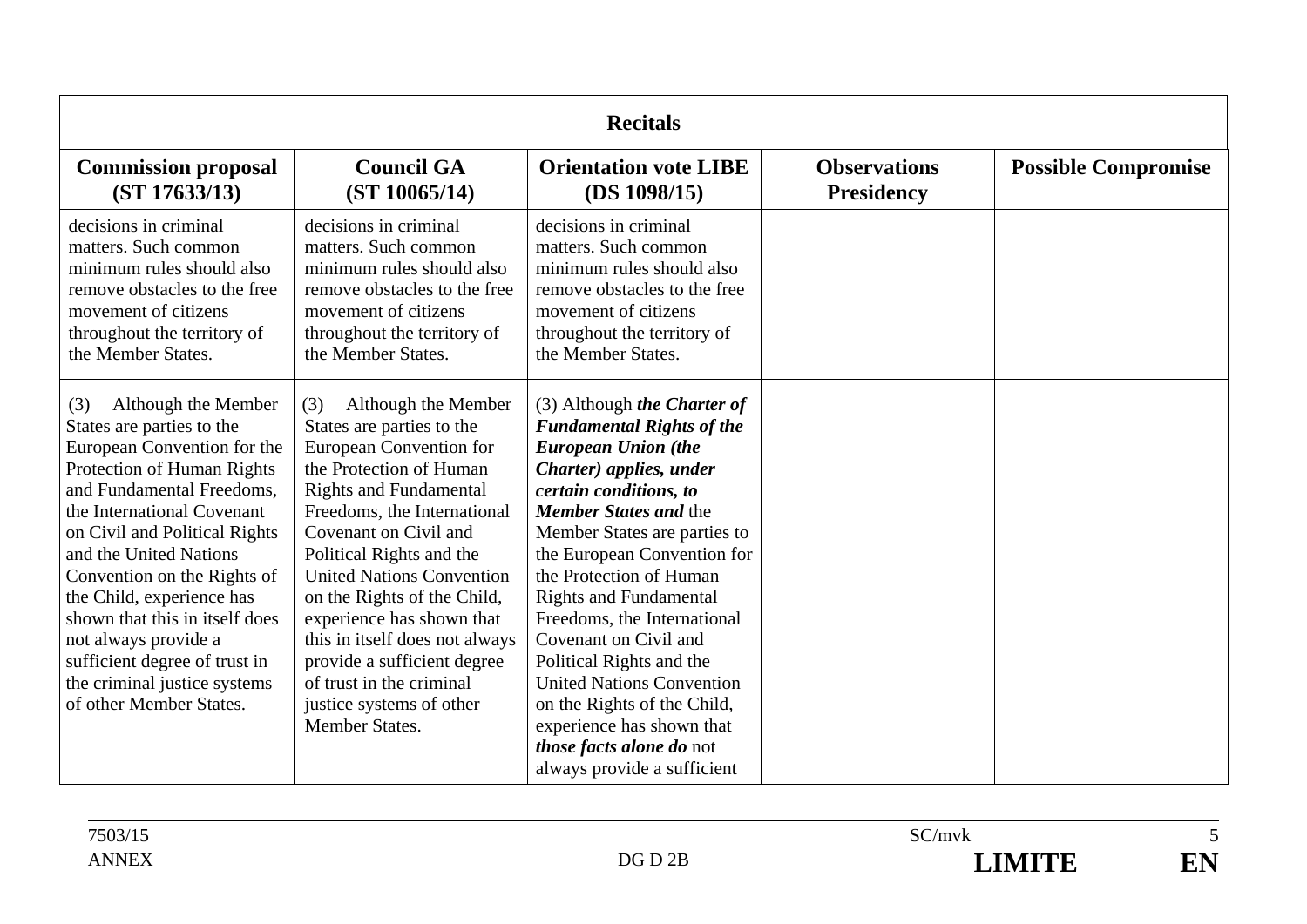| <b>Recitals</b>                                                                                                                                                                                                                                                                                                                                                                |                                                                                                                                                                                                                                                                                                                                                                                                                                                      |                                                                                                                                                                                                                                                                                                                                                                                                                                                               |                                                       |                            |
|--------------------------------------------------------------------------------------------------------------------------------------------------------------------------------------------------------------------------------------------------------------------------------------------------------------------------------------------------------------------------------|------------------------------------------------------------------------------------------------------------------------------------------------------------------------------------------------------------------------------------------------------------------------------------------------------------------------------------------------------------------------------------------------------------------------------------------------------|---------------------------------------------------------------------------------------------------------------------------------------------------------------------------------------------------------------------------------------------------------------------------------------------------------------------------------------------------------------------------------------------------------------------------------------------------------------|-------------------------------------------------------|----------------------------|
| <b>Commission proposal</b><br>(ST 17633/13)                                                                                                                                                                                                                                                                                                                                    | <b>Council GA</b><br>(ST 10065/14)                                                                                                                                                                                                                                                                                                                                                                                                                   | <b>Orientation vote LIBE</b><br>(DS 1098/15)                                                                                                                                                                                                                                                                                                                                                                                                                  | <b>Observations</b><br><b>Presidency</b>              | <b>Possible Compromise</b> |
|                                                                                                                                                                                                                                                                                                                                                                                |                                                                                                                                                                                                                                                                                                                                                                                                                                                      | degree of trust in the<br>criminal justice systems of<br>other Member States.<br>(AM1)                                                                                                                                                                                                                                                                                                                                                                        |                                                       |                            |
| The Stockholm<br>(4)<br>Programme <sup>1</sup> put a strong<br>focus on the strengthening<br>of the rights of individuals in<br>criminal proceedings. In its<br>point 2.4, the European<br>Council invited the<br>Commission to put forward<br>proposals setting out a step<br>by step approach <sup>2</sup> to<br>strengthening the rights of<br>suspects or accused persons. | (4) On 30 November 2009,<br>the Council adopted a<br><b>Resolution on a Roadmap</b><br>for strengthening the<br>procedural rights of<br>suspected or accused<br>persons in criminal<br>proceedings ('the<br>Roadmap'). <sup>3</sup> Taking a<br>step-by-step approach, the<br>Roadmap calls for the<br>adoption of measures<br>regarding the right to<br>translation and<br>interpretation (measure<br>A), the right to<br>information on rights and | $(4)$ On 30 November 2009,<br>the Council adopted the<br>Roadmap for strengthening<br>the procedural rights of<br>suspected and accused<br>persons in criminal<br>proceedings ('the<br>Roadmap'). Taking a step-<br>by-step approach, the<br>Roadmap calls for the<br>adoption of measures<br>regarding the right to<br>translation and<br>interpretation (measure A),<br>the right to information on<br>rights and information<br>about the charges (measure | Texts are almost identical;<br>text EP is acceptable. |                            |

**<sup>1</sup>** OJ C 115, 4.5.2010, p.1.

**<sup>2</sup>** OJ C 291, 4.12.2009, p.1.

**<sup>3</sup>** OJ C 295, 4.12.2009, p. 1.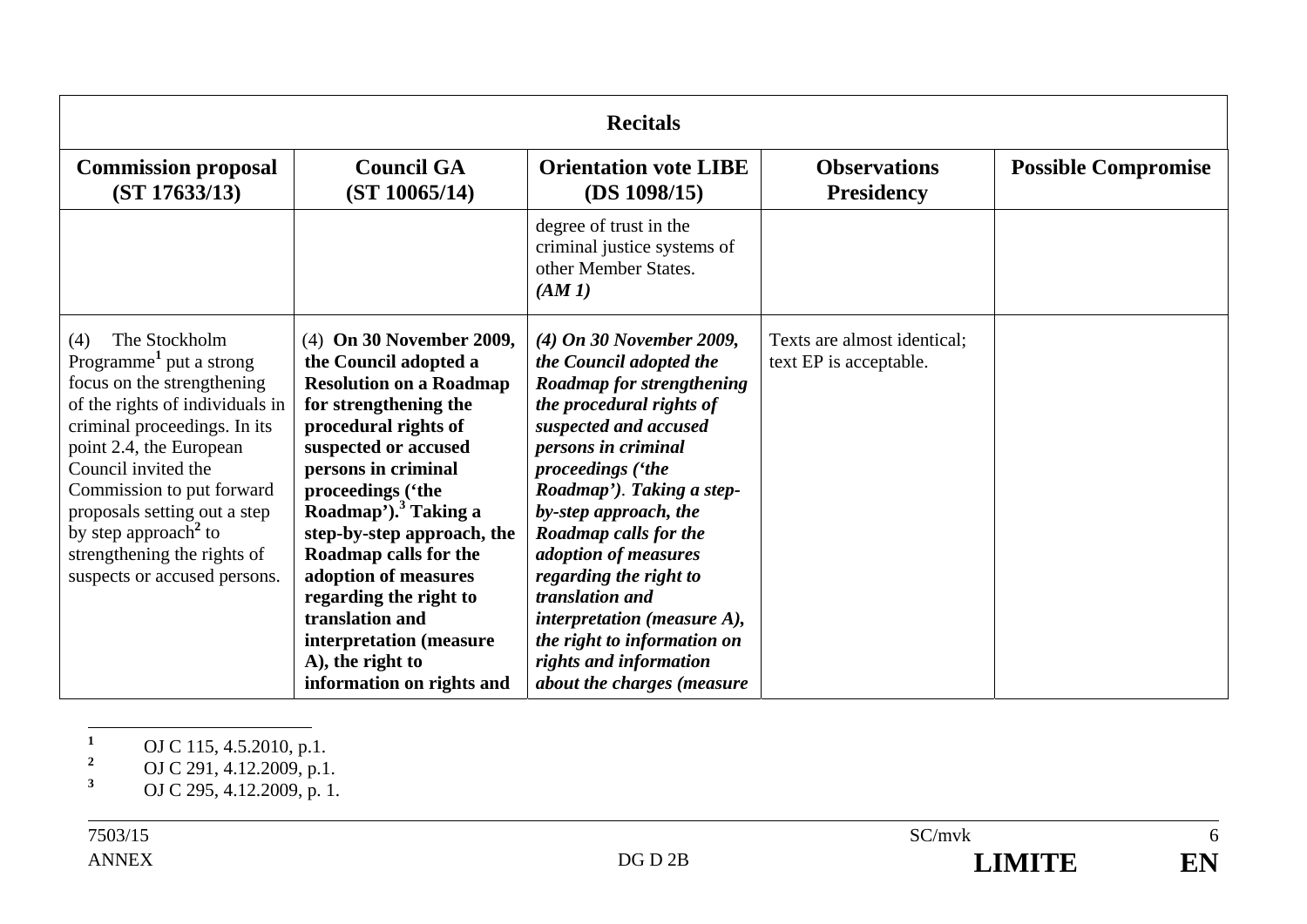|                                             | <b>Recitals</b>                                                                                                                                                                                                                                                                                                                                                                                                                                                                                                                                                                                                             |                                                                                                                                                                                                                                                                                                                                                                                                                                                                                                                                                                                   |                                          |                            |  |
|---------------------------------------------|-----------------------------------------------------------------------------------------------------------------------------------------------------------------------------------------------------------------------------------------------------------------------------------------------------------------------------------------------------------------------------------------------------------------------------------------------------------------------------------------------------------------------------------------------------------------------------------------------------------------------------|-----------------------------------------------------------------------------------------------------------------------------------------------------------------------------------------------------------------------------------------------------------------------------------------------------------------------------------------------------------------------------------------------------------------------------------------------------------------------------------------------------------------------------------------------------------------------------------|------------------------------------------|----------------------------|--|
| <b>Commission proposal</b><br>(ST 17633/13) | <b>Council GA</b><br>(ST 10065/14)                                                                                                                                                                                                                                                                                                                                                                                                                                                                                                                                                                                          | <b>Orientation vote LIBE</b><br>(DS 1098/15)                                                                                                                                                                                                                                                                                                                                                                                                                                                                                                                                      | <b>Observations</b><br><b>Presidency</b> | <b>Possible Compromise</b> |  |
|                                             | information about the<br>charges (measure B), the<br>right to legal advice and<br>legal aid (measure C), the<br>right to communicate with<br>relatives, employers and<br>consular authorities<br>(measure D), and special<br>safeguards for suspects or<br>accused persons who are<br>vulnerable (measure E).<br>The Roadmap emphasises<br>that the order of the rights<br>is only indicative and thus<br>implies that it may be<br>changed in accordance<br>with priorities. The<br>Roadmap is designed to<br>operate as a whole; only<br>when all its components<br>are implemented will its<br>benefits be felt in full. | B), the right to legal advice<br>and legal aid (measure $C$ ),<br>the right to communicate<br>with relatives, employers<br>and consular authorities<br>$(measure D)$ , and special<br>safeguards for suspects or<br>accused persons who are<br>vulnerable (measure $E$ ).<br><b>The Roadmap emphasises</b><br>that the order of the rights<br>is indicative, implying that<br>it may be changed<br>according to priorities. It is<br>designed to operate as a<br>whole; only when all its<br>components are<br><i>implemented will its</i><br>benefits be felt in full.<br>(AM 2) |                                          |                            |  |
|                                             | (4a) On 11 December<br>2009, the European<br><b>Council welcomed the</b>                                                                                                                                                                                                                                                                                                                                                                                                                                                                                                                                                    | $(4a)$ On 10 December 2009,<br>the European Council<br>welcomed the Roadmap and                                                                                                                                                                                                                                                                                                                                                                                                                                                                                                   | Agreement.                               |                            |  |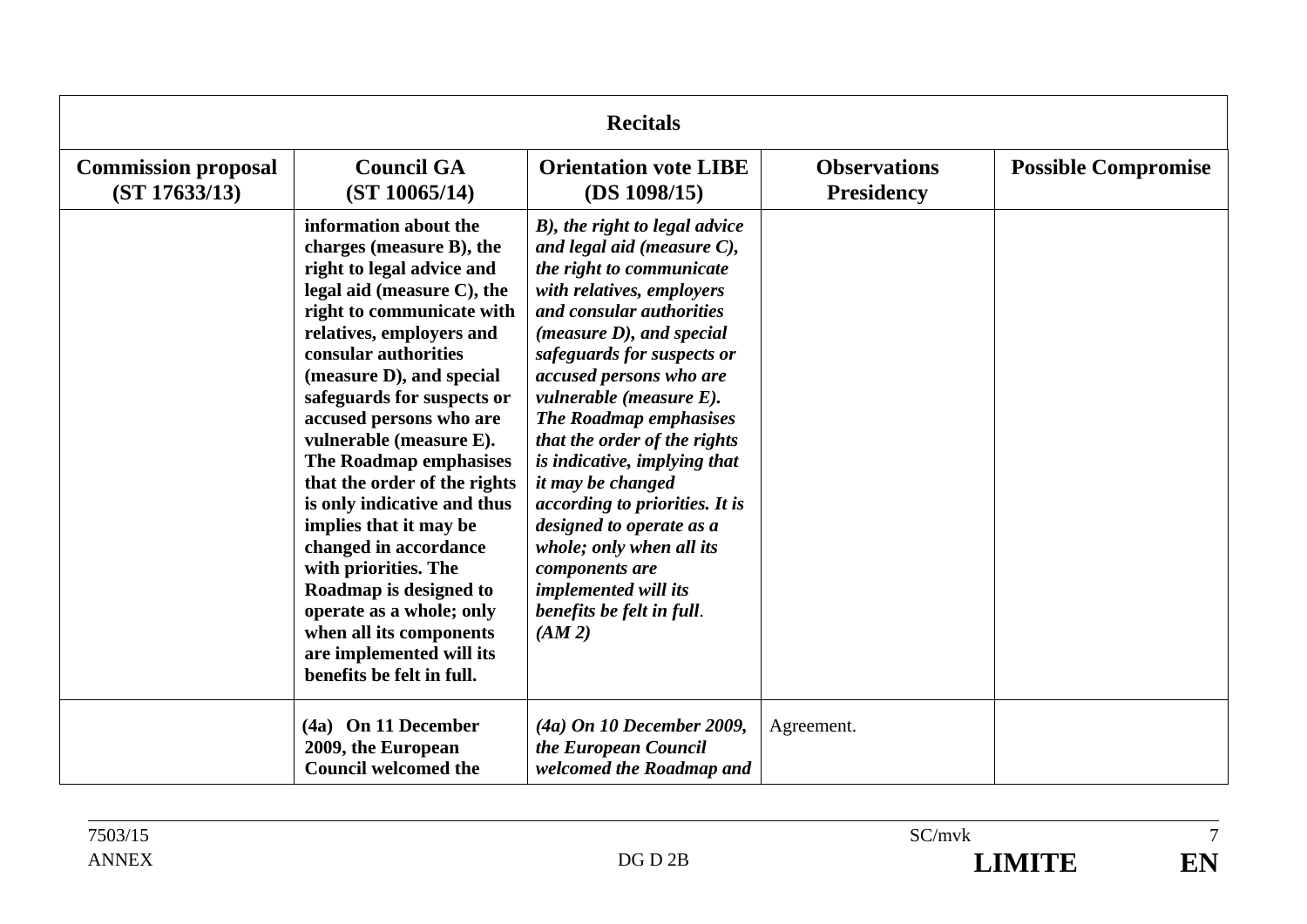| <b>Recitals</b>                                                 |                                                                                                                                                                                                                                                                                                                                                                                                                                                                                                                                                                     |                                                                                                                                                                                                                                                                                                                                                                                                                                                                                                                                                              |                                          |                            |
|-----------------------------------------------------------------|---------------------------------------------------------------------------------------------------------------------------------------------------------------------------------------------------------------------------------------------------------------------------------------------------------------------------------------------------------------------------------------------------------------------------------------------------------------------------------------------------------------------------------------------------------------------|--------------------------------------------------------------------------------------------------------------------------------------------------------------------------------------------------------------------------------------------------------------------------------------------------------------------------------------------------------------------------------------------------------------------------------------------------------------------------------------------------------------------------------------------------------------|------------------------------------------|----------------------------|
| <b>Commission proposal</b><br>(ST 17633/13)                     | <b>Council GA</b><br>(ST 10065/14)                                                                                                                                                                                                                                                                                                                                                                                                                                                                                                                                  | <b>Orientation vote LIBE</b><br>(DS 1098/15)                                                                                                                                                                                                                                                                                                                                                                                                                                                                                                                 | <b>Observations</b><br><b>Presidency</b> | <b>Possible Compromise</b> |
|                                                                 | Roadmap and made it<br>part of the Stockholm<br>$programme - An open$<br>and secure Europe serving<br>and protecting citizens<br>(point 2.4). $4$ The<br><b>European Council</b><br>underlined the non-<br>exhaustive character of<br>the Roadmap, by inviting<br>the Commission to<br>examine further elements<br>of minimum procedural<br>rights for suspects and<br>accused persons, and to<br>assess whether other<br>issues, for instance the<br>presumption of innocence,<br>need to be addressed, in<br>order to promote better<br>cooperation in that area. | made it part of the<br>Stockholm programme - An<br>open and secure Europe<br>serving and protecting<br>citizens (point 2.4). The<br><b>European Council</b><br>underlined the non-<br>exhaustive character of the<br>Roadmap, inviting the<br><b>Commission to examine</b><br>further elements of<br>minimum procedural rights<br>for suspected and accused<br>persons, and to assess<br>whether other issues, for<br>instance the presumption of<br>innocence, need to be<br>addressed, in order to<br>promote better cooperation<br>in that area. $(AM 3)$ |                                          |                            |
| (5)<br>have<br>Three measures<br>adopted<br>date,<br>been<br>to | Three measures have<br>(5)<br>been adopted to date,                                                                                                                                                                                                                                                                                                                                                                                                                                                                                                                 | Three measures have<br>(5)<br>been adopted to date,                                                                                                                                                                                                                                                                                                                                                                                                                                                                                                          | Agreement.                               |                            |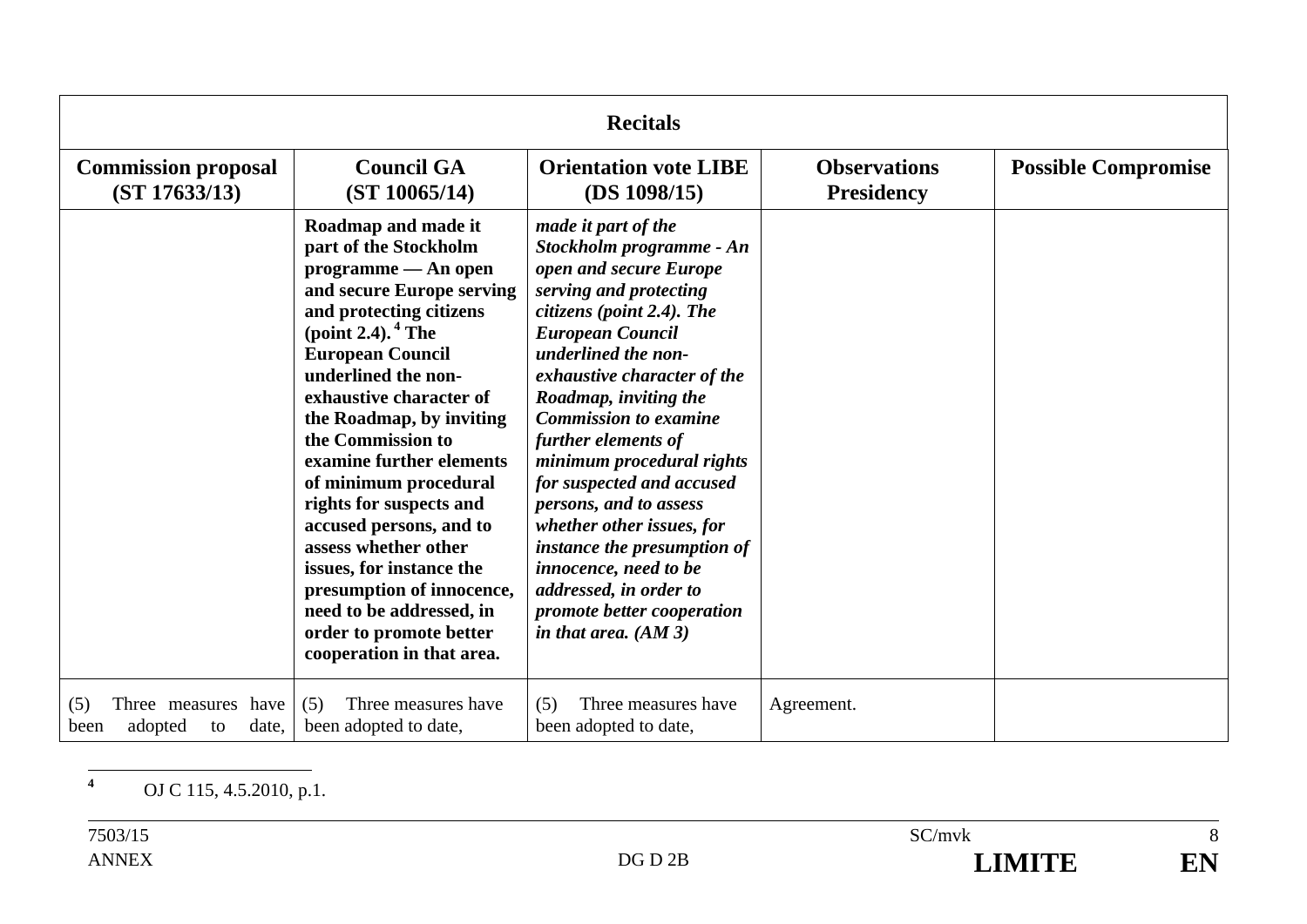| <b>Recitals</b>                                                                                                                                                                                                                                                                                       |                                                                                                                                                                                                                                                 |                                                                                                                                                                                                                                                   |                                          |                            |
|-------------------------------------------------------------------------------------------------------------------------------------------------------------------------------------------------------------------------------------------------------------------------------------------------------|-------------------------------------------------------------------------------------------------------------------------------------------------------------------------------------------------------------------------------------------------|---------------------------------------------------------------------------------------------------------------------------------------------------------------------------------------------------------------------------------------------------|------------------------------------------|----------------------------|
| <b>Commission proposal</b><br>(ST 17633/13)                                                                                                                                                                                                                                                           | <b>Council GA</b><br>(ST 10065/14)                                                                                                                                                                                                              | <b>Orientation vote LIBE</b><br>(DS 1098/15)                                                                                                                                                                                                      | <b>Observations</b><br><b>Presidency</b> | <b>Possible Compromise</b> |
| Directive<br>namely<br>2010/64/EU of the European<br>and of the<br>Parliament<br>Council <sup>5</sup> .<br>Directive<br>$2012/13/EU$ of the European<br>Parliament<br>and of the<br>Count <sup>6</sup><br>Directive<br>and<br>2013/48/EU of the European<br>Parliament and the Council <sup>7</sup> . | namely Directive<br>2010/64/EU of the<br>European Parliament and of<br>the Council, Directive<br>$2012/13/EU$ of the<br>European Parliament and of<br>the Council and Directive<br>2013/48/EU of the<br>European Parliament and<br>the Council. | namely Directive<br>2010/64/EU of the European<br>Parliament and of the<br>Council, Directive<br>2012/13/EU of the European<br>Parliament and of the<br><b>Council and Directive</b><br>2013/48/EU of the European<br>Parliament and the Council. |                                          |                            |
| This<br>Directive<br>(6)<br>promotes the rights of the<br>child, taking into account the<br>Guidelines of the Council of<br>child-friendly<br>Europe<br>on<br>justice.                                                                                                                                | This Directive<br>(6)<br>promotes the rights of the<br>child, taking into account<br>the Guidelines of the<br>Council of Europe on child-<br>friendly justice.                                                                                  | This Directive<br>(6)<br>promotes the rights of the<br>child, taking into account the<br>Guidelines of the Council of<br>Europe on child-friendly<br>justice.                                                                                     | Agreement.                               |                            |

**<sup>5</sup>** Directive 2010/64/EU of the European Parliament and of the Council of 20 October 2010 on the right to interpretation and translation in criminal proceedings (OJ L 280, 26.10.2010, p.1).

<sup>&</sup>lt;sup>6</sup> Directive 2012/13/EU of the European Parliament and of the Council of 22 May 2012 on the right to information in criminal proceedings (OJ L 142, 1.6.2012, p.1).

<sup>&</sup>lt;sup>7</sup> Directive 2013/48/EU of the European Parliament and the Council of 22 October 2013 on the right of access to a lawyer in criminal proceedings and European arrest warrant proceedings and on the right to have a third party informed upon deprivation of liberty, and to communicate with third persons and with consular authorities (OJ L 294, 6.11.2013, p. 1).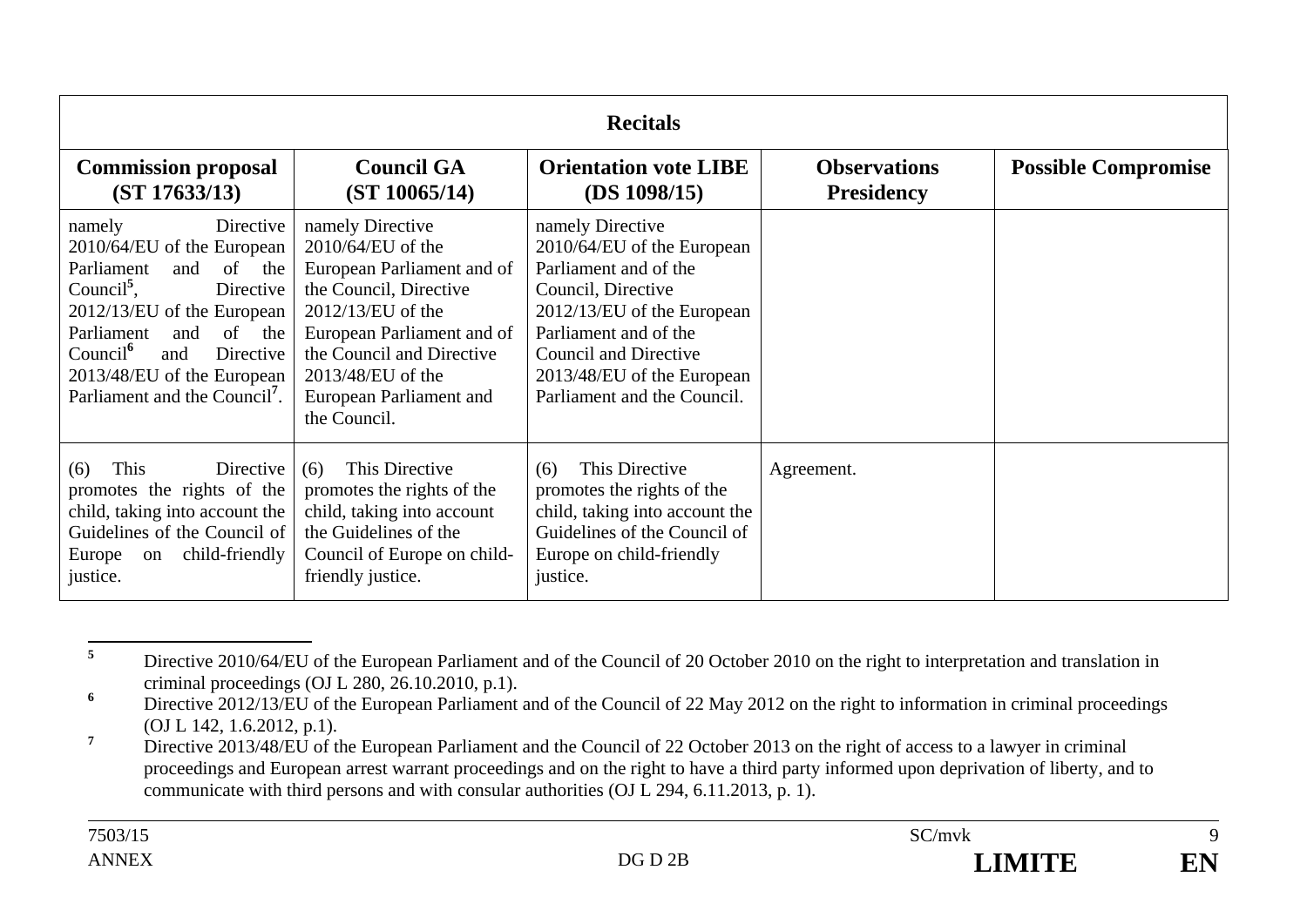| <b>Recitals</b>                             |                                    |                                                                                                                                                                                                                                                                                                                                                                                                                                                                                                                                                                                                                                                                                                                                                                                |                                          |                            |
|---------------------------------------------|------------------------------------|--------------------------------------------------------------------------------------------------------------------------------------------------------------------------------------------------------------------------------------------------------------------------------------------------------------------------------------------------------------------------------------------------------------------------------------------------------------------------------------------------------------------------------------------------------------------------------------------------------------------------------------------------------------------------------------------------------------------------------------------------------------------------------|------------------------------------------|----------------------------|
| <b>Commission proposal</b><br>(ST 17633/13) | <b>Council GA</b><br>(ST 10065/14) | <b>Orientation vote LIBE</b><br>(DS 1098/15)                                                                                                                                                                                                                                                                                                                                                                                                                                                                                                                                                                                                                                                                                                                                   | <b>Observations</b><br><b>Presidency</b> | <b>Possible Compromise</b> |
|                                             |                                    | $(6a)$ Given the case law of<br>the Court of Justice of the<br><b>European Union and the</b><br><b>European Court of Human</b><br>Rights, the criminal nature<br>of proceedings cannot<br>always be determined<br>purely on the strength of<br>their classification, and of<br>the penalties which may be<br>imposed, in national law. In<br>order to achieve the aims of<br>the Treaties and of this<br>Directive and to ensure full<br>respect for fundamental<br>rights, including those set<br>out in the Charter of<br><b>Fundamental Rights and</b><br>the ECHR, it is therefore<br>appropriate, for the<br>purposes of this Directive,<br>to take into account not<br>only the formal<br>classification of<br>proceedings in national<br>law, but also their effects on |                                          |                            |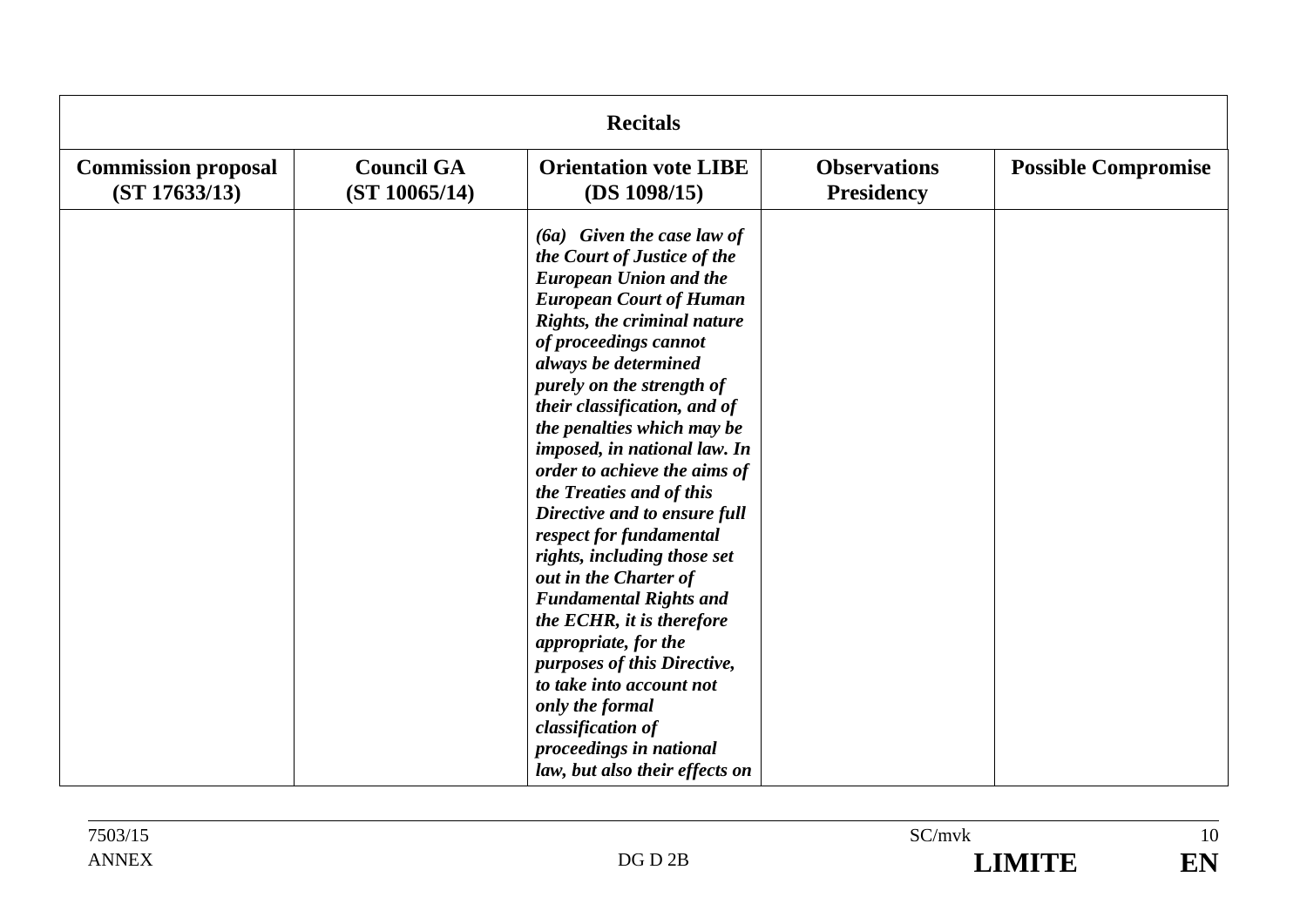|                                             | <b>Recitals</b>                    |                                                                                                                                                                                                                                                                                                                                                                                                                             |                                          |                            |  |
|---------------------------------------------|------------------------------------|-----------------------------------------------------------------------------------------------------------------------------------------------------------------------------------------------------------------------------------------------------------------------------------------------------------------------------------------------------------------------------------------------------------------------------|------------------------------------------|----------------------------|--|
| <b>Commission proposal</b><br>(ST 17633/13) | <b>Council GA</b><br>(ST 10065/14) | <b>Orientation vote LIBE</b><br>(DS 1098/15)                                                                                                                                                                                                                                                                                                                                                                                | <b>Observations</b><br><b>Presidency</b> | <b>Possible Compromise</b> |  |
|                                             |                                    | the lives and development<br>of the children concerned.<br>This Directive should be<br>applied, in any event, where<br>there is a possibility that<br>proceedings will result in a<br>criminal record. (AM 4)                                                                                                                                                                                                               |                                          |                            |  |
|                                             |                                    | (6b) Member States should<br>ensure that in all<br>proceedings, children are<br>treated with care, sensitivity<br>and respect for their age,<br>special needs, maturity and<br>level of understanding and<br>take into consideration any<br>communication difficulties<br>they may have. Criminal<br>proceedings involving<br>children should be carried<br>out in a non-intimidating<br>and child-sensitive way.<br>(AM 5) |                                          |                            |  |
|                                             |                                    | $(6c)$ The safeguards<br>provided for in this                                                                                                                                                                                                                                                                                                                                                                               |                                          |                            |  |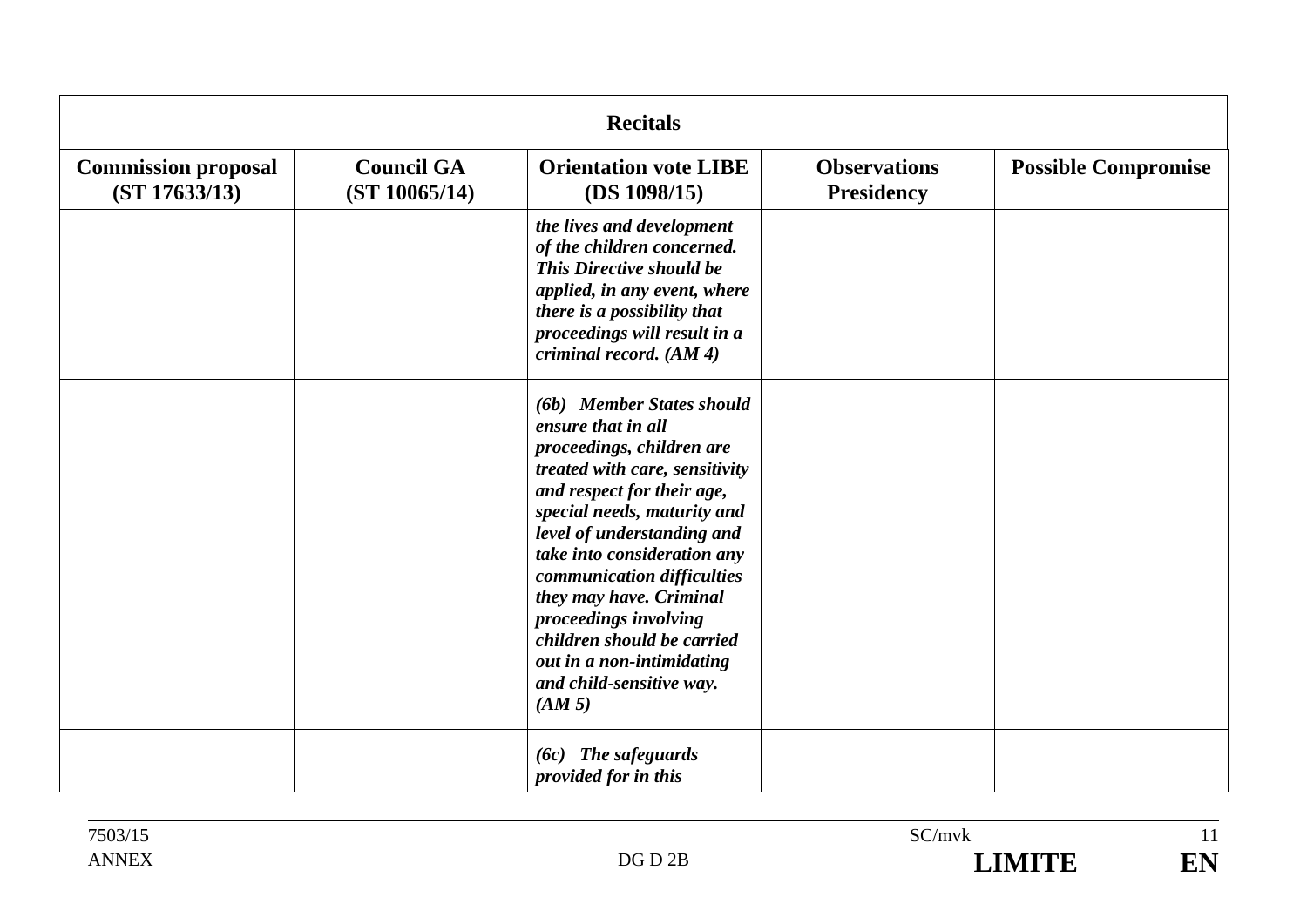| <b>Recitals</b>                             |                                    |                                                                                                                                                                                                                                                                                                                                                                                                                                                                                                                                                                                                                                                                                                                                                                   |                                          |                            |
|---------------------------------------------|------------------------------------|-------------------------------------------------------------------------------------------------------------------------------------------------------------------------------------------------------------------------------------------------------------------------------------------------------------------------------------------------------------------------------------------------------------------------------------------------------------------------------------------------------------------------------------------------------------------------------------------------------------------------------------------------------------------------------------------------------------------------------------------------------------------|------------------------------------------|----------------------------|
| <b>Commission proposal</b><br>(ST 17633/13) | <b>Council GA</b><br>(ST 10065/14) | <b>Orientation vote LIBE</b><br>(DS 1098/15)                                                                                                                                                                                                                                                                                                                                                                                                                                                                                                                                                                                                                                                                                                                      | <b>Observations</b><br><b>Presidency</b> | <b>Possible Compromise</b> |
|                                             |                                    | Directive should therefore<br>be applied, with such<br>adjustments as might be<br>necessary, to all<br>proceedings which might<br>entail restrictive measures<br>or, at any rate, significant<br>consequences for children's<br>lives and hence influence<br>the development processes<br>that shape their<br>personalities, and in cases<br>where, although no<br>punishment is ordered,<br>proceedings could lead to a<br>decision giving to<br>understand $-$ if only<br>implicitly – that the person<br>concerned was responsible<br>for the offence with which<br>he or she had been charged.<br>In all such cases,<br>application of this Directive<br>should not be ruled out by<br>the fact that the<br>proceedings did not result<br>from actions termed |                                          |                            |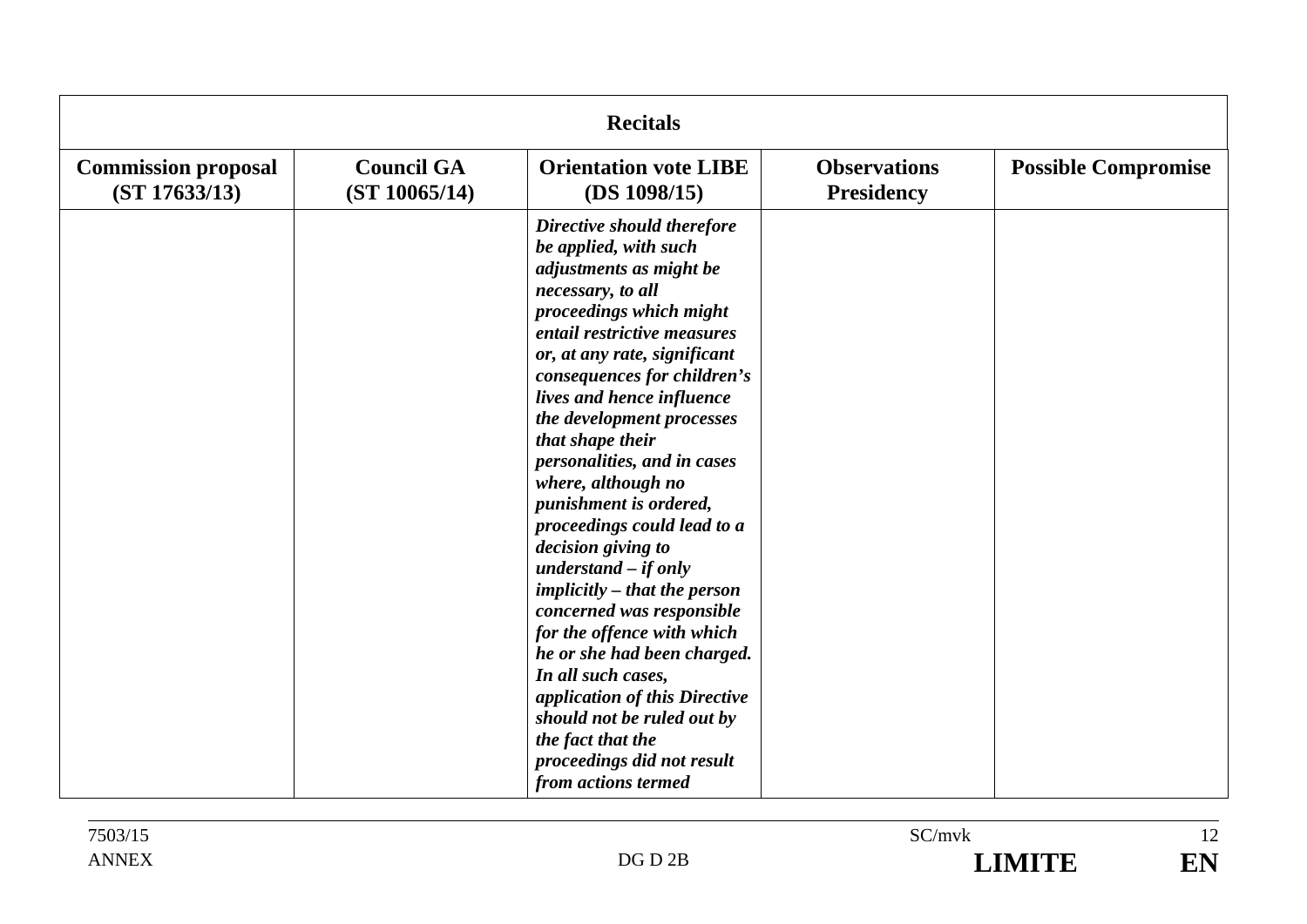| <b>Recitals</b>                                                                                                                                                                                                                                   |                                                                                                                                                                                                           |                                                                                                                                                                                                                                                                        |                                          |                            |
|---------------------------------------------------------------------------------------------------------------------------------------------------------------------------------------------------------------------------------------------------|-----------------------------------------------------------------------------------------------------------------------------------------------------------------------------------------------------------|------------------------------------------------------------------------------------------------------------------------------------------------------------------------------------------------------------------------------------------------------------------------|------------------------------------------|----------------------------|
| <b>Commission proposal</b><br>(ST 17633/13)                                                                                                                                                                                                       | <b>Council GA</b><br>(ST 10065/14)                                                                                                                                                                        | <b>Orientation vote LIBE</b><br>(DS 1098/15)                                                                                                                                                                                                                           | <b>Observations</b><br><b>Presidency</b> | <b>Possible Compromise</b> |
|                                                                                                                                                                                                                                                   |                                                                                                                                                                                                           | criminal offences in<br>national law, do not take<br>place in a criminal court, or<br>entail penalties formally<br>classed as criminal in<br>national law. $(AM 6)$                                                                                                    |                                          |                            |
| Children<br>who<br>(7)<br>are<br>accused<br>in<br>suspects<br><b>or</b><br>criminal cases should<br>be<br>given special attention in<br>their<br>order<br>preserve<br>to<br>potential for development<br>and<br>reintegration<br>into<br>society. | Children who are<br>(7)<br>suspects or accused in<br>criminal cases should be<br>given special attention in<br>order to preserve their<br>potential for development<br>and reintegration into<br>society. | Children who are<br>(7)<br>suspects or accused in<br>criminal cases should be<br>given special attention in<br>order to preserve their<br>potential for development<br>and reintegration into<br>society.                                                              | Agreement.                               |                            |
|                                                                                                                                                                                                                                                   |                                                                                                                                                                                                           | (7a) Member States are<br>encouraged to provide<br>children involved in<br>criminal proceedings with<br>appropriate support and<br>assistance in their efforts to<br>reintegrate in society, in<br>particular by taking<br>measures to prevent<br>suspected or accused |                                          |                            |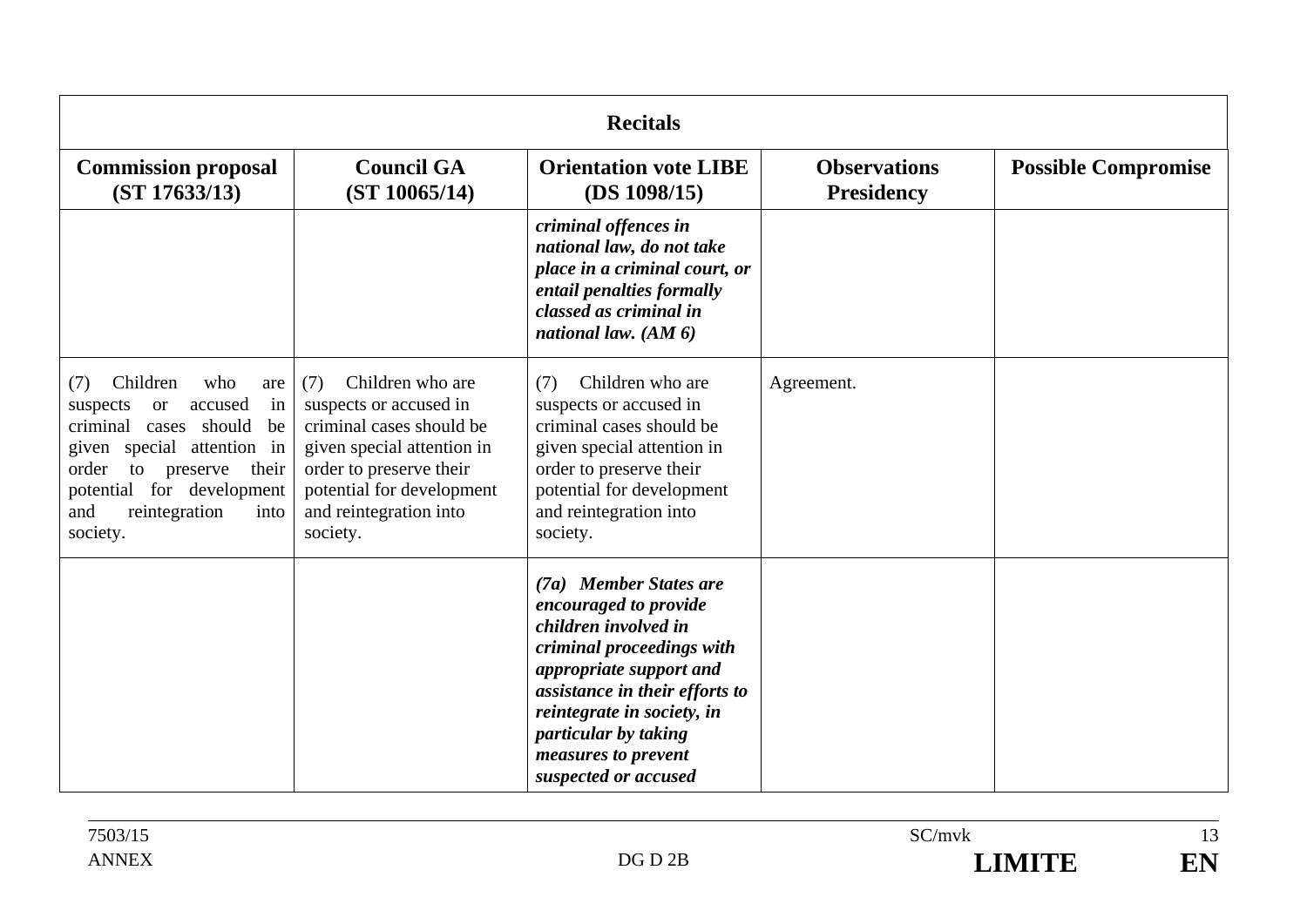| <b>Recitals</b>                                                                                                                                                                                                                                                                      |                                                                                                                                                                                                                                                                                                                                                                                                                                                                                                                 |                                                                                                                                                                                                                                                                                      |                                          |                            |
|--------------------------------------------------------------------------------------------------------------------------------------------------------------------------------------------------------------------------------------------------------------------------------------|-----------------------------------------------------------------------------------------------------------------------------------------------------------------------------------------------------------------------------------------------------------------------------------------------------------------------------------------------------------------------------------------------------------------------------------------------------------------------------------------------------------------|--------------------------------------------------------------------------------------------------------------------------------------------------------------------------------------------------------------------------------------------------------------------------------------|------------------------------------------|----------------------------|
| <b>Commission proposal</b><br>(ST 17633/13)                                                                                                                                                                                                                                          | <b>Council GA</b><br>(ST 10065/14)                                                                                                                                                                                                                                                                                                                                                                                                                                                                              | <b>Orientation vote LIBE</b><br>(DS 1098/15)                                                                                                                                                                                                                                         | <b>Observations</b><br><b>Presidency</b> | <b>Possible Compromise</b> |
|                                                                                                                                                                                                                                                                                      |                                                                                                                                                                                                                                                                                                                                                                                                                                                                                                                 | children from<br>discrimination in access to<br>education and labour<br>market and to prevent them<br>from marginalisation.<br>(AM 7)                                                                                                                                                |                                          |                            |
| This Directive should<br>(8)<br>apply to children meaning<br>persons under the age of 18<br>at the time when they<br>become suspected or<br>accused of having<br>committed an offence,<br>regardless of their age<br>during the criminal<br>proceedings until the final<br>judgment. | This Directive should<br>(8)<br>apply to children meaning<br>persons under the age of 18<br>from the time when they<br>are made aware by the<br>competent authorities of a<br><b>Member State that they</b><br>are suspected or accused<br>of having committed a<br>criminal offence. In<br>respect of children subject<br>to European arrest<br>warrant proceedings, the<br>relevant provisions of this<br>Directive should apply<br>from the time of their<br>arrest in the executing<br><b>Member State.</b> | This Directive should<br>(8)<br>apply to children meaning<br>persons under the age of 18<br>at the time when they<br>become suspected or<br>accused of having<br>committed an offence,<br>regardless of their age<br>during the criminal<br>proceedings until the final<br>judgment. | Linked to Article $2(1)$ .               |                            |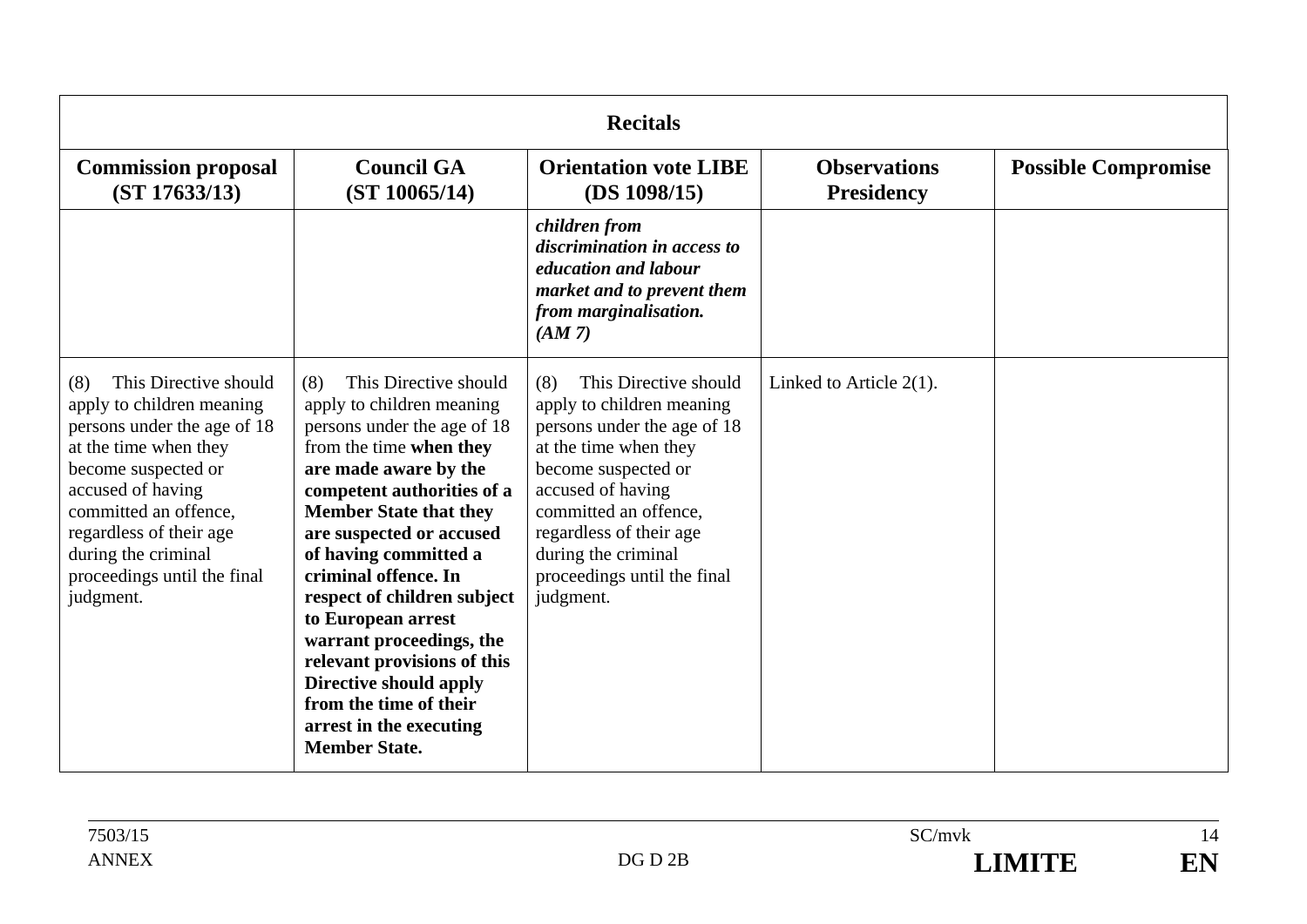| <b>Recitals</b>                                                                                                                                                                                                                                                                                                                                                         |                                                                                                                                                                                                                                                                                                                                                      |                                                                                                                                                                                                                                                                                                                                                                                              |                                          |                            |
|-------------------------------------------------------------------------------------------------------------------------------------------------------------------------------------------------------------------------------------------------------------------------------------------------------------------------------------------------------------------------|------------------------------------------------------------------------------------------------------------------------------------------------------------------------------------------------------------------------------------------------------------------------------------------------------------------------------------------------------|----------------------------------------------------------------------------------------------------------------------------------------------------------------------------------------------------------------------------------------------------------------------------------------------------------------------------------------------------------------------------------------------|------------------------------------------|----------------------------|
| <b>Commission proposal</b><br>(ST 17633/13)                                                                                                                                                                                                                                                                                                                             | <b>Council GA</b><br>(ST 10065/14)                                                                                                                                                                                                                                                                                                                   | <b>Orientation vote LIBE</b><br>(DS 1098/15)                                                                                                                                                                                                                                                                                                                                                 | <b>Observations</b><br><b>Presidency</b> | <b>Possible Compromise</b> |
| This Directive should<br>(9)<br>also apply in respect of<br>offences which have been<br>committed after the age of<br>18 years by the same suspect<br>or accused person and which<br>are jointly investigated and<br>prosecuted as they are<br>inextricably linked to<br>offences where criminal<br>proceedings started against<br>that person before the age of<br>18. | [deleted]                                                                                                                                                                                                                                                                                                                                            | This Directive should<br>(9)<br>also apply in respect of<br>offences which have been<br><i>allegedly</i> committed after<br>the suspect or accused<br>person had reached the age<br>of 18 years, where such<br><i>offences</i> are jointly<br>investigated and prosecuted<br>as they are inextricably<br>linked to offences to which<br>this Directive applies. (AM<br>$\boldsymbol{\delta}$ |                                          |                            |
| $(10)$ When, at the time a<br>person becomes a suspect or<br>accused person in criminal<br>proceedings, that person is<br>above the age of 18,<br><b>Member States are</b><br>encouraged to apply the<br>procedural safeguards<br>foreseen by this Directive<br>until this person reaches the<br>age of 21.                                                             | $(10)$ When, at the time a<br>person becomes a suspect or<br>accused person in criminal<br>proceedings, that person is<br>above the age of 18,<br><b>Member States are</b><br>encouraged to apply the<br>procedural safeguards<br>foreseen by this Directive<br>until this person reaches the<br>age of 21, at least as<br>regards offences that are | $(10)$ When, at the time a<br>person becomes a suspect or<br>accused person in criminal<br>proceedings, that person is<br>above the age of 18,<br>Member States should,<br>especially if the offence was<br>committed before the child<br>in question had reached the<br>age of 18, apply the<br>procedural safeguards<br><i>provided for in this</i>                                        |                                          |                            |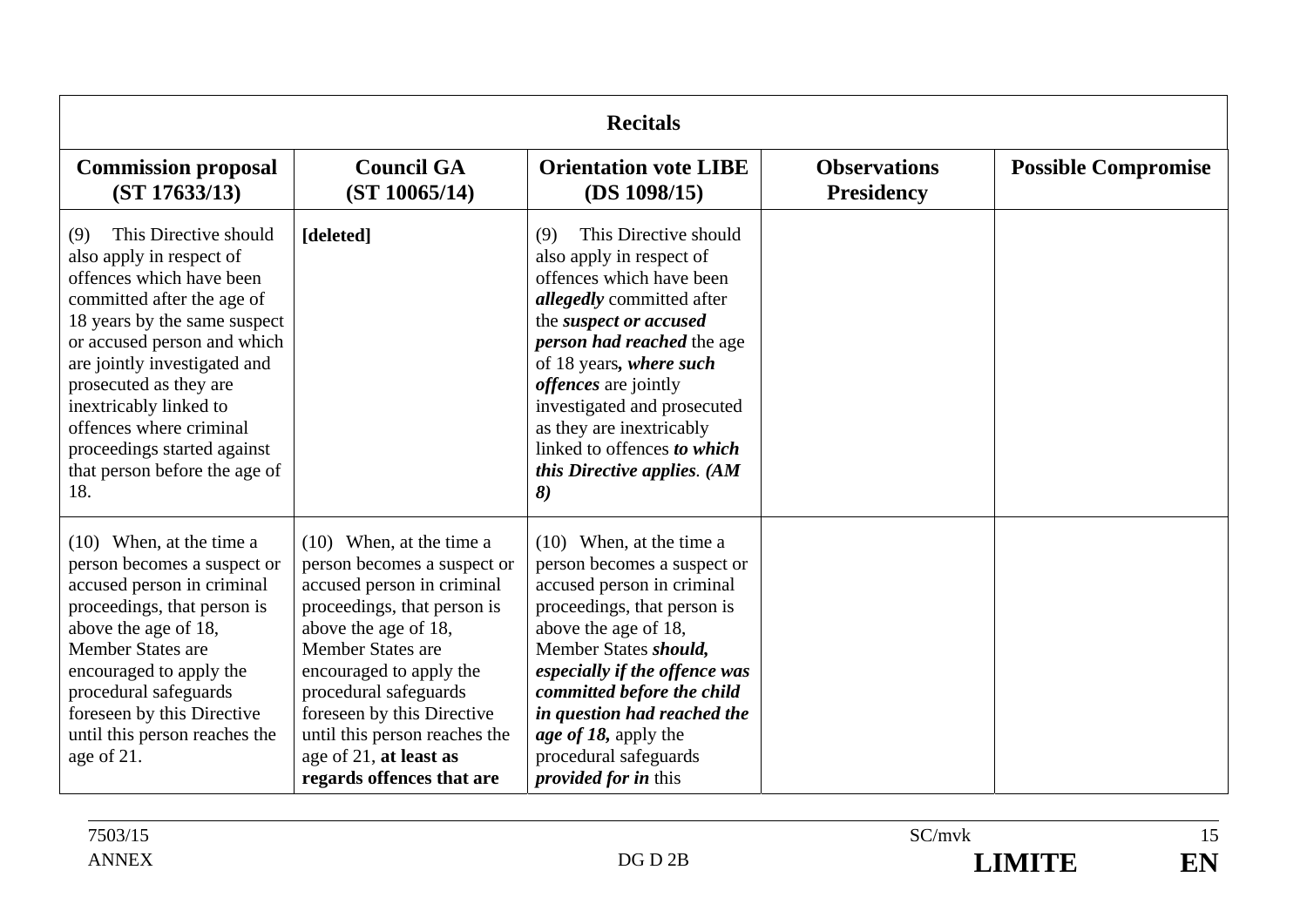| <b>Recitals</b>                                                                                                                                                                                                                                                                                   |                                                                                                                                                                                                                                                                                                   |                                                                                                                                                                                                                                                                                                                                                                                                                                                      |                                               |                            |
|---------------------------------------------------------------------------------------------------------------------------------------------------------------------------------------------------------------------------------------------------------------------------------------------------|---------------------------------------------------------------------------------------------------------------------------------------------------------------------------------------------------------------------------------------------------------------------------------------------------|------------------------------------------------------------------------------------------------------------------------------------------------------------------------------------------------------------------------------------------------------------------------------------------------------------------------------------------------------------------------------------------------------------------------------------------------------|-----------------------------------------------|----------------------------|
| <b>Commission proposal</b><br>(ST 17633/13)                                                                                                                                                                                                                                                       | <b>Council GA</b><br>(ST 10065/14)                                                                                                                                                                                                                                                                | <b>Orientation vote LIBE</b><br>(DS 1098/15)                                                                                                                                                                                                                                                                                                                                                                                                         | <b>Observations</b><br><b>Presidency</b>      | <b>Possible Compromise</b> |
|                                                                                                                                                                                                                                                                                                   | committed by the same<br>suspect or accused person<br>and that are jointly<br>investigated and<br>prosecuted as they are<br>inextricably linked to<br>offences where criminal<br>proceedings started<br>against that person before<br>the age of 18.                                              | Directive <i>at least</i> until this<br>person reaches the age of 21.<br>(AM9)                                                                                                                                                                                                                                                                                                                                                                       |                                               |                            |
| (11) Member States should<br>determine the age of<br>children on the basis of the<br>children's own statements,<br>checks of their civil status,<br>documentary research, other<br>evidence and, if such<br>evidence is unavailable or<br>inconclusive, on the basis of<br>a medical examination. | (11) Member States should<br>determine the age of<br>children on the basis of the<br>children's own statements,<br>checks of their civil status,<br>documentary research, other<br>evidence and, if such<br>evidence is unavailable or<br>inconclusive, on the basis of<br>a medical examination. | (11) Member States should<br>determine the age of<br>children on the basis of the<br>children's own statements,<br>checks of their civil status,<br>documentary research, other<br>evidence and, if such<br>evidence is unavailable or<br>inconclusive, on the basis of<br>a medical examination. $A$<br>medical examination<br>should be carried out as a<br>last resort and in strict<br>compliance with the child's<br>rights, physical integrity | Linked to Article 3<br>(definition of child). |                            |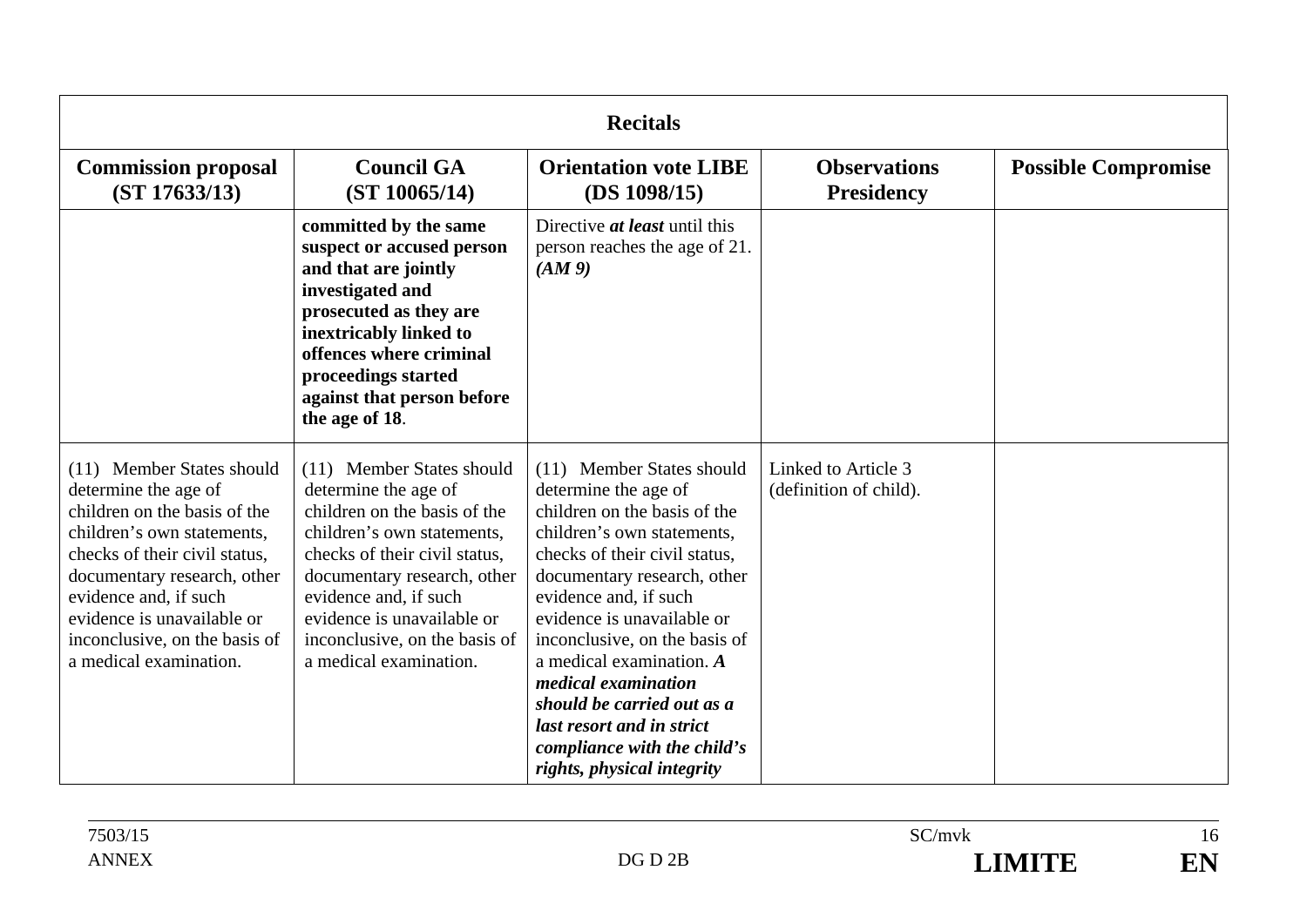| <b>Recitals</b>                             |                                                                                                                                                                                                                                                                                                                                             |                                                                                                                                                   |                                          |                            |
|---------------------------------------------|---------------------------------------------------------------------------------------------------------------------------------------------------------------------------------------------------------------------------------------------------------------------------------------------------------------------------------------------|---------------------------------------------------------------------------------------------------------------------------------------------------|------------------------------------------|----------------------------|
| <b>Commission proposal</b><br>(ST 17633/13) | <b>Council GA</b><br>(ST 10065/14)                                                                                                                                                                                                                                                                                                          | <b>Orientation vote LIBE</b><br>(DS 1098/15)                                                                                                      | <b>Observations</b><br><b>Presidency</b> | <b>Possible Compromise</b> |
|                                             |                                                                                                                                                                                                                                                                                                                                             | and human dignity. Where<br>a person's age is still in<br>doubt, that person should,<br>for all purposes, be<br>presumed to be a child.<br>(AM10) |                                          |                            |
|                                             | (11a) The application of<br>this Directive should be<br>excluded in respect of<br>some minor offences.<br>However, such exclusion<br>should not be made where<br>the suspect or accused<br>person is deprived of<br>liberty; in such situation,<br>the Directive shall in any<br>case fully apply, in<br>accordance with its<br>provisions. |                                                                                                                                                   |                                          |                            |
|                                             | (11b) In some Member<br><b>States an authority other</b><br>than a court having<br>jurisdiction in criminal<br>matters has competence                                                                                                                                                                                                       |                                                                                                                                                   |                                          |                            |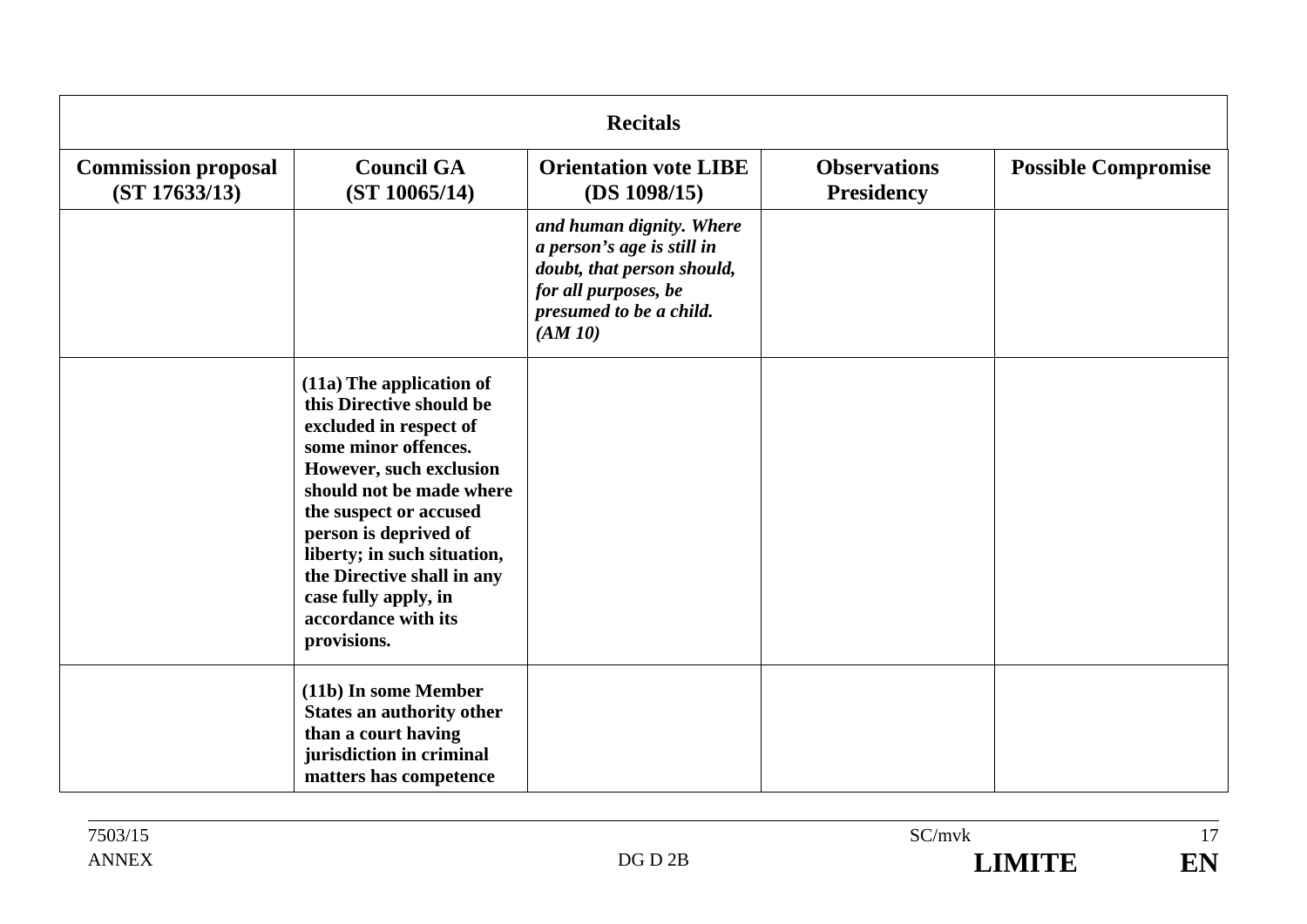| <b>Recitals</b>                             |                                                                                                                                                                                                                                                                                                                                                                                                                                                                                                                                                                                                                                                                                                                                                                                |                                              |                                          |                            |
|---------------------------------------------|--------------------------------------------------------------------------------------------------------------------------------------------------------------------------------------------------------------------------------------------------------------------------------------------------------------------------------------------------------------------------------------------------------------------------------------------------------------------------------------------------------------------------------------------------------------------------------------------------------------------------------------------------------------------------------------------------------------------------------------------------------------------------------|----------------------------------------------|------------------------------------------|----------------------------|
| <b>Commission proposal</b><br>(ST 17633/13) | <b>Council GA</b><br>(ST 10065/14)                                                                                                                                                                                                                                                                                                                                                                                                                                                                                                                                                                                                                                                                                                                                             | <b>Orientation vote LIBE</b><br>(DS 1098/15) | <b>Observations</b><br><b>Presidency</b> | <b>Possible Compromise</b> |
|                                             | for imposing sanctions<br>other than deprivation of<br>liberty in relation to<br>relatively minor offences.<br>That may be the case, for<br>example, in relation to<br>traffic offences which are<br>committed on a large scale<br>and which might be<br>established following a<br>traffic control. In such<br>situations, it would be<br>unreasonable to require<br>that the competent<br>authorities ensure all the<br>rights under this Directive.<br>Where the law of a<br><b>Member State provides</b><br>for the imposition of a<br>sanction regarding minor<br>offences by such an<br>authority and there is<br>either a right of appeal or<br>the possibility for the case<br>to be otherwise referred to<br>a court having jurisdiction<br>in criminal matters, this |                                              |                                          |                            |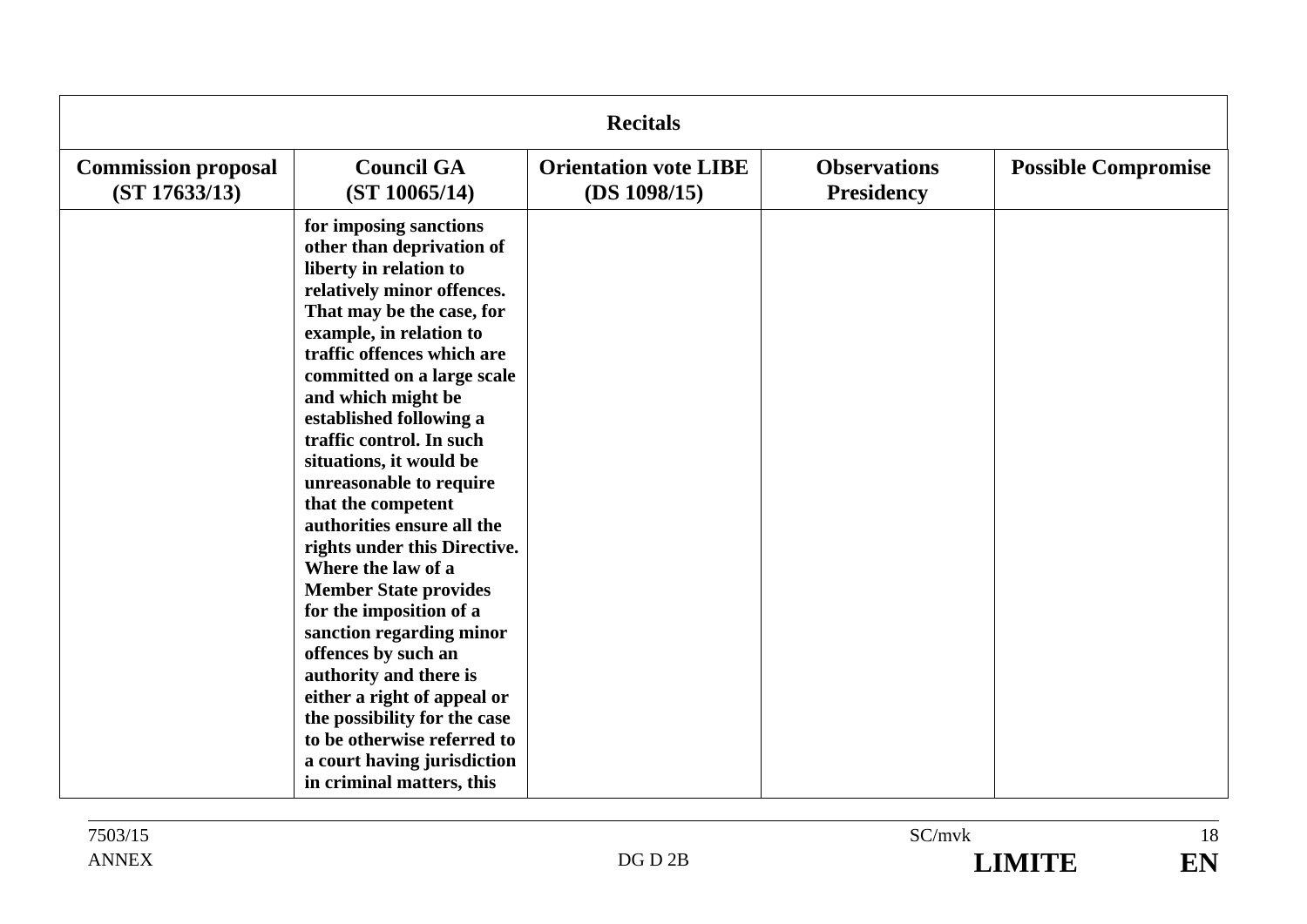| <b>Recitals</b>                             |                                                                                                                                                                                                                                                                                                                                                                                                                                                                                                                                                                                               |                                              |                                          |                            |
|---------------------------------------------|-----------------------------------------------------------------------------------------------------------------------------------------------------------------------------------------------------------------------------------------------------------------------------------------------------------------------------------------------------------------------------------------------------------------------------------------------------------------------------------------------------------------------------------------------------------------------------------------------|----------------------------------------------|------------------------------------------|----------------------------|
| <b>Commission proposal</b><br>(ST 17633/13) | <b>Council GA</b><br>(ST 10065/14)                                                                                                                                                                                                                                                                                                                                                                                                                                                                                                                                                            | <b>Orientation vote LIBE</b><br>(DS 1098/15) | <b>Observations</b><br><b>Presidency</b> | <b>Possible Compromise</b> |
|                                             | <b>Directive should therefore</b><br>apply only to the<br>proceedings before that<br>court following such an<br>appeal or referral.                                                                                                                                                                                                                                                                                                                                                                                                                                                           |                                              |                                          |                            |
|                                             | (11c) In some Member<br><b>States certain minor</b><br>offences, in particular<br>minor traffic offences,<br>minor offences in relation<br>to general municipal<br>regulations and minor<br>public order offences, are<br>considered to be criminal<br>offences. In such<br>situations, it would be<br>unreasonable to require<br>that the competent<br>authorities ensure all the<br>rights under this Directive.<br>Where the law of a<br><b>Member State provides in</b><br>respect of minor offences<br>that deprivation of liberty<br>cannot be imposed as a<br>sanction, this Directive |                                              |                                          |                            |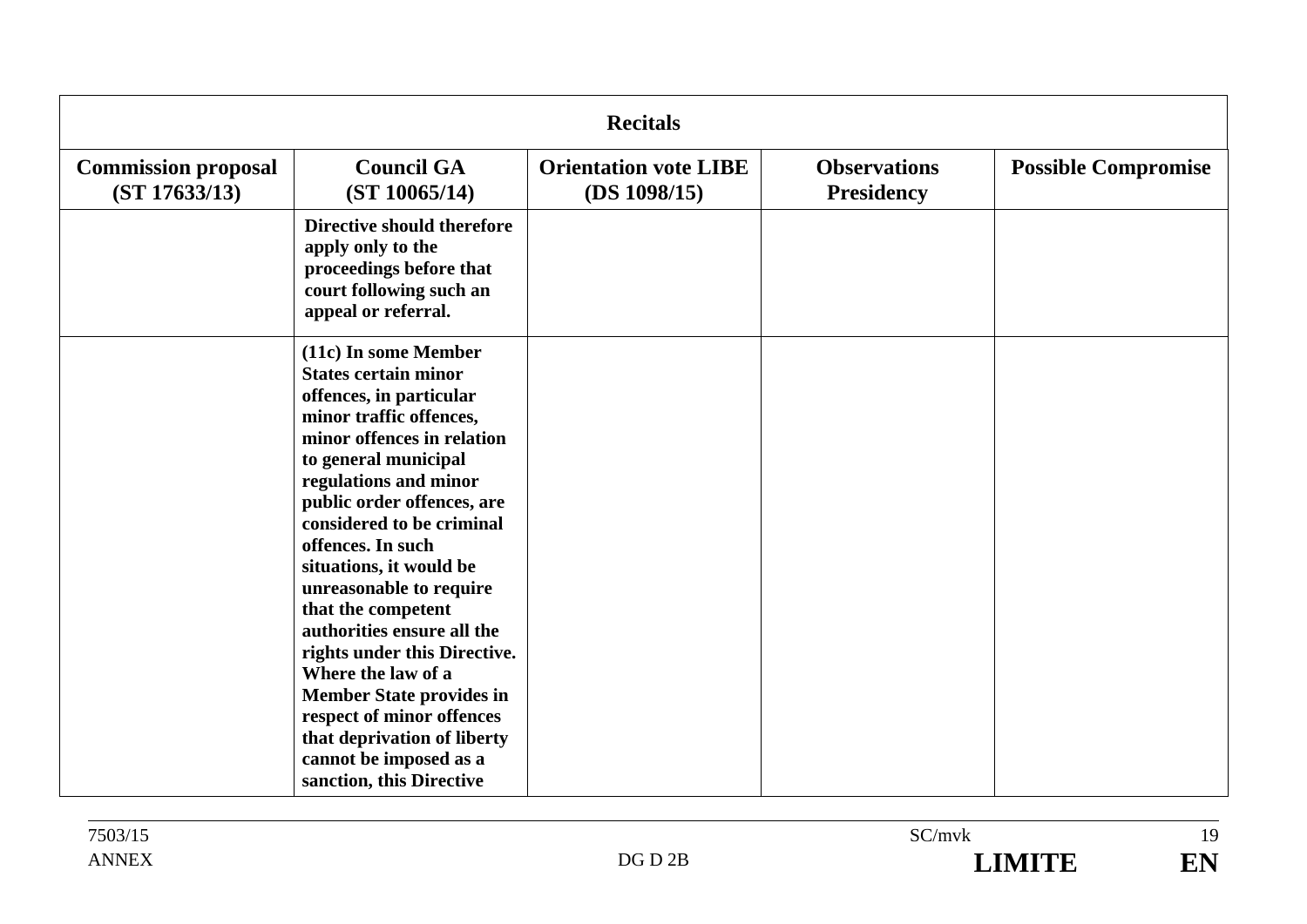| <b>Recitals</b>                             |                                                                                                                                                                                                                                                                                                                                                                                                                                                                                                                                                                                                           |                                              |                                          |                            |
|---------------------------------------------|-----------------------------------------------------------------------------------------------------------------------------------------------------------------------------------------------------------------------------------------------------------------------------------------------------------------------------------------------------------------------------------------------------------------------------------------------------------------------------------------------------------------------------------------------------------------------------------------------------------|----------------------------------------------|------------------------------------------|----------------------------|
| <b>Commission proposal</b><br>(ST 17633/13) | <b>Council GA</b><br>(ST 10065/14)                                                                                                                                                                                                                                                                                                                                                                                                                                                                                                                                                                        | <b>Orientation vote LIBE</b><br>(DS 1098/15) | <b>Observations</b><br><b>Presidency</b> | <b>Possible Compromise</b> |
|                                             | should therefore apply<br>only to the proceedings<br>before a court having<br>jurisdiction in criminal<br>matters.                                                                                                                                                                                                                                                                                                                                                                                                                                                                                        |                                              |                                          |                            |
|                                             | (11d) In certain Member<br><b>States children who have</b><br>committed an act qualified<br>as an offence are subject<br>to proceedings which may<br>not lead to the imposition<br>of any criminal sanction,<br>but which may lead to the<br>imposition of restrictive<br>measures, for instance<br>protection measures,<br>correction measures and<br>education measures, with<br>a view to promoting the<br>proper conduct of the<br>children, bringing about<br>favourable changes in the<br>children's personality and<br>behaviour, and helping<br>them to integrate in<br>society. Such proceedings |                                              |                                          |                            |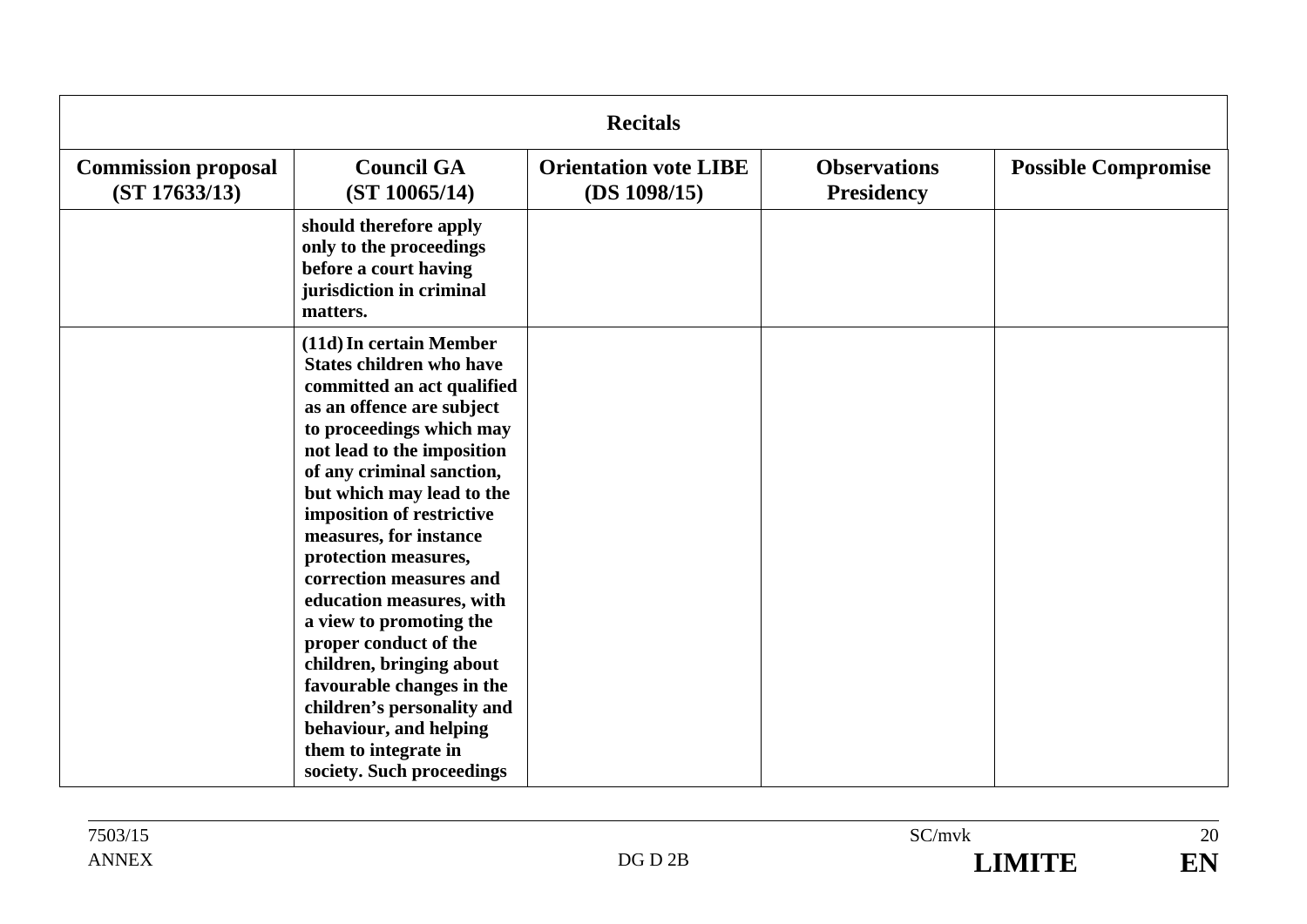| <b>Recitals</b>                                                                                                                                                                                                                                                                                                                                                                                                                                                                                                                                                                               |                                                                                                                                                                                                                                                                                                                                                                                                                                                                                                                                                                                                  |                                                                                                                                                                                                                                                                                                                                |                                          |                            |
|-----------------------------------------------------------------------------------------------------------------------------------------------------------------------------------------------------------------------------------------------------------------------------------------------------------------------------------------------------------------------------------------------------------------------------------------------------------------------------------------------------------------------------------------------------------------------------------------------|--------------------------------------------------------------------------------------------------------------------------------------------------------------------------------------------------------------------------------------------------------------------------------------------------------------------------------------------------------------------------------------------------------------------------------------------------------------------------------------------------------------------------------------------------------------------------------------------------|--------------------------------------------------------------------------------------------------------------------------------------------------------------------------------------------------------------------------------------------------------------------------------------------------------------------------------|------------------------------------------|----------------------------|
| <b>Commission proposal</b><br>(ST 17633/13)                                                                                                                                                                                                                                                                                                                                                                                                                                                                                                                                                   | <b>Council GA</b><br>(ST 10065/14)                                                                                                                                                                                                                                                                                                                                                                                                                                                                                                                                                               | <b>Orientation vote LIBE</b><br>(DS 1098/15)                                                                                                                                                                                                                                                                                   | <b>Observations</b><br><b>Presidency</b> | <b>Possible Compromise</b> |
|                                                                                                                                                                                                                                                                                                                                                                                                                                                                                                                                                                                               | do not fall within the scope<br>of this Directive.                                                                                                                                                                                                                                                                                                                                                                                                                                                                                                                                               |                                                                                                                                                                                                                                                                                                                                |                                          |                            |
| (12) This Directive should<br>be implemented taking into<br>account the provisions of<br>Directive 2012/13/EU and<br>Directive 2013/48/EU.<br>Information with regard to<br>minor offences should be<br>provided under the same<br>conditions as provided for<br>by Article $2(2)$ of Directive<br>2012/13/EU. However, this<br>Directive provides further<br>complementary safeguards<br>with regard to information to<br>be provided to the holder of<br>parental responsibility and<br>mandatory access to a<br>lawyer in order to take into<br>account the specific needs of<br>children. | (12) This Directive should<br>be implemented taking into<br>account the provisions of<br>Directive 2012/13/EU and<br>Directive 2013/48/EU.<br>Information with regard to<br>minor offences should be<br>provided under the same<br>conditions as provided for<br>by Article $2(2)$ of Directive<br>2012/13/EU. However, this<br>Directive provides further<br>complementary safeguards<br>with regard to information to<br>be provided to a holder of<br>parental responsibility and<br>concerning assistance by a<br>lawyer in order to take into<br>account the specific needs of<br>children. | (12) This Directive should<br>be implemented taking into<br>account the provisions of<br>Directive 2012/13/EU and<br>Directive 2013/48/EU.<br>However, <i>information</i><br>should also be provided<br>with regard to minor<br>offences, taking into<br>account the specific<br><i>vulnerabilities</i> of children.<br>(AM11) |                                          |                            |
| $(13)$ If a child is deprived<br>of liberty, the Letter of                                                                                                                                                                                                                                                                                                                                                                                                                                                                                                                                    | $(13)$ If a child is deprived<br>of liberty, the Letter of                                                                                                                                                                                                                                                                                                                                                                                                                                                                                                                                       | $(13)$ If a child is deprived<br>of liberty, the Letter of                                                                                                                                                                                                                                                                     | Agreement.                               |                            |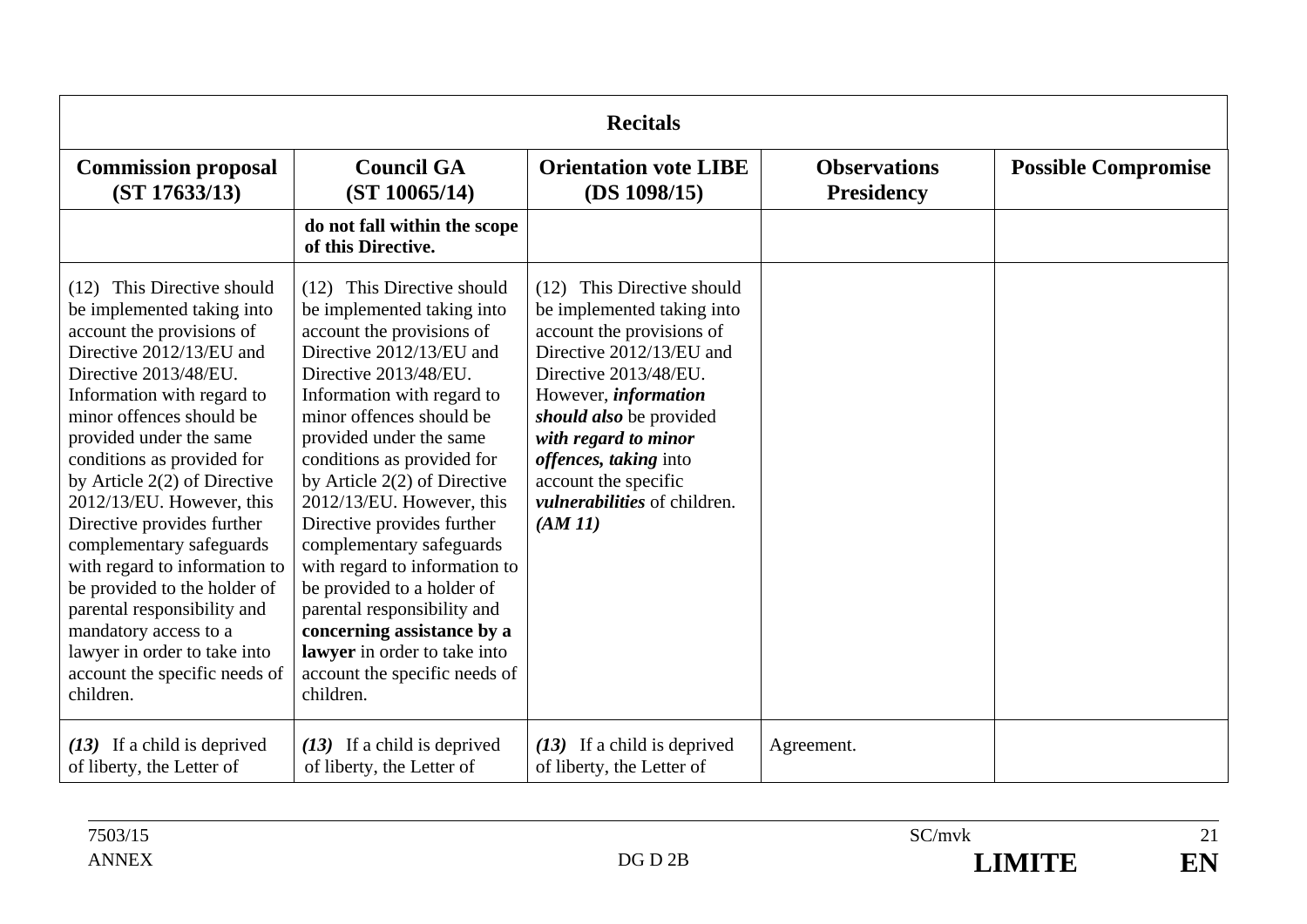| <b>Recitals</b>                                                                                                                                                        |                                                                                                                                                                        |                                                                                                                                                                                                                                                                                                                                                                                                    |                                                                             |                            |
|------------------------------------------------------------------------------------------------------------------------------------------------------------------------|------------------------------------------------------------------------------------------------------------------------------------------------------------------------|----------------------------------------------------------------------------------------------------------------------------------------------------------------------------------------------------------------------------------------------------------------------------------------------------------------------------------------------------------------------------------------------------|-----------------------------------------------------------------------------|----------------------------|
| <b>Commission proposal</b><br>(ST 17633/13)                                                                                                                            | <b>Council GA</b><br>(ST 10065/14)                                                                                                                                     | <b>Orientation vote LIBE</b><br>(DS 1098/15)                                                                                                                                                                                                                                                                                                                                                       | <b>Observations</b><br><b>Presidency</b>                                    | <b>Possible Compromise</b> |
| Rights provided to the child<br>pursuant to Article 4 of<br>Directive 2012/13/EU<br>should include clear<br>information on the child's<br>rights under this Directive. | Rights provided to the child<br>pursuant to Article 4 of<br>Directive 2012/13/EU<br>should include clear<br>information on the child's<br>rights under this Directive. | Rights provided to the child<br>pursuant to Article 4 of<br>Directive 2012/13/EU<br>should include clear<br>information on the child's<br>rights under this Directive.                                                                                                                                                                                                                             |                                                                             |                            |
|                                                                                                                                                                        |                                                                                                                                                                        | (13a) Children should be<br>informed promptly and<br>directly about their rights<br>with regard to the<br>proceedings, the charges<br>brought against them, the<br>possible consequences and<br>the available remedies. The<br>information should be<br>provided in writing and<br>orally in a manner adapted<br>to their age and maturity<br>and in a language that they<br>understand. $(AM 12)$ |                                                                             |                            |
| $(14)$ The term "holder of<br>parental responsibility"<br>means any person having<br>parental responsibility over a                                                    | $(14)$ The term "holder of<br>parental responsibility"<br>means any person having<br>parental responsibility over                                                      | $(14)$ The term "holder of<br>parental responsibility"<br>means any person having<br>parental responsibility over a                                                                                                                                                                                                                                                                                | Linked to discussion on<br>Article 3 - definition of<br>"holder of parental |                            |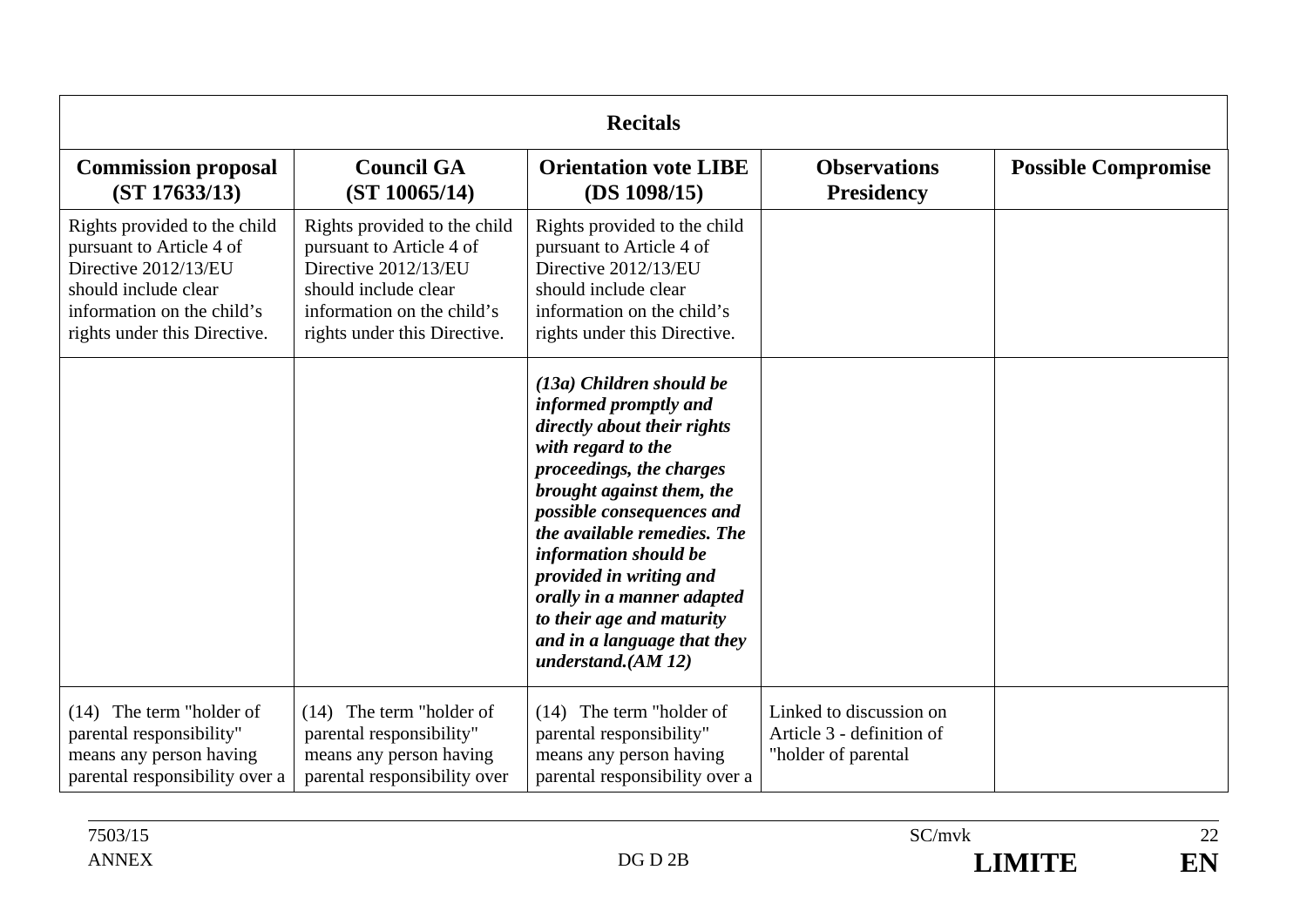| <b>Recitals</b>                                                                                                                                                                                                                                                                                                                                                                        |                                                                                                                                                                                                                                                                                                                                                                         |                                                                                                                                                                                                                                                                                                                                                                       |                                          |                            |
|----------------------------------------------------------------------------------------------------------------------------------------------------------------------------------------------------------------------------------------------------------------------------------------------------------------------------------------------------------------------------------------|-------------------------------------------------------------------------------------------------------------------------------------------------------------------------------------------------------------------------------------------------------------------------------------------------------------------------------------------------------------------------|-----------------------------------------------------------------------------------------------------------------------------------------------------------------------------------------------------------------------------------------------------------------------------------------------------------------------------------------------------------------------|------------------------------------------|----------------------------|
| <b>Commission proposal</b><br>(ST 17633/13)                                                                                                                                                                                                                                                                                                                                            | <b>Council GA</b><br>(ST 10065/14)                                                                                                                                                                                                                                                                                                                                      | <b>Orientation vote LIBE</b><br>(DS 1098/15)                                                                                                                                                                                                                                                                                                                          | <b>Observations</b><br><b>Presidency</b> | <b>Possible Compromise</b> |
| child as defined in Council<br>Regulation (EC)<br>2201/2003 <sup>8</sup> . Parental<br>responsibility means all<br>rights and duties relating to<br>the person or the property of<br>a child which are given to a<br>natural or legal person by<br>judgment, by operation of<br>law or by an agreement<br>having legal effect,<br>including rights of custody<br>and rights of access. | a child as defined in Council<br>Regulation (EC) 2201/2003.<br>Parental responsibility<br>means all rights and duties<br>relating to the person or the<br>property of a child which<br>are given to a natural or<br>legal person by judgment,<br>by operation of law or by an<br>agreement having legal<br>effect, including rights of<br>custody and rights of access. | child as defined in Council<br>Regulation (EC) 2201/2003.<br>Parental responsibility<br>means all rights and duties<br>relating to the person or the<br>property of a child which are<br>given to a natural or legal<br>person by judgment, by<br>operation of law or by an<br>agreement having legal<br>effect, including rights of<br>custody and rights of access. | responsibility".                         |                            |
| (15) Children should have<br>the right to have the holder<br>of parental responsibility<br>informed about applicable<br>either<br>procedural<br>rights,<br>orally or in writing. This<br>information<br>should<br>be<br>provided promptly and in<br>such detail as is necessary to                                                                                                     | (15) Since children are<br>vulnerable and are not<br>always able to fully<br>understand and follow<br>criminal proceedings,<br>Member States should<br>inform a holder of parental<br>responsibility about<br>applicable procedural rights,                                                                                                                             | (15) Children should have<br>the right <i>also</i> to have the<br>holder of parental<br>responsibility informed<br>about applicable procedural<br>rights, orally <i>and</i> in writing.<br>This information should be<br>provided promptly and in<br>such detail as is necessary to                                                                                   |                                          |                            |

**<sup>8</sup>** Council Regulation (EC) 2201/2003 of 27 November 2003 concerning jurisdiction and the recognition and enforcement of judgments in matrimonial matters and the matters of parental responsibility *(OJ L 338, 23.12.2003, p. 1).*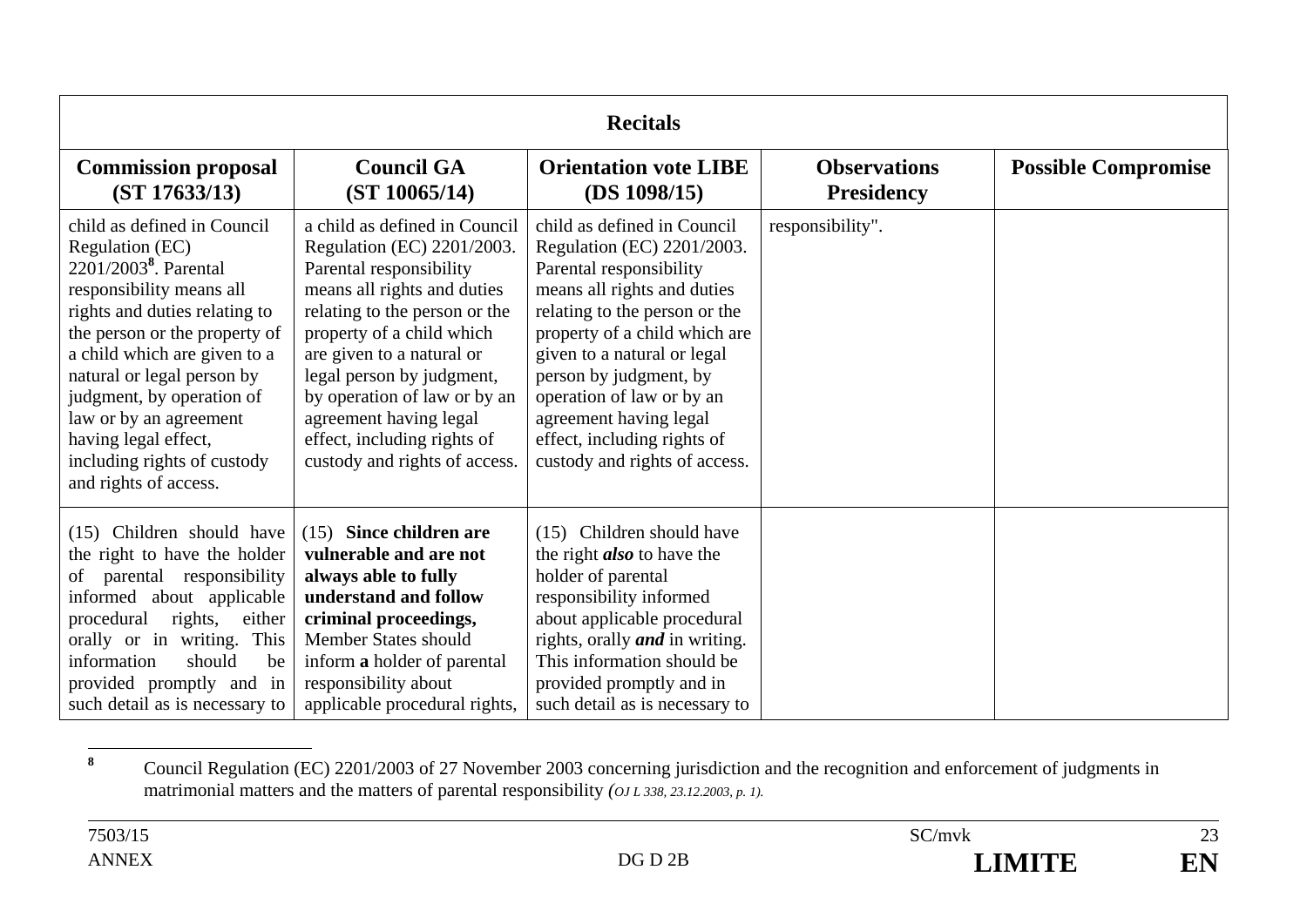| <b>Recitals</b>                                                                                                                                                                                                                                                                                                                             |                                                                                                                                                                                                                                                                                                                                                                                                                                                                                                                                                                                                                                                                                                                              |                                                                                                                                                                                                                                                                                                                                  |                                          |                            |
|---------------------------------------------------------------------------------------------------------------------------------------------------------------------------------------------------------------------------------------------------------------------------------------------------------------------------------------------|------------------------------------------------------------------------------------------------------------------------------------------------------------------------------------------------------------------------------------------------------------------------------------------------------------------------------------------------------------------------------------------------------------------------------------------------------------------------------------------------------------------------------------------------------------------------------------------------------------------------------------------------------------------------------------------------------------------------------|----------------------------------------------------------------------------------------------------------------------------------------------------------------------------------------------------------------------------------------------------------------------------------------------------------------------------------|------------------------------------------|----------------------------|
| <b>Commission proposal</b><br>(ST 17633/13)                                                                                                                                                                                                                                                                                                 | <b>Council GA</b><br>(ST 10065/14)                                                                                                                                                                                                                                                                                                                                                                                                                                                                                                                                                                                                                                                                                           | <b>Orientation vote LIBE</b><br>(DS 1098/15)                                                                                                                                                                                                                                                                                     | <b>Observations</b><br><b>Presidency</b> | <b>Possible Compromise</b> |
| safeguard the fairness of the<br>proceedings<br>and<br>the<br>effective exercise of<br>the<br>rights of defence of the<br>child. Where it would be<br>contrary to the best interests<br>of the child to inform the<br>of<br>holder<br>parental<br>responsibility<br>of<br>those<br>rights, another appropriate<br>adult should be informed. | either orally or in writing. If<br>there are two holders of<br>parental responsibility,<br><b>Member States should</b><br>inform both holders,<br>unless this is not<br>practicable. This<br>information should be<br>provided as soon as<br>possible and in such detail<br>as is necessary to safeguard<br>the fairness of the<br>proceedings and the<br>effective exercise of the<br>rights of defence of the<br>child. In certain<br>circumstances, the<br>information should be<br>provided to another<br>appropriate adult<br>nominated by the child or<br>to a person designated by<br>the competent authority.<br>In the circumstance that<br>no holder of parental<br>responsibility can be<br>reached or his or her | safeguard the fairness of the<br>proceedings and the<br>effective exercise of the<br>rights of defence of the<br>child. Where it would be<br>contrary to the best interests<br>of the child to inform the<br>holder of parental<br>responsibility of those<br>rights, another appropriate<br>adult should be informed.<br>(AM13) |                                          |                            |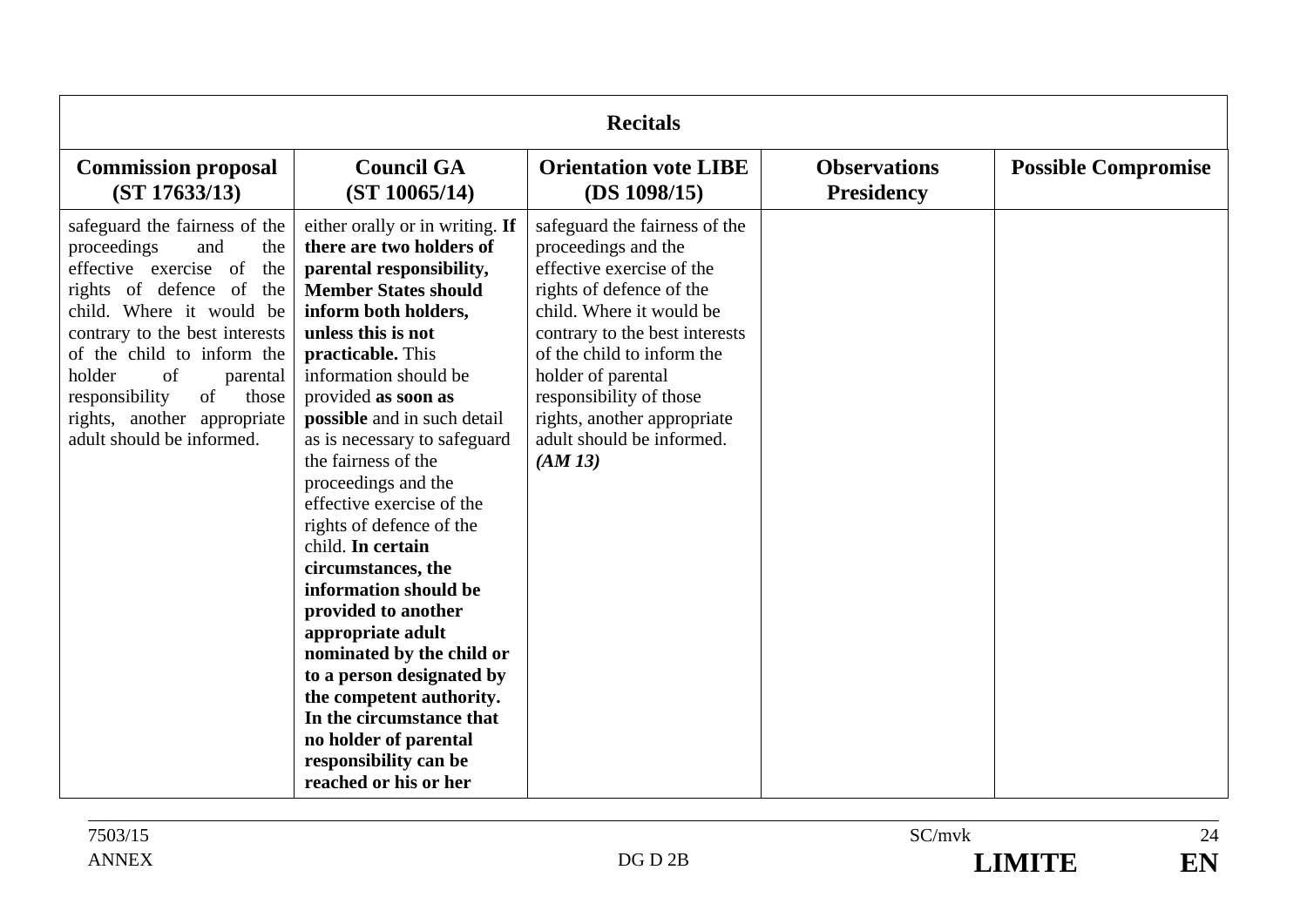| <b>Recitals</b>                                                                                                                                                                                                                                                           |                                                                                                                                                                                                                                                                                                                                                                                  |                                                                                                                                                                                                                                                                                       |                                          |                            |
|---------------------------------------------------------------------------------------------------------------------------------------------------------------------------------------------------------------------------------------------------------------------------|----------------------------------------------------------------------------------------------------------------------------------------------------------------------------------------------------------------------------------------------------------------------------------------------------------------------------------------------------------------------------------|---------------------------------------------------------------------------------------------------------------------------------------------------------------------------------------------------------------------------------------------------------------------------------------|------------------------------------------|----------------------------|
| <b>Commission proposal</b><br>(ST 17633/13)                                                                                                                                                                                                                               | <b>Council GA</b><br>(ST 10065/14)                                                                                                                                                                                                                                                                                                                                               | <b>Orientation vote LIBE</b><br>(DS 1098/15)                                                                                                                                                                                                                                          | <b>Observations</b><br><b>Presidency</b> | <b>Possible Compromise</b> |
|                                                                                                                                                                                                                                                                           | identity is unknown, the<br><b>Member States should</b><br>only make use of the<br>possibility to inform a<br>person other than a holder<br>of parental responsibilty<br>when they have done<br>concrete efforts to reach a<br>holder of parental<br>responsibilty or to obtain<br>his or her identity.                                                                          |                                                                                                                                                                                                                                                                                       |                                          |                            |
| (16) Children should not be<br>able to waive their right of<br>access to a lawyer because<br>they are not able to fully<br>understand and follow<br>criminal proceedings.<br>Therefore, the presence or<br>assistance of a lawyer<br>should be mandatory for<br>children. | <b>Children have the</b><br>(16)<br>right of access to a lawyer<br>in accordance with<br>Directive 2013/48/EU.<br><b>That Directive applies in</b><br>its entirety, including,<br>inter alia, the derogations<br>for compelling reasons set<br>out in Article 3(6) of that<br>Directive. In no way, this<br>Directive can limit the<br>rights provided for in that<br>Directive. | Children should not be<br>(16)<br>able to waive their right of<br>access to a lawyer because<br>they are not able to fully<br>understand and follow<br>criminal proceedings.<br>Therefore, the presence and<br>assistance of a lawyer<br>should be mandatory for<br>children. (AM 14) | Linked to Article 6 (and 6a<br>in GA).   |                            |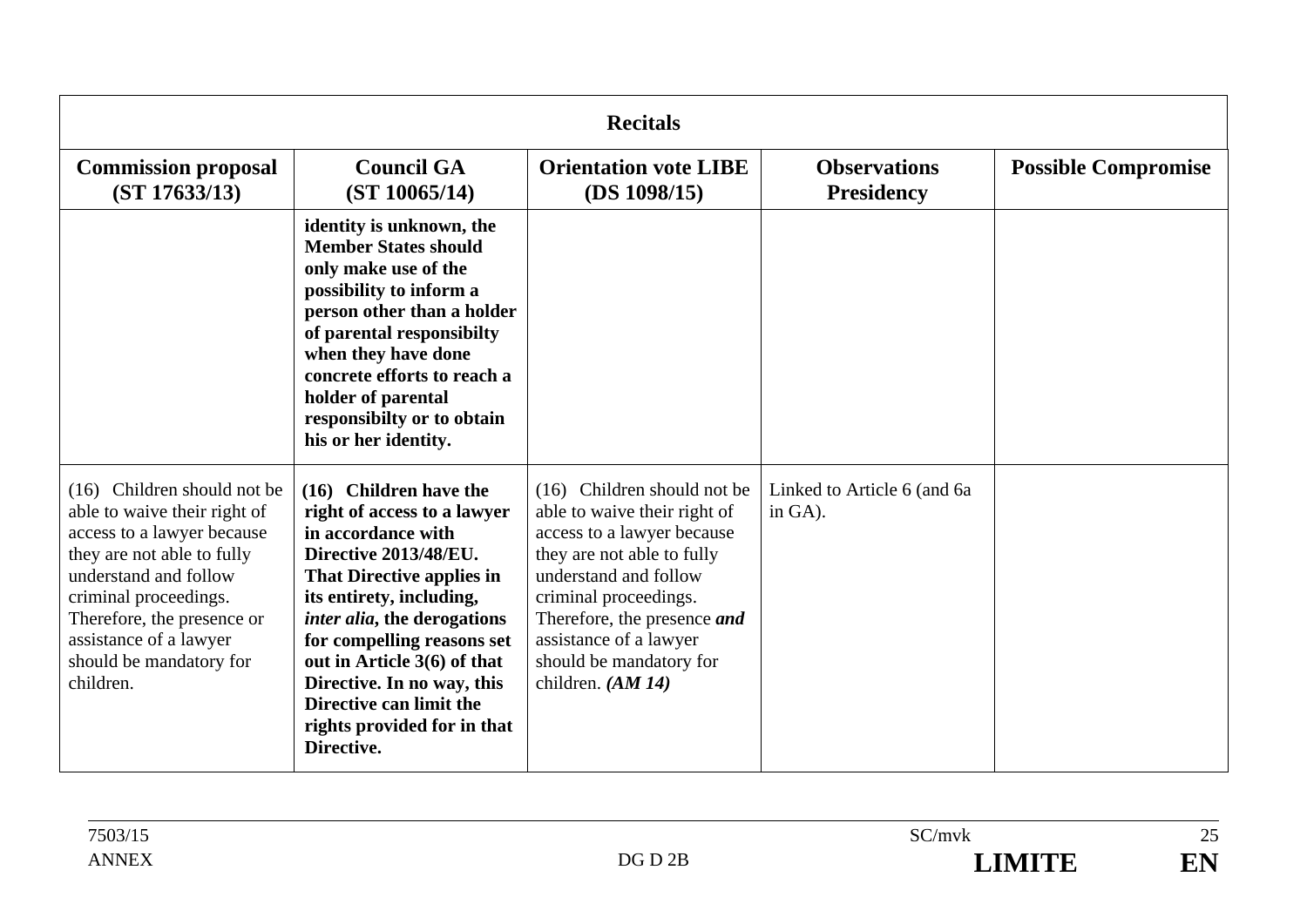| <b>Recitals</b>                                                                                                                                                                                                                                                                                                                                                                                                                                                                                                                                                                                                                                                                                                                                                                         |                                                        |                                              |                                          |                            |  |
|-----------------------------------------------------------------------------------------------------------------------------------------------------------------------------------------------------------------------------------------------------------------------------------------------------------------------------------------------------------------------------------------------------------------------------------------------------------------------------------------------------------------------------------------------------------------------------------------------------------------------------------------------------------------------------------------------------------------------------------------------------------------------------------------|--------------------------------------------------------|----------------------------------------------|------------------------------------------|----------------------------|--|
| <b>Commission proposal</b><br>(ST 17633/13)                                                                                                                                                                                                                                                                                                                                                                                                                                                                                                                                                                                                                                                                                                                                             | <b>Council GA</b><br>(ST 10065/14)                     | <b>Orientation vote LIBE</b><br>(DS 1098/15) | <b>Observations</b><br><b>Presidency</b> | <b>Possible Compromise</b> |  |
| $(17)$ In some Member<br>States an authority other<br>than a public prosecutor and<br>a court having jurisdiction in<br>criminal matters has<br>competence for imposing<br>penalties other than<br>deprivation of liberty in<br>relation to relatively minor<br>offences. That may be the<br>case, for example, in relation<br>to traffic offences which are<br>committed on a large scale<br>and which might be<br>established following a<br>traffic control. In such<br>situations, it would be<br>unreasonable to require the<br>competent authorities to<br>ensure mandatory access to<br>a lawyer. Where the law of a<br>Member State provides for<br>the imposition of a penalty<br>regarding minor offences by<br>such an authority and there<br>is either a right of appeal or | [transferred in modified]<br>form to recitals 11a-11d] | [deleted] $(AM 15)$                          |                                          |                            |  |

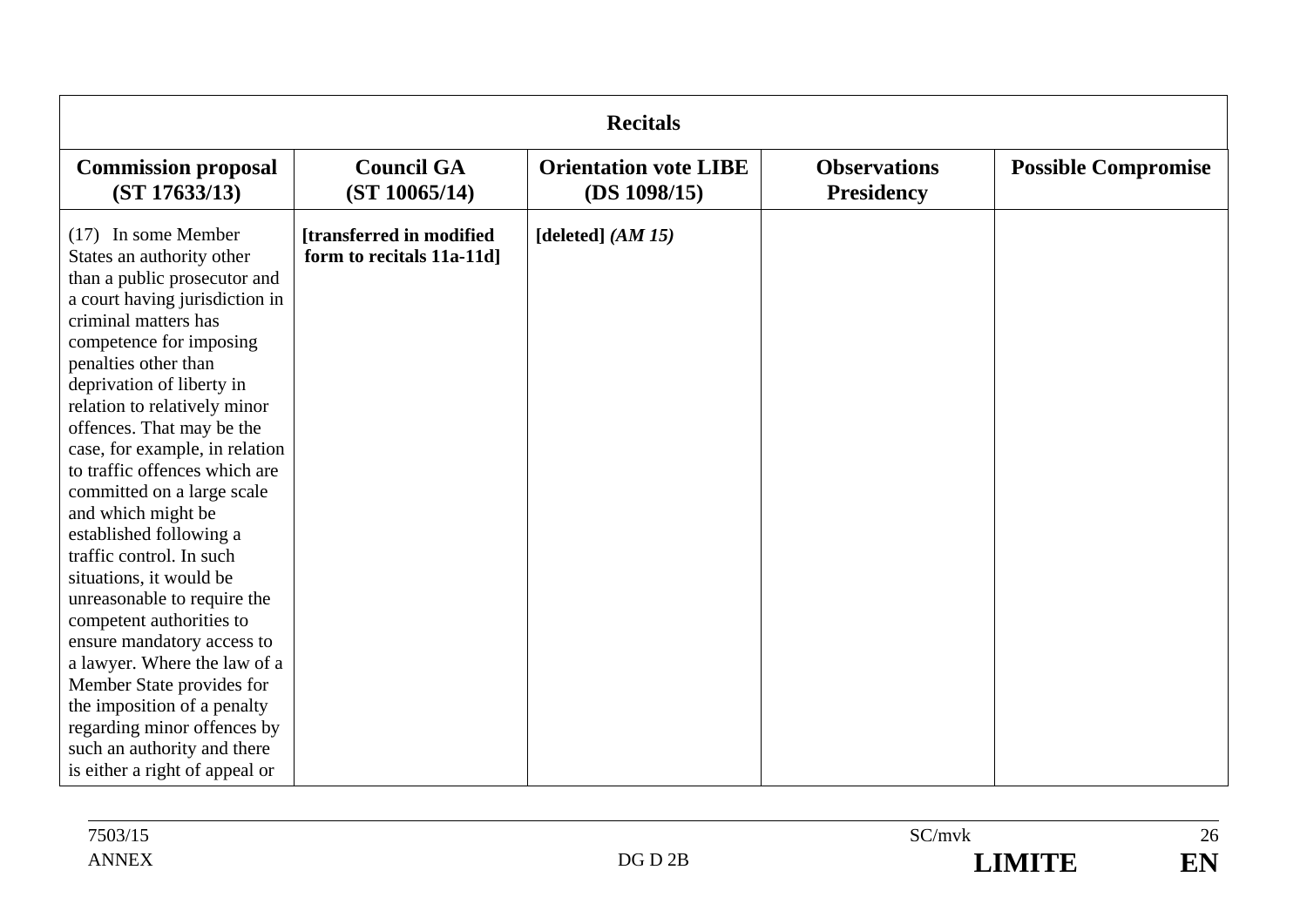| <b>Recitals</b>                                                                                                                                                                                                                                                                                                                                                                                                                                                                                    |                                                                                                                                                                                                                   |                                              |                                          |                            |  |
|----------------------------------------------------------------------------------------------------------------------------------------------------------------------------------------------------------------------------------------------------------------------------------------------------------------------------------------------------------------------------------------------------------------------------------------------------------------------------------------------------|-------------------------------------------------------------------------------------------------------------------------------------------------------------------------------------------------------------------|----------------------------------------------|------------------------------------------|----------------------------|--|
| <b>Commission proposal</b><br>(ST 17633/13)                                                                                                                                                                                                                                                                                                                                                                                                                                                        | <b>Council GA</b><br>(ST 10065/14)                                                                                                                                                                                | <b>Orientation vote LIBE</b><br>(DS 1098/15) | <b>Observations</b><br><b>Presidency</b> | <b>Possible Compromise</b> |  |
| the possibility for the case to<br>be otherwise referred to a<br>court having jurisdiction in<br>criminal matters, mandatory<br>access to a lawyer should<br>therefore apply only to the<br>proceedings before that<br>court following such an<br>appeal or referral. In some<br><b>Member States proceedings</b><br>involving children may be<br>dealt with by public<br>prosecutors who may<br>impose penalties. In such<br>proceedings children should<br>have mandatory access to a<br>lawyer. |                                                                                                                                                                                                                   |                                              |                                          |                            |  |
|                                                                                                                                                                                                                                                                                                                                                                                                                                                                                                    | (17) (new) Children are<br>vulnerable and are not<br>always able to fully<br>understand and follow<br>criminal proceedings.<br>Therefore, where children<br>have the right of access to<br>a lawyer in accordance |                                              |                                          |                            |  |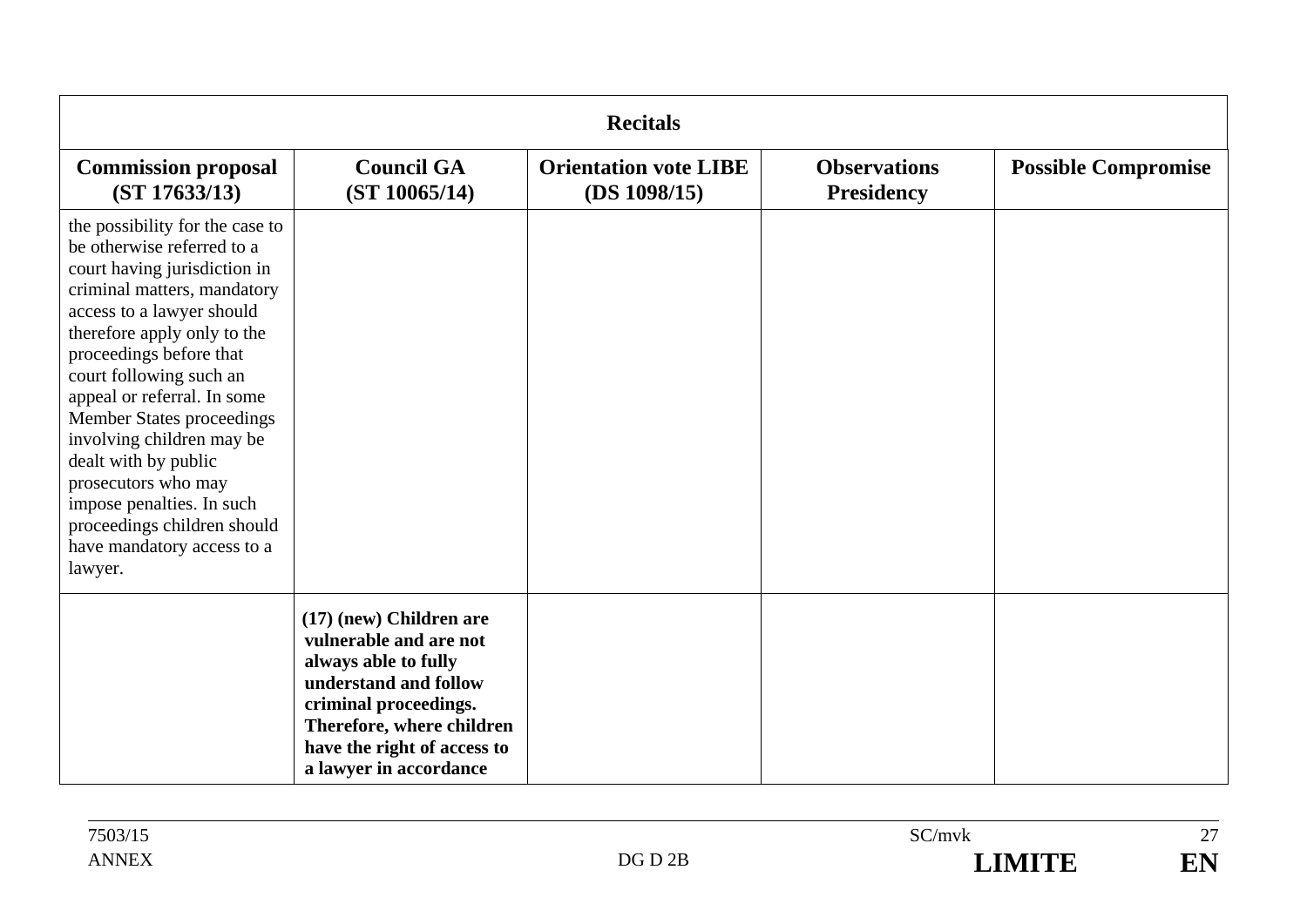| <b>Recitals</b>                             |                                                                                                                                                                                                                                                                                                                                                                                                                                                                                                                                                                                                                                                                                                                                                                                           |                                              |                                          |                            |  |
|---------------------------------------------|-------------------------------------------------------------------------------------------------------------------------------------------------------------------------------------------------------------------------------------------------------------------------------------------------------------------------------------------------------------------------------------------------------------------------------------------------------------------------------------------------------------------------------------------------------------------------------------------------------------------------------------------------------------------------------------------------------------------------------------------------------------------------------------------|----------------------------------------------|------------------------------------------|----------------------------|--|
| <b>Commission proposal</b><br>(ST 17633/13) | <b>Council GA</b><br>(ST 10065/14)                                                                                                                                                                                                                                                                                                                                                                                                                                                                                                                                                                                                                                                                                                                                                        | <b>Orientation vote LIBE</b><br>(DS 1098/15) | <b>Observations</b><br><b>Presidency</b> | <b>Possible Compromise</b> |  |
|                                             | with Directive 2013/48/EU,<br>they should be assisted by<br>a lawyer when they are<br>questioned by the police or<br>by other law enforcement<br>or judicial authorities,<br>including during the trial,<br>or when they are deprived<br>of liberty, unless the<br>deprivation of liberty is<br>supposed to last only for a<br>short period of time, for<br>example where the<br>deprivation of liberty has<br>as purpose to surrender<br>the child to a holder of<br>parental responsibility or<br>to another appropriate<br>adult designated by the<br>competent authority, or to<br>bring the child before a<br>court in the event of an<br>unexcused absence. When<br>children should be assisted<br>by a lawyer in accordance<br>with this Directive,<br><b>Member States should</b> |                                              |                                          |                            |  |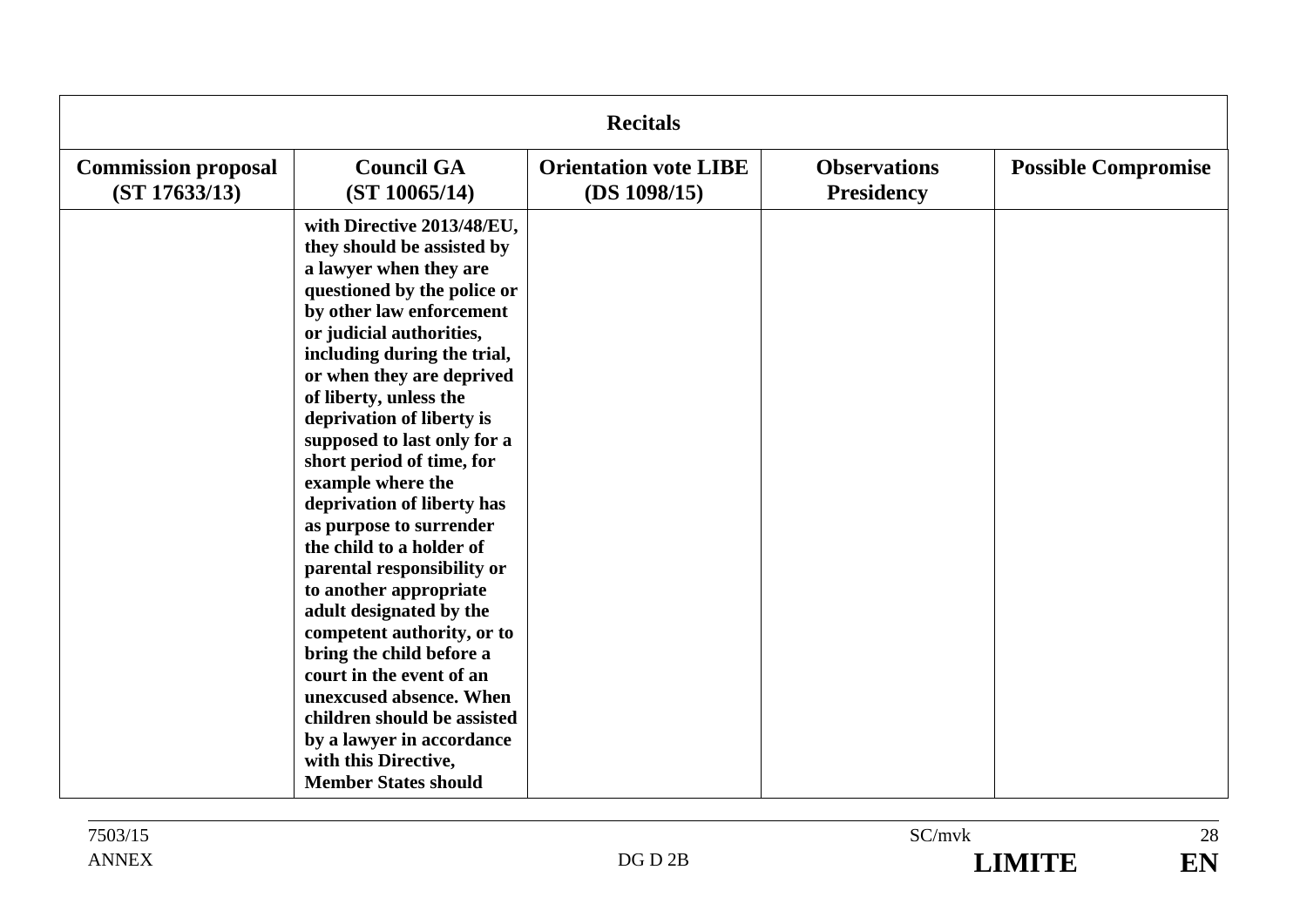| <b>Recitals</b>                             |                                                                                                                                                                                                                                                                                                                                                                                                                                                                                                                                                    |                                              |                                          |                            |  |
|---------------------------------------------|----------------------------------------------------------------------------------------------------------------------------------------------------------------------------------------------------------------------------------------------------------------------------------------------------------------------------------------------------------------------------------------------------------------------------------------------------------------------------------------------------------------------------------------------------|----------------------------------------------|------------------------------------------|----------------------------|--|
| <b>Commission proposal</b><br>(ST 17633/13) | <b>Council GA</b><br>(ST 10065/14)                                                                                                                                                                                                                                                                                                                                                                                                                                                                                                                 | <b>Orientation vote LIBE</b><br>(DS 1098/15) | <b>Observations</b><br><b>Presidency</b> | <b>Possible Compromise</b> |  |
|                                             | arrange a lawyer to assist<br>the child concerned when<br>such lawyer has not been<br>arranged by the child itself<br>or by a holder of parental<br>responsibilty.                                                                                                                                                                                                                                                                                                                                                                                 |                                              |                                          |                            |  |
|                                             | (17a) For the purposes of<br>this Directive, assistance<br>by a lawyer means that the<br>child is provided with<br>legal support by the<br>lawyer and that the child<br>is represented by the<br>lawyer during the criminal<br>proceedings. When the<br>child has to be assisted in<br>accordance with this<br><b>Directive during</b><br>questioning, a lawyer has<br>to be present. However,<br>assistance by a lawyer<br>does not mean that a<br>lawyer has to be present<br>during the criminal<br>proceedings at moments<br>other than during |                                              |                                          |                            |  |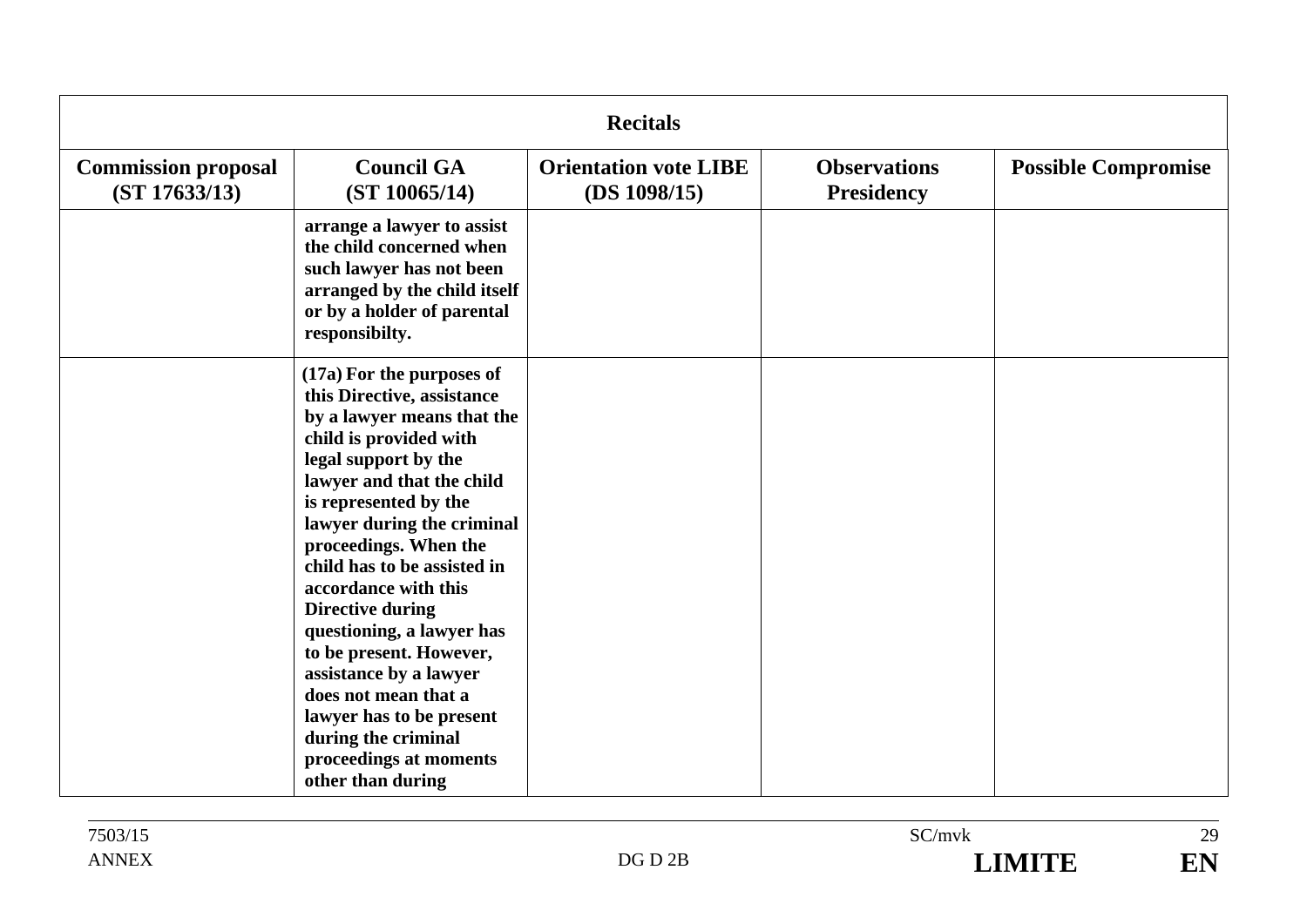| <b>Recitals</b>                             |                                                                                                                                                                                                                                                                                                                                                                                                     |                                              |                                          |                            |  |
|---------------------------------------------|-----------------------------------------------------------------------------------------------------------------------------------------------------------------------------------------------------------------------------------------------------------------------------------------------------------------------------------------------------------------------------------------------------|----------------------------------------------|------------------------------------------|----------------------------|--|
| <b>Commission proposal</b><br>(ST 17633/13) | <b>Council GA</b><br>(ST 10065/14)                                                                                                                                                                                                                                                                                                                                                                  | <b>Orientation vote LIBE</b><br>(DS 1098/15) | <b>Observations</b><br><b>Presidency</b> | <b>Possible Compromise</b> |  |
|                                             | questioning; for instance,<br>a lawyer does not have to<br>be mandatory present<br>during each investigative<br>or evidence-gathering act.<br>This does not prejudice<br>the right of the child to<br>have access to a lawyer<br>during such acts, if he has<br>the right of access to a<br>lawyer in accordance with<br>Directive 2013/48/EU.                                                      |                                              |                                          |                            |  |
|                                             | (17b) Where the child has<br>to be assisted by a lawyer<br>during questioning in<br>accordance with this<br>Directive, but no lawyer is<br>present, the competent<br>authorities shall postpone<br>the questioning of the<br>child for a reasonable<br>period of time, so that the<br>authorities can either<br>await the arrival of the<br>lawyer when the child has<br>arranged a lawyer himself, |                                              |                                          |                            |  |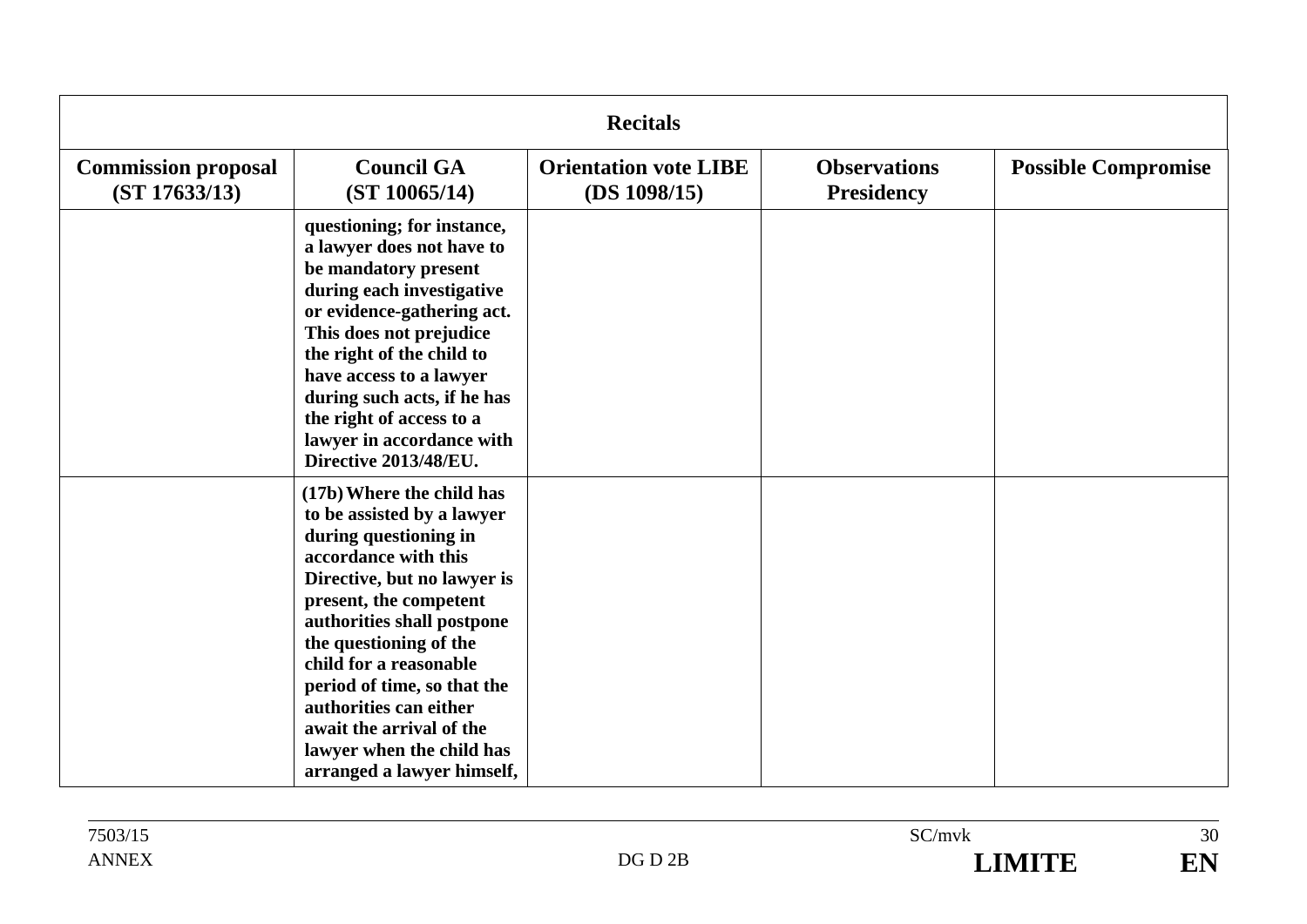| <b>Recitals</b>                                                                                                                                                                                                                                                                                                                                                                                                                                                                                                                                                                                                                                                    |                                                                              |                                              |                                          |                            |  |
|--------------------------------------------------------------------------------------------------------------------------------------------------------------------------------------------------------------------------------------------------------------------------------------------------------------------------------------------------------------------------------------------------------------------------------------------------------------------------------------------------------------------------------------------------------------------------------------------------------------------------------------------------------------------|------------------------------------------------------------------------------|----------------------------------------------|------------------------------------------|----------------------------|--|
| <b>Commission proposal</b><br>(ST 17633/13)                                                                                                                                                                                                                                                                                                                                                                                                                                                                                                                                                                                                                        | <b>Council GA</b><br>(ST 10065/14)                                           | <b>Orientation vote LIBE</b><br>(DS 1098/15) | <b>Observations</b><br><b>Presidency</b> | <b>Possible Compromise</b> |  |
|                                                                                                                                                                                                                                                                                                                                                                                                                                                                                                                                                                                                                                                                    | or can arrange a lawyer<br>for the child when this has<br>not yet been done. |                                              |                                          |                            |  |
| (18) In some Member<br>States certain minor<br>offences, in particular minor<br>traffic offences, minor<br>offences in relation to<br>general municipal<br>regulations and minor public<br>order offences, are<br>considered to be criminal<br>offences. It would be<br>disproportionate to require<br>the competent authorities to<br>ensure mandatory access to<br>a lawyer in respect of such<br>minor offences. Where the<br>law of a Member State<br>provides that deprivation of<br>liberty cannot be imposed as<br>a penalty in respect of minor<br>offences, the right to<br>mandatory access to a<br>lawyer should therefore<br>apply only to proceedings | [transferred in modified]<br>form to recitals 11a-11d]                       | [deleted] $(AM 16)$                          |                                          |                            |  |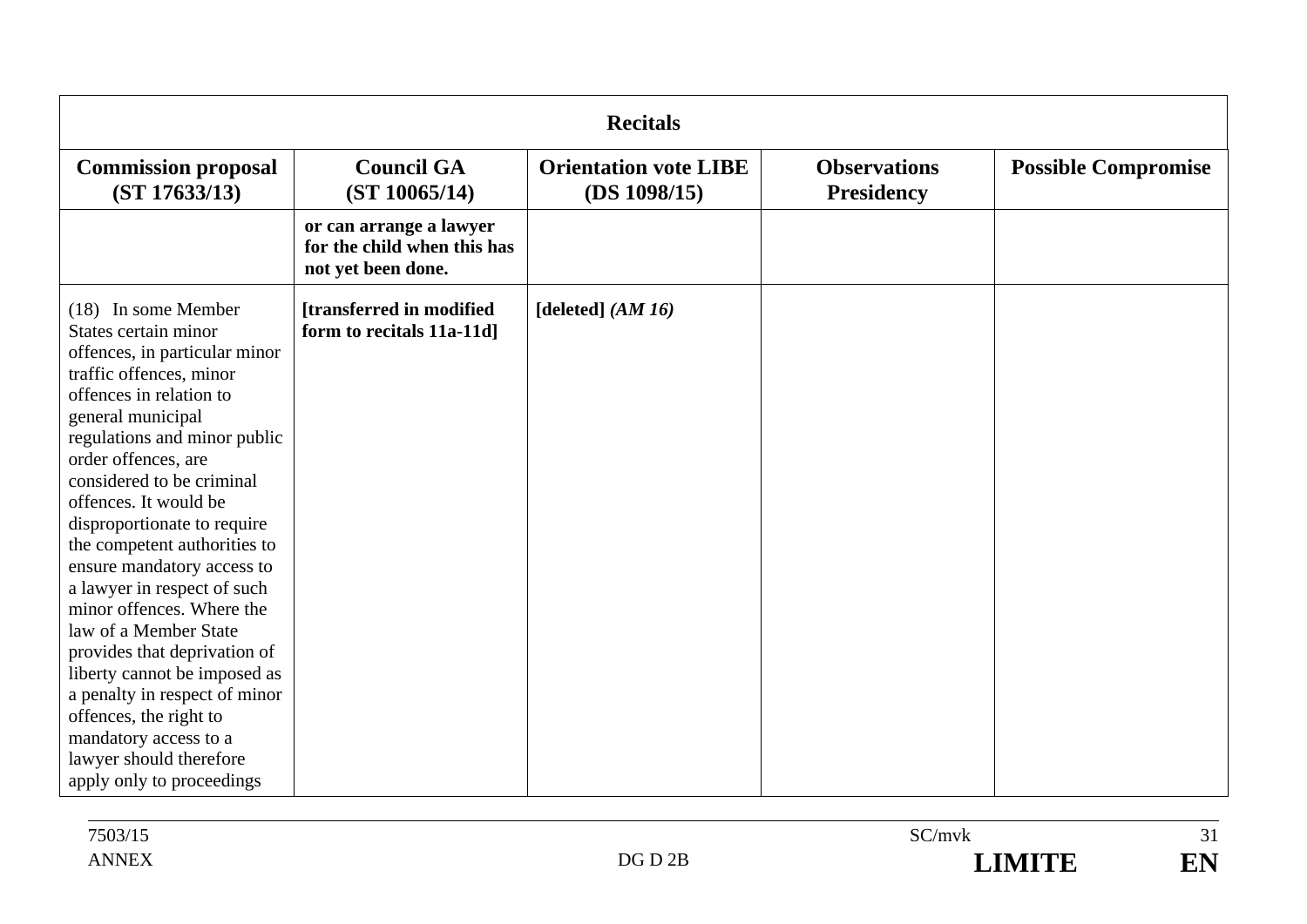| <b>Recitals</b>                                                                                                                                                                                                                                                                                                                                                                                                                                                                                         |                                                                                                                                                                                                                                                                                                                                                                                                                                                                                                          |                                                                                                                                                                                                                                                                                                                                                                                                                                            |                                          |                            |
|---------------------------------------------------------------------------------------------------------------------------------------------------------------------------------------------------------------------------------------------------------------------------------------------------------------------------------------------------------------------------------------------------------------------------------------------------------------------------------------------------------|----------------------------------------------------------------------------------------------------------------------------------------------------------------------------------------------------------------------------------------------------------------------------------------------------------------------------------------------------------------------------------------------------------------------------------------------------------------------------------------------------------|--------------------------------------------------------------------------------------------------------------------------------------------------------------------------------------------------------------------------------------------------------------------------------------------------------------------------------------------------------------------------------------------------------------------------------------------|------------------------------------------|----------------------------|
| <b>Commission proposal</b><br>(ST 17633/13)                                                                                                                                                                                                                                                                                                                                                                                                                                                             | <b>Council GA</b><br>(ST 10065/14)                                                                                                                                                                                                                                                                                                                                                                                                                                                                       | <b>Orientation vote LIBE</b><br>(DS 1098/15)                                                                                                                                                                                                                                                                                                                                                                                               | <b>Observations</b><br><b>Presidency</b> | <b>Possible Compromise</b> |
| before a court having<br>jurisdiction in criminal<br>matters.                                                                                                                                                                                                                                                                                                                                                                                                                                           |                                                                                                                                                                                                                                                                                                                                                                                                                                                                                                          |                                                                                                                                                                                                                                                                                                                                                                                                                                            |                                          |                            |
| (19) Children who are<br>suspected or accused in<br>criminal proceedings should<br>have the right to an<br>individual assessment to<br>identify their specific needs<br>in terms of protection,<br>education, formation and<br>social integration, to<br>determine if and to what<br>extent they would need<br>special measures during the<br>criminal proceedings and to<br>determine the extent of their<br>criminal responsibility and<br>the adequacy of a penalty or<br>educative measure for them | (19) Children who are<br>suspected or accused in<br>criminal proceedings should<br>have the right to an<br>individual assessment to<br>identify their specific needs<br>in terms of protection,<br>education, formation and<br>social integration, to<br>determine if and to what<br>extent they would need<br>special measures during the<br>criminal proceedings and to<br>determine the extent of their<br>criminal responsibility and<br>the adequacy of a penalty or<br>educative measure for them. | (19) Children who are<br>suspected or accused in<br>criminal proceedings should<br>have the right to an<br>individual assessment to<br>identify their specific needs<br>in terms of protection,<br>education, formation and<br>social integration, to ensure<br>that every decision taken<br>during, or resulting from,<br>the proceedings is tailored<br>to the greatest extent<br>possible to their particular<br>circumstances. (AM 17) | Linked to Article 7.                     |                            |
| (20) In order to ensure the<br>personal integrity of a child<br>who is arrested or detained,<br>the child should have access                                                                                                                                                                                                                                                                                                                                                                            | (20) In order to ensure the<br>personal integrity of a child<br>who is arrested or detained,<br>the child should have access                                                                                                                                                                                                                                                                                                                                                                             | (20) In order to ensure the<br>personal integrity, well-<br>being and health of a<br>suspected or accused child                                                                                                                                                                                                                                                                                                                            | Linked to Article 8.                     |                            |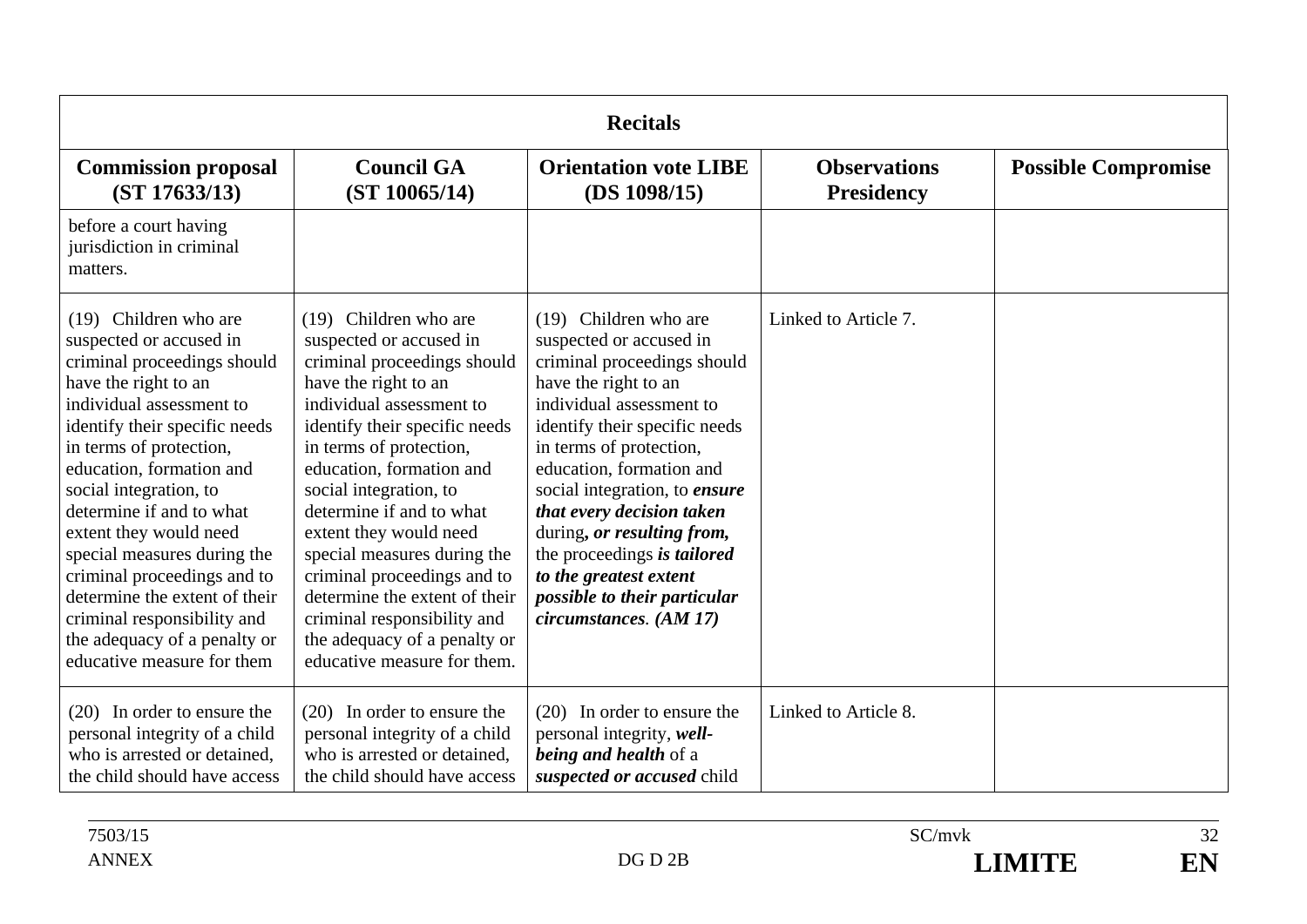| <b>Recitals</b>                                                                                  |                                                                                                                                                                                                                                                                                                                                                                                                                                                                                                                                                                                                                                                                                                                                                                                                       |                                                                                                                                                                                                                                                                                                                                                                                                                                                                                                                                                                                                                                                                                                                                                      |                                          |                            |  |
|--------------------------------------------------------------------------------------------------|-------------------------------------------------------------------------------------------------------------------------------------------------------------------------------------------------------------------------------------------------------------------------------------------------------------------------------------------------------------------------------------------------------------------------------------------------------------------------------------------------------------------------------------------------------------------------------------------------------------------------------------------------------------------------------------------------------------------------------------------------------------------------------------------------------|------------------------------------------------------------------------------------------------------------------------------------------------------------------------------------------------------------------------------------------------------------------------------------------------------------------------------------------------------------------------------------------------------------------------------------------------------------------------------------------------------------------------------------------------------------------------------------------------------------------------------------------------------------------------------------------------------------------------------------------------------|------------------------------------------|----------------------------|--|
| <b>Commission proposal</b><br>(ST 17633/13)                                                      | <b>Council GA</b><br>(ST 10065/14)                                                                                                                                                                                                                                                                                                                                                                                                                                                                                                                                                                                                                                                                                                                                                                    | <b>Orientation vote LIBE</b><br>(DS 1098/15)                                                                                                                                                                                                                                                                                                                                                                                                                                                                                                                                                                                                                                                                                                         | <b>Observations</b><br><b>Presidency</b> | <b>Possible Compromise</b> |  |
| to a medical examination.<br>The medical examination<br>should be carried out by a<br>physician. | to a medical examination.<br><b>Such medical examination</b><br>should be carried out by a<br>physician, either, when<br>specific health indications<br>or the general mental or<br>physical constitution of the<br>child give reasons for such<br>examination, on an<br>initiative ex officio of the<br>competent authorities, or<br>following a request of the<br>child or the holder of<br>parental responsibility, or<br>of the child's lawyer.<br>However, no follow-up has<br>to be given to a request for<br>a medical examination<br>when this would go<br>against the best interests<br>of the child, e.g. when the<br>child has indicated that it<br>does not want to be<br>medically examined, or<br>where the strain placed on<br>and disadvantages likely<br>to be suffered by the child | who is deprived of liberty, to<br>assess his or her general<br>physical and mental state,<br>and any medical needs and<br>to provide guidance on<br>whether he or she should be<br>subjected to questioning,<br>investigative or evidence-<br>taking measures, or any<br>special measures taken or<br>envisaged concerning him<br>or her, the child should have<br>access to a medical<br>examination. Suspected or<br>accused children who are<br>not deprived of liberty<br>should have access to a<br>medical examination where<br>proceedings or the best<br>interests of the child so<br><i>require</i> . The medical<br>examination should be <i>as</i><br>non-invasive as possible and<br>carried out by a qualified<br>professional. (AM 18) |                                          |                            |  |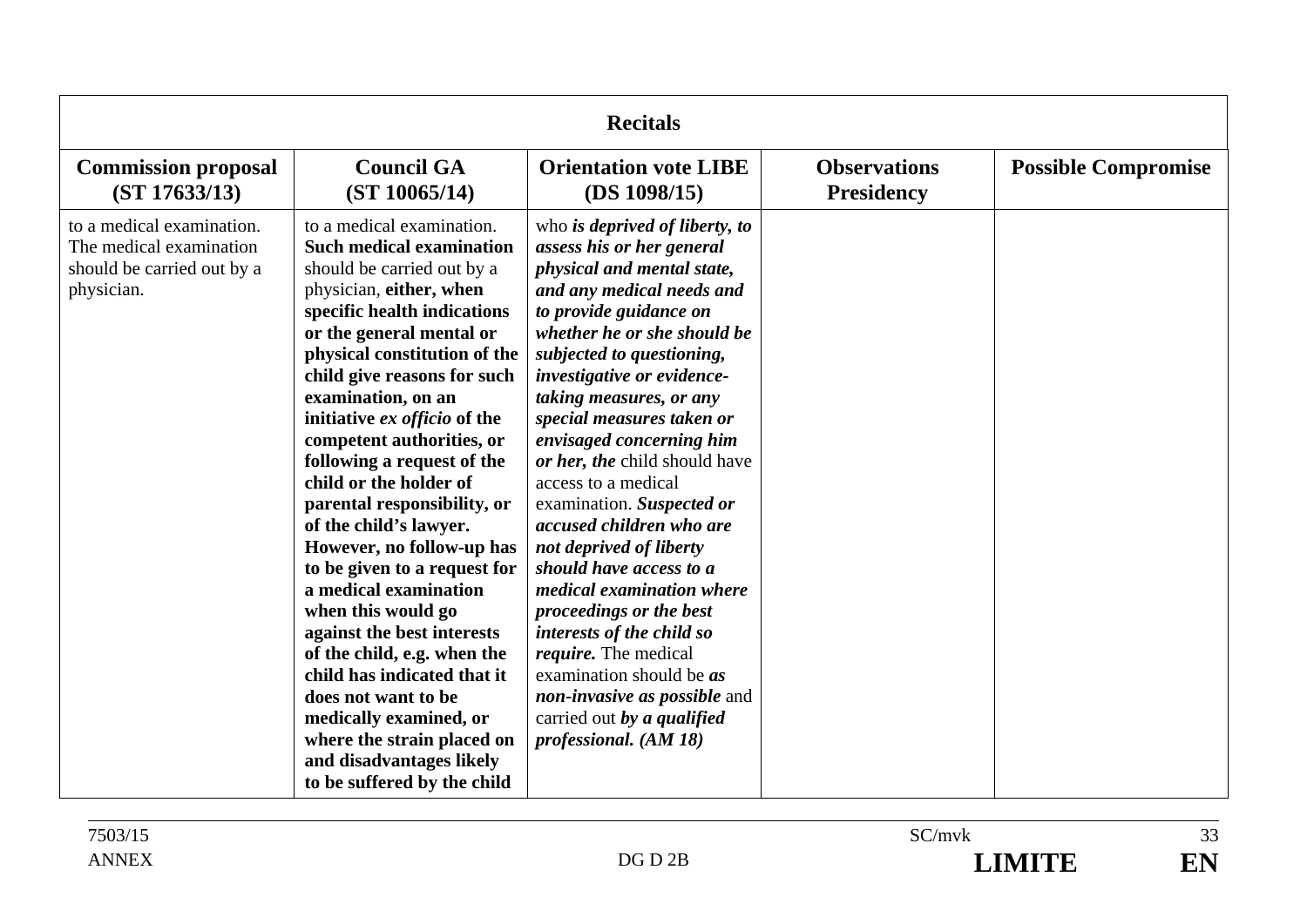| <b>Recitals</b>                                                                                                                                                                                                                       |                                                                                                                                                                                                                                                                                                                                                                                                                                                     |                                                                                                                                                                                                                                   |                                          |                            |  |
|---------------------------------------------------------------------------------------------------------------------------------------------------------------------------------------------------------------------------------------|-----------------------------------------------------------------------------------------------------------------------------------------------------------------------------------------------------------------------------------------------------------------------------------------------------------------------------------------------------------------------------------------------------------------------------------------------------|-----------------------------------------------------------------------------------------------------------------------------------------------------------------------------------------------------------------------------------|------------------------------------------|----------------------------|--|
| <b>Commission proposal</b><br>(ST 17633/13)                                                                                                                                                                                           | <b>Council GA</b><br>(ST 10065/14)                                                                                                                                                                                                                                                                                                                                                                                                                  | <b>Orientation vote LIBE</b><br>(DS 1098/15)                                                                                                                                                                                      | <b>Observations</b><br><b>Presidency</b> | <b>Possible Compromise</b> |  |
|                                                                                                                                                                                                                                       | as a result of the medical<br>examination are<br>disproportionate to the<br>reasons for such<br>examination (e.g. when the<br>duration of deprivation of<br>liberty would have to be<br>extended by a not<br>insignificant amount of<br>time in order to carry out<br>the examination and there<br>is no need for immediate<br>treatment). Member<br><b>States should lay down</b><br>practical arrangements<br>concerning medical<br>examinations. |                                                                                                                                                                                                                                   |                                          |                            |  |
| $(21)$ In order to ensure<br>sufficient protection of<br>children who are not always<br>able to understand the<br>content of interviews to<br>which they are subject, to<br>avoid any challenge of the<br>content of an interview and | $(21)$ In order to ensure<br>sufficient protection of<br>children who are not always<br>able to understand the<br>content of interviews to<br>which they are subject, to<br>avoid any challenge of the<br>content of an interview and                                                                                                                                                                                                               | (21) Bearing in mind that<br>children are particularly<br>vulnerable, questioning<br>may be perceived to be<br>traumatic, therefore it is<br>essential that questioning<br>be carried out by trained<br>professionals taking into | Linked to Article 9.                     |                            |  |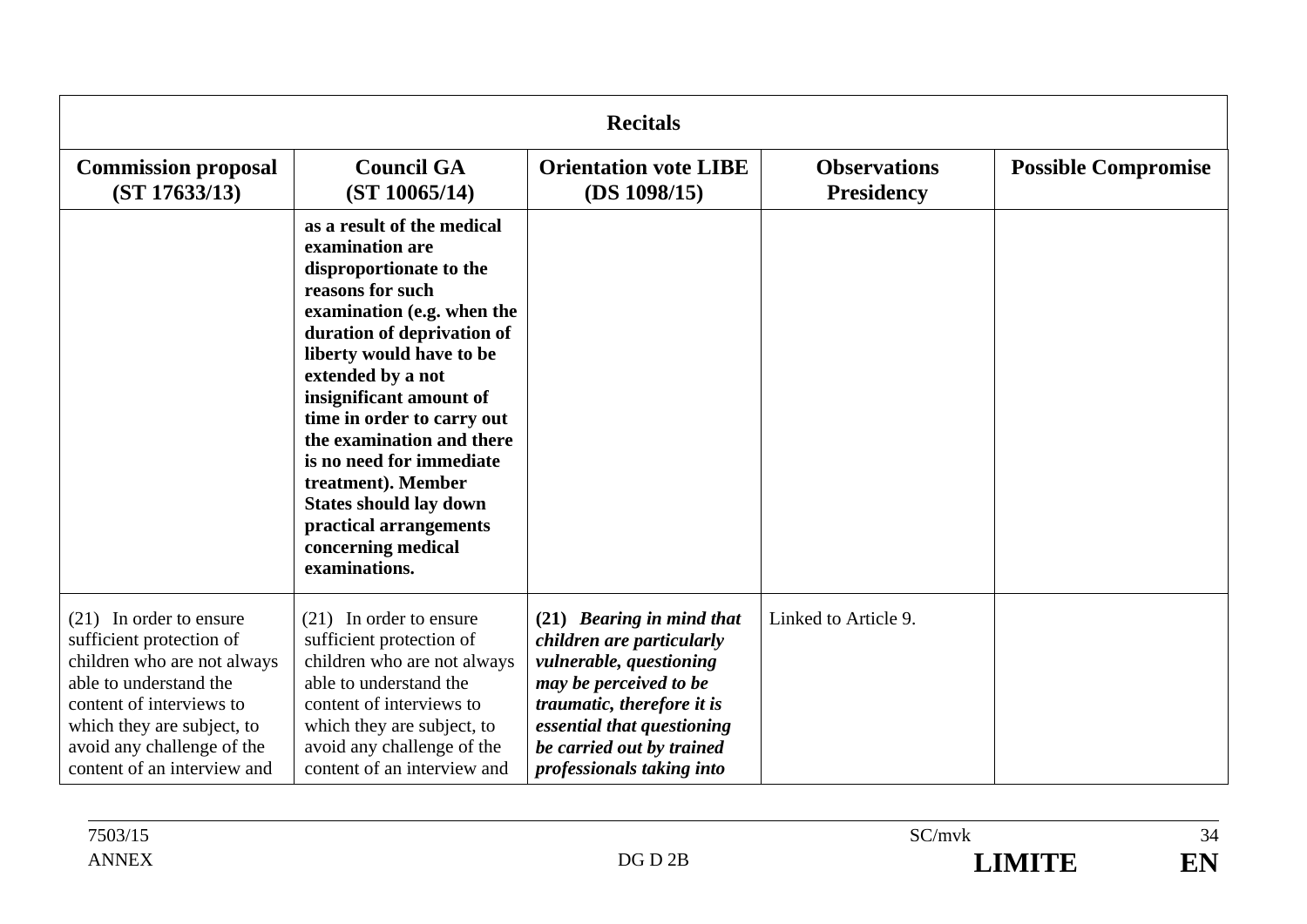| <b>Recitals</b>                                                                                                                                                                           |                                                                                                                                                                                                                                                                                                                                                                                                                                                                                                                                                                                              |                                                                                                                                                                                                                                                                                                                                                                                                                                                                                                                                                                                                                                                                                                                                                                                                              |                                          |                            |
|-------------------------------------------------------------------------------------------------------------------------------------------------------------------------------------------|----------------------------------------------------------------------------------------------------------------------------------------------------------------------------------------------------------------------------------------------------------------------------------------------------------------------------------------------------------------------------------------------------------------------------------------------------------------------------------------------------------------------------------------------------------------------------------------------|--------------------------------------------------------------------------------------------------------------------------------------------------------------------------------------------------------------------------------------------------------------------------------------------------------------------------------------------------------------------------------------------------------------------------------------------------------------------------------------------------------------------------------------------------------------------------------------------------------------------------------------------------------------------------------------------------------------------------------------------------------------------------------------------------------------|------------------------------------------|----------------------------|
| <b>Commission proposal</b><br>(ST 17633/13)                                                                                                                                               | <b>Council GA</b><br>(ST 10065/14)                                                                                                                                                                                                                                                                                                                                                                                                                                                                                                                                                           | <b>Orientation vote LIBE</b><br>(DS 1098/15)                                                                                                                                                                                                                                                                                                                                                                                                                                                                                                                                                                                                                                                                                                                                                                 | <b>Observations</b><br><b>Presidency</b> | <b>Possible Compromise</b> |
| thereby undue repetition of<br>questioning, questioning of<br>children should be audio-<br>visually recorded. This does<br>not include questioning<br>necessary to identify the<br>child. | thereby undue repetition of<br>questioning, questioning by<br>police or other law<br>enforcement authorities of<br>children who are deprived<br>of liberty should be audio-<br>visually recorded when it is<br>proportionate to do so.<br><b>This Directive does not</b><br>require Member States to<br>make recordings of<br>questioning of children by<br>a judge or a court. Also,<br>an audio-visual recording<br>is not required when<br>questioning has as sole<br>purpose to verify the<br>identity of the child or to<br>determine whether an<br>investigation should be<br>started. | consideration the children's<br>age, maturity, level of<br>understanding and any<br>communication difficulties<br>they may have. Questioning<br>should take place in the<br>presence of a lawyer and,<br>where so requested by the<br>child and/or where that is in<br>the best interest of the child,<br>the holder of parental<br>responsibility and, where<br>necessary, specialist<br>professionals. Thorough<br>documentation and audio-<br>visual recording of<br><i>interviews are a vital</i><br>safeguard serving both to<br>guarantee that interviews<br>will be conducted properly<br>and to ensure sufficient<br>protection of children who<br>are not always able to<br>understand the content of<br>interviews to which they are<br>subject. In order to avoid<br>any challenge of the content |                                          |                            |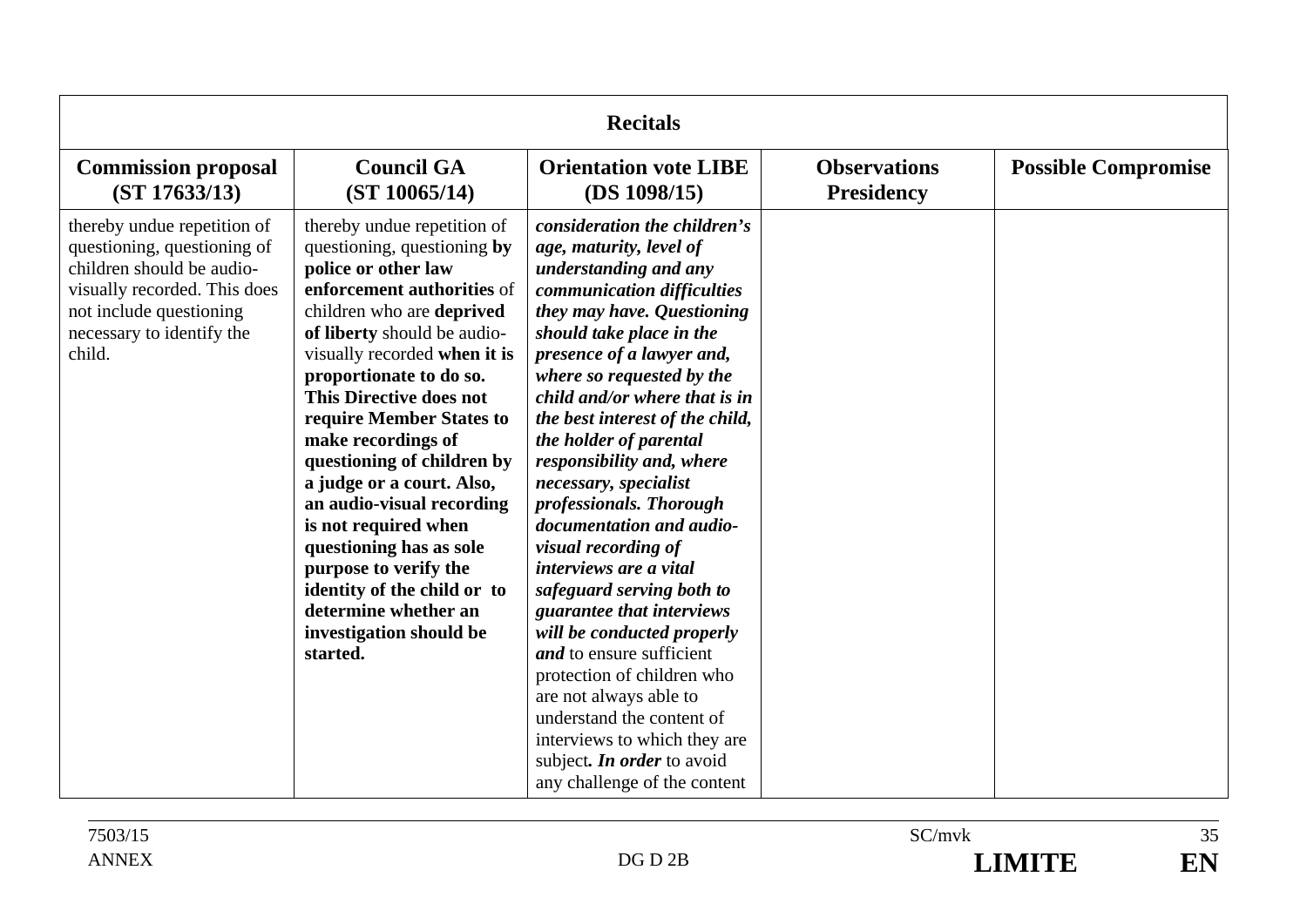| <b>Recitals</b>                                                                                                                                                                                                                                                                                                                                                                                                                                            |                                                          |                                                                                                                                                                                                                                                                                                                                                   |                                          |                            |
|------------------------------------------------------------------------------------------------------------------------------------------------------------------------------------------------------------------------------------------------------------------------------------------------------------------------------------------------------------------------------------------------------------------------------------------------------------|----------------------------------------------------------|---------------------------------------------------------------------------------------------------------------------------------------------------------------------------------------------------------------------------------------------------------------------------------------------------------------------------------------------------|------------------------------------------|----------------------------|
| <b>Commission proposal</b><br>(ST 17633/13)                                                                                                                                                                                                                                                                                                                                                                                                                | <b>Council GA</b><br>(ST 10065/14)                       | <b>Orientation vote LIBE</b><br>(DS 1098/15)                                                                                                                                                                                                                                                                                                      | <b>Observations</b><br><b>Presidency</b> | <b>Possible Compromise</b> |
|                                                                                                                                                                                                                                                                                                                                                                                                                                                            |                                                          | of an interview and thereby<br>undue repetition of<br>questioning, questioning of<br>children should therefore be<br>audio-visually recorded.<br>(AM19)                                                                                                                                                                                           |                                          |                            |
| (22) However, it would be<br>disproportionate to require<br>the competent authorities to<br>ensure audio-visual<br>recording in all<br>circumstances. Due account<br>should be taken of the<br>complexity of the case, the<br>seriousness of the alleged<br>offence and the potential<br>penalty that can be incurred.<br>If a child is deprived of<br>liberty before conviction,<br>any questioning of the child<br>should be audio-visually<br>recorded. | [deleted]                                                | (22) However, it would be<br><i>unreasonable</i> to require the<br>competent authorities to<br>ensure audio-visual<br>recording even when it is<br>not in the best interests of<br><i>the child</i> . If a child is<br>deprived of liberty before<br>conviction, any questioning<br>of the child should be audio-<br>visually recorded. $(AM 20)$ |                                          |                            |
| (23) Such audio-visual<br>records should be accessible                                                                                                                                                                                                                                                                                                                                                                                                     | (23) In all circumstances,<br>whether the questioning of | (23) Such audio-visual<br><i>recordings</i> should be                                                                                                                                                                                                                                                                                             |                                          |                            |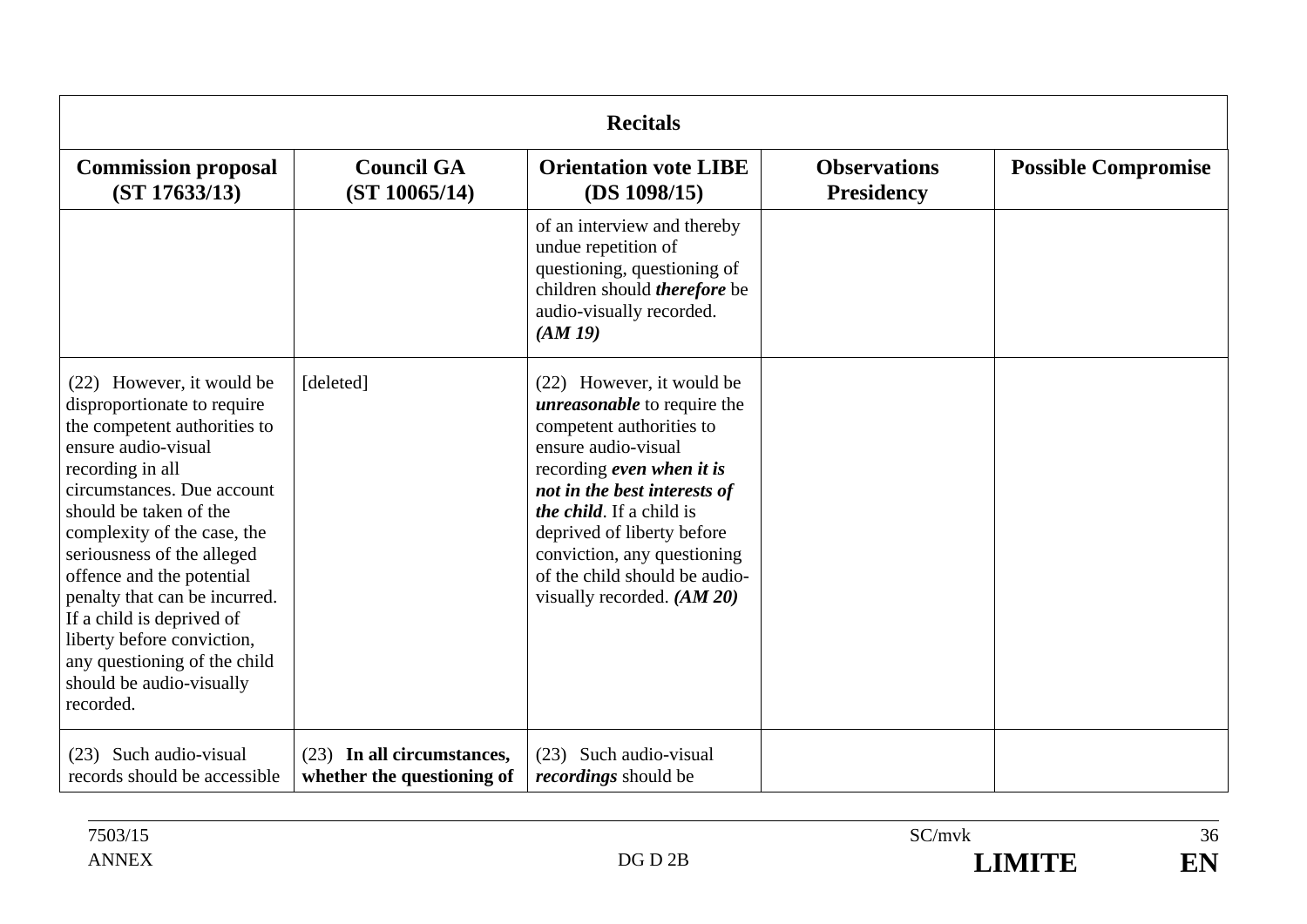| <b>Recitals</b>                                                                                                                                                                                                                                           |                                                                                                                                                                                                                                                   |                                                                                                                                                                                                                                                           |                                          |                            |
|-----------------------------------------------------------------------------------------------------------------------------------------------------------------------------------------------------------------------------------------------------------|---------------------------------------------------------------------------------------------------------------------------------------------------------------------------------------------------------------------------------------------------|-----------------------------------------------------------------------------------------------------------------------------------------------------------------------------------------------------------------------------------------------------------|------------------------------------------|----------------------------|
| <b>Commission proposal</b><br>(ST 17633/13)                                                                                                                                                                                                               | <b>Council GA</b><br>(ST 10065/14)                                                                                                                                                                                                                | <b>Orientation vote LIBE</b><br>(DS 1098/15)                                                                                                                                                                                                              | <b>Observations</b><br><b>Presidency</b> | <b>Possible Compromise</b> |
| only to the judicial<br>authorities and the parties to<br>the proceedings. Moreover,<br>the questioning of children<br>should be carried out in a<br>manner that takes into<br>account their age and level<br>of maturity.                                | children is audio-visually<br>recorded or not,<br>questioning should be<br>carried out in a manner that<br>takes into account the age<br>and level of maturity of the<br>children concerned.                                                      | accessible only to the<br>judicial authorities and the<br>parties to the proceedings.<br>(AM 21)                                                                                                                                                          |                                          |                            |
| (24) When deciding the<br>issue of legal aid, Member<br>States should aim at having<br>rules which guarantee the<br>effective exercise of the<br>right to access to a lawyer<br>for children.                                                             | [deleted]                                                                                                                                                                                                                                         | (24) When deciding the<br>issue of legal aid, Member<br>States should aim at having<br>rules which guarantee the<br>effective exercise of the<br>right to access to a lawyer<br>for children.                                                             | Linked to Article 18.                    |                            |
| (25) Children are in a<br>particularly vulnerable<br>position in relation to<br>detention. Special efforts<br>should be undertaken to<br>avoid deprivation of liberty<br>of children given the<br>inherent risks for their<br>physical, mental and social | (25) Children are in a<br>particularly vulnerable<br>position in relation to<br>detention. Special efforts<br>should be undertaken to<br>avoid detention of children<br>at any stage of the<br>proceedings before the<br>final determination by a | (25) Children are in a<br>particularly vulnerable<br>position in relation to<br>detention. Special efforts<br>should be undertaken to<br>avoid deprivation of liberty<br>of children given the<br>inherent risks for their<br>physical, mental and social | Linked to Article 10.                    |                            |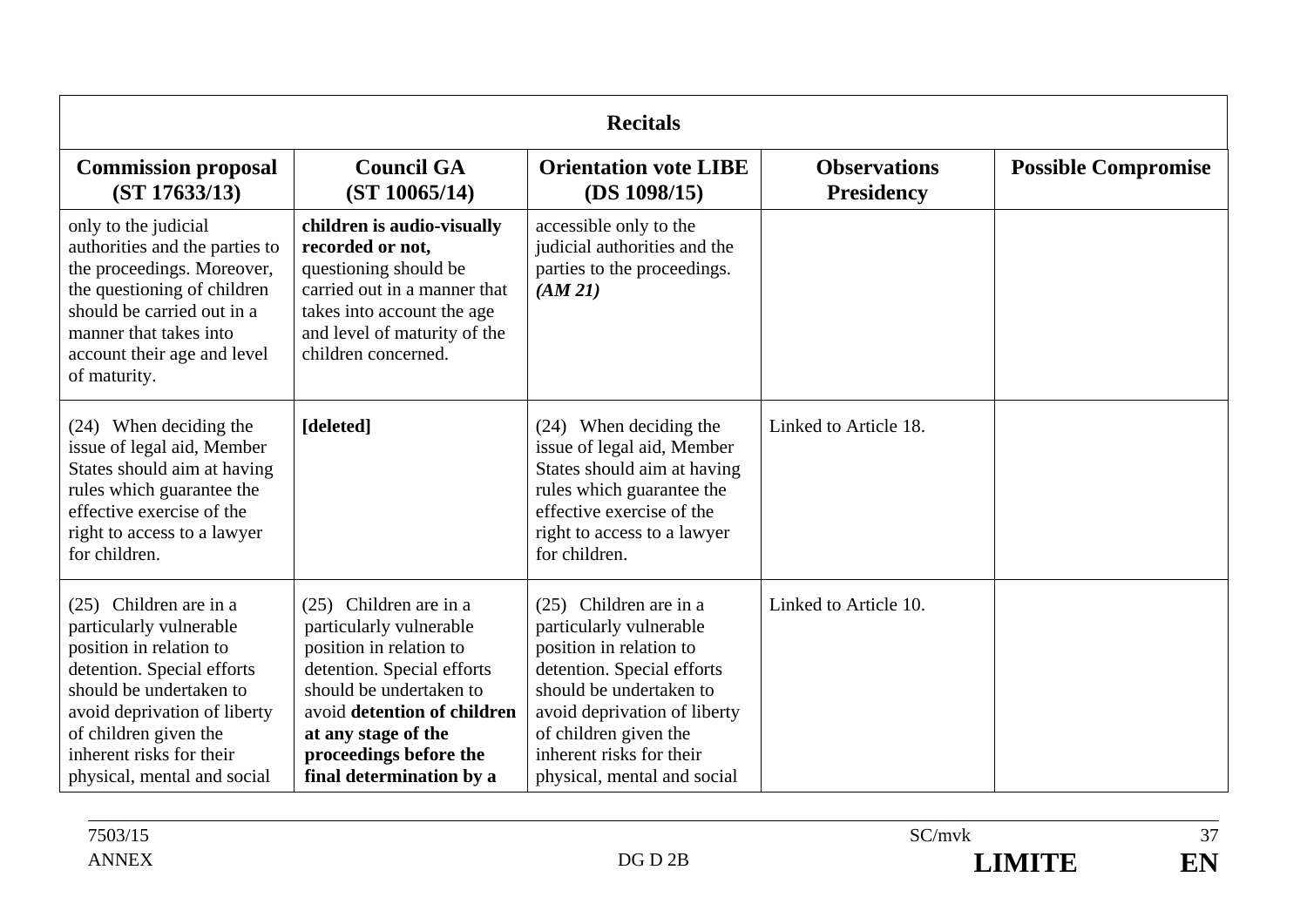| <b>Recitals</b>                                                                                                                                                                                                                                                                                                                                                                                                                              |                                                                                                                                                                                                                                                                                                                                                                                                                                                                                                                                                                                                                                                                                                                                                              |                                                                                                                                                                                                                                                                                                                                                                                                                                                                                                                                                                                                                                                                                                   |                                          |                            |
|----------------------------------------------------------------------------------------------------------------------------------------------------------------------------------------------------------------------------------------------------------------------------------------------------------------------------------------------------------------------------------------------------------------------------------------------|--------------------------------------------------------------------------------------------------------------------------------------------------------------------------------------------------------------------------------------------------------------------------------------------------------------------------------------------------------------------------------------------------------------------------------------------------------------------------------------------------------------------------------------------------------------------------------------------------------------------------------------------------------------------------------------------------------------------------------------------------------------|---------------------------------------------------------------------------------------------------------------------------------------------------------------------------------------------------------------------------------------------------------------------------------------------------------------------------------------------------------------------------------------------------------------------------------------------------------------------------------------------------------------------------------------------------------------------------------------------------------------------------------------------------------------------------------------------------|------------------------------------------|----------------------------|
| <b>Commission proposal</b><br>(ST 17633/13)                                                                                                                                                                                                                                                                                                                                                                                                  | <b>Council GA</b><br>(ST 10065/14)                                                                                                                                                                                                                                                                                                                                                                                                                                                                                                                                                                                                                                                                                                                           | <b>Orientation vote LIBE</b><br>(DS 1098/15)                                                                                                                                                                                                                                                                                                                                                                                                                                                                                                                                                                                                                                                      | <b>Observations</b><br><b>Presidency</b> | <b>Possible Compromise</b> |
| development. The competent<br>authorities should consider<br>alternative measures and<br>impose such measures<br>whenever this is in the best<br>interests of the child. This<br>may include the obligation<br>to report to a competent<br>authority, a restriction on<br>contact with specific<br>persons, a requirement to<br>undergo therapeutic<br>treatment or treatment for<br>addiction and participation<br>in educational measures. | court of the question<br>whether the child<br>concerned has committed<br>the offence, given the<br>inherent risks for their<br>physical, mental and social<br>development. The<br>competent authorities<br>should consider alternative<br>measures instead of such<br>detention and impose such<br>measures whenever this is in<br>the best interests of the<br>child. Such alternative<br>measures could include an<br>obligation for the child not<br>to be in certain places or<br>an obligation for the child<br>to reside in a specific<br>place, restrictions of<br>contact with specific<br>persons, reporting<br>obligations to the<br>competent authorities,<br>undergoing of therapeutic<br>treatment or treatment for<br>addiction subject to the | development and given that<br><i>it seriously hampers their</i><br>reintegration in society.<br><b>Deprivation of liberty</b><br>should therefore be used<br>only as a measure of last<br>resort and for the shortest<br>appropriate period of time.<br>The competent authorities<br>should consider alternative<br>measures and impose such<br>measures whenever this is in<br>the best interests of the<br>child. This may include the<br>obligation to report to a<br>competent authority, a<br>restriction on contact with<br>specific persons, a<br>requirement to undergo<br>therapeutic treatment or<br>treatment for addiction and<br>participation in educational<br>measures. $(AM 22)$ |                                          |                            |

38 EN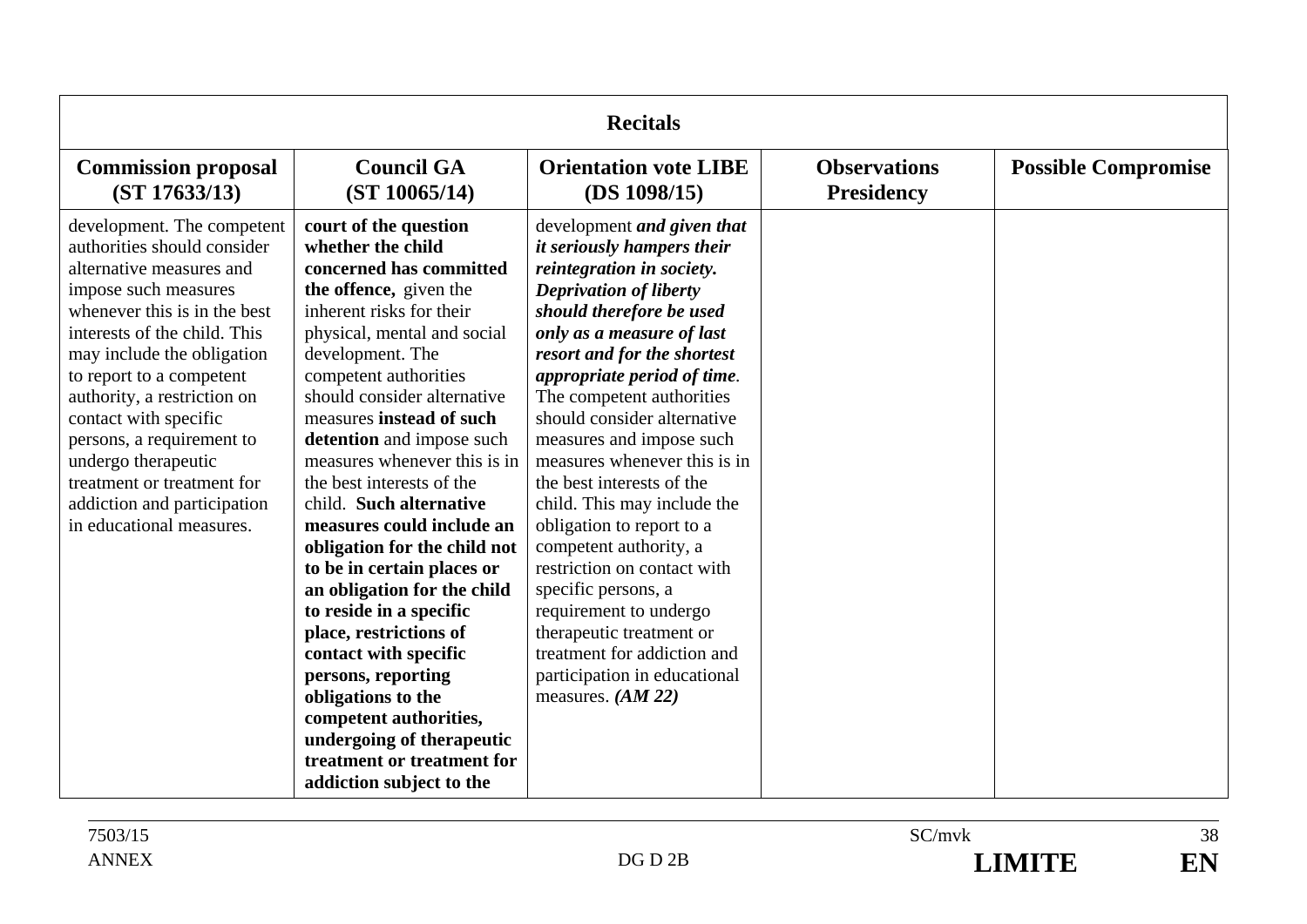| <b>Recitals</b>                             |                                                                                                                                                                                                                                                                                                                                                                                                                                                                                                                                                                                                                                                 |                                              |                                          |                            |
|---------------------------------------------|-------------------------------------------------------------------------------------------------------------------------------------------------------------------------------------------------------------------------------------------------------------------------------------------------------------------------------------------------------------------------------------------------------------------------------------------------------------------------------------------------------------------------------------------------------------------------------------------------------------------------------------------------|----------------------------------------------|------------------------------------------|----------------------------|
| <b>Commission proposal</b><br>(ST 17633/13) | <b>Council GA</b><br>(ST 10065/14)                                                                                                                                                                                                                                                                                                                                                                                                                                                                                                                                                                                                              | <b>Orientation vote LIBE</b><br>(DS 1098/15) | <b>Observations</b><br><b>Presidency</b> | <b>Possible Compromise</b> |
|                                             | child's consent, and<br>participation in<br>educational measures.                                                                                                                                                                                                                                                                                                                                                                                                                                                                                                                                                                               |                                              |                                          |                            |
|                                             | (25a) Detention of children<br>before the final<br>determination by a court<br>of the question whether the<br>child concerned has<br>committed the offence<br>should be subject to a<br>periodic review by a court,<br>which could also be a<br>single judge. The periodic<br>review may be carried out<br>either ex officio by the<br>court, or at the request of<br>the child, of the child's<br>lawyer or of a judical<br>authority which is not a<br>court, in particular a<br>prosecutor. Member States<br>should lay down practical<br>arrangements in this<br>respect. These<br>arrangements may provide<br>that if a periodic review is |                                              |                                          |                            |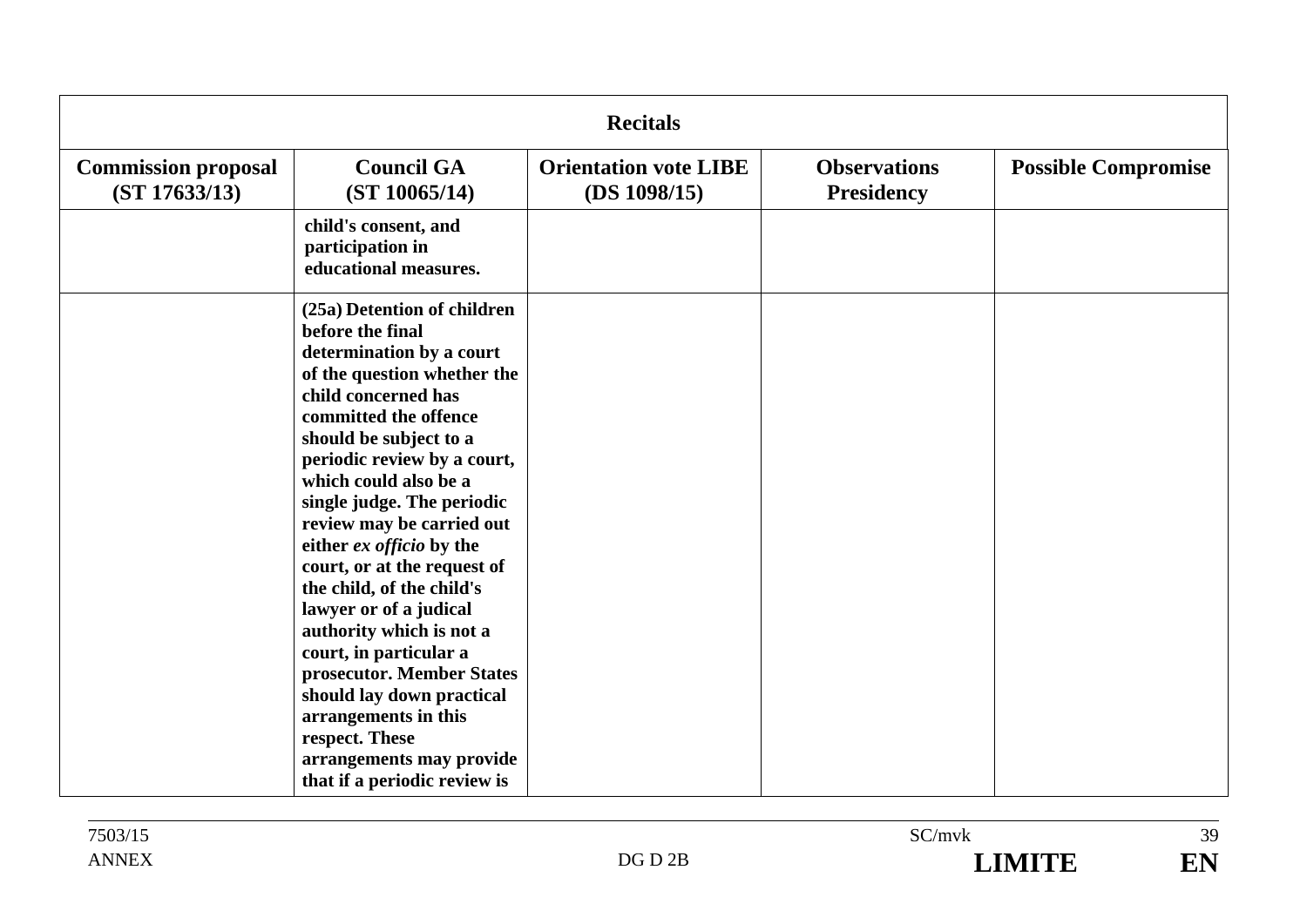| <b>Recitals</b>                                                                                                                                                                                                                                                                                                                                                                                                                                                                                                                                                          |                                                                                                                                                                                                                                                                                                                                                                                                                                                                                                                                                            |                                                                                                                                                                                                                                                                                                                                                                                                                                                                                                                                                                              |                                                   |                            |
|--------------------------------------------------------------------------------------------------------------------------------------------------------------------------------------------------------------------------------------------------------------------------------------------------------------------------------------------------------------------------------------------------------------------------------------------------------------------------------------------------------------------------------------------------------------------------|------------------------------------------------------------------------------------------------------------------------------------------------------------------------------------------------------------------------------------------------------------------------------------------------------------------------------------------------------------------------------------------------------------------------------------------------------------------------------------------------------------------------------------------------------------|------------------------------------------------------------------------------------------------------------------------------------------------------------------------------------------------------------------------------------------------------------------------------------------------------------------------------------------------------------------------------------------------------------------------------------------------------------------------------------------------------------------------------------------------------------------------------|---------------------------------------------------|----------------------------|
| <b>Commission proposal</b><br>(ST 17633/13)                                                                                                                                                                                                                                                                                                                                                                                                                                                                                                                              | <b>Council GA</b><br>(ST 10065/14)                                                                                                                                                                                                                                                                                                                                                                                                                                                                                                                         | <b>Orientation vote LIBE</b><br>(DS 1098/15)                                                                                                                                                                                                                                                                                                                                                                                                                                                                                                                                 | <b>Observations</b><br><b>Presidency</b>          | <b>Possible Compromise</b> |
|                                                                                                                                                                                                                                                                                                                                                                                                                                                                                                                                                                          | already being carried out<br>ex officio by the court, no<br>follow-up has to be given<br>to a request of the child or<br>of the child's lawyer to<br>carry out such review.                                                                                                                                                                                                                                                                                                                                                                                |                                                                                                                                                                                                                                                                                                                                                                                                                                                                                                                                                                              |                                                   |                            |
| (26) When deprivation of<br>liberty is imposed on<br>children, they should benefit<br>from special protection<br>measures. In particular they<br>should be held separately<br>from adults unless it is<br>considered in the child's best<br>interest not to do so, in<br>accordance with Article<br>37(c) of the United Nations<br>Convention of the Rights of<br>the Child. When a detained<br>child reaches the age of 18<br>years, there should be the<br>possibility to continue the<br>separate detention where<br>warranted, taking into<br>account the individual | $(26)$ When children are<br>detained at any stage of<br>the proceedings before the<br>final determination by a<br>court of the question<br>whether the child<br>concerned has committed<br>the offence, they should<br>benefit from special<br>protection measures. In<br>particular they should be<br>held separately from adults<br>unless it is considered in the<br>child's best interest not to do<br>so, in accordance with<br>Article 37(c) of the United<br>Nations Convention of the<br>Rights of the Child. When a<br>detained child reaches the | (26) When deprivation of<br>liberty is imposed on<br>children, they should benefit<br>from special protection<br>measures. In particular they<br>should <i>always</i> be held<br>separately from adults unless<br>in exceptional<br><i>circumstances</i> it is<br>considered in the child's best<br>interest not to do so, in<br>accordance with Article<br>37(c) of the United Nations<br>Convention of the Rights of<br>the Child. When a detained<br>child reaches the age of 18<br>years, there should be the<br>possibility to continue the<br>separate detention where | Linked to (former) Article<br>11 (Article 10 GA). |                            |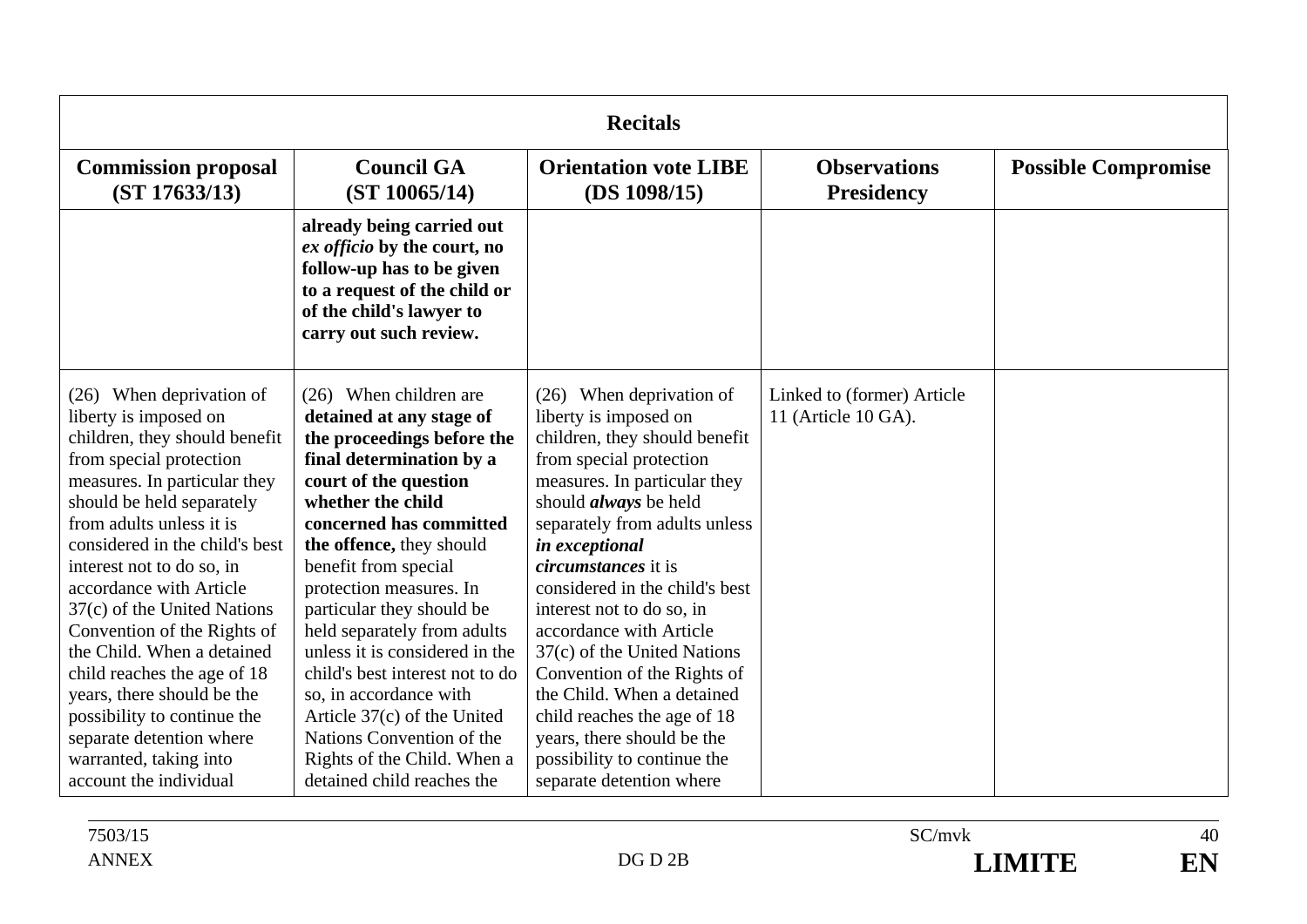| <b>Recitals</b>                                                                                                                                                                                                                                  |                                                                                                                                                                                                                                                                                                                                                                                                            |                                                                                                                                                                                                                                                                                                                 |                                          |                            |
|--------------------------------------------------------------------------------------------------------------------------------------------------------------------------------------------------------------------------------------------------|------------------------------------------------------------------------------------------------------------------------------------------------------------------------------------------------------------------------------------------------------------------------------------------------------------------------------------------------------------------------------------------------------------|-----------------------------------------------------------------------------------------------------------------------------------------------------------------------------------------------------------------------------------------------------------------------------------------------------------------|------------------------------------------|----------------------------|
| <b>Commission proposal</b><br>(ST 17633/13)                                                                                                                                                                                                      | <b>Council GA</b><br>(ST 10065/14)                                                                                                                                                                                                                                                                                                                                                                         | <b>Orientation vote LIBE</b><br>(DS 1098/15)                                                                                                                                                                                                                                                                    | <b>Observations</b><br><b>Presidency</b> | <b>Possible Compromise</b> |
| circumstances of the case.<br>Particular attention should<br>be paid to the way detained<br>children are treated given<br>their inherent vulnerability.<br>Children should have access<br>to educational facilities<br>according to their needs. | age of 18 years, there should<br>be the possibility to<br>continue the separate<br>detention where warranted,<br>taking into account the<br>individual circumstances of<br>the case. Particular attention<br>should be paid to the way<br>detained children are treated<br>given their inherent<br>vulnerability. Children<br>should have access to<br>educational facilities<br>according to their needs. | warranted, taking into<br>account the individual<br>circumstances of the case.<br>Particular attention should<br>be paid to the way detained<br>children are treated given<br>their inherent vulnerability.<br>Children should have access<br>to educational facilities<br>according to their needs.<br>(AM 23) |                                          |                            |
|                                                                                                                                                                                                                                                  | (26a) Children may be<br>detained with young<br>adults unless these persons<br>are not suited for joint<br>accommodation with<br>children. Member States<br>should determine which<br>persons are considered to<br>be young adults in<br>accordance with their<br>national law and                                                                                                                         |                                                                                                                                                                                                                                                                                                                 |                                          |                            |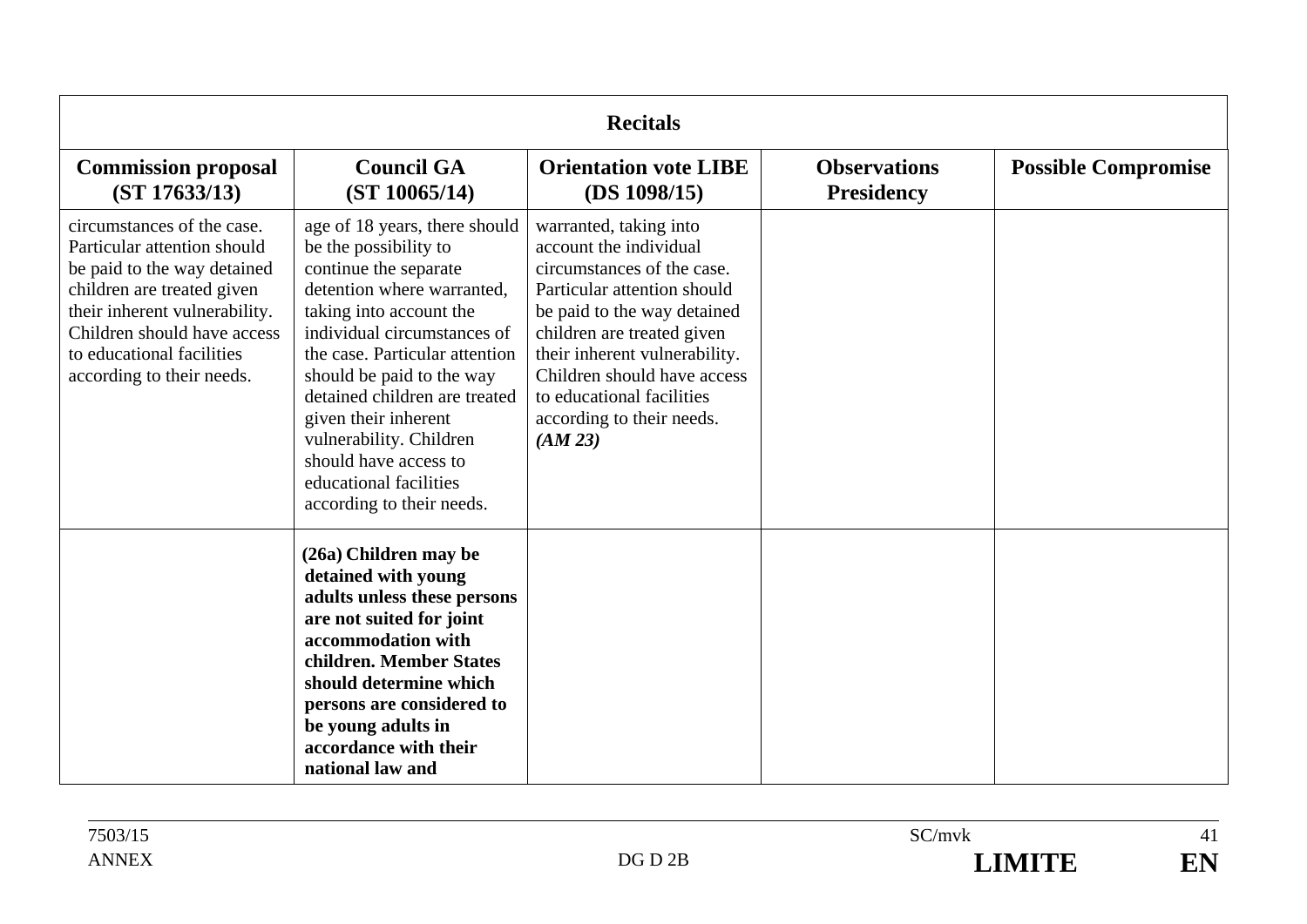| <b>Recitals</b>                                                                                                                                                                   |                                                                                                                                                                                   |                                                                                                                                                                                                                                                                                                                                                               |                                          |                            |
|-----------------------------------------------------------------------------------------------------------------------------------------------------------------------------------|-----------------------------------------------------------------------------------------------------------------------------------------------------------------------------------|---------------------------------------------------------------------------------------------------------------------------------------------------------------------------------------------------------------------------------------------------------------------------------------------------------------------------------------------------------------|------------------------------------------|----------------------------|
| <b>Commission proposal</b><br>(ST 17633/13)                                                                                                                                       | <b>Council GA</b><br>(ST 10065/14)                                                                                                                                                | <b>Orientation vote LIBE</b><br>(DS 1098/15)                                                                                                                                                                                                                                                                                                                  | <b>Observations</b><br><b>Presidency</b> | <b>Possible Compromise</b> |
|                                                                                                                                                                                   | procedures. Member<br><b>States are encouraged to</b><br>determine that persons<br>older than 24 years cannot<br>qualify as young adults.                                         |                                                                                                                                                                                                                                                                                                                                                               |                                          |                            |
|                                                                                                                                                                                   |                                                                                                                                                                                   | <b>Children</b><br>(26a)<br>deprived of liberty should in<br>particular have the right to<br>maintain regular and<br>meaningful contact with<br>parents, family and friends<br>through visits and<br>correspondence, unless<br>exceptional restrictions are<br>required in the best<br>interests of the child and in<br>the interests of justice. (AM<br>(24) |                                          |                            |
| (27) Professionals in direct<br>contact with children should<br>take into account the<br>particular needs of children<br>of different age groups and<br>should take care that the | (27) Professionals in direct<br>contact with children should<br>take into account the<br>particular needs of children<br>of different age groups and<br>should take care that the | (27) Professionals in direct<br>contact with children should<br>into<br>the<br>take<br>account<br>particular needs of children<br>of different age groups and<br>should take care that the                                                                                                                                                                    | Agreement.                               |                            |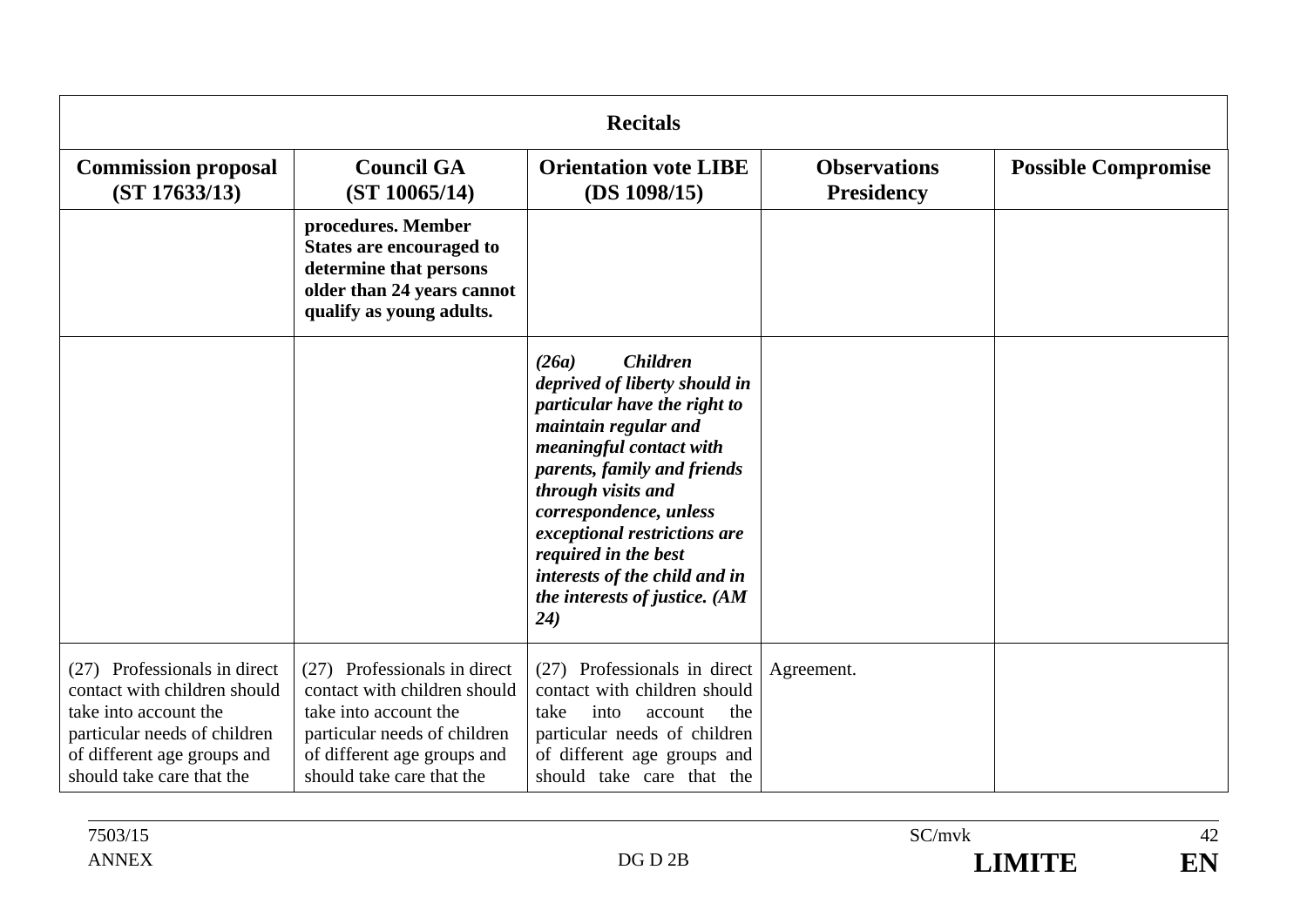| <b>Recitals</b>                                                                                                                                                                                                                                                                                                                      |                                                                                                                                                                                                                                                                                                                             |                                                                                                                                                                                                                                                                                                                                                                                |                                          |                            |
|--------------------------------------------------------------------------------------------------------------------------------------------------------------------------------------------------------------------------------------------------------------------------------------------------------------------------------------|-----------------------------------------------------------------------------------------------------------------------------------------------------------------------------------------------------------------------------------------------------------------------------------------------------------------------------|--------------------------------------------------------------------------------------------------------------------------------------------------------------------------------------------------------------------------------------------------------------------------------------------------------------------------------------------------------------------------------|------------------------------------------|----------------------------|
| <b>Commission proposal</b><br>(ST 17633/13)                                                                                                                                                                                                                                                                                          | <b>Council GA</b><br>(ST 10065/14)                                                                                                                                                                                                                                                                                          | <b>Orientation vote LIBE</b><br>(DS 1098/15)                                                                                                                                                                                                                                                                                                                                   | <b>Observations</b><br><b>Presidency</b> | <b>Possible Compromise</b> |
| proceedings are adapted to<br>them. For that purpose, they<br>should be specially trained<br>in dealing with children.                                                                                                                                                                                                               | proceedings are adapted to<br>them. For that purpose, they<br>should be specially trained<br>in dealing with children.                                                                                                                                                                                                      | proceedings are adapted to<br>them. For that purpose, they<br>should be specially trained<br>in dealing with children.                                                                                                                                                                                                                                                         |                                          |                            |
|                                                                                                                                                                                                                                                                                                                                      | (27a) Children should be<br>treated in a manner<br>appropriate to their age,<br>their special needs, their<br>maturity and level of<br>understanding, and<br>bearing in mind any<br>communication difficulties<br>they may have.                                                                                            |                                                                                                                                                                                                                                                                                                                                                                                |                                          |                            |
| (28) Children should be<br>judged in the absence of the<br>public in order to protect<br>their privacy and to facilitate<br>their re-integration into<br>society. In exceptional cases<br>the court may decide that a<br>hearing should be held<br>publicly after it has taken<br>due account of the best<br>interests of the child. | (28) Taking into acount<br>the differences between<br>the legal traditions and<br>systems between the<br><b>Member States, the</b><br>privacy of children during<br>criminal proceedings<br>should be ensured in the<br>best possible way with a<br>view, inter alia, to<br>facilitating the re-<br>integration of children | (28) Children should be<br>judged in the absence of the<br>public in order to protect<br>their privacy and to facilitate<br>their re-integration into<br>society. The court should be<br>allowed to hold a hearing in<br><i>public only</i> in exceptional<br>cases, when in the best<br>interests of the child. Such<br>a decision should be open<br>for appeal by the child. |                                          |                            |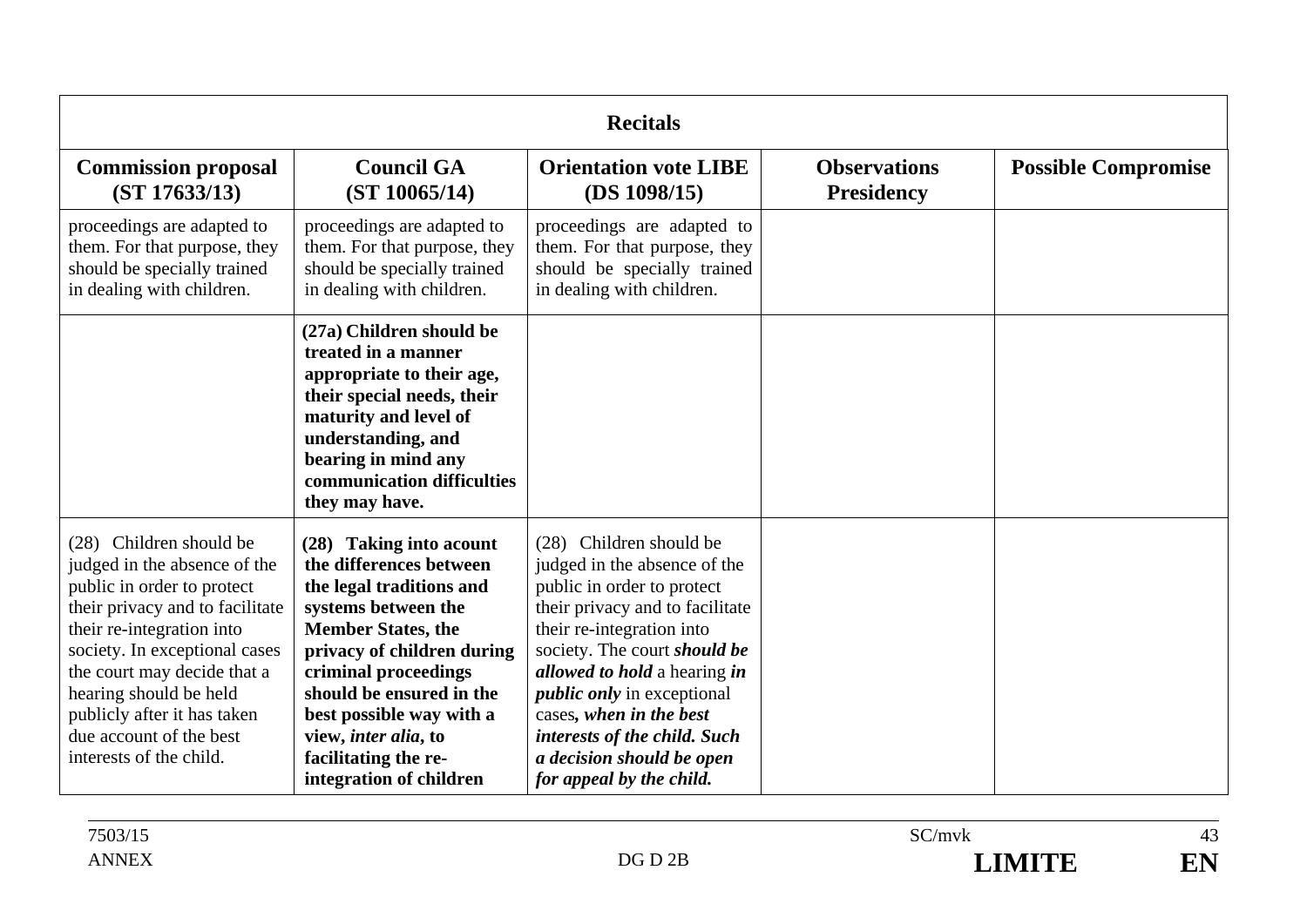| <b>Recitals</b>                             |                                                                                                                                                                                                                                                                                                                                                                                                                                                                                                                                                                                                                                                                                                                                                                         |                                                                                                                                                                                                                                                                                                                                                                                                                                                                                                                                                                                                                                                               |                                          |                            |
|---------------------------------------------|-------------------------------------------------------------------------------------------------------------------------------------------------------------------------------------------------------------------------------------------------------------------------------------------------------------------------------------------------------------------------------------------------------------------------------------------------------------------------------------------------------------------------------------------------------------------------------------------------------------------------------------------------------------------------------------------------------------------------------------------------------------------------|---------------------------------------------------------------------------------------------------------------------------------------------------------------------------------------------------------------------------------------------------------------------------------------------------------------------------------------------------------------------------------------------------------------------------------------------------------------------------------------------------------------------------------------------------------------------------------------------------------------------------------------------------------------|------------------------------------------|----------------------------|
| <b>Commission proposal</b><br>(ST 17633/13) | <b>Council GA</b><br>(ST 10065/14)                                                                                                                                                                                                                                                                                                                                                                                                                                                                                                                                                                                                                                                                                                                                      | <b>Orientation vote LIBE</b><br>(DS 1098/15)                                                                                                                                                                                                                                                                                                                                                                                                                                                                                                                                                                                                                  | <b>Observations</b><br><b>Presidency</b> | <b>Possible Compromise</b> |
|                                             | into society. To this end,<br><b>Member States should</b><br>make a balancing exercise<br>by taking due account, on<br>the one hand, of the best<br>interests of children,<br>which could for instance<br>be achieved by setting as a<br>principle that trials<br>against children be<br>organised in the absence of<br>the public, by protecting<br>the personal<br>characteristics of the child<br>that are taken into account<br>and derive from the<br>individual assessment<br>foreseen in this Directive,<br>by protecting the audio-<br>visual recordings made<br>during questioning and by<br>avoiding that any<br>inappropriate use of these<br>recordings is made, or by<br>protecting the images of<br>the child and its family<br>members and, on the other | <b>Member States should take</b><br>appropriate measures to<br>ensure that the competent<br>authorities do not commit<br>violations of privacy of<br>children in connection with<br>criminal proceedings and<br>their outcome. They should<br>also seek to prevent<br>breaches of privacy that<br>might be committed<br>through the media,<br>including the Internet.<br><b>Furthermore, Member</b><br><b>States should facilitate the</b><br>reintegration into society of<br>children involved in<br>criminal proceedings, and<br>should actively take steps in<br>order to prevent<br>discrimination and<br>marginalisation of such<br>children. $(AM 25)$ |                                          |                            |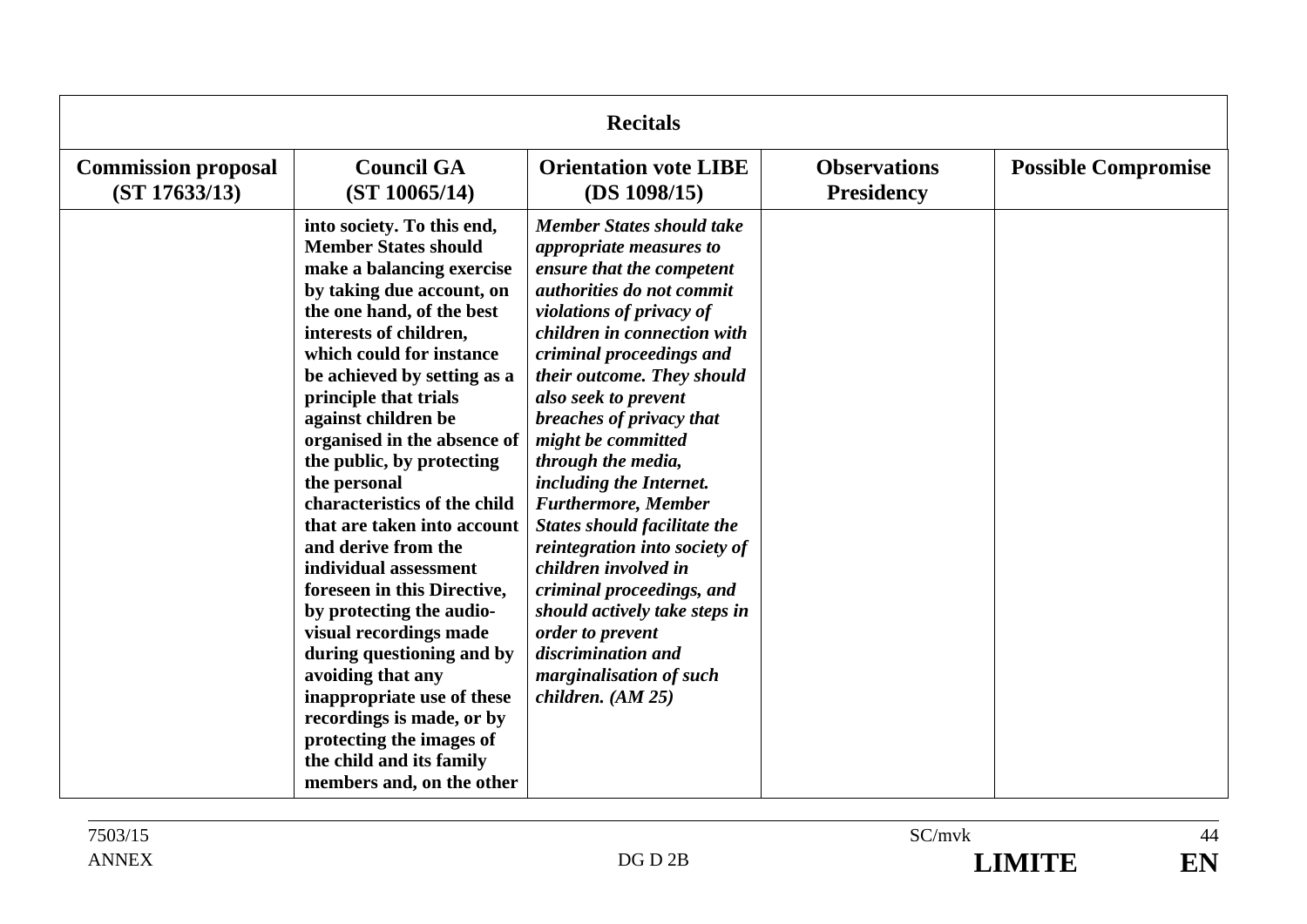| <b>Recitals</b>                             |                                                           |                                                                                                                                                                                                                                                                                                                                |                                          |                            |
|---------------------------------------------|-----------------------------------------------------------|--------------------------------------------------------------------------------------------------------------------------------------------------------------------------------------------------------------------------------------------------------------------------------------------------------------------------------|------------------------------------------|----------------------------|
| <b>Commission proposal</b><br>(ST 17633/13) | <b>Council GA</b><br>(ST 10065/14)                        | <b>Orientation vote LIBE</b><br>(DS 1098/15)                                                                                                                                                                                                                                                                                   | <b>Observations</b><br><b>Presidency</b> | <b>Possible Compromise</b> |
|                                             | hand, of the general<br>principle of a public<br>hearing. |                                                                                                                                                                                                                                                                                                                                |                                          |                            |
|                                             |                                                           | (28a) Member States should<br>ensure that no information<br>or personal data is made<br>available or published,<br>particularly in the media,<br>which could reveal or<br>indirectly enable the<br>disclosure of the child's<br>identity, including the<br>image or the name of the<br>child or the child's family.<br>(AM 26) |                                          |                            |
|                                             |                                                           | (28b) Member States should<br>ensure that when records or<br>documents containing<br>personal and sensitive data<br>of children are transferred,<br>that transfer complies with<br>relevant data protection<br>legislation. (AM 27)                                                                                            |                                          |                            |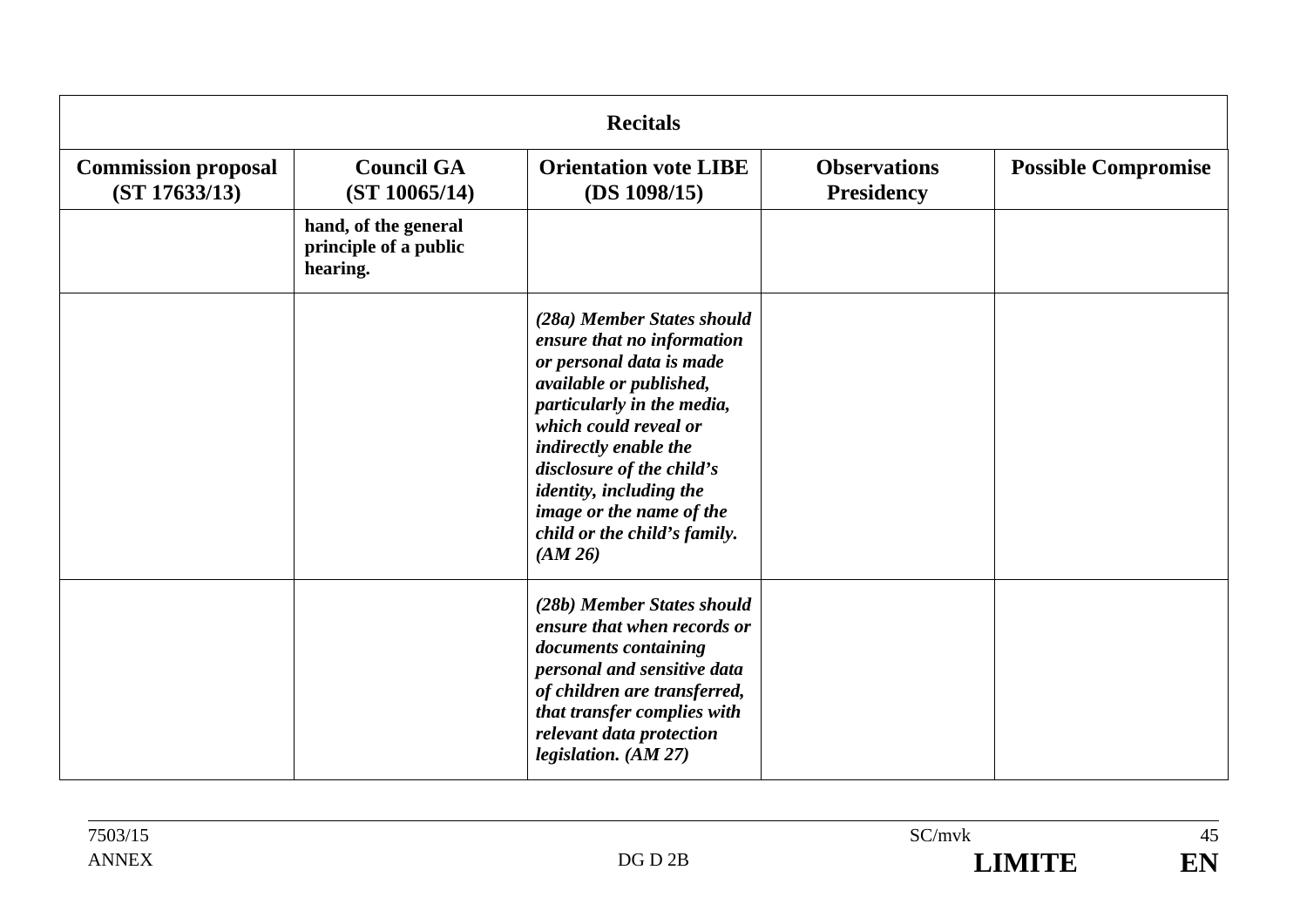| <b>Recitals</b>                                                                                                                                                                                                                                       |                                                                                                                                                                                                                                                                                                                                                                                                   |                                                                                                                                                                                                                                                                                                              |                                          |                            |
|-------------------------------------------------------------------------------------------------------------------------------------------------------------------------------------------------------------------------------------------------------|---------------------------------------------------------------------------------------------------------------------------------------------------------------------------------------------------------------------------------------------------------------------------------------------------------------------------------------------------------------------------------------------------|--------------------------------------------------------------------------------------------------------------------------------------------------------------------------------------------------------------------------------------------------------------------------------------------------------------|------------------------------------------|----------------------------|
| <b>Commission proposal</b><br>(ST 17633/13)                                                                                                                                                                                                           | <b>Council GA</b><br>(ST 10065/14)                                                                                                                                                                                                                                                                                                                                                                | <b>Orientation vote LIBE</b><br>(DS 1098/15)                                                                                                                                                                                                                                                                 | <b>Observations</b><br><b>Presidency</b> | <b>Possible Compromise</b> |
|                                                                                                                                                                                                                                                       |                                                                                                                                                                                                                                                                                                                                                                                                   | (28c) Member States should<br>consider ensuring that the<br>protection of privacy as set<br>out in this Directive extends<br>after the child reaches the<br>age of 18 and throughout<br>his or her lifetime, avoiding<br>stigmatization,<br>prejudgments and/or<br>enhancing future<br>sentencing. $(AM 28)$ |                                          |                            |
| (29) In order to ensure<br>appropriate assistance and<br>support of children, the<br>holder of parental<br>responsibility or another<br>appropriate adult should<br>have access to the court<br>hearings involving the<br>suspected or accused child. | Since children are<br>(29)<br>vulnerable and are not<br>always able to fully<br>understand and follow<br>criminal proceedings, they<br>should have the right to be<br>accompanied by a holder<br>of parental responsibility<br>or by another appropriate<br>adult during court<br>hearings in which they are<br>involved. Where there are<br>two holders of parental<br>responsibility, the child | (29) In order to ensure<br>appropriate assistance and<br>support of children, the<br>holder of parental<br>responsibility or another<br>appropriate adult should<br>have access to the court<br>hearings involving the<br>suspected or accused child.                                                        | Linked to Article 15.                    |                            |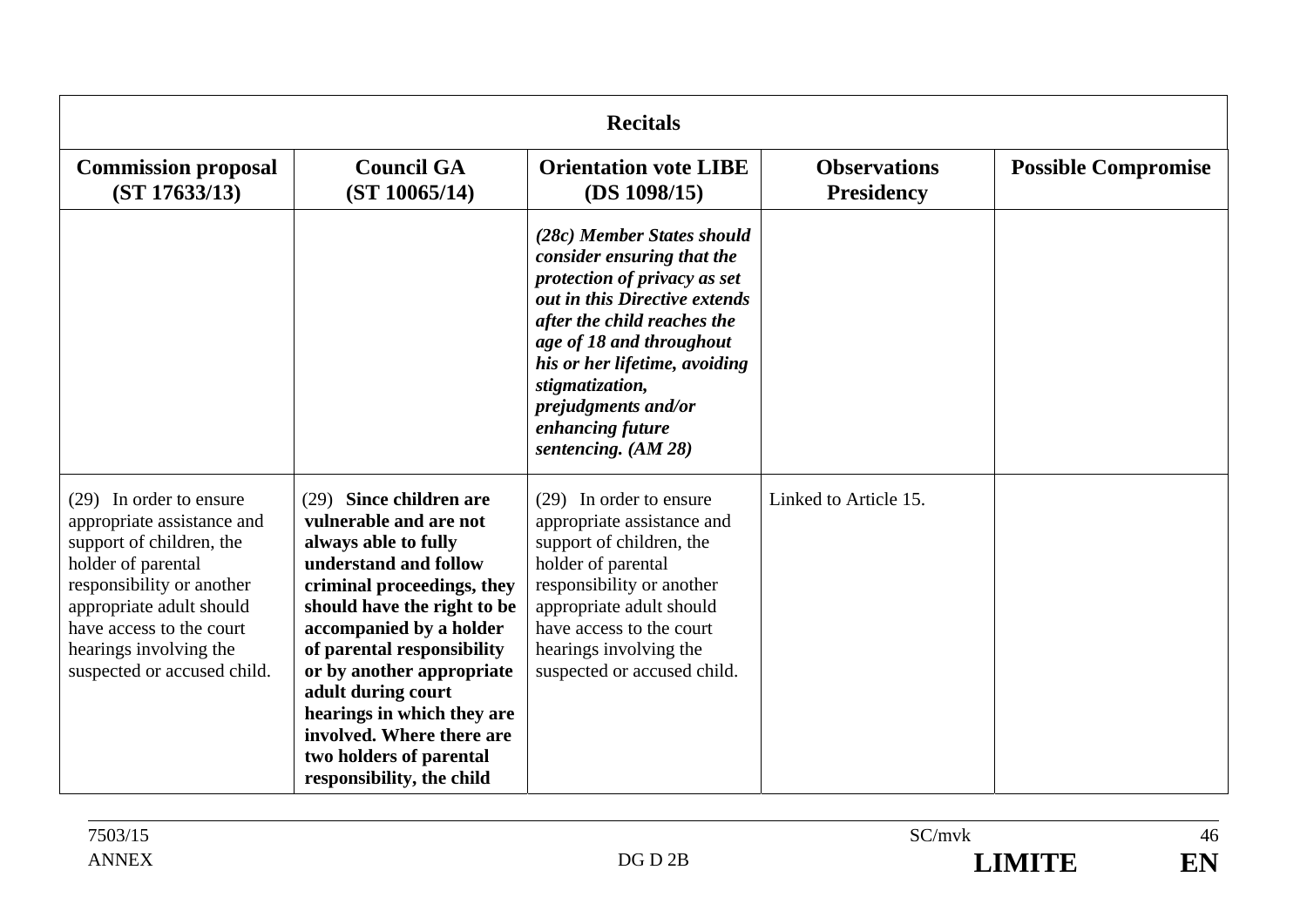| <b>Recitals</b>                             |                                                                                                                                                                                                                                                                                                                                                                                                                                                                                                                                                                                                                                                                                                                                                   |                                              |                                          |                            |
|---------------------------------------------|---------------------------------------------------------------------------------------------------------------------------------------------------------------------------------------------------------------------------------------------------------------------------------------------------------------------------------------------------------------------------------------------------------------------------------------------------------------------------------------------------------------------------------------------------------------------------------------------------------------------------------------------------------------------------------------------------------------------------------------------------|----------------------------------------------|------------------------------------------|----------------------------|
| <b>Commission proposal</b><br>(ST 17633/13) | <b>Council GA</b><br>(ST 10065/14)                                                                                                                                                                                                                                                                                                                                                                                                                                                                                                                                                                                                                                                                                                                | <b>Orientation vote LIBE</b><br>(DS 1098/15) | <b>Observations</b><br><b>Presidency</b> | <b>Possible Compromise</b> |
|                                             | should have the right to be<br>accompanied by both<br>holders, unless this is<br>contrary to the best<br>interests of the child.<br>Where it is not possible for<br>a holder of parental<br>responsibility to<br>accompany the child, or<br>where no holder of<br>parental responsibility is<br>willing to do so, where it<br>would be contrary to the<br>best interests of the child<br>to be accompanied by a<br>holder of parental<br>responsibility, or where<br>the presence of a holder of<br>parental responsibility<br>could prejudice the<br>criminal proceedings,<br>including when the<br>presence of a holder of<br>parental responsibilty<br>could seriously endanger<br>the life, liberty or physical<br>integrity of a person, the |                                              |                                          |                            |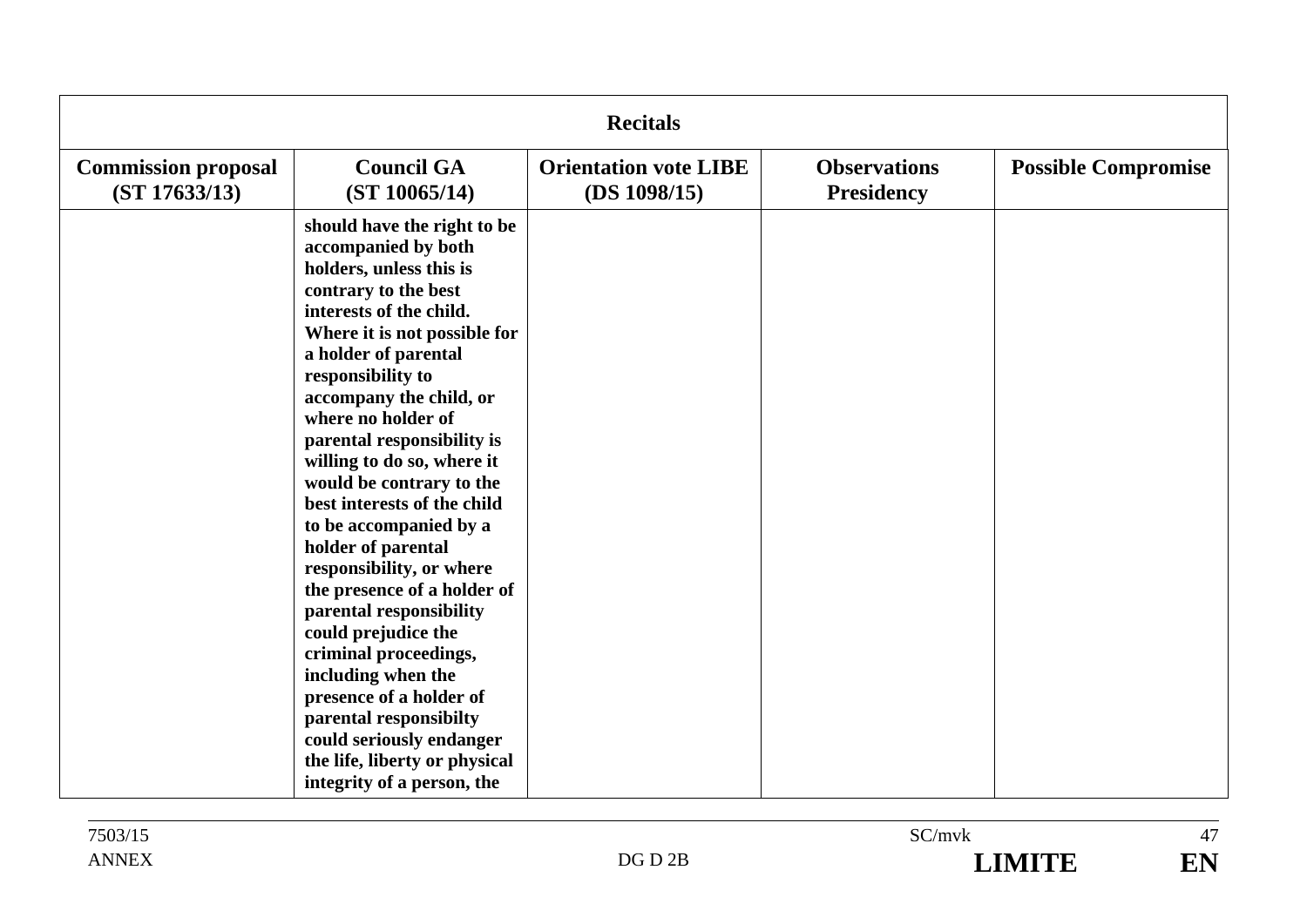| <b>Recitals</b>                             |                                                                                                                                                                                                                                                                                                                                                                                                                                                                                                                                                                                                                                                                 |                                              |                                          |                            |
|---------------------------------------------|-----------------------------------------------------------------------------------------------------------------------------------------------------------------------------------------------------------------------------------------------------------------------------------------------------------------------------------------------------------------------------------------------------------------------------------------------------------------------------------------------------------------------------------------------------------------------------------------------------------------------------------------------------------------|----------------------------------------------|------------------------------------------|----------------------------|
| <b>Commission proposal</b><br>(ST 17633/13) | <b>Council GA</b><br>(ST 10065/14)                                                                                                                                                                                                                                                                                                                                                                                                                                                                                                                                                                                                                              | <b>Orientation vote LIBE</b><br>(DS 1098/15) | <b>Observations</b><br><b>Presidency</b> | <b>Possible Compromise</b> |
|                                             | child has the right to be<br>accompanied by another<br>appropriate adult.                                                                                                                                                                                                                                                                                                                                                                                                                                                                                                                                                                                       |                                              |                                          |                            |
|                                             | (29a) In the case the child<br>has chosen an adult that is<br>not acceptable to the<br>court, the competent<br>authority should designate<br>another appropriate adult<br>that is acceptable to the<br>court. In the case the child<br>has not designated another<br>appropriate adult, the<br>competent authority could<br>designate an appropriate<br>adult that is acceptable to<br>the court. The appropriate<br>adult can be the same<br>adult that was provided<br>with information that the<br>child receives regarding<br>his rights, or another<br>appropriate adult, who<br>can also be a person<br>belonging to an authority<br>or other institution |                                              |                                          |                            |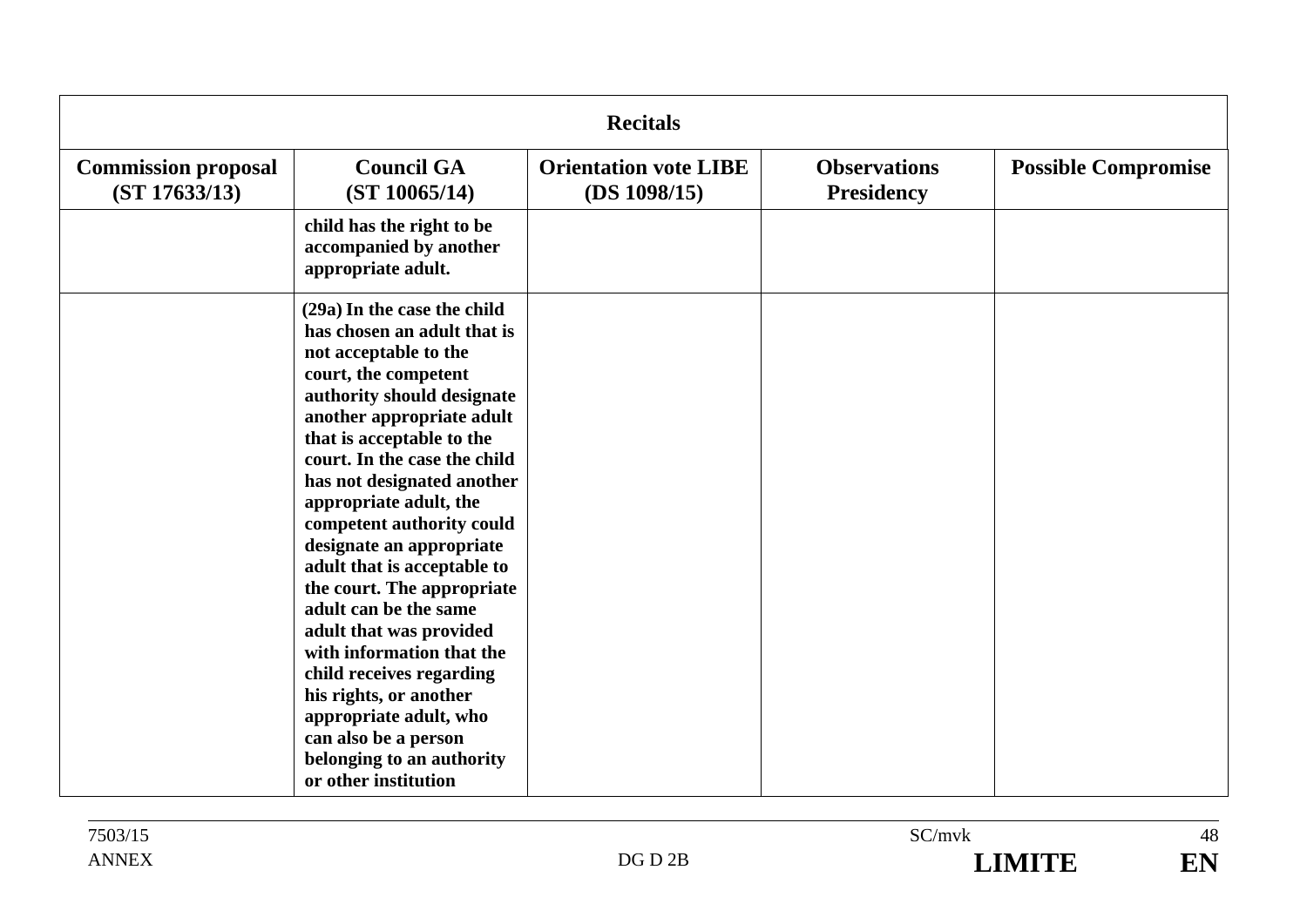| <b>Recitals</b>                                                                                                                                                                                                                                |                                                                                                                                                                                                                                                                                                                                                                                                                                                                     |                                                                                                                                                                                                                                                |                                          |                            |
|------------------------------------------------------------------------------------------------------------------------------------------------------------------------------------------------------------------------------------------------|---------------------------------------------------------------------------------------------------------------------------------------------------------------------------------------------------------------------------------------------------------------------------------------------------------------------------------------------------------------------------------------------------------------------------------------------------------------------|------------------------------------------------------------------------------------------------------------------------------------------------------------------------------------------------------------------------------------------------|------------------------------------------|----------------------------|
| <b>Commission proposal</b><br>(ST 17633/13)                                                                                                                                                                                                    | <b>Council GA</b><br>(ST 10065/14)                                                                                                                                                                                                                                                                                                                                                                                                                                  | <b>Orientation vote LIBE</b><br>(DS 1098/15)                                                                                                                                                                                                   | <b>Observations</b><br><b>Presidency</b> | <b>Possible Compromise</b> |
|                                                                                                                                                                                                                                                | responsible for the<br>protection or welfare of<br>children. Member States<br>should lay down practical<br>arrangements regarding<br>the presence of<br>accompanying persons<br>during the court hearing.<br>These arrangements could<br>include provisions<br>concerning a delay in the<br>arrival of accompanying<br>persons, and concerning<br>the conditions under<br>which an accompanying<br>person can be temporarily<br>excluded from the court<br>hearing. |                                                                                                                                                                                                                                                |                                          |                            |
| (30) The right of an<br>accused person to appear in<br>person at the trial is based<br>on the right to a fair trial<br>provided for in Article 6 of<br>the European Convention for<br>the Protection of Human<br><b>Rights and Fundamental</b> | (30) The right of an<br>accused person to appear in<br>person at the trial is based<br>on the right to a fair trial<br>provided for in Article 6 of<br>the European Convention<br>for the Protection of Human<br><b>Rights and Fundamental</b>                                                                                                                                                                                                                      | (30) The right of an<br>accused person to appear in<br>person at the trial is based<br>on the right to a fair trial<br>provided for in Article 6 of<br>the European Convention for<br>the Protection of Human<br><b>Rights and Fundamental</b> | Linked to Article 16.                    |                            |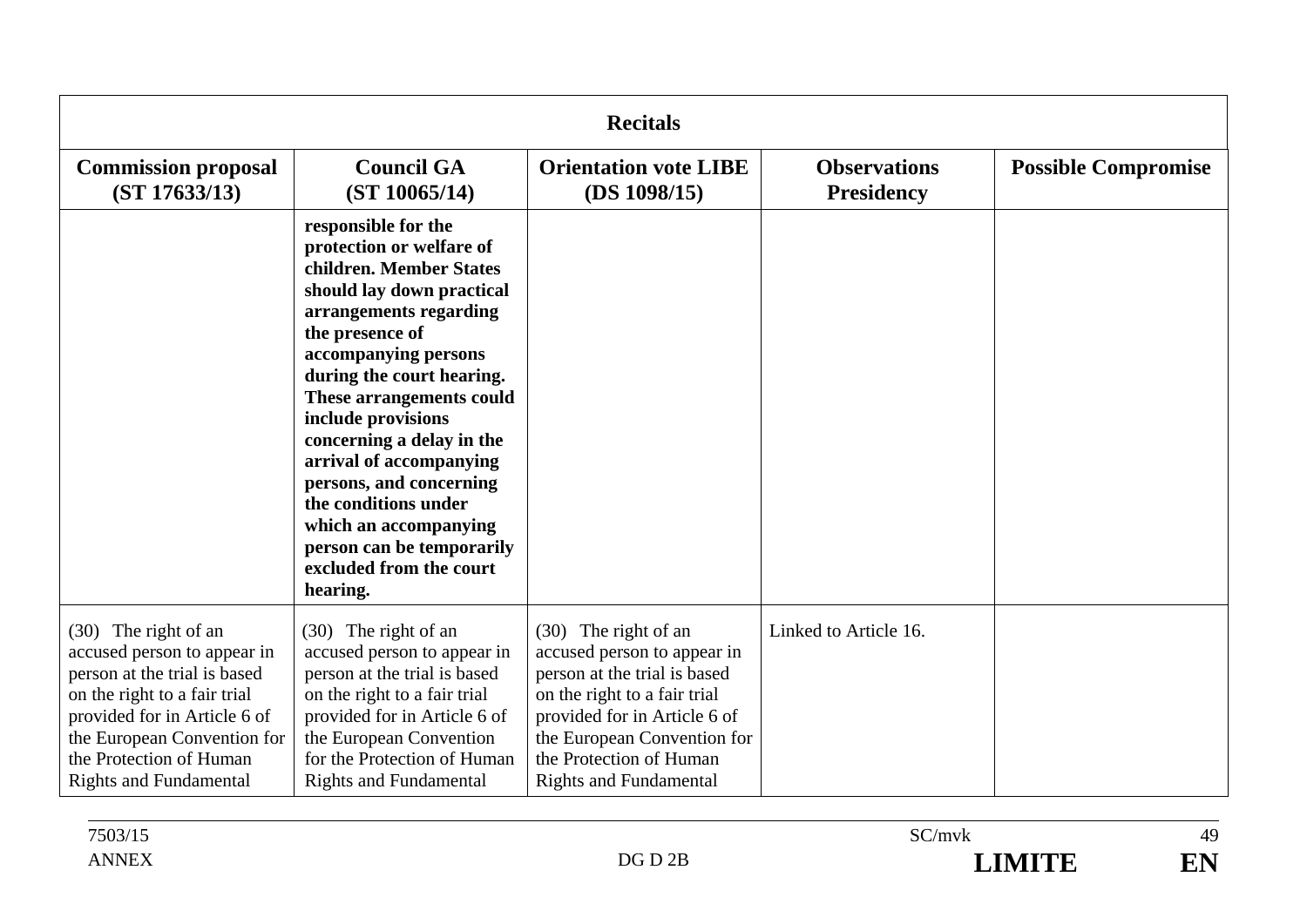| <b>Recitals</b>                                                       |                                                                                                                                                                                                                                                                                                                                                                                                                                                                                                                                                                                                                                                                                                                                      |                                                                       |                                          |                            |
|-----------------------------------------------------------------------|--------------------------------------------------------------------------------------------------------------------------------------------------------------------------------------------------------------------------------------------------------------------------------------------------------------------------------------------------------------------------------------------------------------------------------------------------------------------------------------------------------------------------------------------------------------------------------------------------------------------------------------------------------------------------------------------------------------------------------------|-----------------------------------------------------------------------|------------------------------------------|----------------------------|
| <b>Commission proposal</b><br>(ST 17633/13)                           | <b>Council GA</b><br>(ST 10065/14)                                                                                                                                                                                                                                                                                                                                                                                                                                                                                                                                                                                                                                                                                                   | <b>Orientation vote LIBE</b><br>(DS 1098/15)                          | <b>Observations</b><br><b>Presidency</b> | <b>Possible Compromise</b> |
| Freedoms, as interpreted by<br>the European Court of<br>Human Rights. | Freedoms, as interpreted by<br>the European Court of<br>Human Rights. Member<br><b>States should take</b><br>appropriate measures to<br>promote that children are<br>present at their trial,<br>including by summoning<br>them in person and by<br>sending a copy of the<br>summons to a holder of<br>parental responsibility or,<br>where that would be<br>contrary to the best<br>interests of the child, to<br>another appropriate adult<br>designated by the<br>competent authority.<br><b>Member States should lay</b><br>down practical<br>arrangements regarding<br>the presence of the child at<br>their trial. These<br>arrangements could<br>include provisions<br>concerning the conditions<br>under which a child can be | Freedoms, as interpreted by<br>the European Court of<br>Human Rights. |                                          |                            |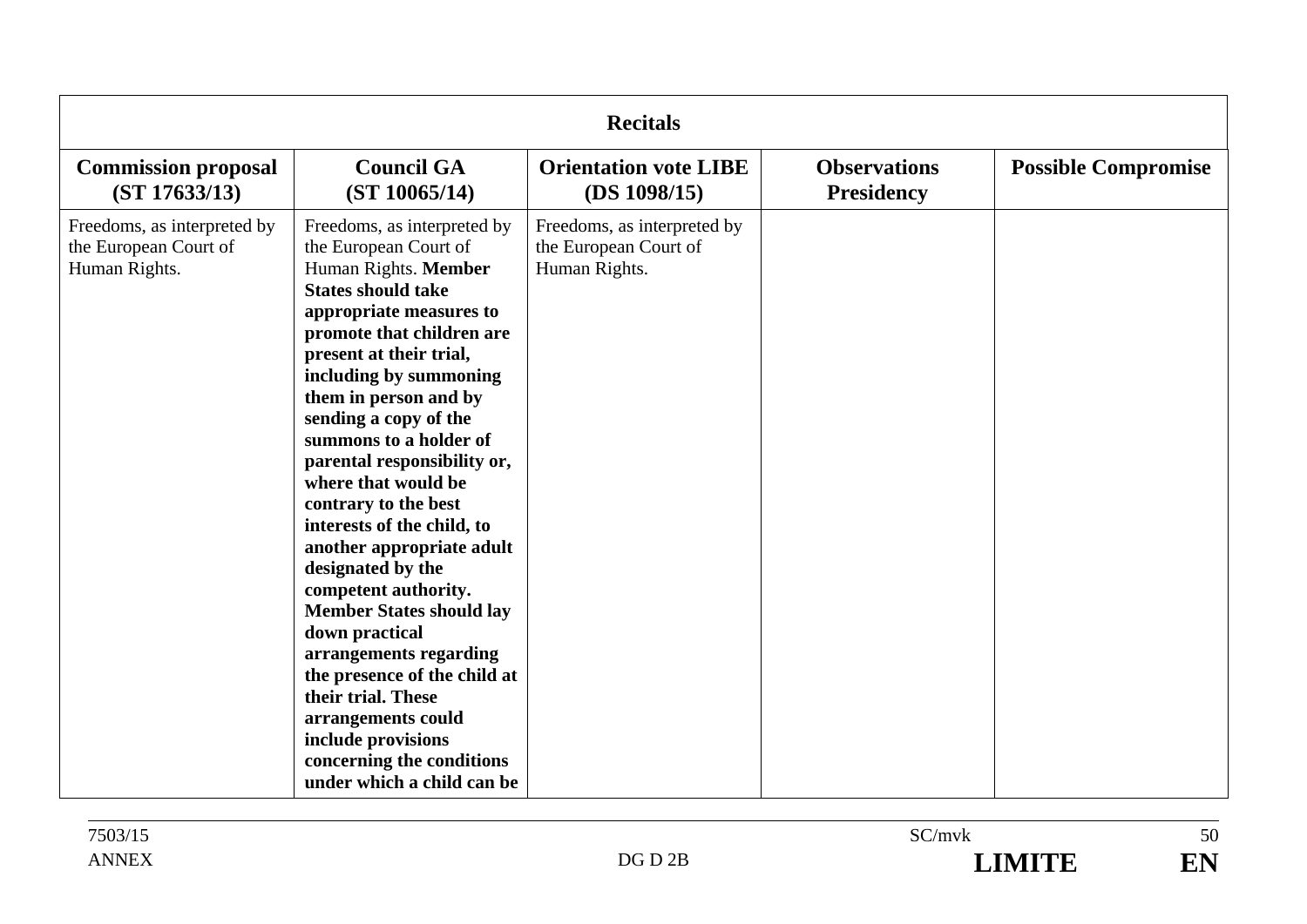| <b>Recitals</b>                                                                                                                                                                                         |                                                                                                                                                                                                         |                                                                                                                                                                                                                                                                                                                                 |                                          |                            |
|---------------------------------------------------------------------------------------------------------------------------------------------------------------------------------------------------------|---------------------------------------------------------------------------------------------------------------------------------------------------------------------------------------------------------|---------------------------------------------------------------------------------------------------------------------------------------------------------------------------------------------------------------------------------------------------------------------------------------------------------------------------------|------------------------------------------|----------------------------|
| <b>Commission proposal</b><br>(ST 17633/13)                                                                                                                                                             | <b>Council GA</b><br>(ST 10065/14)                                                                                                                                                                      | <b>Orientation vote LIBE</b><br>(DS 1098/15)                                                                                                                                                                                                                                                                                    | <b>Observations</b><br><b>Presidency</b> | <b>Possible Compromise</b> |
|                                                                                                                                                                                                         | temporarily excluded from<br>the trial.                                                                                                                                                                 |                                                                                                                                                                                                                                                                                                                                 |                                          |                            |
|                                                                                                                                                                                                         |                                                                                                                                                                                                         | (30a) Member States should<br>ensure that children have<br>the right to appear in<br>person and to participate<br>actively in the trial,<br>including by giving them<br>the opportunity to be heard<br>and to express their views<br>when they are deemed to<br>have a sufficient<br>understanding of the<br>procedure. (AM 29) |                                          |                            |
| (31) The rights provided<br>for by this Directive should<br>apply to children subject to<br>European arrest warrant<br>proceedings from the time<br>they are arrested in the<br>executing Member State. | (31) The rights provided<br>for by this Directive should<br>apply to children subject to<br>European arrest warrant<br>proceedings from the time<br>they are arrested in the<br>executing Member State. | (31) The rights provided<br>for by this Directive should<br>apply to children subject to<br>European arrest warrant<br>proceedings from the time<br>they are arrested in the<br>executing Member State.                                                                                                                         | Linked to Article 17.                    |                            |
|                                                                                                                                                                                                         | (31a) The surrender<br>procedure is crucial for                                                                                                                                                         |                                                                                                                                                                                                                                                                                                                                 |                                          |                            |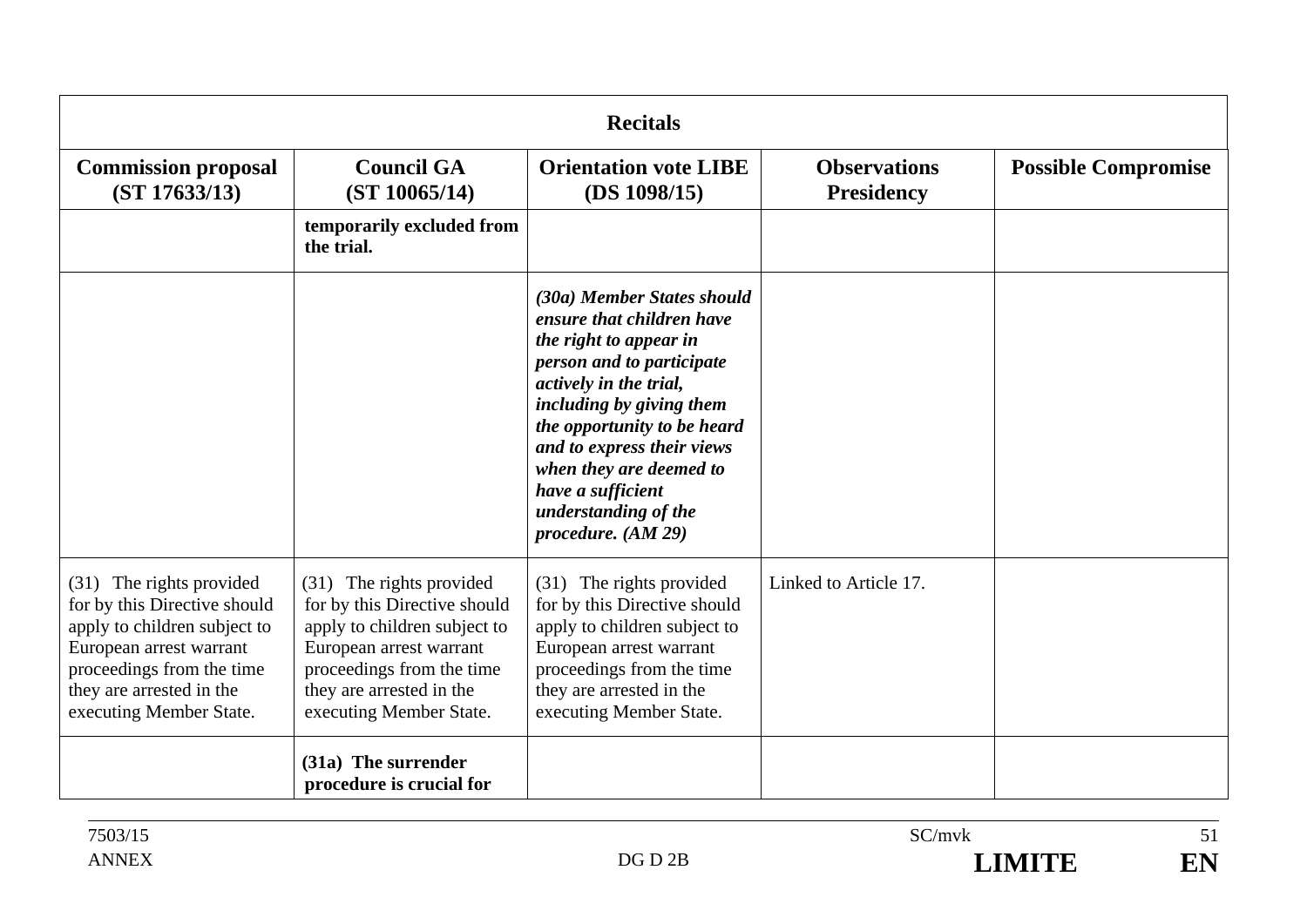| <b>Recitals</b>                                                                                                                                                                      |                                                                                                                                                                                                                                                                                                                                                                                                                        |                                                                                                                                                                                      |                                          |                            |
|--------------------------------------------------------------------------------------------------------------------------------------------------------------------------------------|------------------------------------------------------------------------------------------------------------------------------------------------------------------------------------------------------------------------------------------------------------------------------------------------------------------------------------------------------------------------------------------------------------------------|--------------------------------------------------------------------------------------------------------------------------------------------------------------------------------------|------------------------------------------|----------------------------|
| <b>Commission proposal</b><br>(ST 17633/13)                                                                                                                                          | <b>Council GA</b><br>(ST 10065/14)                                                                                                                                                                                                                                                                                                                                                                                     | <b>Orientation vote LIBE</b><br>(DS 1098/15)                                                                                                                                         | <b>Observations</b><br><b>Presidency</b> | <b>Possible Compromise</b> |
|                                                                                                                                                                                      | cooperation in criminal<br>matters between the<br><b>Member States.</b><br><b>Observance of the time-</b><br>limits contained in<br><b>Framework Decision</b><br>2002/584/JHA is essential<br>for such cooperation.<br>Therefore, while children<br>should be able to exercise<br>their rights under this<br><b>Directive in European</b><br>arrest warrant<br>proceedings, those time-<br>limits should be respected. |                                                                                                                                                                                      |                                          |                            |
| (32) Any individual<br>assessment, medical<br>examination and audio-<br>visual recording provided<br>for by this Directive should<br>be carried out free of charge<br>for the child. | An individual<br>(32)<br>assessment, medical<br>examination and audio-<br>visual recording provided<br>for by this Directive should<br>be carried out free of charge<br>for the child. The Member<br>States will assume the<br>relevant costs, unless they<br>are covered in any other                                                                                                                                 | (32) Any individual<br>assessment, medical<br>examination and audio-<br>visual recording provided<br>for by this Directive should<br>be carried out free of charge<br>for the child. | Linked to Article 21.                    |                            |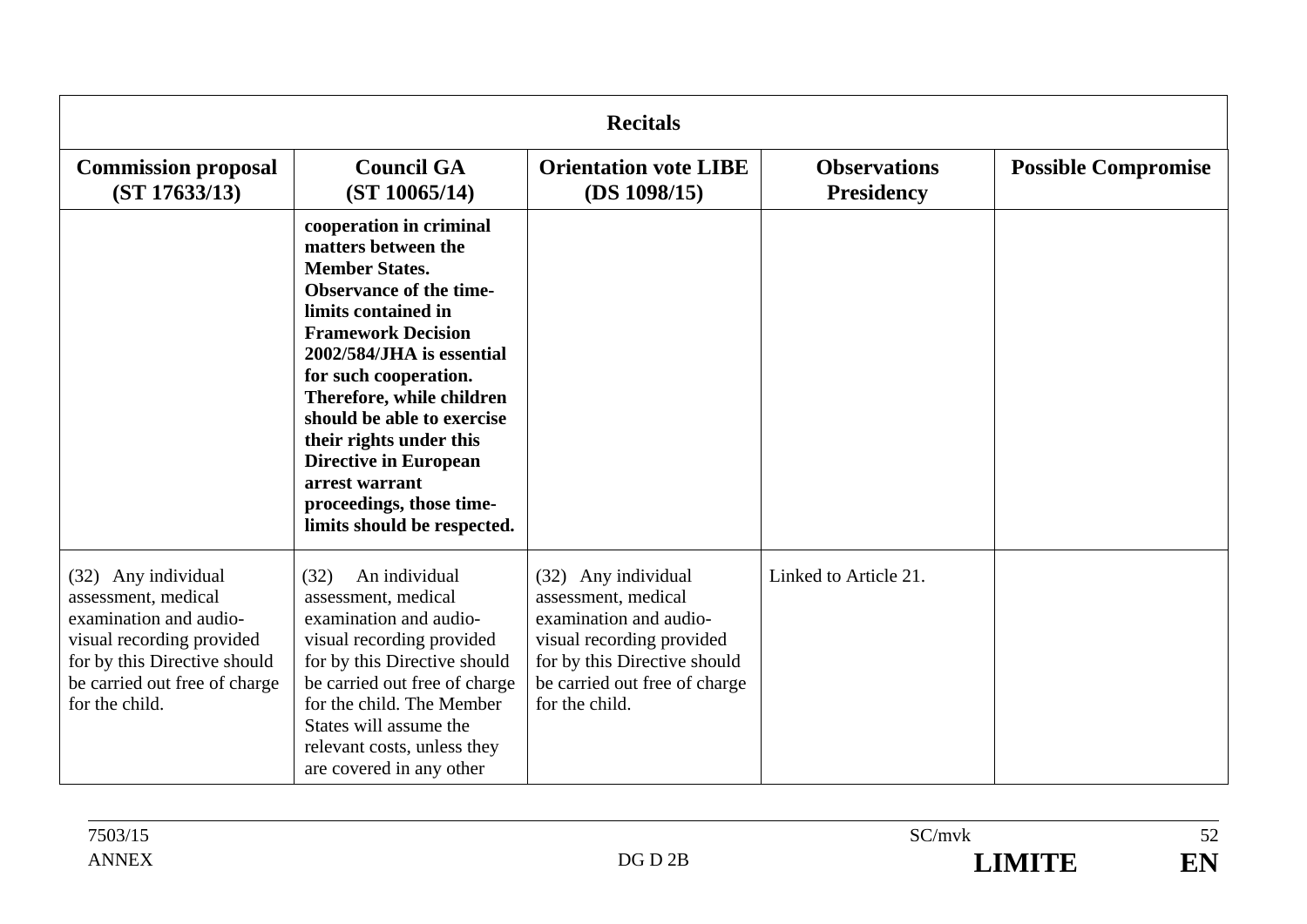| <b>Recitals</b>                                                                                                                      |                                                                                                                                                                                                                                                                                                                                                                                                                                                                                                                                                                |                                                                                                                                      |                                          |                            |
|--------------------------------------------------------------------------------------------------------------------------------------|----------------------------------------------------------------------------------------------------------------------------------------------------------------------------------------------------------------------------------------------------------------------------------------------------------------------------------------------------------------------------------------------------------------------------------------------------------------------------------------------------------------------------------------------------------------|--------------------------------------------------------------------------------------------------------------------------------------|------------------------------------------|----------------------------|
| <b>Commission proposal</b><br>(ST 17633/13)                                                                                          | <b>Council GA</b><br>(ST 10065/14)                                                                                                                                                                                                                                                                                                                                                                                                                                                                                                                             | <b>Orientation vote LIBE</b><br>(DS 1098/15)                                                                                         | <b>Observations</b><br><b>Presidency</b> | <b>Possible Compromise</b> |
|                                                                                                                                      | way, e.g. through a medical<br>insurance. However,<br>without prejudice to<br>national rules concerning<br>the bearing of costs of<br>criminal proceedings and<br>without prejudice to<br>national rules on legal aid,<br>Member States may provide<br>case-by-case assessment on<br>the fairness of<br>reimbursement of those<br>costs by the convicted child.<br>To that end, the potential<br>consequence on the child's<br>general mental and physical<br>development, including<br>education and professional<br>future, should be taken<br>into account. |                                                                                                                                      |                                          |                            |
| (33) In order to monitor<br>and evaluate the<br>effectiveness of this<br>Directive, there is a need for<br>collection of data by the | (33) In order to monitor<br>and evaluate the<br>effectiveness of this<br>Directive, there is a need for<br>collection of relevant data,                                                                                                                                                                                                                                                                                                                                                                                                                        | (33) In order to monitor<br>and evaluate the<br>effectiveness of this<br>Directive, there is a need for<br>collection of data by the | Linked to Article 20.                    |                            |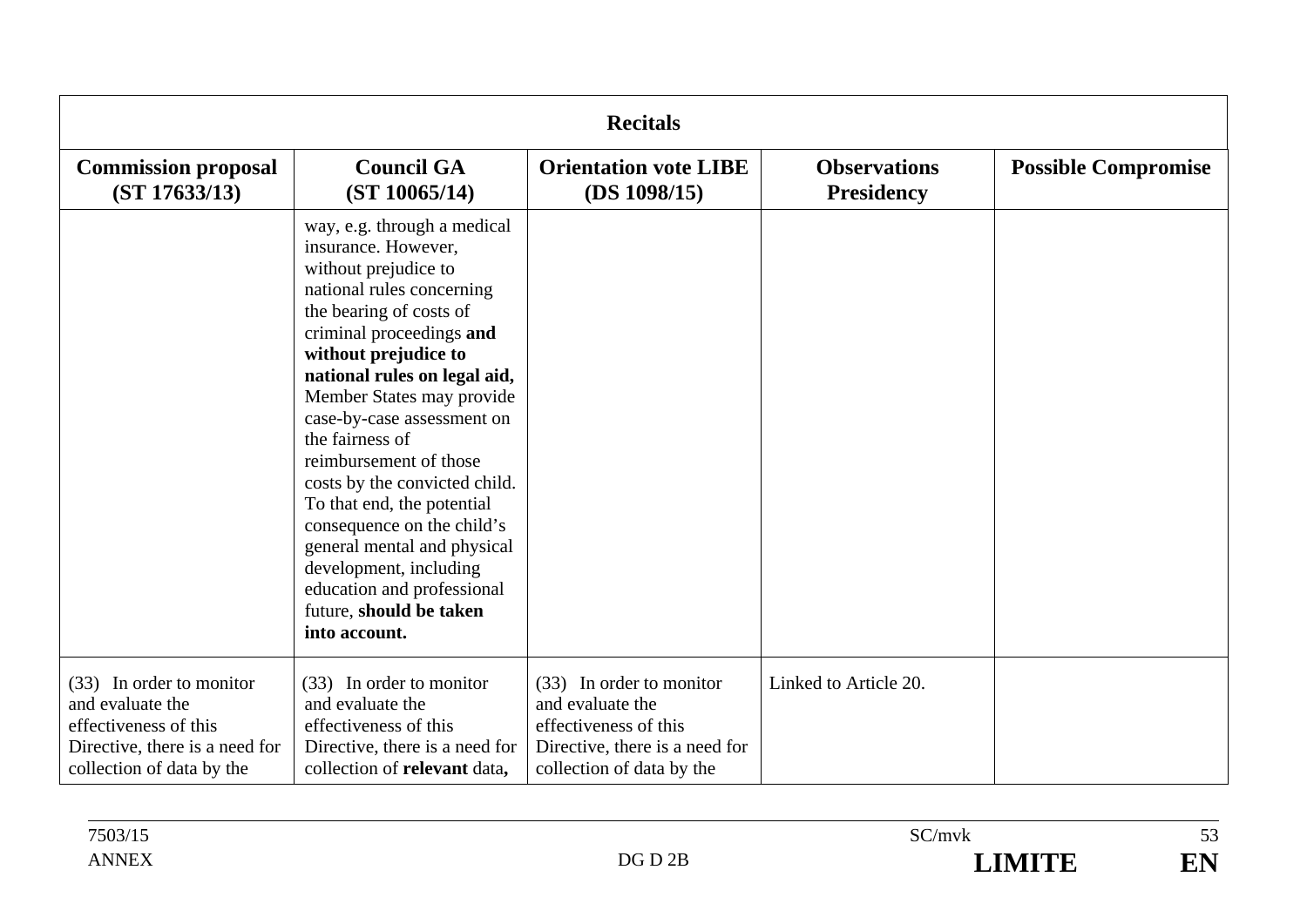| <b>Recitals</b>                                                                                                                                                                                                                                                                                                                                                                                                                                                                                                                                                                                                                           |                                                                                                                                                                                                                                                                                                                                                                                                                                                                                                                                                                                                                                                          |                                                                                                                                                                                                                                                                                                                                                                                                                                                                                                                                                                                                                                           |                                          |                            |
|-------------------------------------------------------------------------------------------------------------------------------------------------------------------------------------------------------------------------------------------------------------------------------------------------------------------------------------------------------------------------------------------------------------------------------------------------------------------------------------------------------------------------------------------------------------------------------------------------------------------------------------------|----------------------------------------------------------------------------------------------------------------------------------------------------------------------------------------------------------------------------------------------------------------------------------------------------------------------------------------------------------------------------------------------------------------------------------------------------------------------------------------------------------------------------------------------------------------------------------------------------------------------------------------------------------|-------------------------------------------------------------------------------------------------------------------------------------------------------------------------------------------------------------------------------------------------------------------------------------------------------------------------------------------------------------------------------------------------------------------------------------------------------------------------------------------------------------------------------------------------------------------------------------------------------------------------------------------|------------------------------------------|----------------------------|
| <b>Commission proposal</b><br>(ST 17633/13)                                                                                                                                                                                                                                                                                                                                                                                                                                                                                                                                                                                               | <b>Council GA</b><br>(ST 10065/14)                                                                                                                                                                                                                                                                                                                                                                                                                                                                                                                                                                                                                       | <b>Orientation vote LIBE</b><br>(DS 1098/15)                                                                                                                                                                                                                                                                                                                                                                                                                                                                                                                                                                                              | <b>Observations</b><br><b>Presidency</b> | <b>Possible Compromise</b> |
| Member States with regard<br>to the implementation of the<br>rights set out in this<br>Directive. Relevant data<br>include data recorded by the<br>judicial authorities and by<br>law enforcement authorities<br>and, as far as possible,<br>administrative data compiled<br>by healthcare and social<br>welfare services as regards<br>the rights set out in this<br>Directive, in particular in<br>relation to the number of<br>children given access to a<br>lawyer, the number of<br>individual assessments<br>carried out, the number of<br>interviews audio-visually<br>recorded and the number of<br>children deprived of liberty. | from available data, with<br>regard to the<br>implementation of the rights<br>set out in this Directive.<br>Such relevant data include<br>data recorded by the judicial<br>authorities and by law<br>enforcement authorities and.<br>as far as possible,<br>administrative data<br>compiled by healthcare and<br>social welfare services as<br>regards the rights set out in<br>this Directive, in particular<br>in relation to the number of<br>children given access to a<br>lawyer, the number of<br>individual assessments<br>carried out, the number of<br>interviews audio-visually<br>recorded and the number of<br>children deprived of liberty. | Member States with regard<br>to the implementation of the<br>rights set out in this<br>Directive. Relevant data<br>include data recorded by the<br>judicial authorities and by<br>law enforcement authorities<br>and, as far as possible,<br>administrative data compiled<br>by healthcare and social<br>welfare services as regards<br>the rights set out in this<br>Directive, in particular in<br>relation to the number of<br>children given access to a<br>lawyer, the number of<br>individual assessments<br>carried out, the number of<br>interviews audio-visually<br>recorded and the number of<br>children deprived of liberty. |                                          |                            |
| (34) This Directive upholds<br>the fundamental rights and<br>principles as recognised by                                                                                                                                                                                                                                                                                                                                                                                                                                                                                                                                                  | This Directive upholds<br>(34)<br>the fundamental rights and<br>principles as recognised by                                                                                                                                                                                                                                                                                                                                                                                                                                                                                                                                                              | (34) This Directive upholds<br>the fundamental rights and<br>principles as recognised by                                                                                                                                                                                                                                                                                                                                                                                                                                                                                                                                                  |                                          |                            |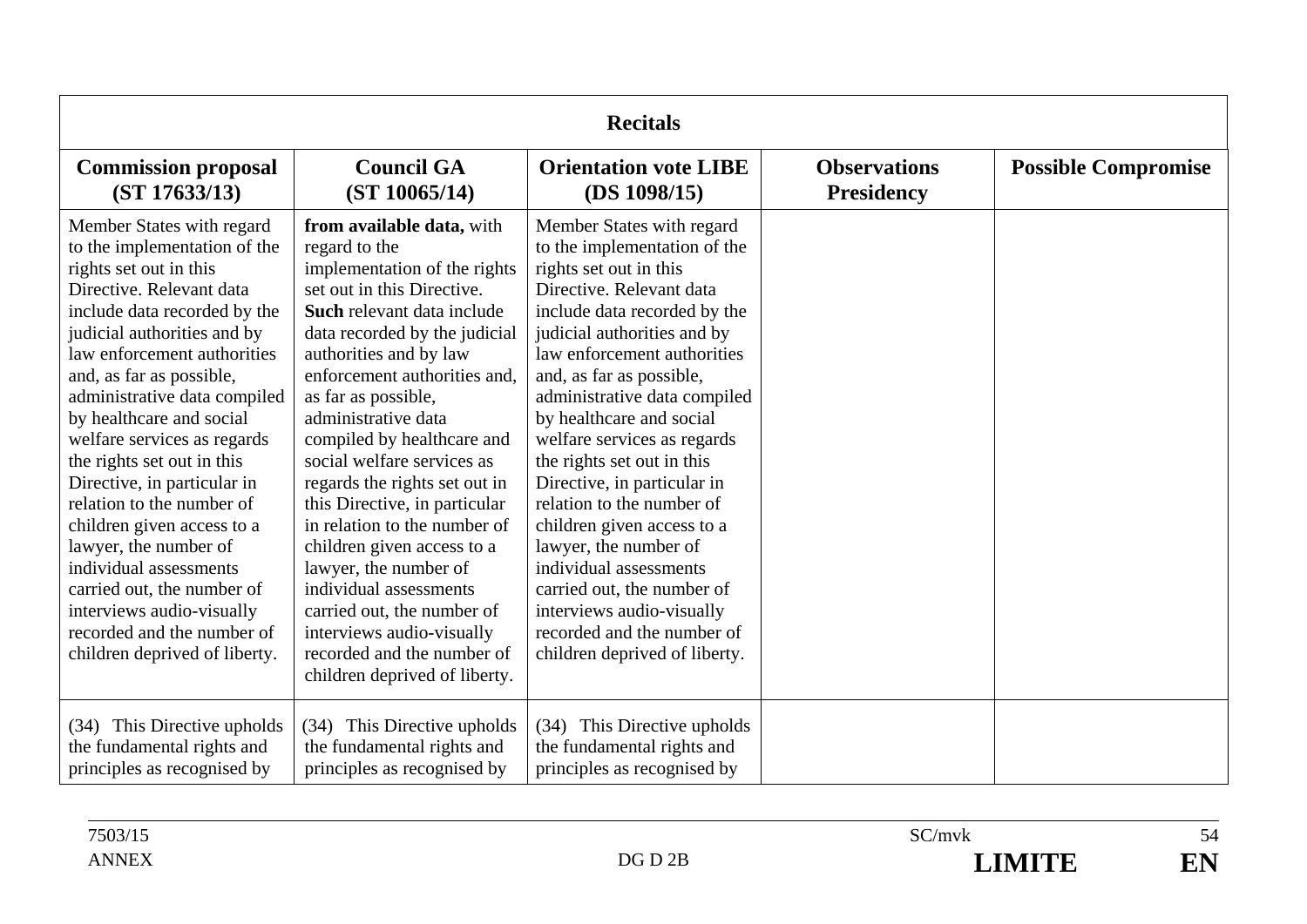| <b>Recitals</b>                                                                                                                                                                                                                                                                                                                                                                                                                                                                                                                                                                                                                                                                      |                                                                                                                                                                                                                                                                                                                                                                                                                                                                                                                                                                                                                                                                                      |                                                                                                                                                                                                                                                                                                                                                                                                                                                                                                                                                                                                                                                                                      |                                          |                            |
|--------------------------------------------------------------------------------------------------------------------------------------------------------------------------------------------------------------------------------------------------------------------------------------------------------------------------------------------------------------------------------------------------------------------------------------------------------------------------------------------------------------------------------------------------------------------------------------------------------------------------------------------------------------------------------------|--------------------------------------------------------------------------------------------------------------------------------------------------------------------------------------------------------------------------------------------------------------------------------------------------------------------------------------------------------------------------------------------------------------------------------------------------------------------------------------------------------------------------------------------------------------------------------------------------------------------------------------------------------------------------------------|--------------------------------------------------------------------------------------------------------------------------------------------------------------------------------------------------------------------------------------------------------------------------------------------------------------------------------------------------------------------------------------------------------------------------------------------------------------------------------------------------------------------------------------------------------------------------------------------------------------------------------------------------------------------------------------|------------------------------------------|----------------------------|
| <b>Commission proposal</b><br>(ST 17633/13)                                                                                                                                                                                                                                                                                                                                                                                                                                                                                                                                                                                                                                          | <b>Council GA</b><br>(ST 10065/14)                                                                                                                                                                                                                                                                                                                                                                                                                                                                                                                                                                                                                                                   | <b>Orientation vote LIBE</b><br>(DS 1098/15)                                                                                                                                                                                                                                                                                                                                                                                                                                                                                                                                                                                                                                         | <b>Observations</b><br><b>Presidency</b> | <b>Possible Compromise</b> |
| the Charter of Fundamental<br>Rights of the European<br>Union and the European<br>Convention for the<br>Protection of Human Rights<br>and Fundamental Freedoms.<br>including the prohibition of<br>torture and inhuman and<br>degrading treatment, the<br>right to liberty and security,<br>respect for private and<br>family life, the right to the<br>integrity of the person, the<br>rights of the child,<br>integration of persons with<br>disabilities, the right to an<br>effective remedy and to a<br>fair trial, the presumption of<br>innocence and the rights of<br>defence. This Directive<br>should be implemented in<br>accordance with those rights<br>and principles. | the Charter of Fundamental<br>Rights of the European<br>Union and the European<br>Convention for the<br>Protection of Human Rights<br>and Fundamental Freedoms.<br>including the prohibition of<br>torture and inhuman and<br>degrading treatment, the<br>right to liberty and security,<br>respect for private and<br>family life, the right to the<br>integrity of the person, the<br>rights of the child,<br>integration of persons with<br>disabilities, the right to an<br>effective remedy and to a<br>fair trial, the presumption of<br>innocence and the rights of<br>defence. This Directive<br>should be implemented in<br>accordance with those rights<br>and principles. | the Charter of Fundamental<br>Rights of the European<br>Union and the European<br>Convention for the<br>Protection of Human Rights<br>and Fundamental Freedoms,<br>including the prohibition of<br>torture and inhuman and<br>degrading treatment, the<br>right to liberty and security,<br>respect for private and<br>family life, the right to the<br>integrity of the person, the<br>rights of the child,<br>integration of persons with<br>disabilities, the right to an<br>effective remedy and to a<br>fair trial, the presumption of<br>innocence and the rights of<br>defence. This Directive<br>should be implemented in<br>accordance with those rights<br>and principles. |                                          |                            |
| (35) This Directive sets<br>minimum rules. Member                                                                                                                                                                                                                                                                                                                                                                                                                                                                                                                                                                                                                                    | (35) This Directive sets<br>minimum rules. Member                                                                                                                                                                                                                                                                                                                                                                                                                                                                                                                                                                                                                                    | (35) This Directive sets<br>minimum rules. Member                                                                                                                                                                                                                                                                                                                                                                                                                                                                                                                                                                                                                                    |                                          |                            |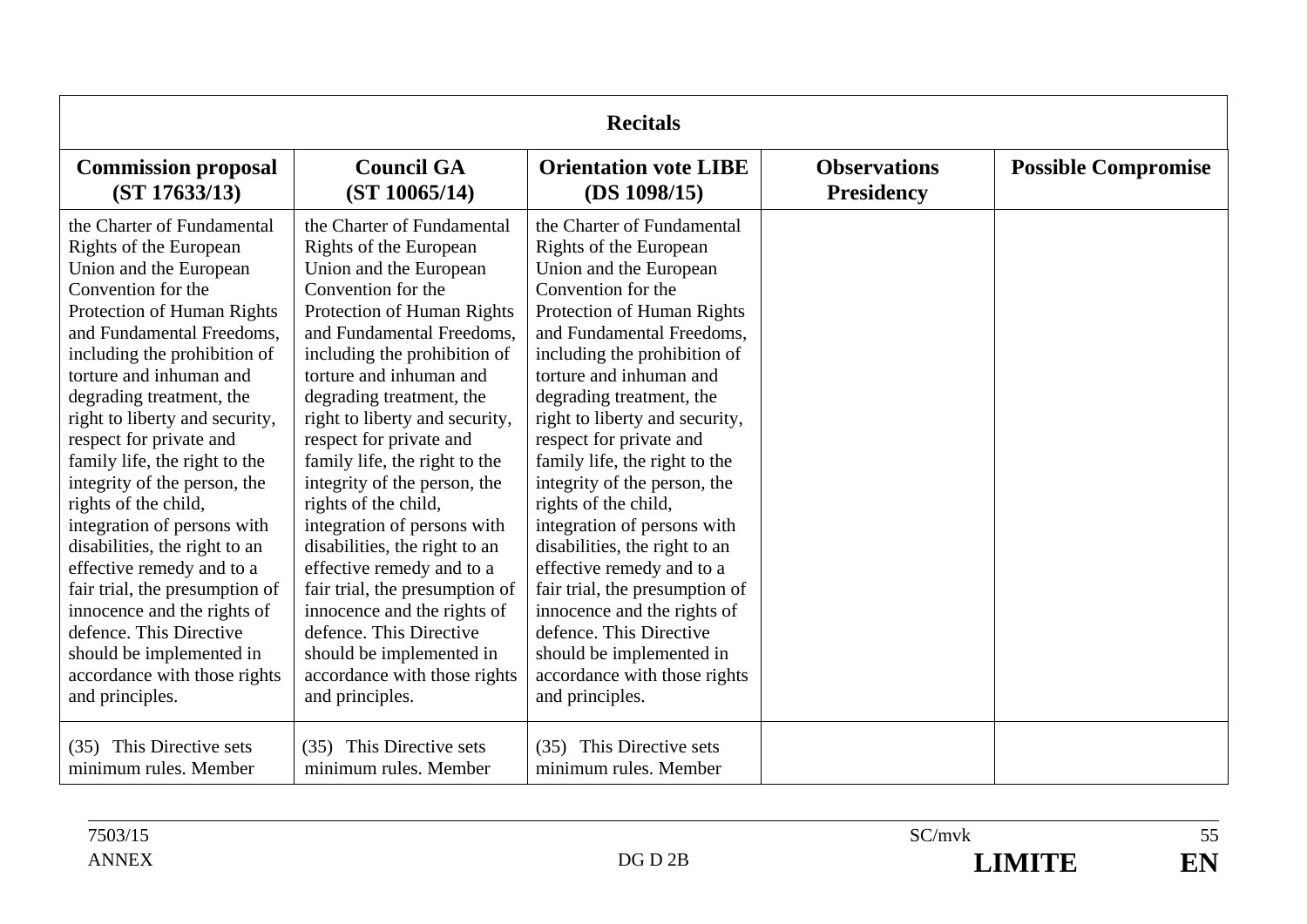| <b>Recitals</b>                                                                                                                                                                                                                                                                                                                                                                                                                                                                                                                                                                                                                                                                                    |                                                                                                                                                                                                                                                                                                                                                                                                                                                                                                                                                                                                                                                                                                                   |                                                                                                                                                                                                                                                                                                                                                                                                                                                                                                                                                                                                                                                                                                     |                                          |                            |
|----------------------------------------------------------------------------------------------------------------------------------------------------------------------------------------------------------------------------------------------------------------------------------------------------------------------------------------------------------------------------------------------------------------------------------------------------------------------------------------------------------------------------------------------------------------------------------------------------------------------------------------------------------------------------------------------------|-------------------------------------------------------------------------------------------------------------------------------------------------------------------------------------------------------------------------------------------------------------------------------------------------------------------------------------------------------------------------------------------------------------------------------------------------------------------------------------------------------------------------------------------------------------------------------------------------------------------------------------------------------------------------------------------------------------------|-----------------------------------------------------------------------------------------------------------------------------------------------------------------------------------------------------------------------------------------------------------------------------------------------------------------------------------------------------------------------------------------------------------------------------------------------------------------------------------------------------------------------------------------------------------------------------------------------------------------------------------------------------------------------------------------------------|------------------------------------------|----------------------------|
| <b>Commission proposal</b><br>(ST 17633/13)                                                                                                                                                                                                                                                                                                                                                                                                                                                                                                                                                                                                                                                        | <b>Council GA</b><br>(ST 10065/14)                                                                                                                                                                                                                                                                                                                                                                                                                                                                                                                                                                                                                                                                                | <b>Orientation vote LIBE</b><br>(DS 1098/15)                                                                                                                                                                                                                                                                                                                                                                                                                                                                                                                                                                                                                                                        | <b>Observations</b><br><b>Presidency</b> | <b>Possible Compromise</b> |
| States may extend the rights<br>set out in this Directive in<br>order to provide a higher<br>level of protection. Such<br>higher level of protection<br>should not constitute an<br>obstacle to the mutual<br>recognition of judicial<br>decisions that those<br>minimum rules are designed<br>to facilitate. The level of<br>protection should never fall<br>below the standards<br>provided by the Charter of<br>Fundamental Rights of the<br>European Union or the<br>European Convention for the<br>Protection of Human Rights<br>and Fundamental Freedoms,<br>as interpreted in the case law<br>of the Court of Justice of the<br>European Union and the<br>European Court of Human<br>Rights | States may extend the rights<br>set out in this Directive in<br>order to provide a higher<br>level of protection. Such<br>higher level of protection<br>should not constitute an<br>obstacle to the mutual<br>recognition of judicial<br>decisions that those<br>minimum rules are designed<br>to facilitate. The level of<br>protection should never fall<br>below the standards<br>provided by the Charter of<br>Fundamental Rights of the<br>European Union or the<br><b>European Convention for</b><br>the Protection of Human<br><b>Rights and Fundamental</b><br>Freedoms, as interpreted in<br>the case law of the Court of<br>Justice of the European<br>Union and the European<br>Court of Human Rights. | States may extend the rights<br>set out in this Directive in<br>order to provide a higher<br>level of protection. Such<br>higher level of protection<br>should not constitute an<br>obstacle to the mutual<br>recognition of judicial<br>decisions that those<br>minimum rules are designed<br>to facilitate. The level of<br>protection should never fall<br>below the standards<br>provided by the Charter of<br>Fundamental Rights of the<br>European Union or the<br>European Convention for the<br>Protection of Human Rights<br>and Fundamental Freedoms,<br>as interpreted in the case law<br>of the Court of Justice of the<br>European Union and the<br>European Court of Human<br>Rights. |                                          |                            |
| Since the objectives of<br>(36)                                                                                                                                                                                                                                                                                                                                                                                                                                                                                                                                                                                                                                                                    | Since the objectives of<br>(36)                                                                                                                                                                                                                                                                                                                                                                                                                                                                                                                                                                                                                                                                                   | Since the objectives of<br>(36)                                                                                                                                                                                                                                                                                                                                                                                                                                                                                                                                                                                                                                                                     |                                          |                            |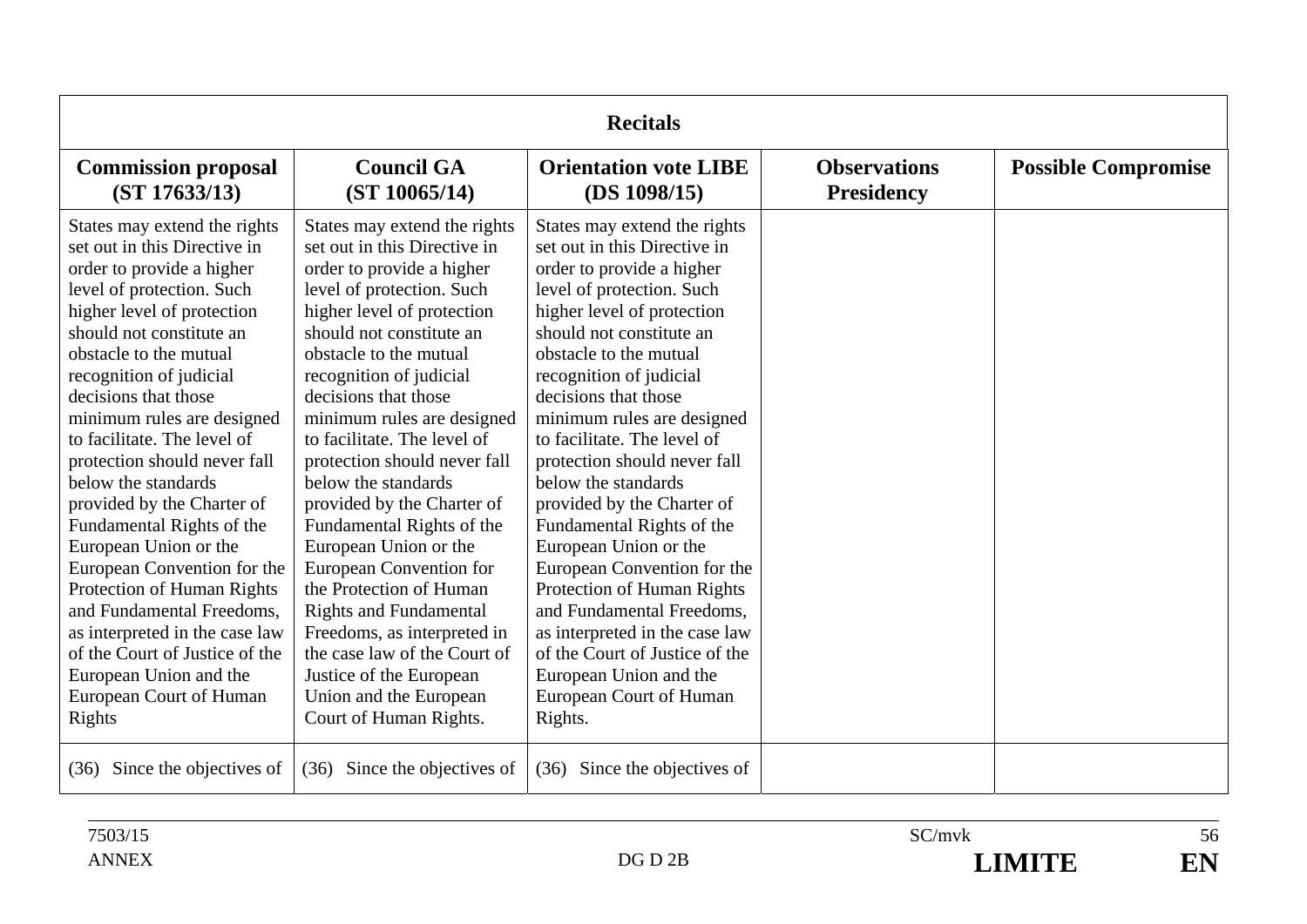| <b>Recitals</b>                                                                                                                                                                                                                                                                                                                                                                                                                                                                                                                                                                                                                                                                    |                                                                                                                                                                                                                                                                                                                                                                                                                                                                                                                                                                                                                                                                                       |                                                                                                                                                                                                                                                                                                                                                                                                                                                                                                                                                                                                                                                                                                                        |                                          |                            |
|------------------------------------------------------------------------------------------------------------------------------------------------------------------------------------------------------------------------------------------------------------------------------------------------------------------------------------------------------------------------------------------------------------------------------------------------------------------------------------------------------------------------------------------------------------------------------------------------------------------------------------------------------------------------------------|---------------------------------------------------------------------------------------------------------------------------------------------------------------------------------------------------------------------------------------------------------------------------------------------------------------------------------------------------------------------------------------------------------------------------------------------------------------------------------------------------------------------------------------------------------------------------------------------------------------------------------------------------------------------------------------|------------------------------------------------------------------------------------------------------------------------------------------------------------------------------------------------------------------------------------------------------------------------------------------------------------------------------------------------------------------------------------------------------------------------------------------------------------------------------------------------------------------------------------------------------------------------------------------------------------------------------------------------------------------------------------------------------------------------|------------------------------------------|----------------------------|
| <b>Commission proposal</b><br>(ST 17633/13)                                                                                                                                                                                                                                                                                                                                                                                                                                                                                                                                                                                                                                        | <b>Council GA</b><br>(ST 10065/14)                                                                                                                                                                                                                                                                                                                                                                                                                                                                                                                                                                                                                                                    | <b>Orientation vote LIBE</b><br>(DS 1098/15)                                                                                                                                                                                                                                                                                                                                                                                                                                                                                                                                                                                                                                                                           | <b>Observations</b><br><b>Presidency</b> | <b>Possible Compromise</b> |
| this Directive, namely<br>setting common minimum<br>standards on procedural<br>safeguards for children<br>suspected or accused in<br>criminal proceedings, cannot<br>be sufficiently achieved by<br>the Member States, but can<br>rather, by reason of the scale<br>of the measure, be better<br>achieved at Union level, the<br>Union may adopt measures<br>in accordance with the<br>principle of subsidiarity as<br>set out in Article 5 of the<br>Treaty on the European<br>Union. In accordance with<br>the principle of<br>proportionality as set out in<br>that Article, this Directive<br>does not go beyond what is<br>necessary in order to achieve<br>these objectives. | this Directive, namely<br>setting common minimum<br>standards on procedural<br>safeguards for children<br>suspected or accused in<br>criminal proceedings,<br>cannot be sufficiently<br>achieved by the Member<br>States, but can rather, by<br>reason of the scale of the<br>measure, be better achieved<br>at Union level, the Union<br>may adopt measures in<br>accordance with the<br>principle of subsidiarity as<br>set out in Article 5 of the<br>Treaty on the European<br>Union. In accordance with<br>the principle of<br>proportionality as set out in<br>that Article, this Directive<br>does not go beyond what is<br>necessary in order to<br>achieve these objectives. | this Directive, namely<br>setting common minimum<br>standards <i>across the Union</i><br>on procedural safeguards for<br>children suspected or<br>accused in criminal<br>proceedings, cannot be<br>sufficiently achieved by the<br>Member States, but can<br>rather, by reason of the scale<br>of the measure, be better<br>achieved at Union level, the<br>Union may adopt measures<br>in accordance with the<br>principle of subsidiarity as<br>set out in Article 5 of the<br>Treaty on the European<br>Union. In accordance with<br>the principle of<br>proportionality as set out in<br>that Article, this Directive<br>does not go beyond what is<br>necessary in order to achieve<br>these objectives. $(AM30)$ |                                          |                            |
| [In accordance with]<br>(37)                                                                                                                                                                                                                                                                                                                                                                                                                                                                                                                                                                                                                                                       | (37) In accordance with                                                                                                                                                                                                                                                                                                                                                                                                                                                                                                                                                                                                                                                               | [In accordance with]<br>(37)                                                                                                                                                                                                                                                                                                                                                                                                                                                                                                                                                                                                                                                                                           |                                          |                            |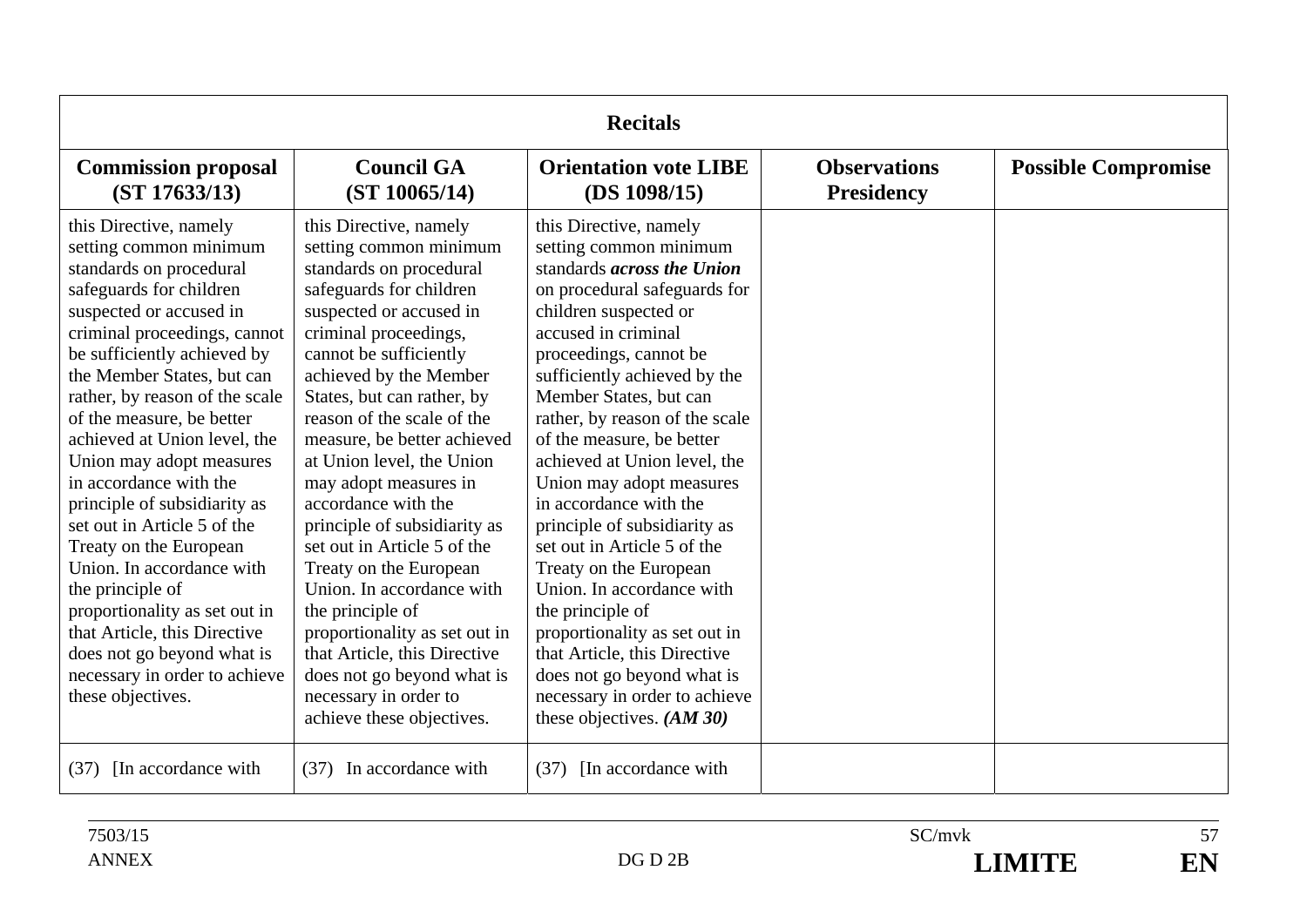| <b>Recitals</b>                                                                                                                                                                                                                                                                                                                                                                                                                                                                                                                                                                                                                                                                                                                                                                  |                                                                                                                                                                                                                                                                                                                                                                                                                                                                                         |                                                                                                                                                                                                                                                                                                                                                                                                                                                                                                                                                                                                                                                                                                                                                                                         |                                          |                            |
|----------------------------------------------------------------------------------------------------------------------------------------------------------------------------------------------------------------------------------------------------------------------------------------------------------------------------------------------------------------------------------------------------------------------------------------------------------------------------------------------------------------------------------------------------------------------------------------------------------------------------------------------------------------------------------------------------------------------------------------------------------------------------------|-----------------------------------------------------------------------------------------------------------------------------------------------------------------------------------------------------------------------------------------------------------------------------------------------------------------------------------------------------------------------------------------------------------------------------------------------------------------------------------------|-----------------------------------------------------------------------------------------------------------------------------------------------------------------------------------------------------------------------------------------------------------------------------------------------------------------------------------------------------------------------------------------------------------------------------------------------------------------------------------------------------------------------------------------------------------------------------------------------------------------------------------------------------------------------------------------------------------------------------------------------------------------------------------------|------------------------------------------|----------------------------|
| <b>Commission proposal</b><br>(ST 17633/13)                                                                                                                                                                                                                                                                                                                                                                                                                                                                                                                                                                                                                                                                                                                                      | <b>Council GA</b><br>(ST 10065/14)                                                                                                                                                                                                                                                                                                                                                                                                                                                      | <b>Orientation vote LIBE</b><br>(DS 1098/15)                                                                                                                                                                                                                                                                                                                                                                                                                                                                                                                                                                                                                                                                                                                                            | <b>Observations</b><br><b>Presidency</b> | <b>Possible Compromise</b> |
| Articles 3 of Protocol No 21<br>on the position of the United<br>Kingdom and Ireland in<br>respect of the Area of<br>Freedom, Security and<br>Justice, annexed to the<br>Treaty on European Union<br>and to the Treaty on the<br>Functioning of the European<br>Union, those Member States<br>have notified their wish to<br>participate in the adoption<br>and application of this<br>Directive] OR [In<br>accordance with Articles 1<br>and 2 of Protocol 21 on the<br>position of the United<br>Kingdom and Ireland in<br>respect of the Area of<br>Freedom, Security and<br>Justice, annexed to the<br>Treaty on European Union<br>and to the Treaty on the<br>Functioning of the European<br>Union, and without<br>prejudice to Article 4 of that<br>Protocol, those Member | Articles 1 and 2 of Protocol<br>21 on the position of the<br>United Kingdom and<br>Ireland in respect of the<br>Area of Freedom, Security<br>and Justice, annexed to the<br>Treaty on European Union<br>and to the Treaty on the<br>Functioning of the European<br>Union, and without<br>prejudice to Article 4 of that<br>Protocol, those Member<br>States are not taking part in<br>the adoption of this<br>Directive and are not bound<br>by it or subject to its<br>application. () | Articles 3 of Protocol No 21<br>on the position of the United<br>Kingdom and Ireland in<br>respect of the Area of<br>Freedom, Security and<br>Justice, annexed to the<br>Treaty on European Union<br>and to the Treaty on the<br>Functioning of the European<br><b>Union, those Member States</b><br>have notified their wish to<br>participate in the adoption<br>and application of this<br>Directive] OR [In<br>accordance with Articles 1<br>and 2 of Protocol 21 on the<br>position of the United<br>Kingdom and Ireland in<br>respect of the Area of<br>Freedom, Security and<br>Justice, annexed to the<br>Treaty on European Union<br>and to the Treaty on the<br>Functioning of the European<br>Union, and without<br>prejudice to Article 4 of that<br>Protocol, those Member |                                          |                            |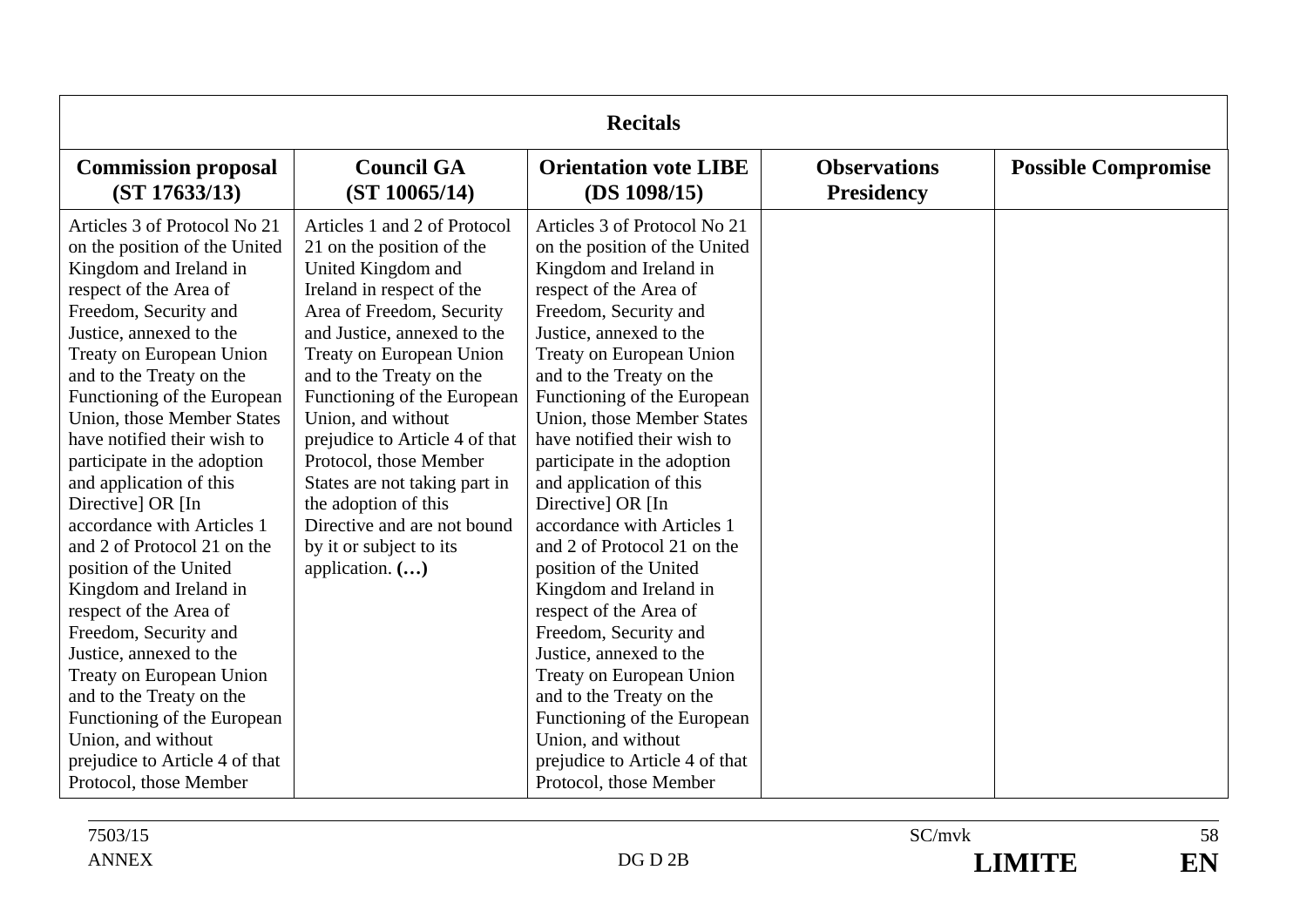| <b>Recitals</b>                                                                                                                                                                                                                                                                                                                                                 |                                                                                                                                                                                                                                                                                                                                                     |                                                                                                                                                                                                                                                                                                                                                     |                                          |                            |
|-----------------------------------------------------------------------------------------------------------------------------------------------------------------------------------------------------------------------------------------------------------------------------------------------------------------------------------------------------------------|-----------------------------------------------------------------------------------------------------------------------------------------------------------------------------------------------------------------------------------------------------------------------------------------------------------------------------------------------------|-----------------------------------------------------------------------------------------------------------------------------------------------------------------------------------------------------------------------------------------------------------------------------------------------------------------------------------------------------|------------------------------------------|----------------------------|
| <b>Commission proposal</b><br>(ST 17633/13)                                                                                                                                                                                                                                                                                                                     | <b>Council GA</b><br>(ST 10065/14)                                                                                                                                                                                                                                                                                                                  | <b>Orientation vote LIBE</b><br>(DS 1098/15)                                                                                                                                                                                                                                                                                                        | <b>Observations</b><br><b>Presidency</b> | <b>Possible Compromise</b> |
| States are not taking part in<br>the adoption of this<br>Directive and are not bound<br>by it or subject to its<br>application] $\overline{ }$ ;                                                                                                                                                                                                                |                                                                                                                                                                                                                                                                                                                                                     | States are not taking part in<br>the adoption of this<br>Directive and are not bound<br>by it or subject to its<br>application];                                                                                                                                                                                                                    |                                          |                            |
| accordance<br>(38) In<br>with<br>Articles 1 and 2 of Protocol<br>No 22 on the position of<br>Denmark, annexed to the<br>the European<br>Treaty on<br>Union and to the Treaty on<br>Functioning of the<br>the<br>European Union, Denmark<br>is not taking part in the<br>adoption of this Directive,<br>and is not bound by it or<br>subject to its application. | (38) In accordance with<br>Articles 1 and 2 of Protocol<br>No 22 on the position of<br>Denmark, annexed to the<br>Treaty on the European<br>Union and to the Treaty on<br>the Functioning of the<br>European Union, Denmark<br>is not taking part in the<br>adoption of this Directive,<br>and is not bound by it or<br>subject to its application. | (38) In accordance with<br>Articles 1 and 2 of Protocol<br>No 22 on the position of<br>Denmark, annexed to the<br>Treaty on the European<br>Union and to the Treaty on<br>the Functioning of the<br>European Union, Denmark<br>is not taking part in the<br>adoption of this Directive,<br>and is not bound by it or<br>subject to its application. |                                          |                            |
| (39) In accordance with the<br>Joint Political Declaration of<br>Member States and<br>the<br>28<br>Commission<br>of                                                                                                                                                                                                                                             | (39) In accordance with the<br><b>Joint Political Declaration</b><br>of Member States and the<br>Commission of 28                                                                                                                                                                                                                                   | (39) In accordance with the<br><b>Joint Political Declaration</b><br>of Member States and the<br>Commission of 28                                                                                                                                                                                                                                   |                                          |                            |

**<sup>9</sup>** The final wording of this recital in the Directive will depend on the position of the United Kingdom and Ireland taken in accordance with the provisions of Protocol No 21.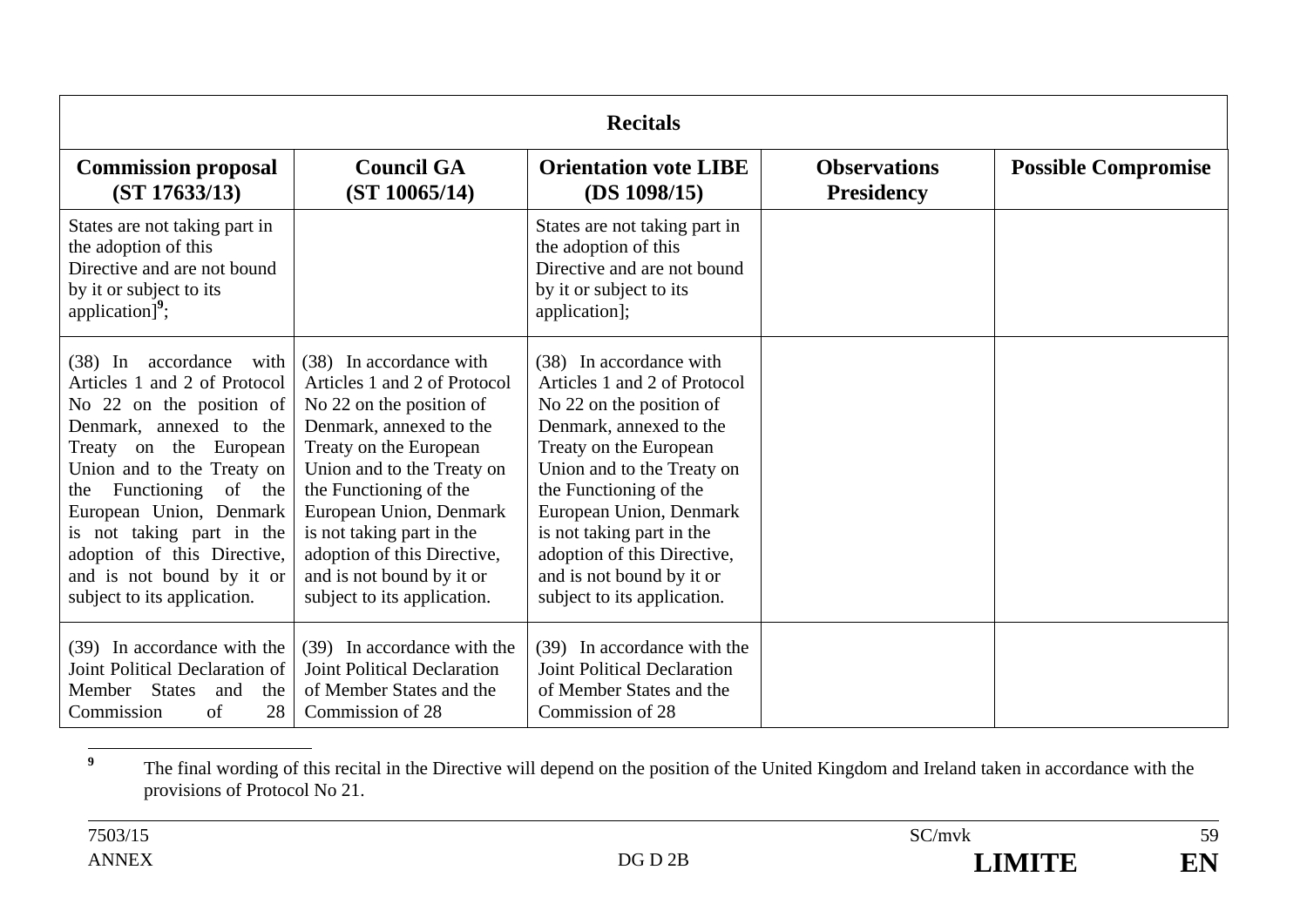| <b>Recitals</b>                                                                                                                                                                                                                                                                                                                                                                                                                                                                                                                                                             |                                                                                                                                                                                                                                                                                                                                                                                                                                                                                                                |                                                                                                                                                                                                                                                                                                                                                                                                                                                                                                                |                                          |                            |
|-----------------------------------------------------------------------------------------------------------------------------------------------------------------------------------------------------------------------------------------------------------------------------------------------------------------------------------------------------------------------------------------------------------------------------------------------------------------------------------------------------------------------------------------------------------------------------|----------------------------------------------------------------------------------------------------------------------------------------------------------------------------------------------------------------------------------------------------------------------------------------------------------------------------------------------------------------------------------------------------------------------------------------------------------------------------------------------------------------|----------------------------------------------------------------------------------------------------------------------------------------------------------------------------------------------------------------------------------------------------------------------------------------------------------------------------------------------------------------------------------------------------------------------------------------------------------------------------------------------------------------|------------------------------------------|----------------------------|
| <b>Commission proposal</b><br>(ST 17633/13)                                                                                                                                                                                                                                                                                                                                                                                                                                                                                                                                 | <b>Council GA</b><br>(ST 10065/14)                                                                                                                                                                                                                                                                                                                                                                                                                                                                             | <b>Orientation vote LIBE</b><br>(DS 1098/15)                                                                                                                                                                                                                                                                                                                                                                                                                                                                   | <b>Observations</b><br><b>Presidency</b> | <b>Possible Compromise</b> |
| 2011<br>September<br>on<br>$documents10$ ,<br>explanatory<br>Member<br><b>States</b><br>have<br>undertaken to accompany, in<br>justified<br>the<br>cases,<br>$\sigma$ f<br>notification<br>their<br>transposition measures with<br>documents<br>or<br>more<br>one<br>explaining the relationship<br>between the components of<br>directive<br>and<br>the<br>a<br>corresponding<br>of<br>parts<br>transposition<br>national<br>instruments. With regard to<br>this Directive, the legislator<br>considers the transmission of<br>documents<br>be<br>such<br>to<br>justified, | September 2011 on<br>explanatory documents <sup>11</sup> ,<br><b>Member States have</b><br>undertaken to accompany,<br>in justified cases, the<br>notification of their<br>transposition measures with<br>one or more documents<br>explaining the relationship<br>between the components of<br>a directive and the<br>corresponding parts of<br>national transposition<br>instruments. With regard to<br>this Directive, the legislator<br>considers the transmission<br>of such documents to be<br>justified, | September 2011 on<br>explanatory documents <sup>12</sup> ,<br><b>Member States have</b><br>undertaken to accompany,<br>in justified cases, the<br>notification of their<br>transposition measures with<br>one or more documents<br>relationship explaining the<br>between the components of<br>a directive and the<br>corresponding parts of<br>national transposition<br>instruments. With regard to<br>this Directive, the legislator<br>considers the transmission<br>of such documents to be<br>justified, |                                          |                            |

**<sup>10</sup>** OJ C 369, 17.12.2011, p. 14.

**<sup>11</sup>** OJ C 369, 17.12.2011, p. 14.

**<sup>12</sup>** OJ C 369, 17.12.2011, p. 14.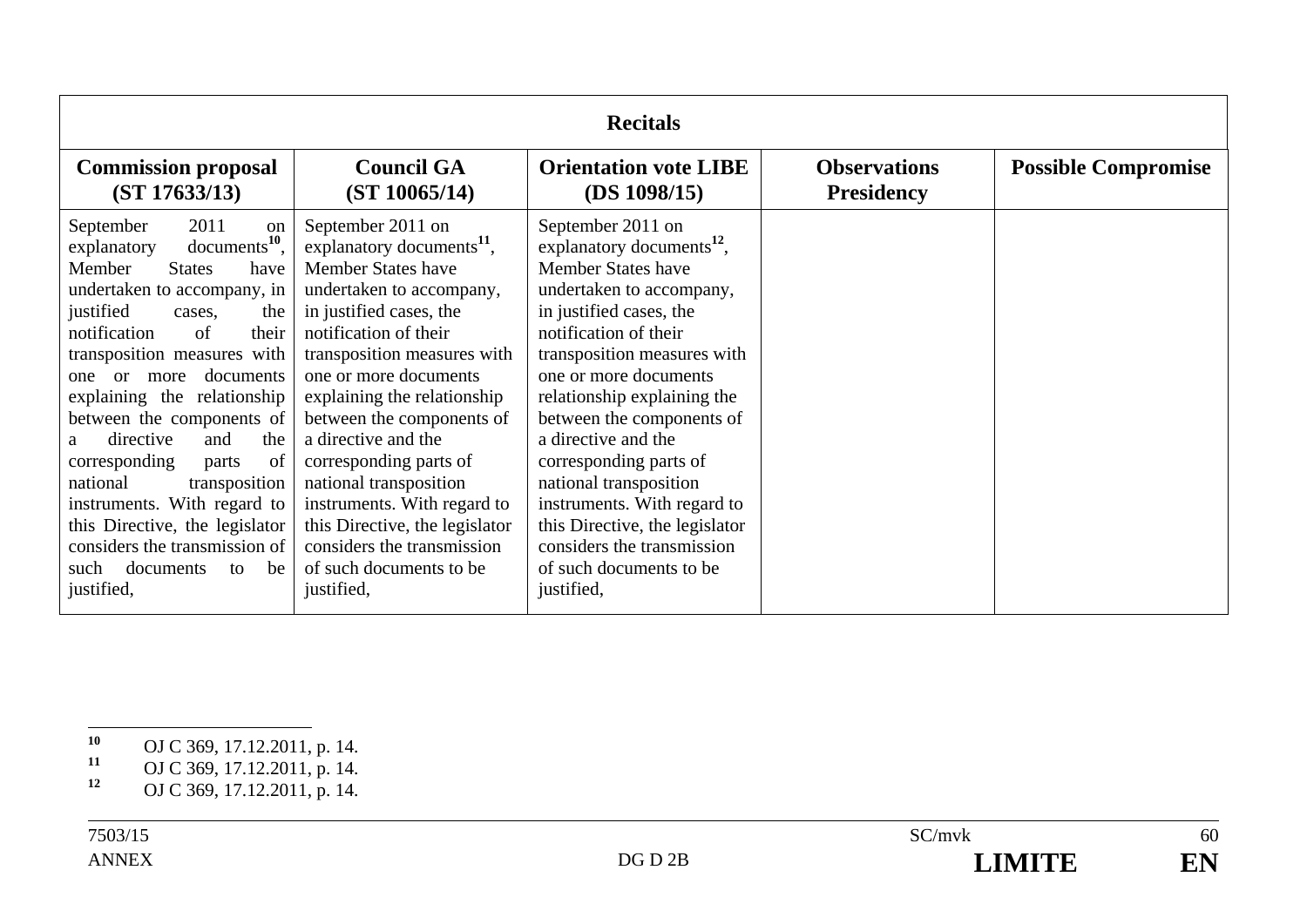# **ARTICLES**

# **CHAPTER 1**

### **INTRODUCTORY PROVISIONS**

| <b>Commission proposal</b><br>(ST 17633/13)                                                                                                                                                                                                                                                                                        | <b>Council GA</b><br>(ST 10065/14)                                                                                                                                                                                                                                                                                               | <b>Draft amendments</b><br>LIBE (DS 1098/15)                                                                                                                                                                                                                                                                                   | <b>Observations</b><br><b>Presidency</b> | <b>Possible Compromise</b> |  |  |
|------------------------------------------------------------------------------------------------------------------------------------------------------------------------------------------------------------------------------------------------------------------------------------------------------------------------------------|----------------------------------------------------------------------------------------------------------------------------------------------------------------------------------------------------------------------------------------------------------------------------------------------------------------------------------|--------------------------------------------------------------------------------------------------------------------------------------------------------------------------------------------------------------------------------------------------------------------------------------------------------------------------------|------------------------------------------|----------------------------|--|--|
|                                                                                                                                                                                                                                                                                                                                    | <b>Article 1</b>                                                                                                                                                                                                                                                                                                                 |                                                                                                                                                                                                                                                                                                                                |                                          |                            |  |  |
| <b>Subject matter</b>                                                                                                                                                                                                                                                                                                              | <b>Subject matter</b>                                                                                                                                                                                                                                                                                                            | <b>Subject matter</b>                                                                                                                                                                                                                                                                                                          |                                          |                            |  |  |
| This Directive lays down<br>minimum rules concerning<br>certain rights of suspects or<br>accused persons in criminal<br>proceedings who are<br>children and of children<br>subject to a surrender<br>procedure pursuant to<br><b>Council Framework</b><br>Decision $2002/584/JHA13$<br>"European arrest warrant"<br>proceedings"). | This Directive lays down<br>minimum rules concerning<br>certain rights of suspects or<br>accused persons in criminal<br>proceedings who are<br>children and of children<br>subject to a surrender<br>procedure pursuant to<br><b>Council Framework</b><br>Decision 2002/584/JHA<br>("European arrest warrant")<br>proceedings"). | This Directive lays down<br>minimum rules concerning<br>certain rights of suspects or<br>accused persons in criminal<br>proceedings who are<br>children and of children<br>subject to a surrender<br>procedure pursuant to<br><b>Council Framework</b><br>Decision 2002/584/JHA<br>("European arrest warrant<br>proceedings"). | Agreement                                |                            |  |  |

**<sup>13</sup>** Council Framework Decision 2002/584/JHA of 13 June 2002 on the European arrest warrant and the surrender procedures between Member States (OJ L 190, 18.7.2002, p.1).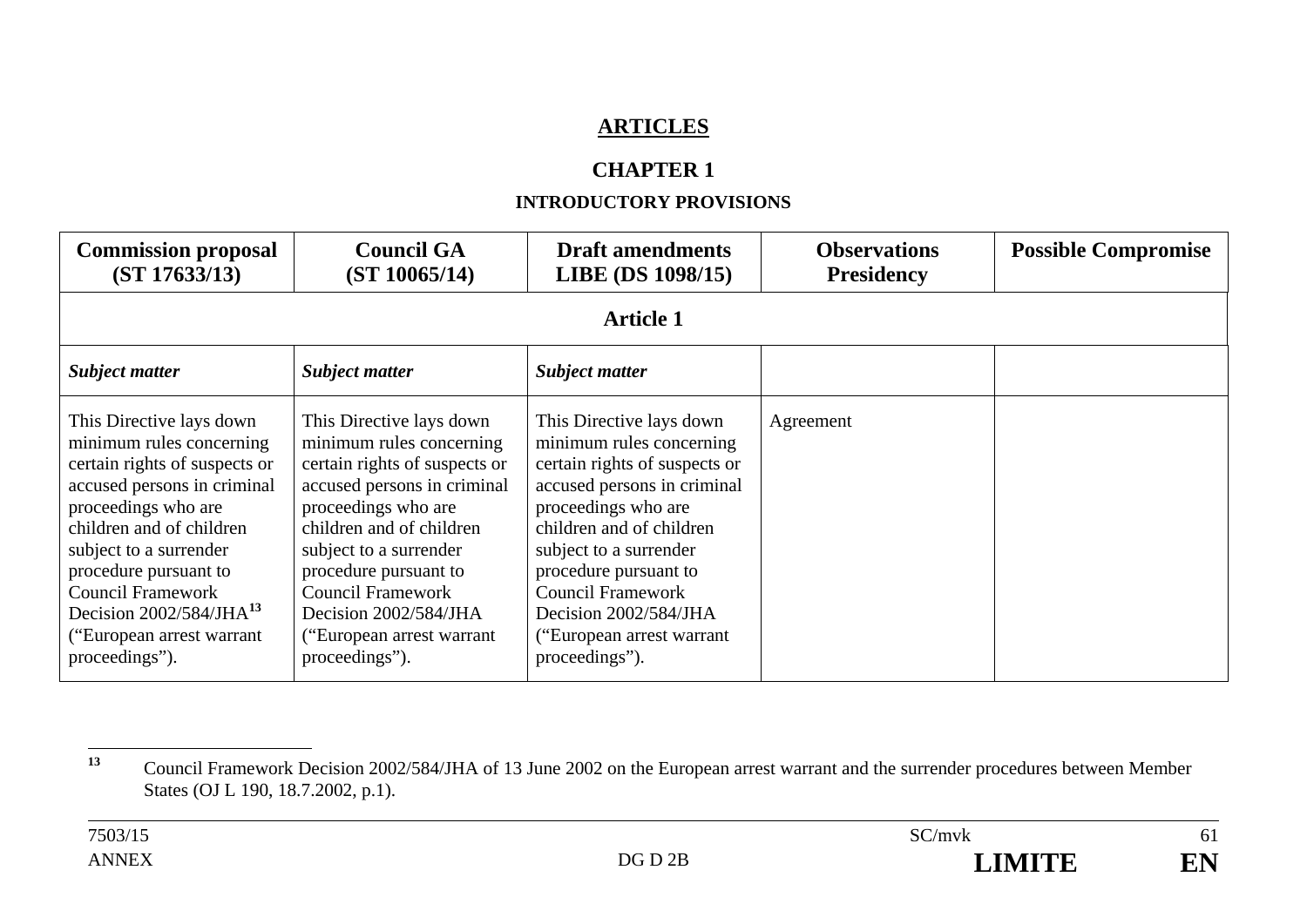| <b>Commission proposal</b><br>(ST 17633/13)                                                                                                                                                                                         | <b>Council GA</b><br>(ST 10065/14)                                                                                                                                                                                                                                                                                                                                                                                                                                                                                                                                    | <b>Draft amendments</b><br>LIBE (DS 1098/15)                                                                                                                                                                                        | <b>Observations Council</b>                                                                                                                                                                                                                                                                                                                                                                                                                                                                                                                                   | <b>Possible Compromise</b> |  |  |
|-------------------------------------------------------------------------------------------------------------------------------------------------------------------------------------------------------------------------------------|-----------------------------------------------------------------------------------------------------------------------------------------------------------------------------------------------------------------------------------------------------------------------------------------------------------------------------------------------------------------------------------------------------------------------------------------------------------------------------------------------------------------------------------------------------------------------|-------------------------------------------------------------------------------------------------------------------------------------------------------------------------------------------------------------------------------------|---------------------------------------------------------------------------------------------------------------------------------------------------------------------------------------------------------------------------------------------------------------------------------------------------------------------------------------------------------------------------------------------------------------------------------------------------------------------------------------------------------------------------------------------------------------|----------------------------|--|--|
| <b>Article 2</b>                                                                                                                                                                                                                    |                                                                                                                                                                                                                                                                                                                                                                                                                                                                                                                                                                       |                                                                                                                                                                                                                                     |                                                                                                                                                                                                                                                                                                                                                                                                                                                                                                                                                               |                            |  |  |
| <b>Scope</b>                                                                                                                                                                                                                        | <b>Scope</b>                                                                                                                                                                                                                                                                                                                                                                                                                                                                                                                                                          | <b>Scope</b>                                                                                                                                                                                                                        |                                                                                                                                                                                                                                                                                                                                                                                                                                                                                                                                                               |                            |  |  |
| 1. This Directive applies to<br>children subject to criminal<br>proceedings from the time<br>when they become suspected<br>or accused of having<br>committed an offence and<br>until the conclusion of the<br>criminal proceedings. | 1. This Directive applies to<br>children subject to criminal<br>proceedings from the time<br>when they are made aware<br>by the competent<br>authorities of a Member<br>State that they are<br>suspected or accused of<br>having committed a<br>criminal offence. It applies<br>until the conclusion of the<br>proceedings, which is<br>understood to mean the<br>final determination of the<br>question whether the<br>suspect or accused person<br>has committed the offence,<br>including, where<br>applicable, sentencing and<br>the resolution of any<br>appeal. | 1. This Directive applies to<br>children subject to criminal<br>proceedings from the time<br>when they become suspected<br>or accused of having<br>committed an offence and<br>until the conclusion of the<br>criminal proceedings. | As regards the first part of<br>the amendment, regarding<br>"made aware", PRES<br>explained EP that CNS<br>prefers the GA text for the<br>following reasons:<br>- clear "kick-off" point is<br>necessary to allow a proper<br>implementation of the<br>Directive;<br>- consistency with other<br>Directives.<br>EP expressed concerns that<br>the GA text would allow MS<br>to defer the application of<br>the rights in the Directive by<br>not making children aware<br>that they are suspected or<br>accused of having<br>committed a criminal<br>offence. |                            |  |  |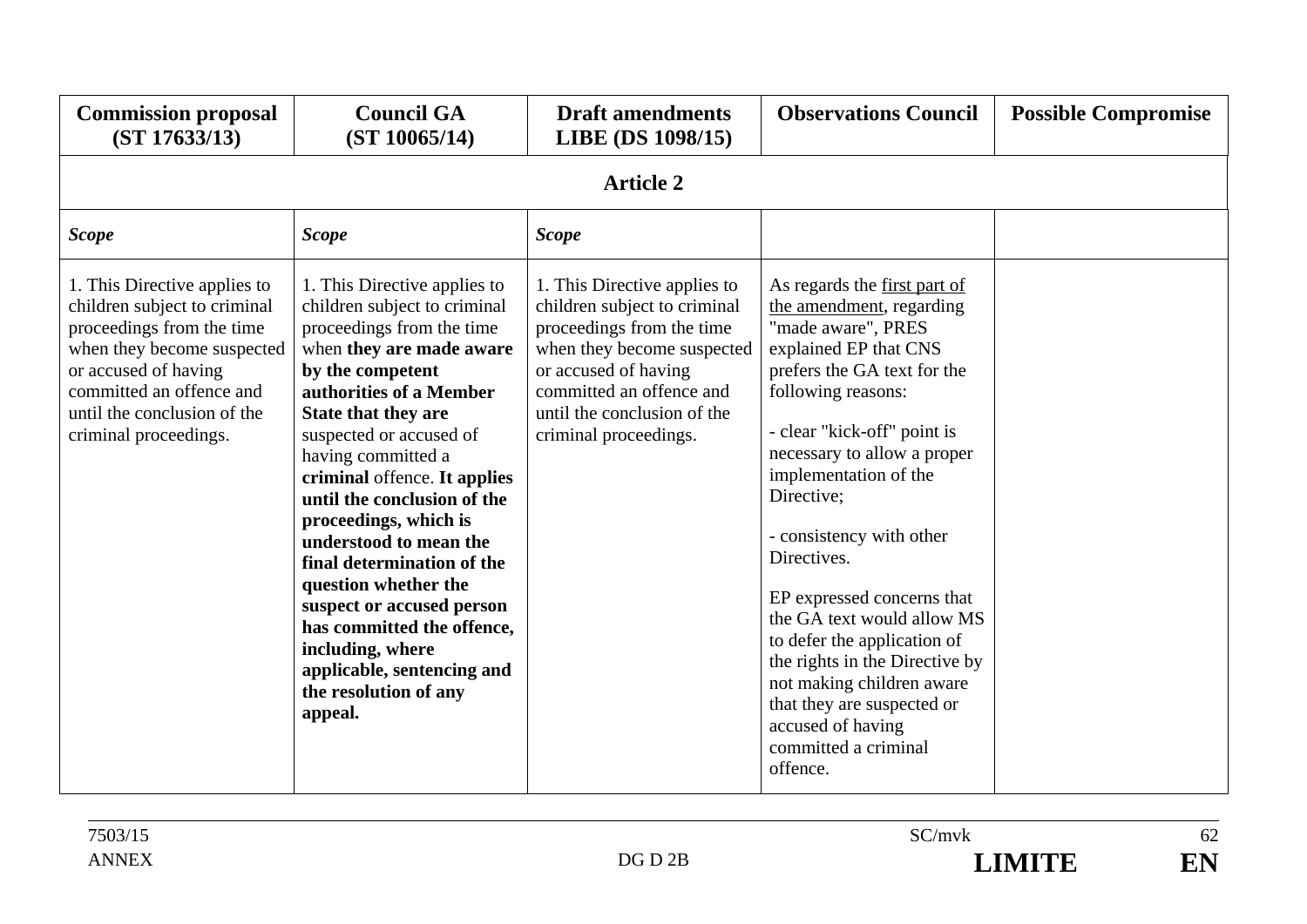|  | At technical level COM<br>suggested a compromise<br>solution whereby the text of<br>the GA would be kept, but<br>whereby text would be<br>added (in the operative part<br>and/or in a recital?) saying<br>that children who are<br>suspected or accused of<br>having committed a criminal<br>offence, should be made<br>aware [as soon as possible]<br>[without delay] that they are |  |
|--|--------------------------------------------------------------------------------------------------------------------------------------------------------------------------------------------------------------------------------------------------------------------------------------------------------------------------------------------------------------------------------------|--|
|  | suspected or accused.                                                                                                                                                                                                                                                                                                                                                                |  |
|  | MS are invited to express<br>their opinion on this<br>suggestion.                                                                                                                                                                                                                                                                                                                    |  |
|  | As regards the second part<br>of the amendment, regarding<br>the "end-point" in time of<br>the application of the<br>Directive, PRES explained                                                                                                                                                                                                                                       |  |
|  | EP that MS are unanimously<br>of the opinion that the<br>Directive cannot and should<br>not apply to the execution                                                                                                                                                                                                                                                                   |  |
|  | phase (issue of legal base,<br>'criminal procedure'): the<br>Directive is about suspects<br>and accused persons in                                                                                                                                                                                                                                                                   |  |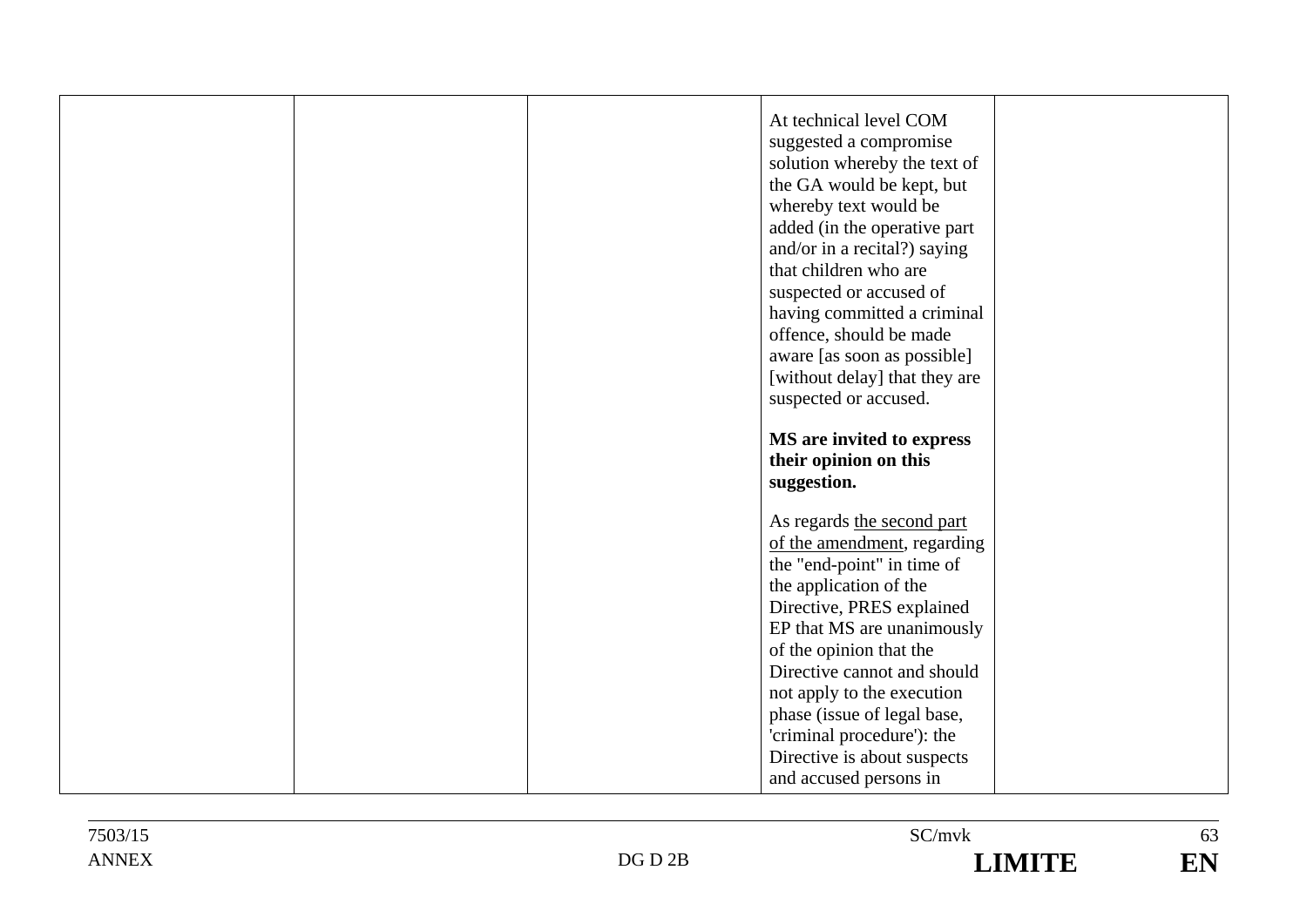|                                                                                                                                                                                                                                                   |                                                                                                                                                                                                                                       |                                                                                                                                                                                                                                             | criminal proceedings, not<br>about convicted persons.<br>COM and EP felt that the<br>legal basis would allow the<br>Directive to apply to the<br>execution phase.<br>It was agreed that this point<br>is a legal/political issue that<br>should be dealt with at the<br>next trilogue. |  |
|---------------------------------------------------------------------------------------------------------------------------------------------------------------------------------------------------------------------------------------------------|---------------------------------------------------------------------------------------------------------------------------------------------------------------------------------------------------------------------------------------|---------------------------------------------------------------------------------------------------------------------------------------------------------------------------------------------------------------------------------------------|----------------------------------------------------------------------------------------------------------------------------------------------------------------------------------------------------------------------------------------------------------------------------------------|--|
| 2. This Directive applies to<br>children subject to European<br>arrest warrant proceedings<br>from the time of their arrest<br>in the executing Member<br>State.                                                                                  | 2. This Directive applies to<br>children subject to European<br>arrest warrant proceedings<br>(requested persons) from<br>the time of their arrest in the<br>executing Member State in<br>accordance with<br>Article 17.              | 2. This Directive applies to<br>children subject to European<br>arrest warrant proceedings<br>from the time of their arrest<br>in the executing Member<br>State.                                                                            | PRES explained to EP that<br>the text of the GA is more<br>precise and in line with<br>similar text in Article $2(2)$ of<br>Directive 2013/48/EU on the<br>right of access to a lawyer.<br>It was agreed to revise this<br>provision once Article 17<br>would have been agreed to.     |  |
| 3. This Directive applies to<br>suspects or accused persons<br>subject<br>criminal<br>to<br>proceedings referred to in<br>paragraph 1, and to persons<br>subject to European arrest<br>warrant proceedings referred<br>to in paragraph 2, who are | 3. Member States may<br>provide that this Directive,<br>in particular Articles 4, 7,<br>8, 10 and 16 thereof, shall<br>apply also to suspects or<br>accused persons subject to<br>criminal proceedings<br>referred to in paragraph 1, | 3. This Directive applies to<br>suspects or accused persons<br>subject to criminal<br>proceedings referred to in<br>paragraph 1, and to persons<br>subject to European arrest<br>warrant proceedings referred<br>to in paragraph 2, who are | PRES explained to EP that<br>various MS have a problem<br>with the very principle of the<br>Directive being applicable to<br>persons older than 18 years,<br>since in their systems a<br>person is either a child, or an<br>adult - there are no                                       |  |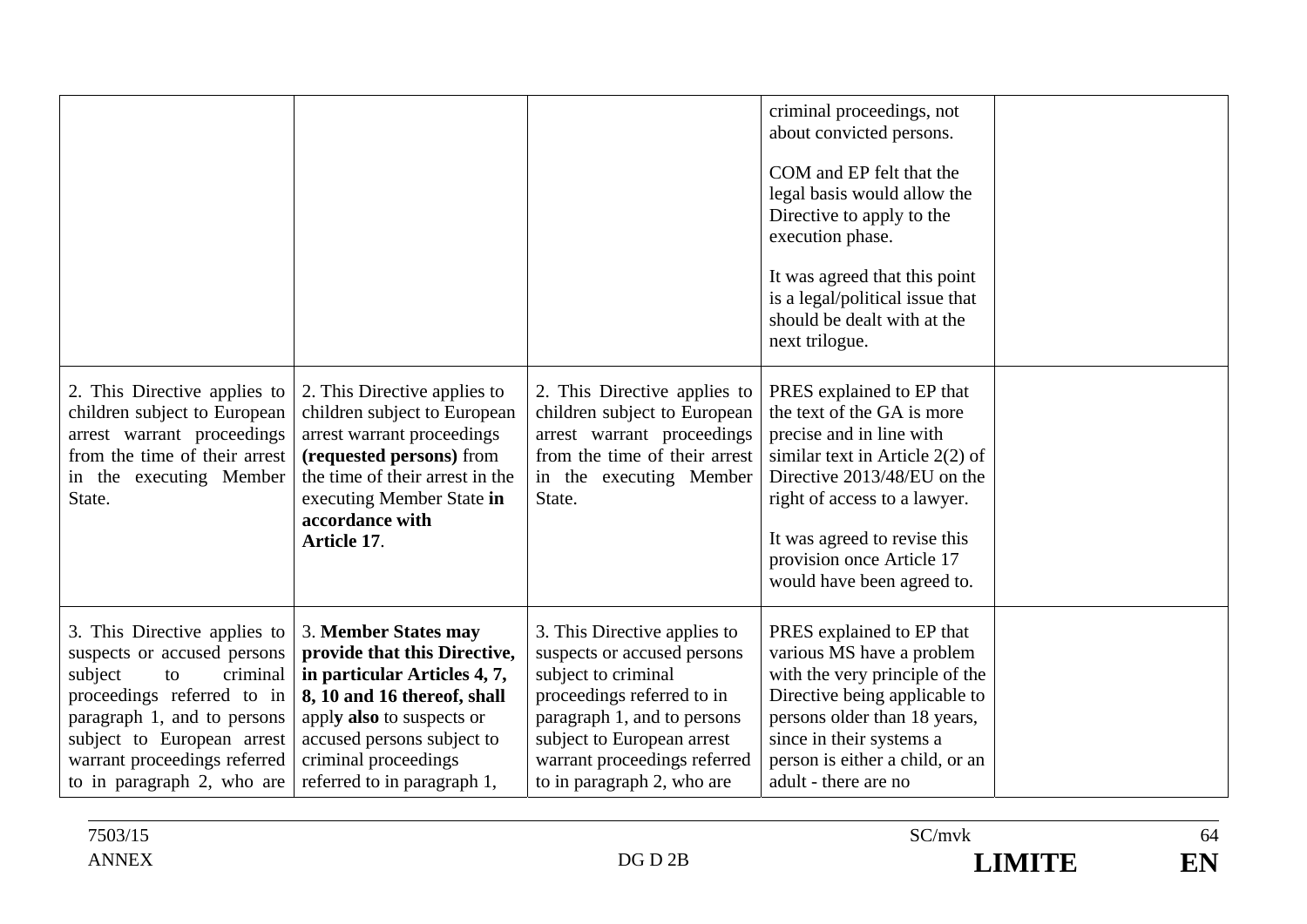| no longer children in the<br>course of those proceedings,<br>which started when they<br>were children.                                                                                                                          | and to persons subject to<br>European arrest warrant<br>proceedings referred to in<br>paragraph 2, who were<br>children when they became<br>subject to these<br>proceedings, but who<br>subsequently have become<br>of age.                   | no longer children <i>but are</i><br>still under the age of 21 at<br>the beginning of those<br>proceedings, which <i>relate to</i><br>offences allegedly<br>committed before those<br>persons had reached the<br>age of 18 (AM 31) | intermediate categories.<br>Therefore, CNS in the GA<br>has decided to make the<br>prolonged application<br>optional for Member States,<br>by using the word "may".<br>PRES also explained to EP<br>that MS feel that some<br>Articles of the Directive<br>should never apply to adults.<br>This holds true, for example,<br>for Article 5, regarding<br>information to be provided<br>to a holder of parental<br>responsibility informed.<br>Indeed, young adults may<br>not want that their parents be<br>informed of their alleged<br>criminal conduct. |  |
|---------------------------------------------------------------------------------------------------------------------------------------------------------------------------------------------------------------------------------|-----------------------------------------------------------------------------------------------------------------------------------------------------------------------------------------------------------------------------------------------|------------------------------------------------------------------------------------------------------------------------------------------------------------------------------------------------------------------------------------|------------------------------------------------------------------------------------------------------------------------------------------------------------------------------------------------------------------------------------------------------------------------------------------------------------------------------------------------------------------------------------------------------------------------------------------------------------------------------------------------------------------------------------------------------------|--|
| This Directive also<br>4.<br>applies to children other<br>than suspected or accused<br>who, in the course of<br>questioning by the police or<br>by another law enforcement<br>authority, become suspects<br>or accused persons. | This Directive also<br>$\overline{4}$ .<br>applies to children other than<br>suspected or accused who, in<br>the course of questioning by<br>the police or by another law<br>enforcement authority,<br>become suspects or accused<br>persons. | This Directive also<br>4.<br>applies to children other<br>than suspected or accused<br>who, in the course of<br>questioning by the police or<br>by another law enforcement<br>authority, become suspects<br>or accused persons.    | Agreement.                                                                                                                                                                                                                                                                                                                                                                                                                                                                                                                                                 |  |
| 5.<br>This Directive does                                                                                                                                                                                                       | 5.<br>This Directive does                                                                                                                                                                                                                     | 5.<br>This Directive does                                                                                                                                                                                                          | Agreement.                                                                                                                                                                                                                                                                                                                                                                                                                                                                                                                                                 |  |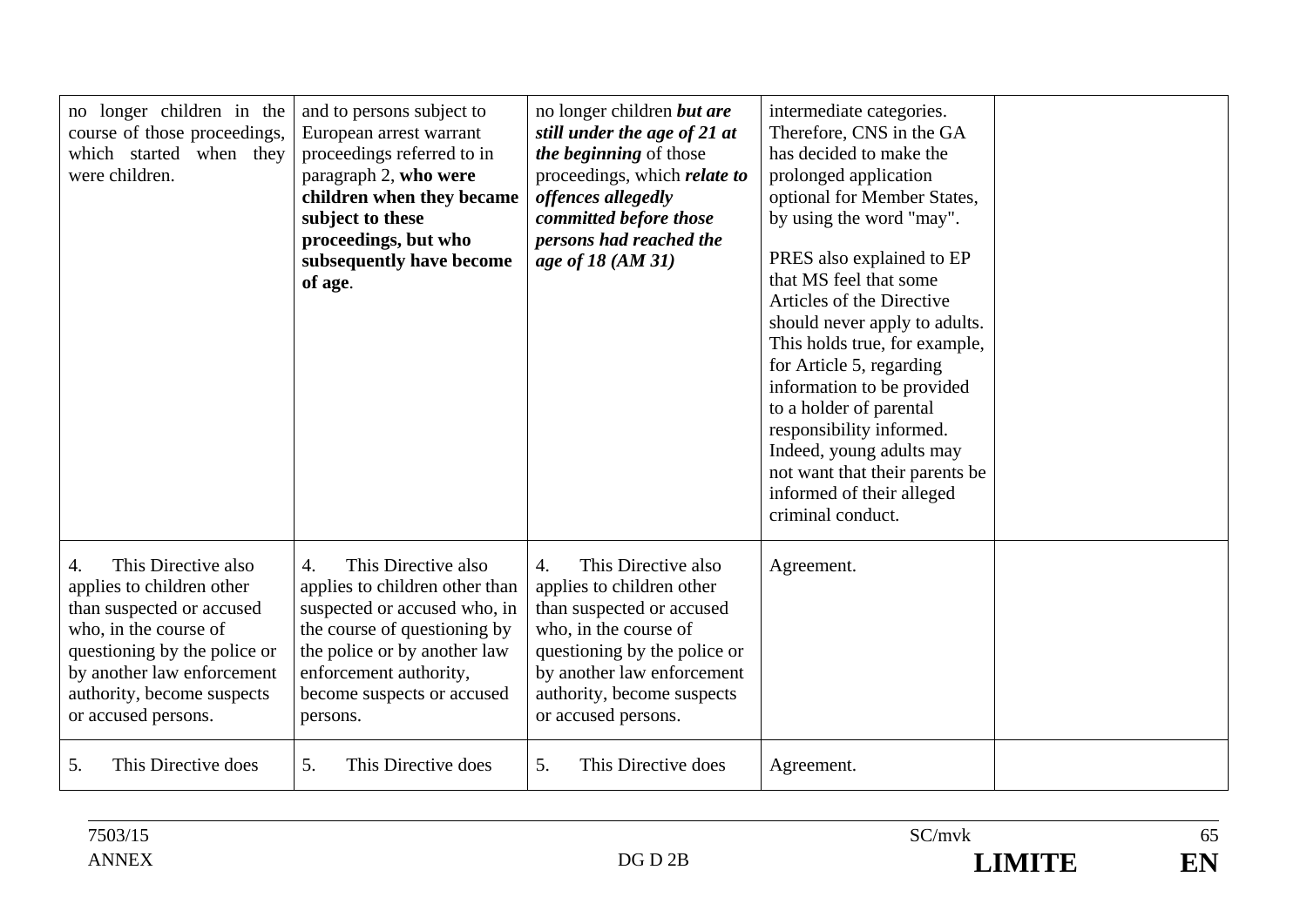| not affect national rules<br>determining the age of<br>criminal responsibility. | not affect national rules<br>determining the age of<br>criminal responsibility.                                                                                                                                                                                                                                                                                                                                                                                                                                                                                                                                                                                            | not affect national rules<br>determining the age of<br>criminal responsibility. |                                                                                                                                                                                                                                                                                                                                                                                                                                                                                                                                                                                                                                                                                                                                                                                                 |  |
|---------------------------------------------------------------------------------|----------------------------------------------------------------------------------------------------------------------------------------------------------------------------------------------------------------------------------------------------------------------------------------------------------------------------------------------------------------------------------------------------------------------------------------------------------------------------------------------------------------------------------------------------------------------------------------------------------------------------------------------------------------------------|---------------------------------------------------------------------------------|-------------------------------------------------------------------------------------------------------------------------------------------------------------------------------------------------------------------------------------------------------------------------------------------------------------------------------------------------------------------------------------------------------------------------------------------------------------------------------------------------------------------------------------------------------------------------------------------------------------------------------------------------------------------------------------------------------------------------------------------------------------------------------------------------|--|
|                                                                                 | Without prejudice to<br>5a.<br>the right to a fair trial, in<br>respect of minor offences:<br>where the law of a<br><b>(a)</b><br><b>Member State provides for</b><br>the imposition of a<br>sanction by an authority<br>other than a court having<br>jurisdiction in criminal<br>matters, and the<br>imposition of such a<br>sanction may be appealed<br>or referred to such a court;<br><b>or</b><br>where deprivation of<br>(b)<br>liberty cannot be imposed<br>as a sanction,<br>this Directive shall only<br>apply to the proceedings<br>before a court having<br>jurisdiction in criminal<br>matters.<br>In any event, this Directive<br>shall fully apply where the |                                                                                 | PRES explained to EP that<br>CNS considers that this<br>Directive should have the<br>same exclusion for minor<br>offences as the other<br>procedural rights Directives<br>that have already been<br>adopted. This is necessary<br>for reasons of consistency,<br>and in order to ensure the<br>proper application of the<br>Directive (example of<br>driving a bike without a<br>helmet). If MS would be<br>obliged to apply the<br>Directive fully in respect of<br>all minor offences, their<br>systems would simply<br>collapse. It is better that the<br>Directive applies properly to<br>offences other than those<br>which are minor, than that it<br>would apply in a not so<br>proper way to all offences.<br>CNS is therefore very much<br>attached to the text of<br>paragraph 5a GA. |  |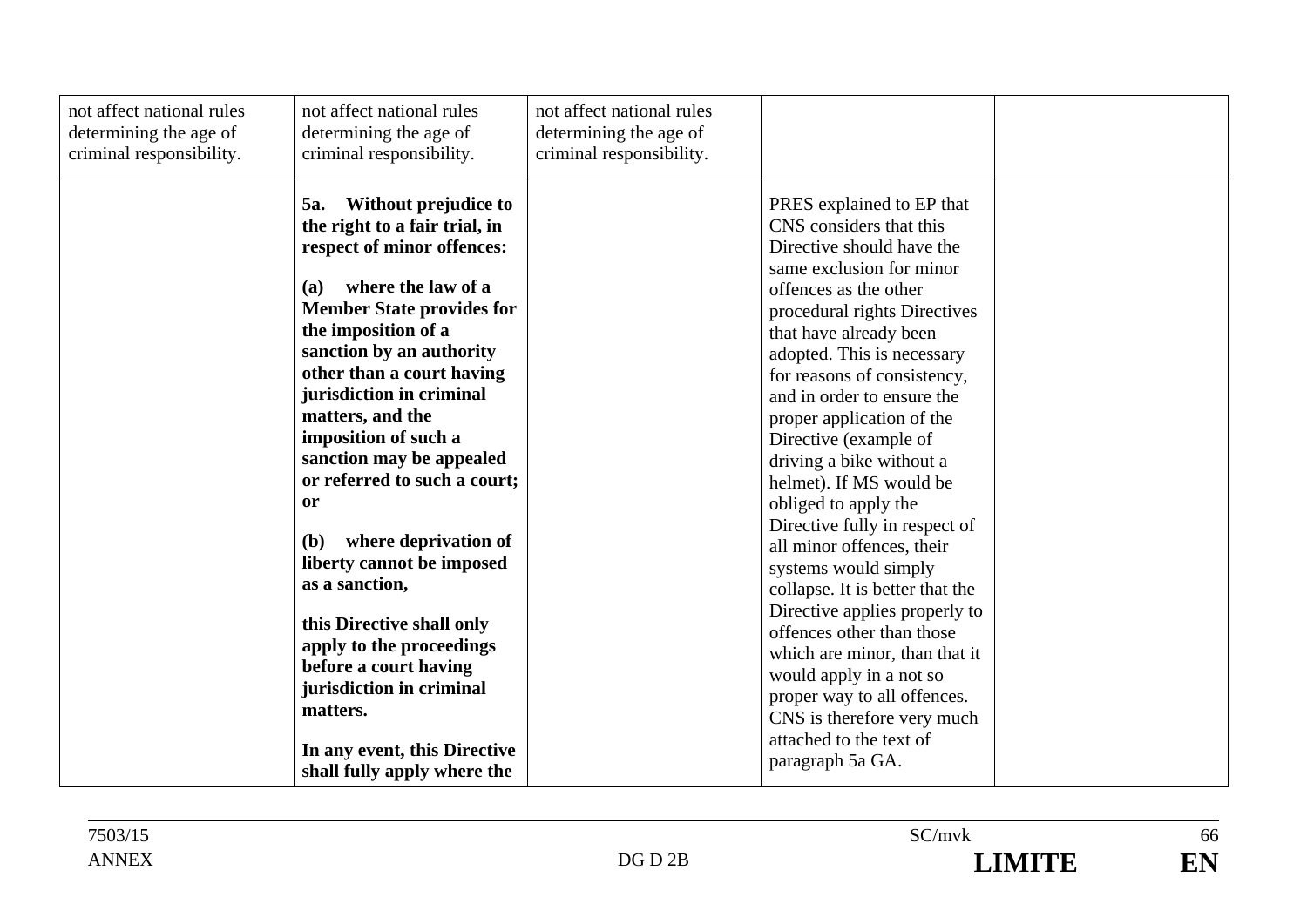| child is deprived of liberty,<br>irrespective of the stage of<br>the criminal proceedings.                                                                                                                                                                                                                                       |                                                                                                                                                                                                                                                                                                                                                                                                                                                   |  |
|----------------------------------------------------------------------------------------------------------------------------------------------------------------------------------------------------------------------------------------------------------------------------------------------------------------------------------|---------------------------------------------------------------------------------------------------------------------------------------------------------------------------------------------------------------------------------------------------------------------------------------------------------------------------------------------------------------------------------------------------------------------------------------------------|--|
| <b>This Directive does</b><br>6.<br>not apply to proceedings in<br>relation to children who<br>have committed an act<br>qualified as an offence,<br>where these proceedings<br>may not lead to the<br>imposition of any criminal<br>sanction, but which may<br>lead to the imposition of<br>restrictive measures on<br>children. | PRES explained to EP that<br>CNS considers it appropriate<br>to clearly mention in the<br>operative part that the<br>Directive does not apply to<br>proceedings which are not<br>criminal proceedings, but<br>which may lead to the<br>imposition of certain<br>restrictive measures (for<br>instance protective measures<br>or education measures). This<br>is in line with the COM<br>proposal (see point 16 of the<br>explanatory memorandum). |  |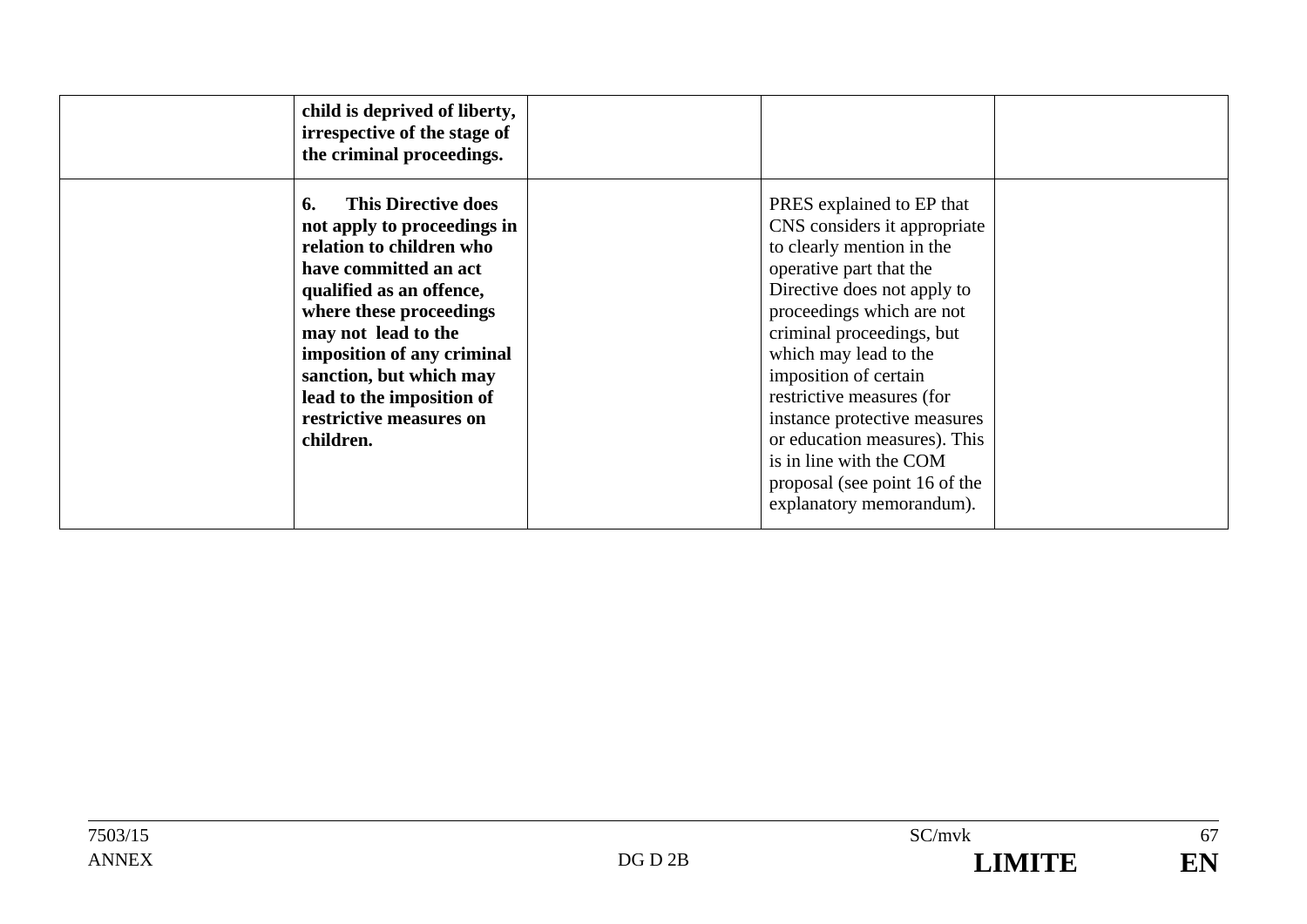| <b>Commission proposal</b><br>(ST 17633/13)                                                               | <b>Council GA</b><br>(ST 10065/14)                                                                     | <b>Draft amendments</b><br>LIBE (DS 1098/15)                                                                                                                                                                                                                                                                                                                                                                                                                                                            | <b>Observations</b><br><b>Presidency</b>                                                                                                                                                                                                                                                                                                                                                                                                                                                                                | <b>Possible Compromise</b>                                                                                                                                                                                                                                                                                                                                                                                                                                                                                                                                                                                       |  |  |  |
|-----------------------------------------------------------------------------------------------------------|--------------------------------------------------------------------------------------------------------|---------------------------------------------------------------------------------------------------------------------------------------------------------------------------------------------------------------------------------------------------------------------------------------------------------------------------------------------------------------------------------------------------------------------------------------------------------------------------------------------------------|-------------------------------------------------------------------------------------------------------------------------------------------------------------------------------------------------------------------------------------------------------------------------------------------------------------------------------------------------------------------------------------------------------------------------------------------------------------------------------------------------------------------------|------------------------------------------------------------------------------------------------------------------------------------------------------------------------------------------------------------------------------------------------------------------------------------------------------------------------------------------------------------------------------------------------------------------------------------------------------------------------------------------------------------------------------------------------------------------------------------------------------------------|--|--|--|
|                                                                                                           | <b>Article 3</b>                                                                                       |                                                                                                                                                                                                                                                                                                                                                                                                                                                                                                         |                                                                                                                                                                                                                                                                                                                                                                                                                                                                                                                         |                                                                                                                                                                                                                                                                                                                                                                                                                                                                                                                                                                                                                  |  |  |  |
| <b>Definition</b>                                                                                         | <b>Definition</b>                                                                                      | <b>Definitions</b>                                                                                                                                                                                                                                                                                                                                                                                                                                                                                      |                                                                                                                                                                                                                                                                                                                                                                                                                                                                                                                         |                                                                                                                                                                                                                                                                                                                                                                                                                                                                                                                                                                                                                  |  |  |  |
| the purposes of this<br>For<br>Directive the term "child"<br>means a person below the<br>age of 18 years. | For the purposes of this<br>Directive the term "child"<br>means a person below the<br>age of 18 years. | For the purposes of this<br>Directive the following<br>definitions apply:<br>- "child" means a person<br>below the age of 18 years.<br>Where, even after checks,<br>doubts remain about a<br>person's age, that person<br>shall, for all purposes, be<br>presumed to be a child.<br>(AM32)<br>- "holder of parental<br>responsibility" means any<br>person having parental<br>responsibility over a child<br>as defined in Article $2(7)$ of<br><b>Council Regulation (EC)</b><br>No 2201/2003 (AM 33). | Definition of "child":<br>PRES explained to EP that<br>CNS prefers sticking to the<br>text as proposed by COM,<br>but that it might agree on<br>adding some language in<br>recital 11.<br>EP however insisted on<br>language in the operative<br>part.<br>PRES said that it would<br>enquire with MS whether<br>language similar to that set<br>out in Article 13(2) of the<br><b>THB Directive</b><br>$(2011/36/EU)$ would be<br>acceptable.<br>MS are invited to comment<br>on this suggestion (see fifth<br>column). | For the purposes of this<br>Directive the following<br>definitions apply:<br>- "child" means a person<br>below the age of 18 years.<br>Where the age of a person<br>is uncertain and there are<br>reasons to believe it is a<br>child, that person should<br>be presumed to be a child;<br>- "holder of parental<br>responsibility" means any<br>person having parental<br>responsibility over a child.<br>- "parental responsibility"<br>means all rights and duties<br>relating to the person or<br>the property of a child<br>which are given to a<br>natural or legal person by<br>judgment, by operation of |  |  |  |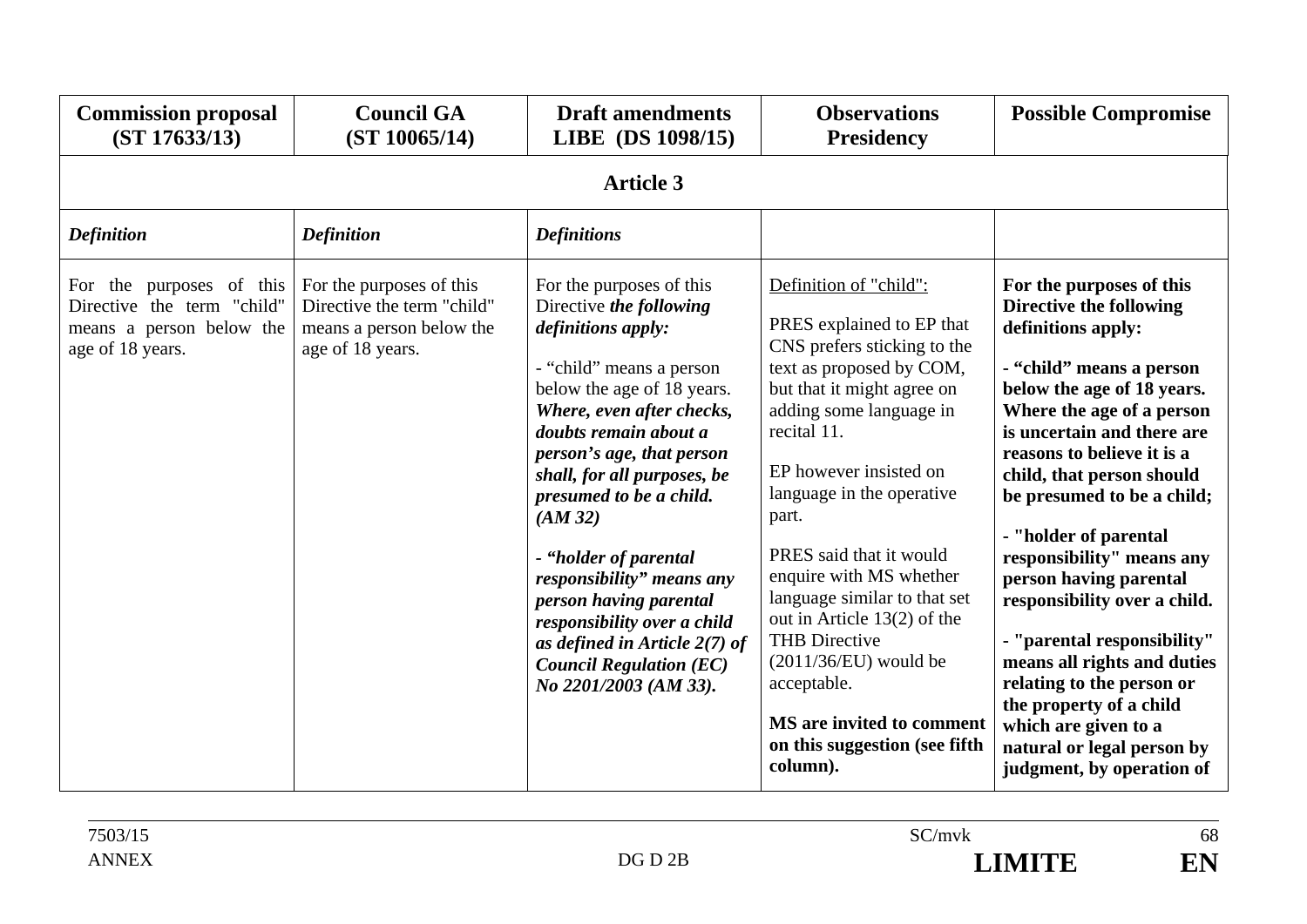| law or by an agreement<br>Definition of "holder of<br>having legal effect. The<br>parental responsibility":<br>term includes rights of<br>custody and rights of<br>PRES explained to EP that<br>access.<br>CNS prefers sticking to the<br>COM approach by keeping<br>the definition of "holder of<br>parental responsibility" in<br>the recitals only (recital 14).<br>PRES noted that Directive<br>2013/48/EU on access to a<br>lawyer, and other Directives,<br>do not contain a reference to<br><b>Council Regulation</b><br>2201/2003. PRES also |  |
|------------------------------------------------------------------------------------------------------------------------------------------------------------------------------------------------------------------------------------------------------------------------------------------------------------------------------------------------------------------------------------------------------------------------------------------------------------------------------------------------------------------------------------------------------|--|
|------------------------------------------------------------------------------------------------------------------------------------------------------------------------------------------------------------------------------------------------------------------------------------------------------------------------------------------------------------------------------------------------------------------------------------------------------------------------------------------------------------------------------------------------------|--|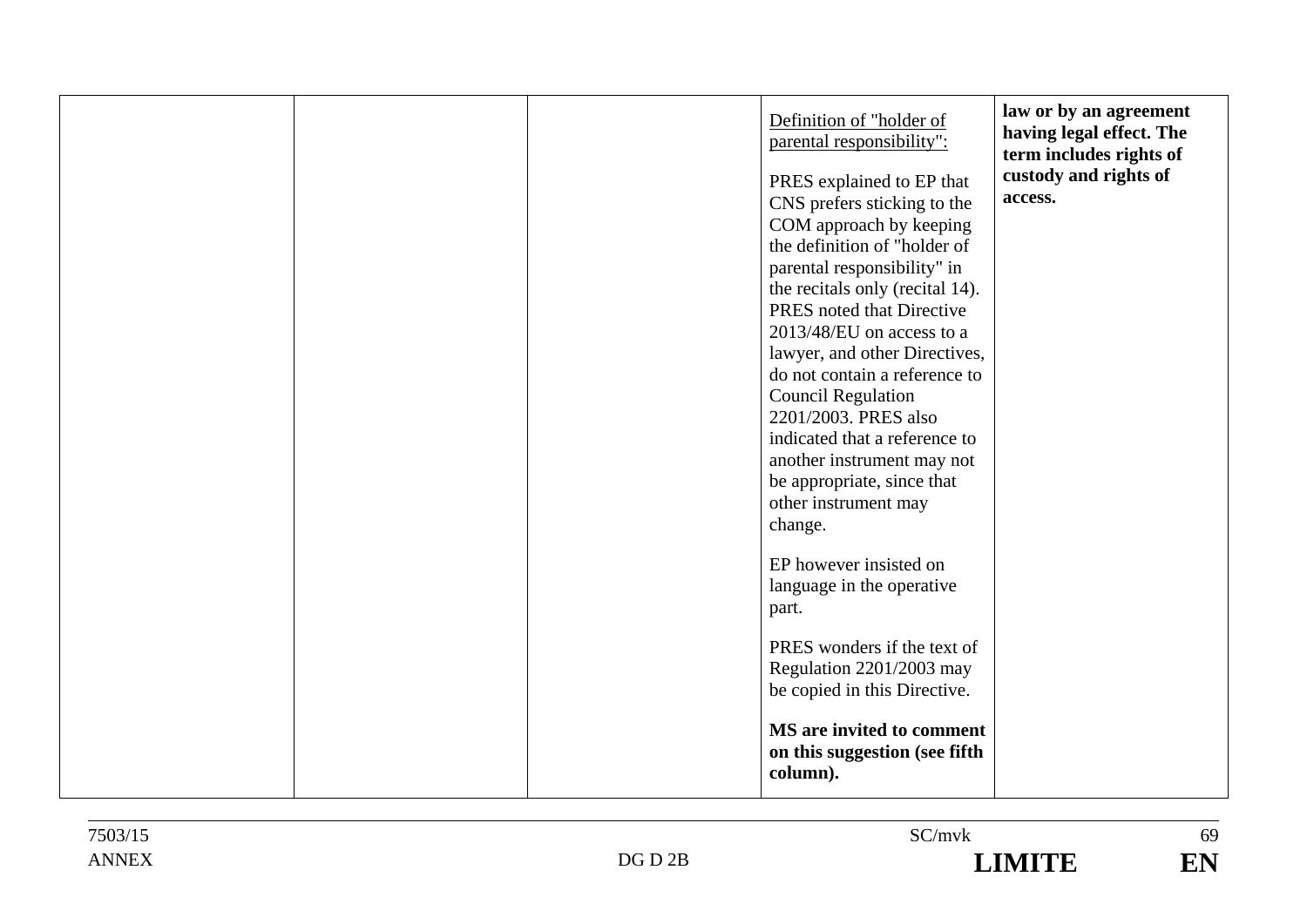# **CHAPTER 2**

### **RIGHT TO INFORMATION OF CHILDREN**

| <b>Commission proposal</b><br>(ST 17633/13)                                                                                                                                                                                                                             | <b>Council GA</b><br>(ST 10065/14)                                                                                                                                                                                                                                                                                               | <b>Draft amendments</b><br>LIBE (DS 1098/15)                                                                                                                                                                                                                                                                                                                                                                                                                                                | <b>Observations</b><br><b>Presidency</b>                                                                                                                                                                                                                                                                                                                                                                                                                                   | <b>Possible Compromise</b> |  |  |  |  |
|-------------------------------------------------------------------------------------------------------------------------------------------------------------------------------------------------------------------------------------------------------------------------|----------------------------------------------------------------------------------------------------------------------------------------------------------------------------------------------------------------------------------------------------------------------------------------------------------------------------------|---------------------------------------------------------------------------------------------------------------------------------------------------------------------------------------------------------------------------------------------------------------------------------------------------------------------------------------------------------------------------------------------------------------------------------------------------------------------------------------------|----------------------------------------------------------------------------------------------------------------------------------------------------------------------------------------------------------------------------------------------------------------------------------------------------------------------------------------------------------------------------------------------------------------------------------------------------------------------------|----------------------------|--|--|--|--|
|                                                                                                                                                                                                                                                                         | <b>Article 4</b>                                                                                                                                                                                                                                                                                                                 |                                                                                                                                                                                                                                                                                                                                                                                                                                                                                             |                                                                                                                                                                                                                                                                                                                                                                                                                                                                            |                            |  |  |  |  |
| <b>Right to information of</b><br>children                                                                                                                                                                                                                              | <b>Information to be provided</b><br>to children                                                                                                                                                                                                                                                                                 | <b>Right to information of</b><br>children                                                                                                                                                                                                                                                                                                                                                                                                                                                  |                                                                                                                                                                                                                                                                                                                                                                                                                                                                            |                            |  |  |  |  |
| Member States shall<br>children<br>that<br>are<br>ensure<br>informed<br>promptly<br>about<br>their rights in accordance<br>with Directive 2012/13/EU.<br>They shall also be informed<br>about the following rights<br>within the same scope as<br>Directive 2012/13/EU: | Member States shall<br>$\mathbf{1}$ .<br>ensure that children are<br>informed promptly about<br>their rights in accordance<br>with Directive 2012/13/EU.<br>They shall also be informed<br>promptly about their rights<br>and entitlements on the<br>following issues, where and<br>when these rights and<br>entitlements apply: | Member States shall<br>$\mathbf{1}$ .<br>ensure that children are<br>informed promptly – $\mathbf{i} n$<br>writing and orally, by<br>procedures appropriate to<br>their age, understanding,<br>and intellectual ability, in a<br>simple language which the<br><i>child understands - about</i><br>the charges against them,<br>the conduct of the<br><i>proceedings and their rights</i><br>in accordance with Directive<br>2012/13/EU, <i>including</i> the<br>following rights: $(AM 34)$ | PRES explained to EP that<br>CNS prefers to stay close to<br>the text of Directive<br>2012/13/EU.<br>PRES informally suggested<br>the following compromise<br>text for the heading:<br>Member States shall<br>ensure that children are<br>informed promptly about<br>their rights in accordance<br>with Directive 2012/13/EU.<br>Member States shall also<br>ensure that children are<br>informed promptly, in<br>writing or orally, in simple<br>and accessible language, |                            |  |  |  |  |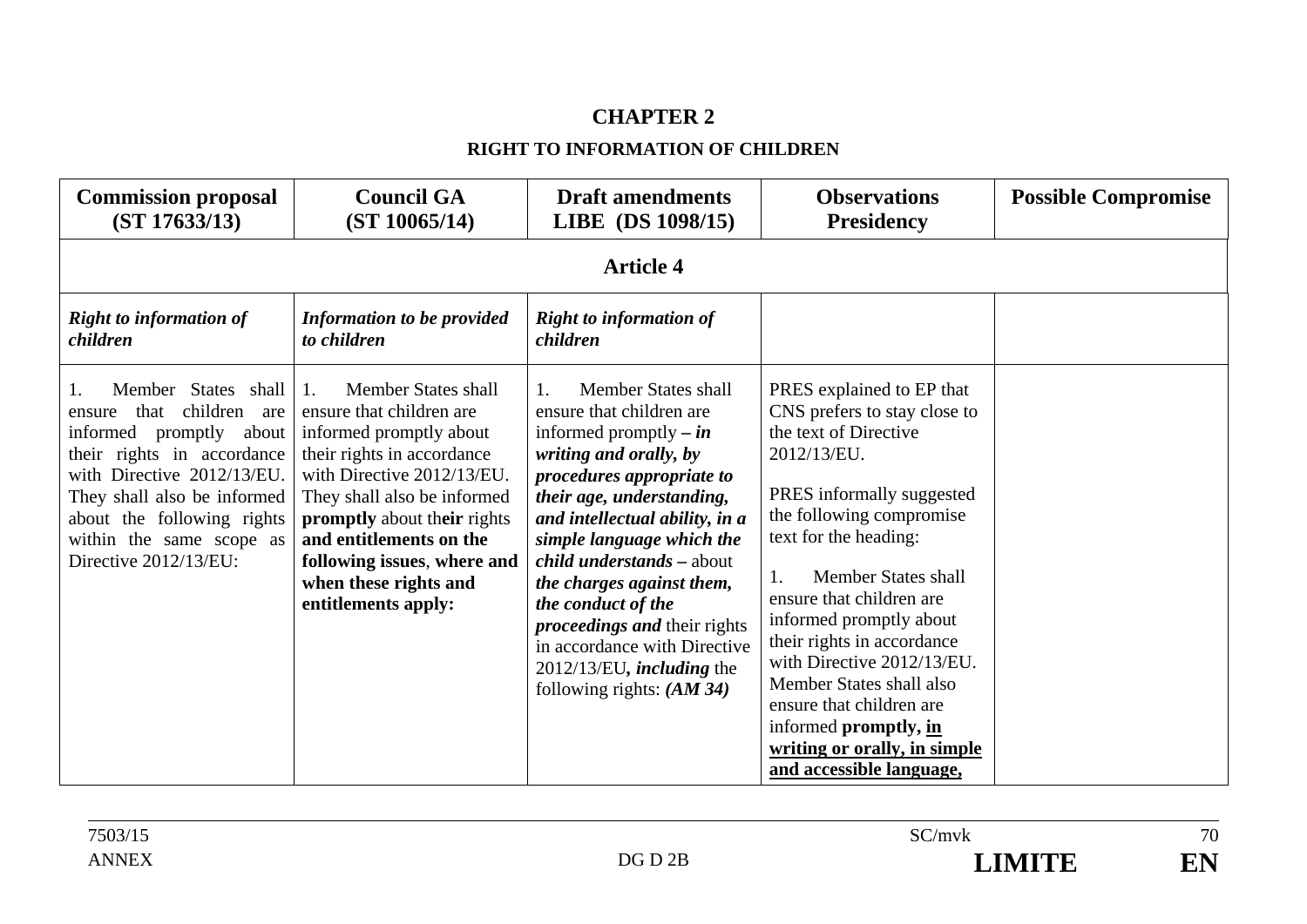| about the following rights,<br>where and when these<br>rights apply:                                                                                                                                                                                                                                                 |
|----------------------------------------------------------------------------------------------------------------------------------------------------------------------------------------------------------------------------------------------------------------------------------------------------------------------|
| EP said that it would reflect<br>on this suggestion.                                                                                                                                                                                                                                                                 |
| The following alternative<br>text for the second phrase<br>was also suggested:                                                                                                                                                                                                                                       |
| Member States shall also<br>ensure that children are<br>informed promptly, in<br>writing or orally, in simple<br>and accessible language,<br>about the following rights,<br>where applicable, unless it<br>would be in the best<br>interest of the child to<br>postpone providing the<br>child with the information: |
| MS are invited to comment<br>on this suggestion.                                                                                                                                                                                                                                                                     |
| NB: CLS considers that<br>there is no difference<br>between "rights" and<br>"entitlements". COM and EP<br>share this view. Hence,<br>PRES suggests dropping this<br>point and return to "rights"                                                                                                                     |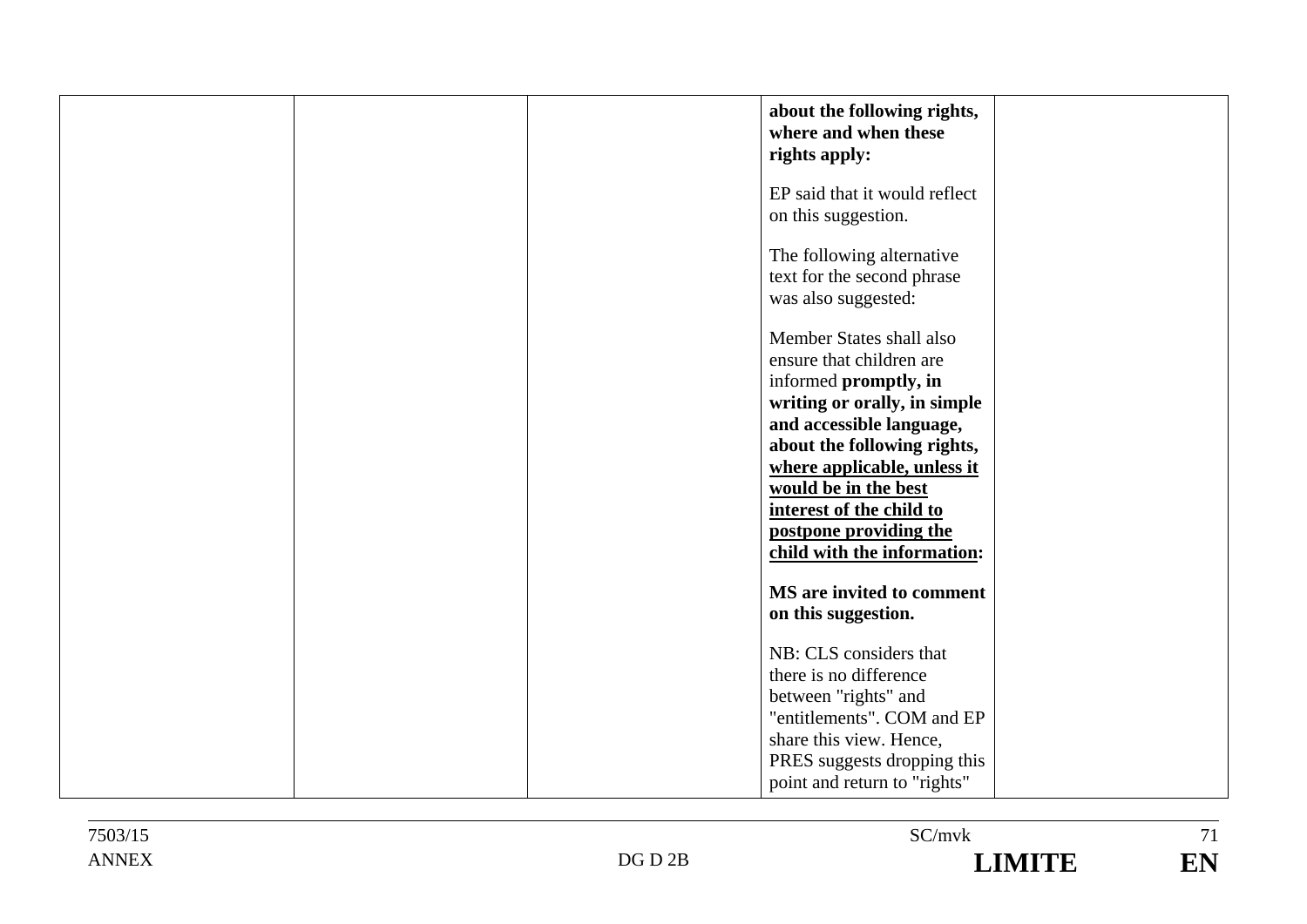|                                                                                                                  |                                                                                                                |                                                                                                                  | all-over.                                                                                                                                      |  |
|------------------------------------------------------------------------------------------------------------------|----------------------------------------------------------------------------------------------------------------|------------------------------------------------------------------------------------------------------------------|------------------------------------------------------------------------------------------------------------------------------------------------|--|
| $(1)$ their right to have the<br>holders of parental<br>responsibility informed as<br>provided for in Article 5; | (a) the information to be<br>given to a holder of parental<br>responsibility, as provided<br>for in Article 5; | $(1)$ their right to have the<br>holders of parental<br>responsibility informed as<br>provided for in Article 5; | It was agreed that the text of<br>the different items could<br>best be examined after the<br>text of the other Articles has<br>been finalised. |  |
| (2) their right to a lawyer,<br>as provided for in Article 6;                                                    | (b) the right of access to a<br>lawyer, as provided for in<br>Article 6;                                       | $(2)$ their right to <i>be assisted</i><br>by a lawyer, as provided for<br>in Article 6; $(AM 35)$               | Further to a request by<br>PRES, EP promised                                                                                                   |  |
| (3) their right to an<br>individual assessment, as<br>provided for in Article 7;                                 | (c) the assistance by a<br>lawyer, as provided for in<br>Article 6a;                                           | (3) their right to an<br>individual assessment, as<br>provided for in Article 7;                                 | however to enquire whether<br>point 9b (new) (right of<br>access to justice) was really<br>necessary.                                          |  |
| $(4)$ their right to a medical<br>examination, as provided<br>for in Article 8;                                  | (d) the individual<br>assessment, as provided for                                                              | $(4)$ their right to a medical<br>examination, as provided for                                                   |                                                                                                                                                |  |
| (5) their right to liberty and<br>the right to specific<br>treatment in detention, as                            | in Article 7;<br>(e) the access to medical<br>examination, as provided for                                     | in Article 8;<br>(5) their right to liberty and<br>the right to specific                                         |                                                                                                                                                |  |
| provided for in Articles 10<br>and $12$ ;                                                                        | in Article 8;<br>(f) the <b>limitation of</b>                                                                  | treatment when arrested or<br>in detention, as provided for<br>in Articles 10 and 12; $(AM)$                     |                                                                                                                                                |  |
| (6) their right to protection<br>of privacy, as provided for<br>in Article 14;                                   | detention and use of<br>alternative measures, as<br>provided for in Article 10;                                | 36)<br>(6) their right to protection<br>of privacy, as provided for                                              |                                                                                                                                                |  |
| (7) their right that the<br>holders of parental<br>responsibility have access                                    | (g) the specific treatment in<br>detention, as provided for in<br>Article 12;                                  | in Article 14;<br>(7) their right that the                                                                       |                                                                                                                                                |  |
| to the court hearings, as                                                                                        | (h) the protection of privacy,                                                                                 | holders of parental                                                                                              |                                                                                                                                                |  |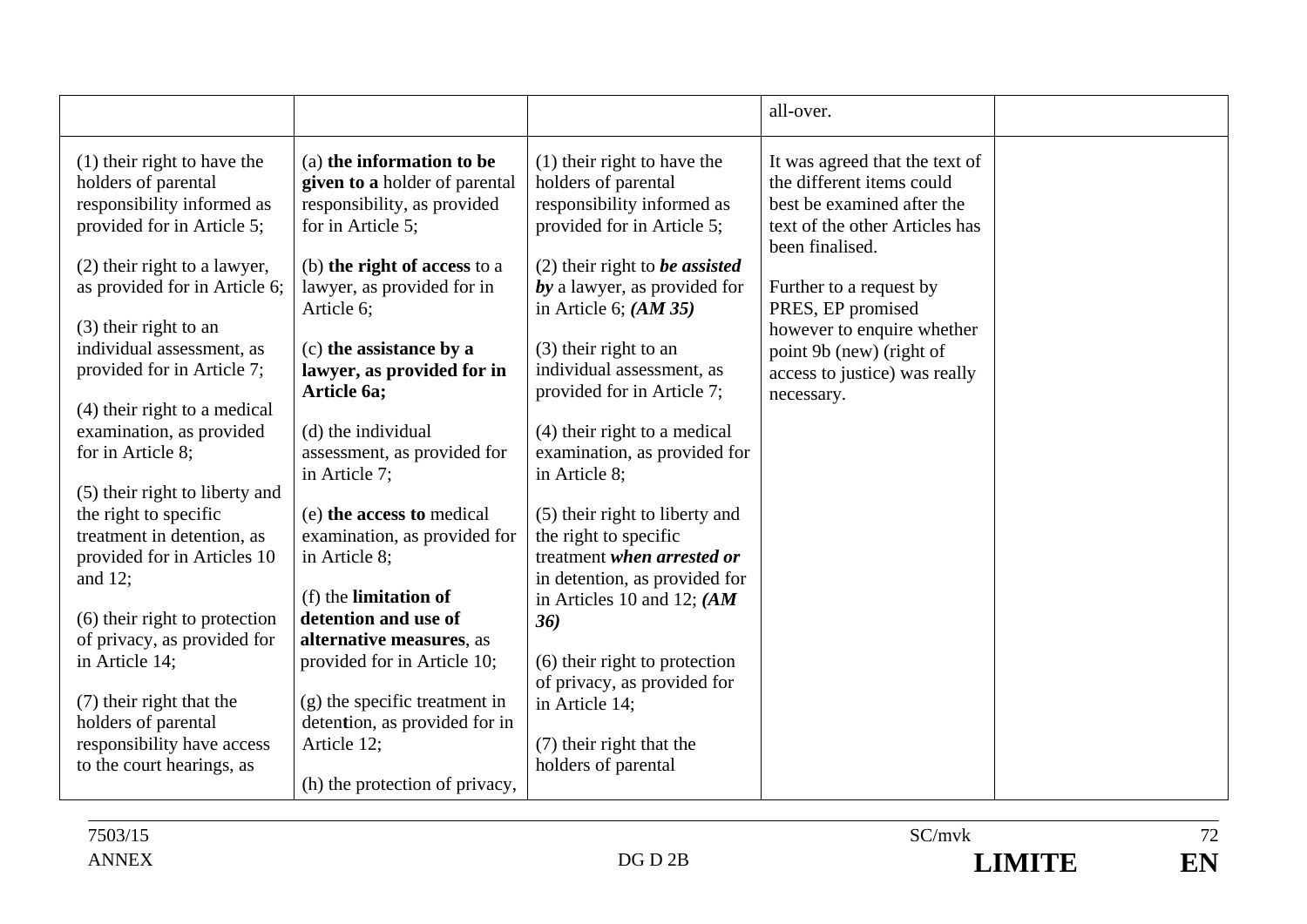| provided for in Article 15;<br>(8) their right to appear in<br>person at the trial, as<br>provided for in Article 16;<br>(9) their right to legal aid,<br>as provided for in Article<br>18.                     | as provided for in Article 14;<br>(i) the right to be<br>accompanied by an adult<br>during the court hearings,<br>as provided for in Article 15;<br>(i) the right to appear in<br>person at the trial, as<br>provided for in Article 16;<br>(k) legal aid, as provided for<br>in Article 18. | responsibility have access to<br>the court hearings, as<br>provided for in Article 15;<br>(8) their right to appear in<br>person at the trial, as<br>provided for in Article 16;<br>(9) their right to legal aid, as<br>provided for in Article 18.<br>(9a) their right to effective<br>remedies, as provided for in<br>Article 18a. (AM 37)<br>$(9b)$ their right of access to<br>justice which is adapted to<br>their needs (AM 38) |                                                                                                                                                                                                                                                                                                                                                                   |  |
|-----------------------------------------------------------------------------------------------------------------------------------------------------------------------------------------------------------------|----------------------------------------------------------------------------------------------------------------------------------------------------------------------------------------------------------------------------------------------------------------------------------------------|---------------------------------------------------------------------------------------------------------------------------------------------------------------------------------------------------------------------------------------------------------------------------------------------------------------------------------------------------------------------------------------------------------------------------------------|-------------------------------------------------------------------------------------------------------------------------------------------------------------------------------------------------------------------------------------------------------------------------------------------------------------------------------------------------------------------|--|
| Member States shall<br>2.<br>ensure that, where children<br>are deprived of liberty the<br>Letter of Rights given to<br>them pursuant to Directive<br>2012/13/EU includes their<br>rights under this Directive. | Member States shall<br>2.<br>ensure that, where children<br>are arrested or detained,<br>the Letter of Rights given to<br>them pursuant to Directive<br>2012/13/EU includes their<br>rights and entitlements<br>under this Directive.                                                        | <b>Member States shall</b><br>2.<br>ensure that, where children<br>are deprived of liberty the<br>Letter of Rights given to<br>them pursuant to Directive<br>2012/13/EU includes their<br>rights under this Directive.                                                                                                                                                                                                                | PRES explained to EP that<br>CNS prefers avoiding any<br>confusion with Directive<br>$2012/13/EU$ , and that it<br>seems therefore best to stick<br>to the wording "arrested or<br>detained" as used in that<br>Directive (Article 4.1).<br>COM referred however to<br>Recital 21 of that Directive,<br>where it is said that "arrested<br>or detained" should be |  |

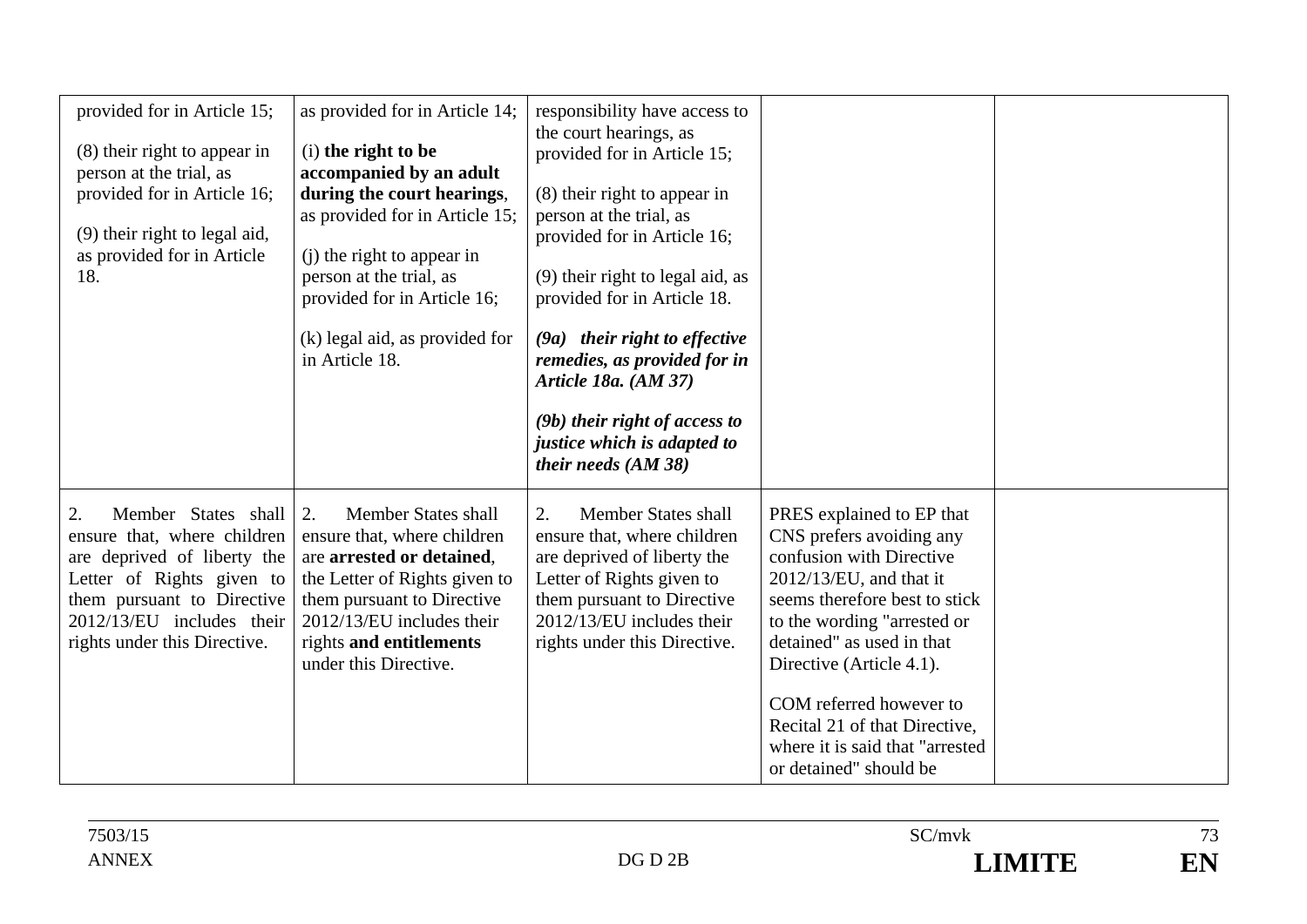| interpreted as "deprived of<br>liberty". COM suggested<br>therefore putting "deprived<br>of liberty", also since<br>Directive 2013/48/EU on<br>A2L only speaks about   |
|------------------------------------------------------------------------------------------------------------------------------------------------------------------------|
| "deprivation of liberty".<br>PRES wonders whether                                                                                                                      |
| "deprived of liberty" could                                                                                                                                            |
| be put, while excluding (in<br>the recitals?) some situations                                                                                                          |
| of deprivation of liberty for<br>the purposes of this                                                                                                                  |
| Directive (such as<br>deprivation of liberty for                                                                                                                       |
| reasons of                                                                                                                                                             |
| verifying/establishing<br>someone's identity).                                                                                                                         |
| MS are invited to reflect<br>on this solution and, where<br>relevant, indicate which<br>situations of deprivation of<br>liberty should be excluded<br>in this context. |
|                                                                                                                                                                        |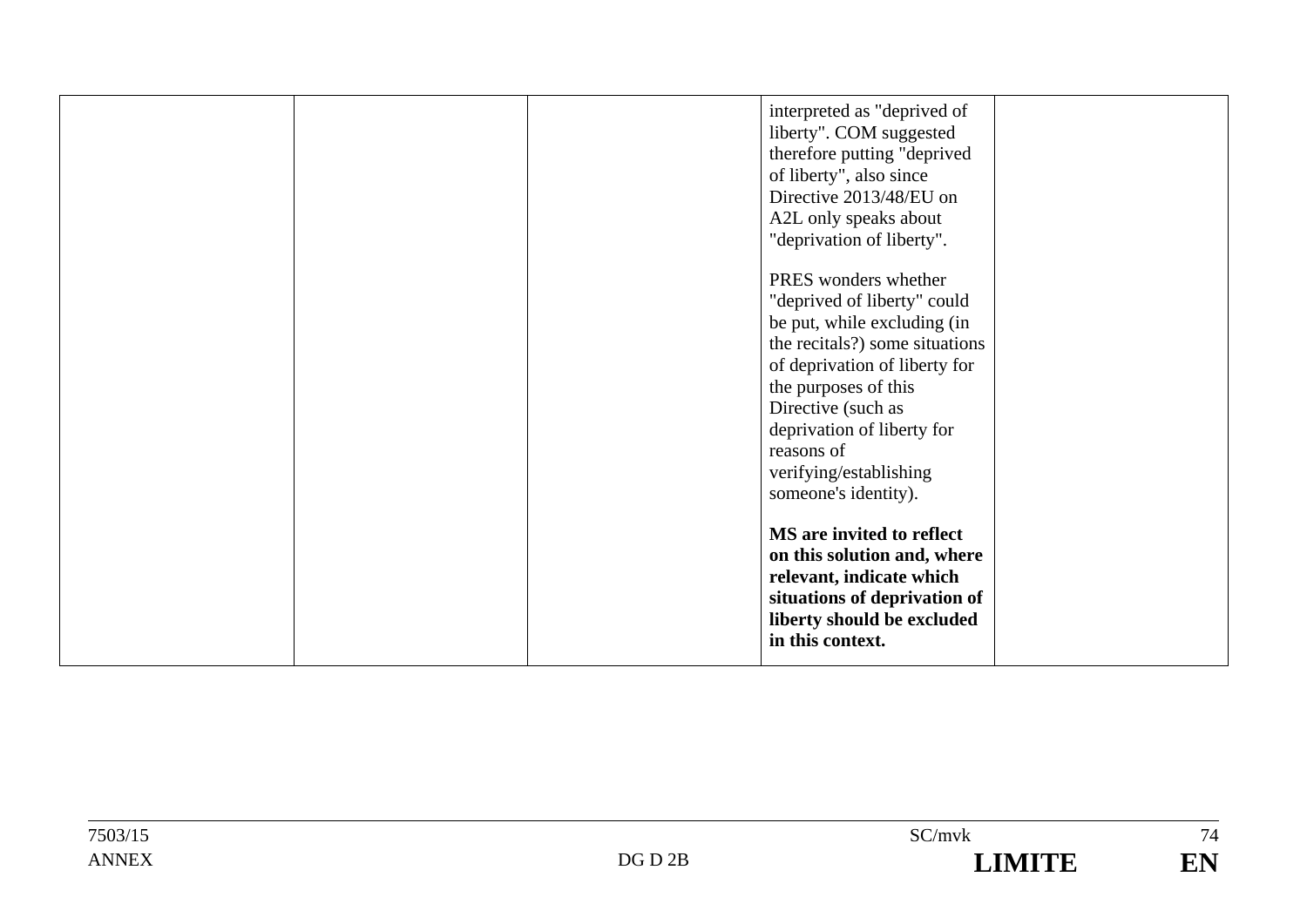| <b>Commission proposal</b><br>(ST 17633/13)                                                                                                                                                                                                                                                             | <b>Council GA</b><br>(ST 10065/14)                                                                                                                                                                        | <b>Draft amendments</b><br>LIBE (DS 1098/15)                                                                                                                                                                                                                                                                                                                                                                                                                                                                                                                                                                        | <b>Observations</b><br><b>Presidency</b>                                                                                                                                                                                                                                                                                                                                           | <b>Possible Compromise</b>                              |  |  |  |
|---------------------------------------------------------------------------------------------------------------------------------------------------------------------------------------------------------------------------------------------------------------------------------------------------------|-----------------------------------------------------------------------------------------------------------------------------------------------------------------------------------------------------------|---------------------------------------------------------------------------------------------------------------------------------------------------------------------------------------------------------------------------------------------------------------------------------------------------------------------------------------------------------------------------------------------------------------------------------------------------------------------------------------------------------------------------------------------------------------------------------------------------------------------|------------------------------------------------------------------------------------------------------------------------------------------------------------------------------------------------------------------------------------------------------------------------------------------------------------------------------------------------------------------------------------|---------------------------------------------------------|--|--|--|
|                                                                                                                                                                                                                                                                                                         | <b>Article 5</b>                                                                                                                                                                                          |                                                                                                                                                                                                                                                                                                                                                                                                                                                                                                                                                                                                                     |                                                                                                                                                                                                                                                                                                                                                                                    |                                                         |  |  |  |
| <b>Right of the child to have</b><br>the holder of parental<br>responsibility informed                                                                                                                                                                                                                  | <b>Information to be provided</b><br>to a holder of parental<br>responsibility                                                                                                                            | Right of the child to have<br>the holder of parental<br>responsibility informed                                                                                                                                                                                                                                                                                                                                                                                                                                                                                                                                     |                                                                                                                                                                                                                                                                                                                                                                                    |                                                         |  |  |  |
| Member States shall ensure<br>that the holder of parental<br>responsibility of the child or,<br>where that would be<br>contrary to the best interests<br>of the child, another<br>appropriate adult, is<br>provided with the<br>information that the child<br>receives in accordance with<br>Article 4. | Member States shall<br>1.<br>ensure that a holder of<br>parental responsibility is<br>provided as soon as<br>possible with the<br>information that the child<br>receives in accordance with<br>Article 4. | Member States shall ensure<br>that the holder of parental<br>responsibility or, where that<br>is <i>impossible or</i> would be<br>contrary to the best interests<br>of the child, another<br>appropriate adult, to be<br>designated by the child and<br>approved by the competent<br>authority or $-$ if the child<br>has not designated any such<br>$person - a person$<br>designated by the competent<br><i>authority and accepted by</i><br><i>the child</i> , is provided <i>as</i><br><i>quickly as possible</i> with the<br>information that the child<br>receives in accordance with<br>Article 4. $(AM 39)$ | If the category of<br>"entitlements" is deleted, the<br>title of this Article could<br>read as follows:<br>"Right of the child to have<br>a holder of parental<br>responsibility informed"<br>On the substance, it was<br>agreed that the positions of<br>the three Institutions are<br>very close. PRES invited EP<br>to accept the GA text.<br>Paragraph 1 GA is possibly<br>OK. |                                                         |  |  |  |
|                                                                                                                                                                                                                                                                                                         | 2.<br>Where providing the<br>information referred to in                                                                                                                                                   |                                                                                                                                                                                                                                                                                                                                                                                                                                                                                                                                                                                                                     | PRES explained to EP                                                                                                                                                                                                                                                                                                                                                               | 2.<br>Where providing the<br>information referred to in |  |  |  |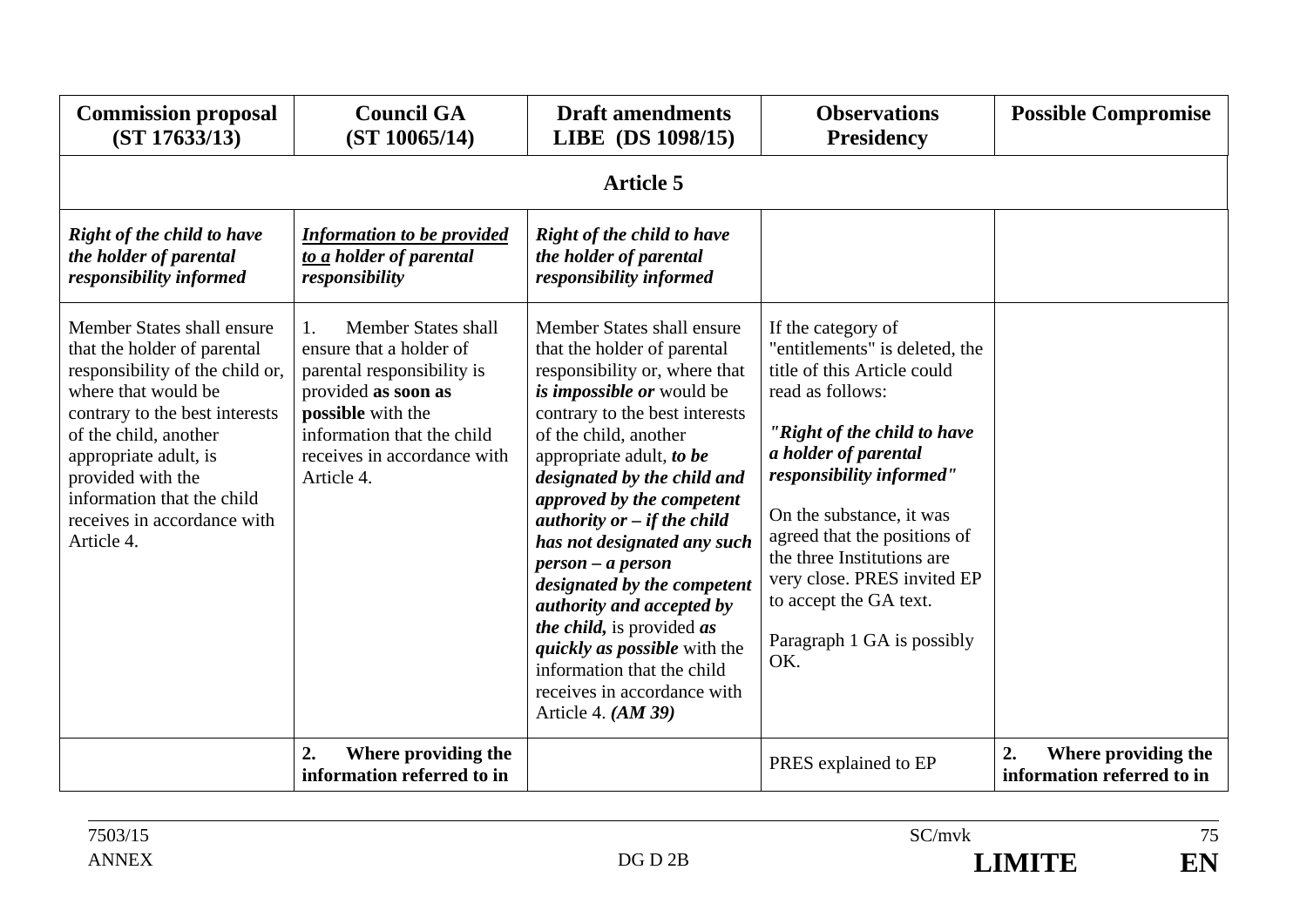| paragraph 1 to a holder of<br>parental responsibility<br>would be contrary to<br><b>(a)</b><br>the best interests of the<br>child;<br>(b) could jeopardise the<br>criminal proceedings; or<br>is not possible,<br>(c)<br>because no holder of<br>parental responsibility can<br>be reached or his/her<br>identity is unknown,<br>the information shall be<br>provided to another<br>appropriate adult,<br>nominated by the child<br>and accepted as such by<br>the competent authority,<br>or to a person designated<br>by the competent<br>authority, who can also be<br>an authority or other<br>institution responsible for<br>the protection or welfare<br>of children. | points a) and b) of the GA:<br>Explanation point a): It<br>could be contrary to the best<br>interest of the child to<br>inform the holder of parental<br>responsibility in certain<br>cases, e.g. where the child<br>has been previously<br>(sexually) abused by a<br>parent or has been victim of<br>domestic violence.<br>Explanation point b):<br>Informing a holder of<br>parental responsibility could<br>jeopardise the criminal<br>proceedings if that holder is<br>(probably) involved in the<br>same criminal activity as the<br>child.<br>PRES observed that if<br>considered useful, it could<br>be underlined in the recitals<br>that these exceptions should<br>be interpreted narrowly.<br>EP and COM felt that point<br>b) of the GA text was most<br>complicated. COM observed<br>that the text of this Directive | paragraph 1 to a holder of<br>parental responsibility<br>would be contrary to the<br>best interests of the child,<br>the information shall be<br>provided to another<br>appropriate adult,<br>nominated by the child<br>and accepted as such by<br>the competent authority,<br>or to a person designated<br>by the competent<br>authority, who can also be<br>an authority or other<br>institution responsible for<br>the protection or welfare<br>of children.<br>Revised accompanying<br>recital 15:<br>(15) Since children are<br>vulnerable and are not<br>always able to fully<br>understand and follow<br>criminal proceedings,<br>Member States should<br>inform a holder of parental<br>responsibility about<br>applicable procedural rights,<br>either orally or in writing. If<br>there are two holders of |
|-----------------------------------------------------------------------------------------------------------------------------------------------------------------------------------------------------------------------------------------------------------------------------------------------------------------------------------------------------------------------------------------------------------------------------------------------------------------------------------------------------------------------------------------------------------------------------------------------------------------------------------------------------------------------------|-----------------------------------------------------------------------------------------------------------------------------------------------------------------------------------------------------------------------------------------------------------------------------------------------------------------------------------------------------------------------------------------------------------------------------------------------------------------------------------------------------------------------------------------------------------------------------------------------------------------------------------------------------------------------------------------------------------------------------------------------------------------------------------------------------------------------------------|----------------------------------------------------------------------------------------------------------------------------------------------------------------------------------------------------------------------------------------------------------------------------------------------------------------------------------------------------------------------------------------------------------------------------------------------------------------------------------------------------------------------------------------------------------------------------------------------------------------------------------------------------------------------------------------------------------------------------------------------------------------------------------------------------------------------|
|                                                                                                                                                                                                                                                                                                                                                                                                                                                                                                                                                                                                                                                                             |                                                                                                                                                                                                                                                                                                                                                                                                                                                                                                                                                                                                                                                                                                                                                                                                                                   | parental responsibility,                                                                                                                                                                                                                                                                                                                                                                                                                                                                                                                                                                                                                                                                                                                                                                                             |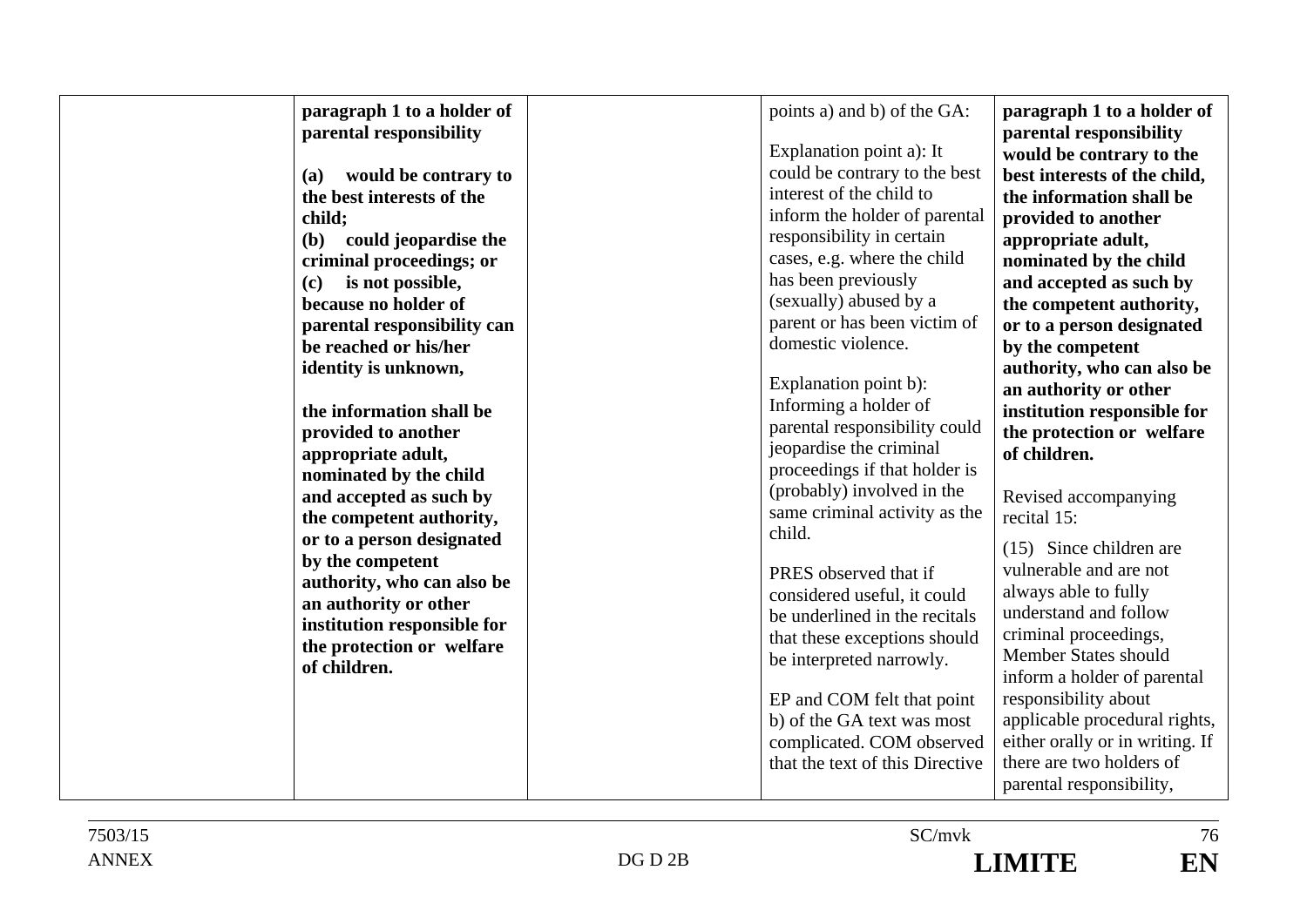|  | may not go below the<br>standards of the Directive<br>2013/48/EU on A2L.<br>The suggestion was made to<br>incorporate point b) (and<br>possibly also c) in point a),<br>regarding the best interests<br>of the child - which,<br>according to EP, is a large<br>concept - and explain that in<br>the recitals.<br>MS are invited to comment<br>on the relevant suggestion<br>in the fifth column. | Member States should<br>inform both holders, unless<br>this is not practicable. This<br>information should be<br>provided as soon as possible<br>and in such detail as is<br>necessary to safeguard the<br>fairness of the proceedings<br>and the effective exercise of<br>the rights of defence of the<br>child. Where providing the<br>information to a holder of<br>parental responsibility<br>would be contrary to the<br>best interests of the child,<br>such as when the child has<br>been victim of domestic<br>violence by the holder of<br>parental responsibility,<br>when providing the<br>information could<br>substantially jeopardise<br>the criminal proceedings<br>or when no holder of<br>parental responsibility can<br>be reached or his/her<br>identity is unknown, the<br>information should be<br>provided to another<br>appropriate adult nominated |
|--|---------------------------------------------------------------------------------------------------------------------------------------------------------------------------------------------------------------------------------------------------------------------------------------------------------------------------------------------------------------------------------------------------|----------------------------------------------------------------------------------------------------------------------------------------------------------------------------------------------------------------------------------------------------------------------------------------------------------------------------------------------------------------------------------------------------------------------------------------------------------------------------------------------------------------------------------------------------------------------------------------------------------------------------------------------------------------------------------------------------------------------------------------------------------------------------------------------------------------------------------------------------------------------------|
|  |                                                                                                                                                                                                                                                                                                                                                                                                   | by the child or to a person                                                                                                                                                                                                                                                                                                                                                                                                                                                                                                                                                                                                                                                                                                                                                                                                                                                |
|  |                                                                                                                                                                                                                                                                                                                                                                                                   | designated by the competent                                                                                                                                                                                                                                                                                                                                                                                                                                                                                                                                                                                                                                                                                                                                                                                                                                                |
|  |                                                                                                                                                                                                                                                                                                                                                                                                   |                                                                                                                                                                                                                                                                                                                                                                                                                                                                                                                                                                                                                                                                                                                                                                                                                                                                            |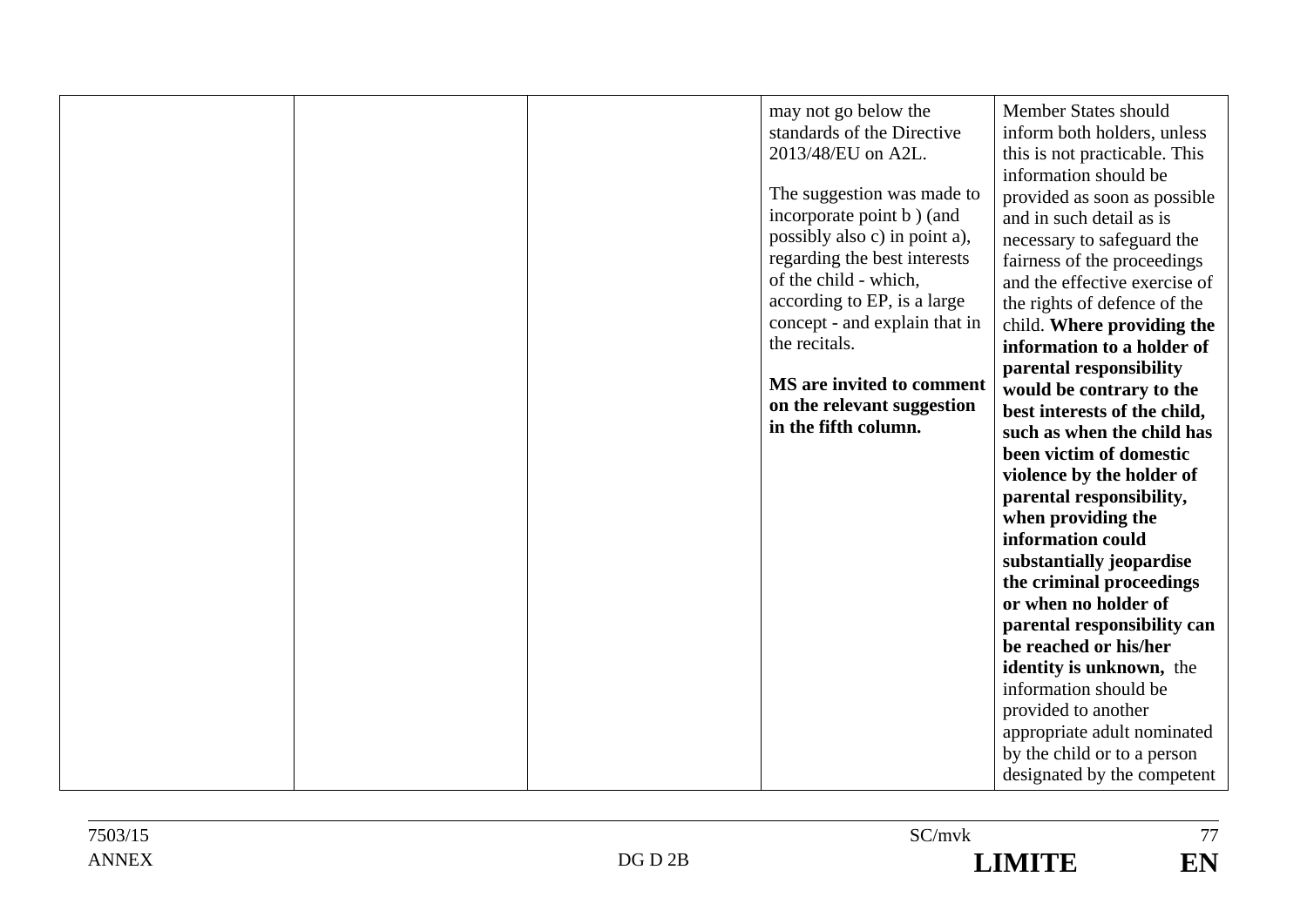|  |  |  | authority. In the<br>circumstance that no holder<br>of parental responsibility can<br>be reached or his or her<br>identity is unknown, the<br>Member States should only<br>make use of the possibility<br>to inform a person other than<br>a holder of parental<br>responsibility when they<br>have done concrete efforts to<br>reach a holder of parental<br>responsibility or to obtain<br>his or her identity. |
|--|--|--|-------------------------------------------------------------------------------------------------------------------------------------------------------------------------------------------------------------------------------------------------------------------------------------------------------------------------------------------------------------------------------------------------------------------|
|--|--|--|-------------------------------------------------------------------------------------------------------------------------------------------------------------------------------------------------------------------------------------------------------------------------------------------------------------------------------------------------------------------------------------------------------------------|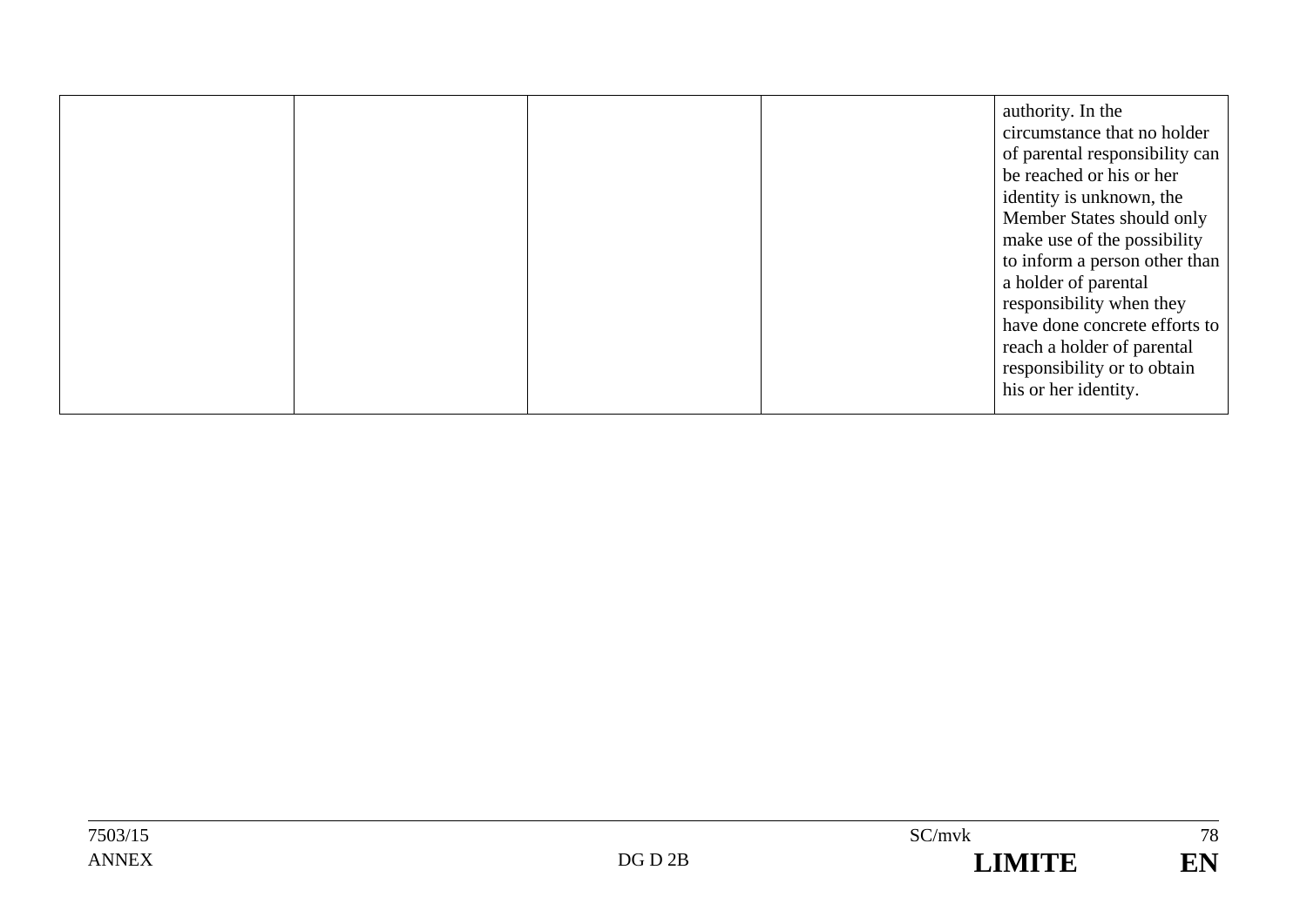| <b>Commission proposal</b><br>(ST 17633/13)                                                                                                                                                                                  | <b>Council GA</b><br>(ST 10065/14)                                                                                                                                        | <b>Draft amendments</b><br>LIBE (DS 1098/15)                                                                                                                                                | <b>Observations</b><br><b>Presidency</b>                                                                                                                                                                                                                                                                                          | <b>Possible Compromise</b> |  |  |  |
|------------------------------------------------------------------------------------------------------------------------------------------------------------------------------------------------------------------------------|---------------------------------------------------------------------------------------------------------------------------------------------------------------------------|---------------------------------------------------------------------------------------------------------------------------------------------------------------------------------------------|-----------------------------------------------------------------------------------------------------------------------------------------------------------------------------------------------------------------------------------------------------------------------------------------------------------------------------------|----------------------------|--|--|--|
|                                                                                                                                                                                                                              | <b>Article 6</b>                                                                                                                                                          |                                                                                                                                                                                             |                                                                                                                                                                                                                                                                                                                                   |                            |  |  |  |
| <b>Right of a mandatory</b><br>access to a lawyer                                                                                                                                                                            | <b>Right of access to a lawyer</b>                                                                                                                                        | <b>Right to mandatory</b><br>assistance by a lawyer (AM<br>40)                                                                                                                              |                                                                                                                                                                                                                                                                                                                                   |                            |  |  |  |
| <b>Member States shall</b><br>ensure that children are<br>assisted by a lawyer<br>throughout the criminal<br>proceedings in accordance<br>with Directive 2013/48/EU.<br>The right to access to a<br>lawyer cannot be waived. | Member States shall ensure<br>that children have the right<br>of access to a lawyer<br>throughout the criminal<br>proceedings in accordance<br>with Directive 2013/48/EU. | Member States shall<br>1.<br>ensure that children are<br>assisted by a lawyer at every<br>stage in the proceedings.<br>The right to be assisted by a<br>lawyer cannot be waived.<br>(AM 41) | This can be compared with<br>Article 6a of the GA.<br>MS are invited to comment<br>on this provision.                                                                                                                                                                                                                             |                            |  |  |  |
|                                                                                                                                                                                                                              |                                                                                                                                                                           | The derogations<br>1a.<br>provided for in Directive<br>2013/48/EU shall not apply<br>to children. $(AM 42)$                                                                                 | This is difficult to<br>understand: the derogations<br>provided for in Articles 3.5<br>and 3.6 of Directive<br>2013/48/EU, should also<br>apply in respect of children<br>(illustration: one cannot by<br>miracle produce a lawyer in<br>the forests of French<br>Guyana, not even for a<br>child). See also Article 6a(2)<br>GA. |                            |  |  |  |

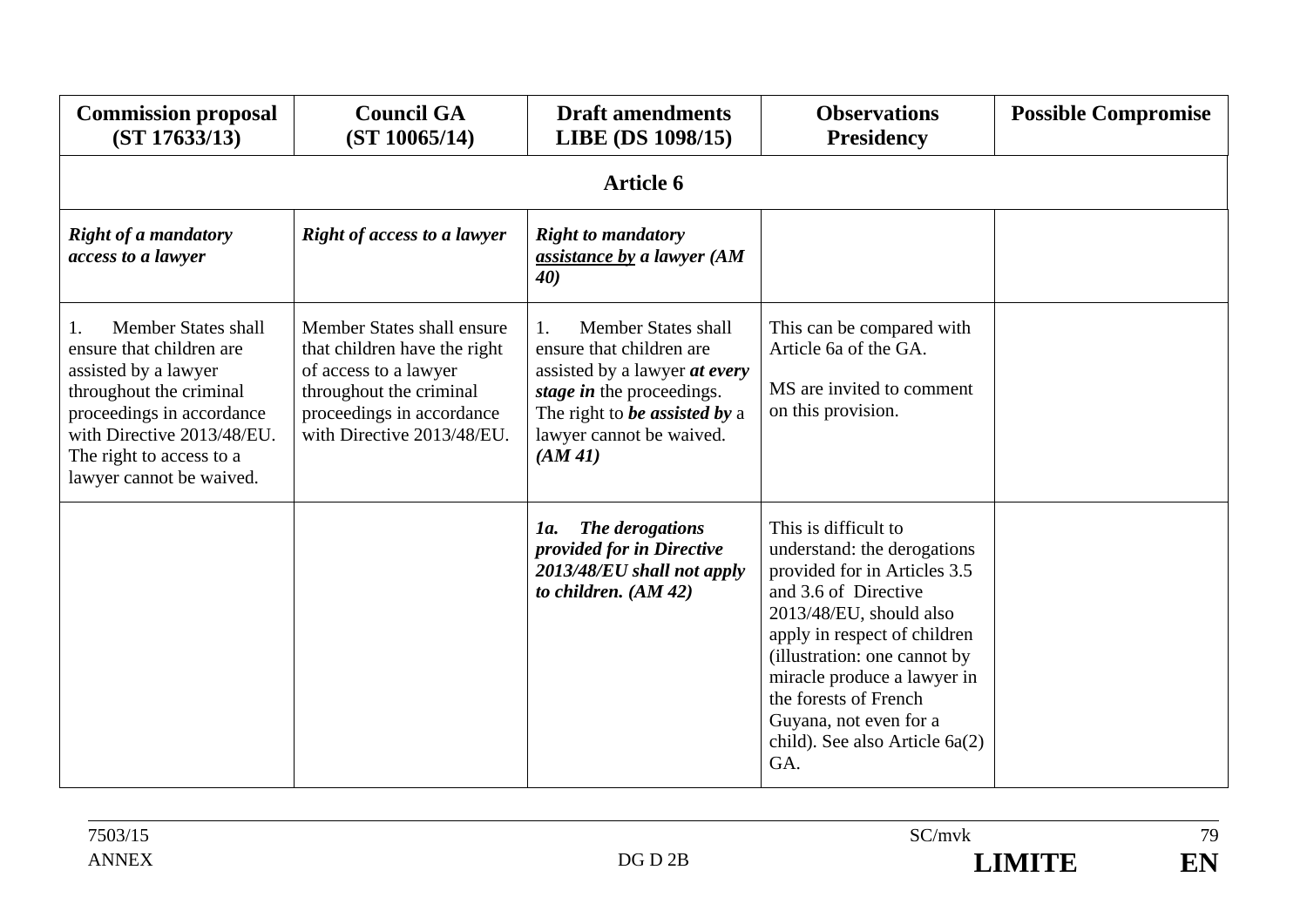|--|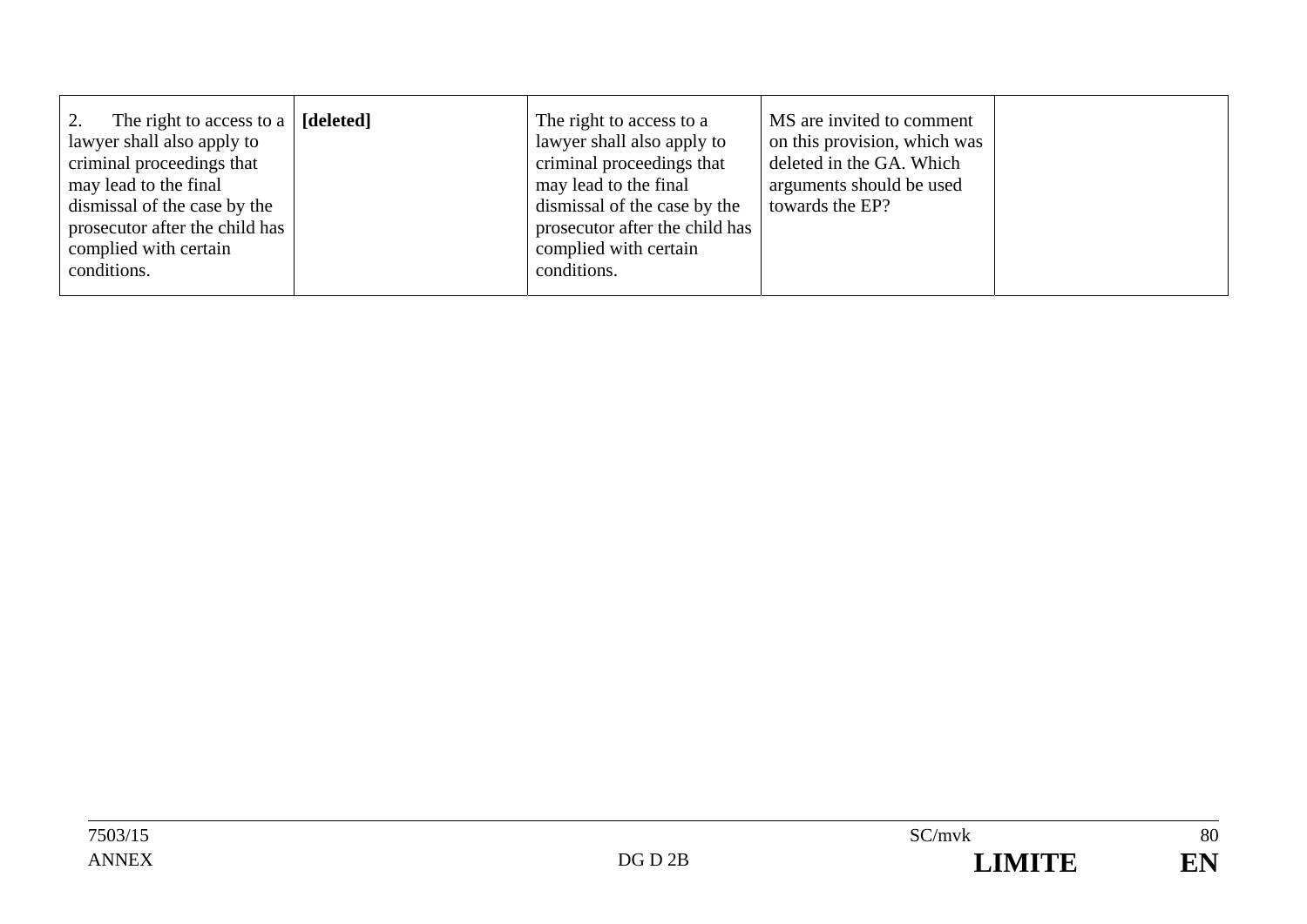| <b>Commission proposal</b><br>(ST 17633/13) | <b>Council GA</b><br>(ST 10065/14)                                                                                                                                                                                                                                                                                                                                                                                                                 | <b>Draft amendments</b><br>LIBE (DS 1098/15) | <b>Observations</b><br><b>Presidency</b>                                   | <b>Possible Compromise</b> |  |  |  |
|---------------------------------------------|----------------------------------------------------------------------------------------------------------------------------------------------------------------------------------------------------------------------------------------------------------------------------------------------------------------------------------------------------------------------------------------------------------------------------------------------------|----------------------------------------------|----------------------------------------------------------------------------|----------------------------|--|--|--|
|                                             | <b>Article 6a</b>                                                                                                                                                                                                                                                                                                                                                                                                                                  |                                              |                                                                            |                            |  |  |  |
|                                             | Assistance by a lawyer                                                                                                                                                                                                                                                                                                                                                                                                                             |                                              |                                                                            |                            |  |  |  |
|                                             | <b>Member States shall</b><br>1.<br>ensure that children, who<br>have the right of access to<br>a lawyer in accordance<br>with Article 6, are assisted<br>by a lawyer in the<br>following situations:<br>when they are<br><b>(a)</b><br>questioned by the police,<br>or by other law<br>enforcement or judicial<br>authorities, including<br>during the trial, unless this<br>is not proportionate taking<br>account of the following<br>elements: |                                              | MS are invited to comment<br>on this Article. Is there any<br>flexibility? |                            |  |  |  |
|                                             | i) the complexity of the<br>case;                                                                                                                                                                                                                                                                                                                                                                                                                  |                                              |                                                                            |                            |  |  |  |
|                                             | ii) the seriousness of the<br>alleged offence;                                                                                                                                                                                                                                                                                                                                                                                                     |                                              |                                                                            |                            |  |  |  |
|                                             | iii) the maximum penalty<br>that can reasonably be                                                                                                                                                                                                                                                                                                                                                                                                 |                                              |                                                                            |                            |  |  |  |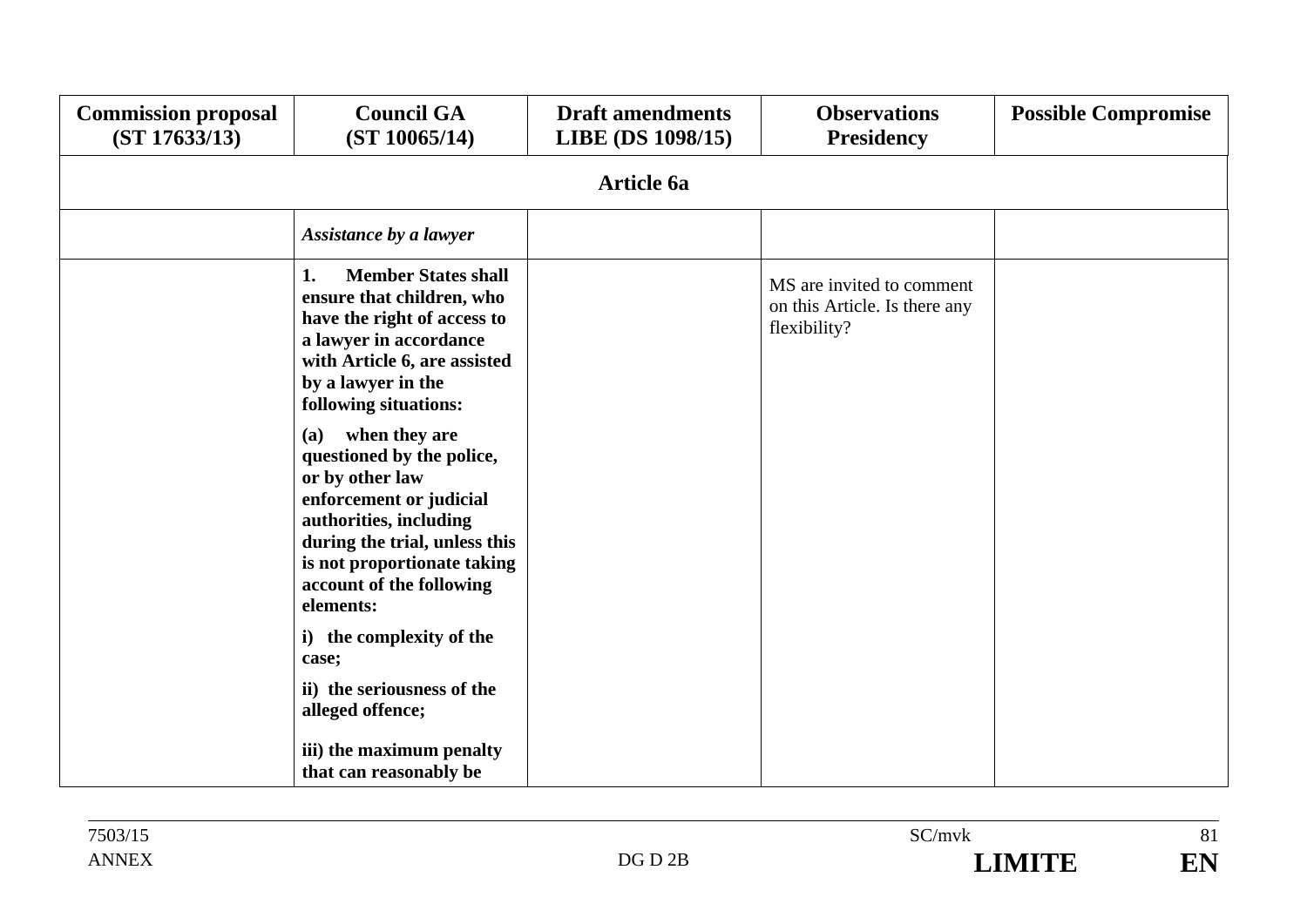| expected to be imposed.        |  |  |
|--------------------------------|--|--|
| (b) when they are              |  |  |
| deprived of liberty, unless    |  |  |
| the deprivation of liberty is  |  |  |
| supposed to last only for a    |  |  |
| short period of time.          |  |  |
|                                |  |  |
| 2.<br>Where the child has      |  |  |
| to be assisted by a lawyer     |  |  |
| in accordance with this        |  |  |
| Article but no lawyer is       |  |  |
| present, the competent         |  |  |
| authorities shall postpone     |  |  |
| the questioning of the child   |  |  |
| for a reasonable period of     |  |  |
| time. However, in              |  |  |
| exceptional circumstances      |  |  |
| and only during the pre-       |  |  |
| trial stage, the competent     |  |  |
| authorities may                |  |  |
| immediately proceed with       |  |  |
| the questioning when, in       |  |  |
| the light of the particular    |  |  |
| circumstances of the case,     |  |  |
| this is justified on the basis |  |  |
| of one of the following        |  |  |
| compelling reasons:            |  |  |
| where there is an<br>(a)       |  |  |
| urgent need to avert           |  |  |
| serious adverse                |  |  |
|                                |  |  |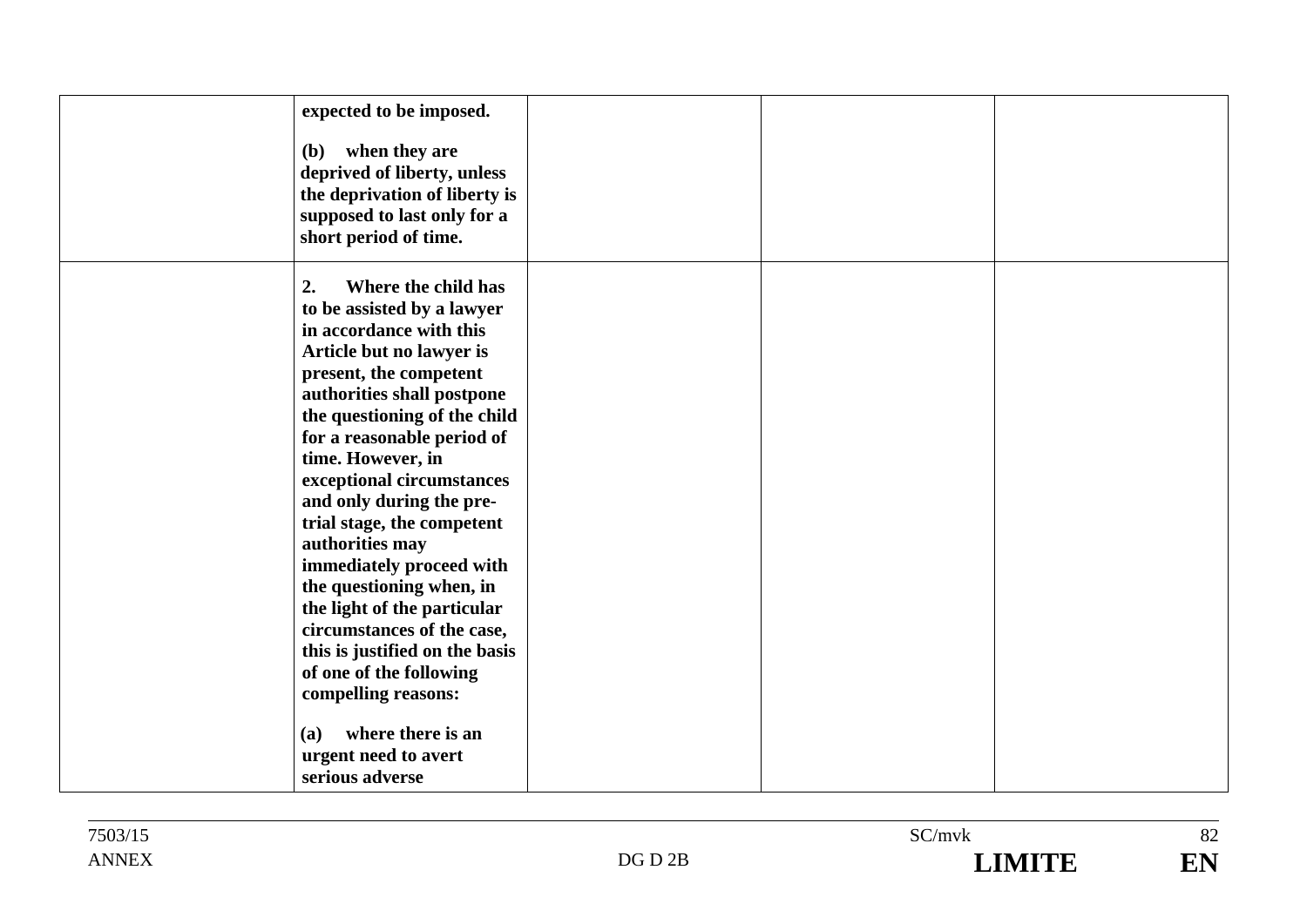| consequences for the life,<br>liberty or physical<br>integrity of a person;                                                                       |  |  |
|---------------------------------------------------------------------------------------------------------------------------------------------------|--|--|
| (b) where immediate action<br>by the investigating<br>authorities is imperative to<br>prevent substantial<br>jeopardy to criminal<br>proceedings. |  |  |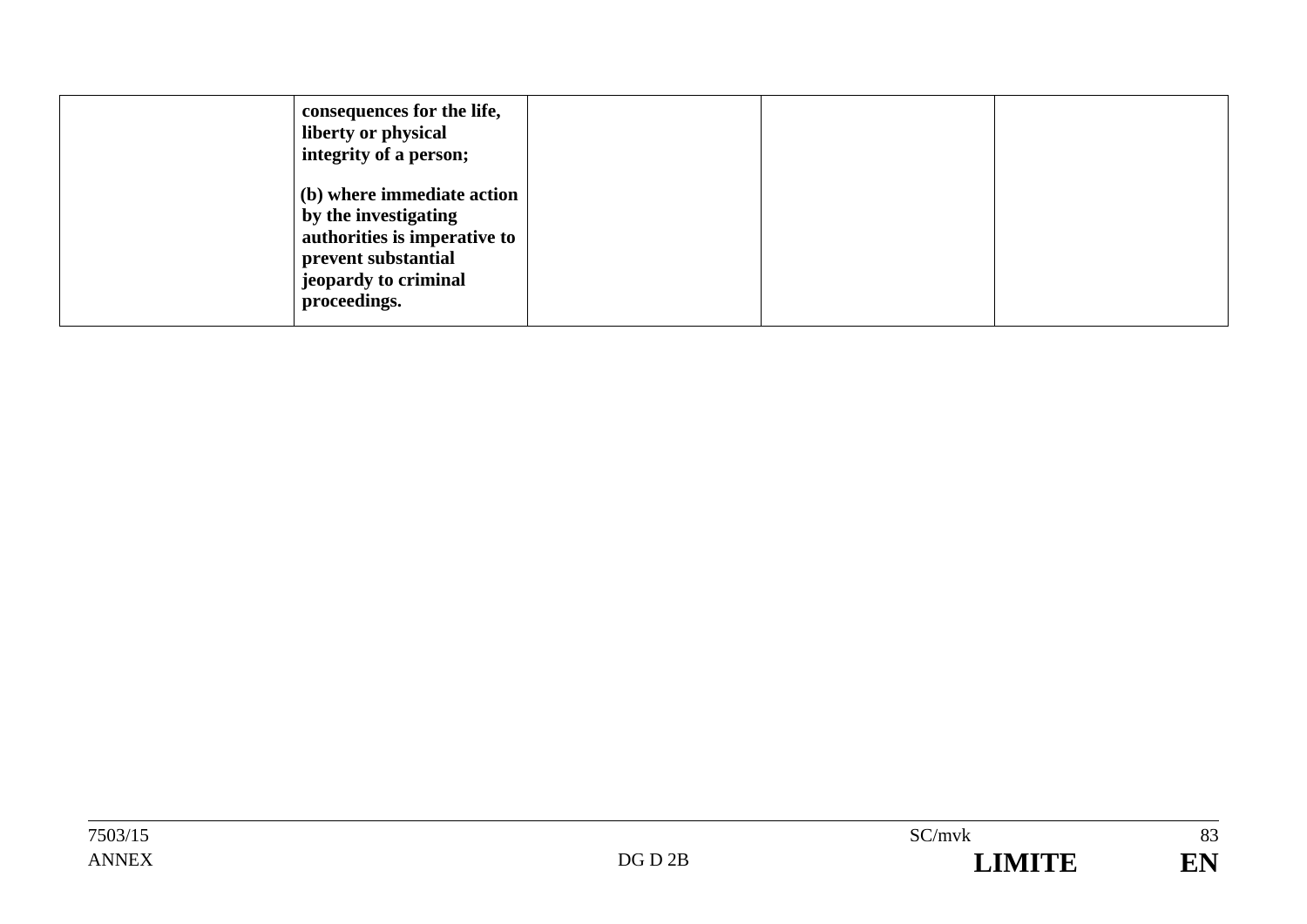| <b>Commission proposal</b><br>(ST 17633/13)                                                                                                                                                                              | <b>Council GA</b><br>(ST 10065/14)                                                                                                                                                                                       | <b>Draft amendments</b><br>LIBE (DS 1098/15)                                                                                                                                                                                                                                                                     | <b>Observations</b><br><b>Presidency</b>                                                                                                                                                                                                                                                                                                              | <b>Possible Compromise</b>                                                                                                                                                                                                                                                                                                                                                                            |
|--------------------------------------------------------------------------------------------------------------------------------------------------------------------------------------------------------------------------|--------------------------------------------------------------------------------------------------------------------------------------------------------------------------------------------------------------------------|------------------------------------------------------------------------------------------------------------------------------------------------------------------------------------------------------------------------------------------------------------------------------------------------------------------|-------------------------------------------------------------------------------------------------------------------------------------------------------------------------------------------------------------------------------------------------------------------------------------------------------------------------------------------------------|-------------------------------------------------------------------------------------------------------------------------------------------------------------------------------------------------------------------------------------------------------------------------------------------------------------------------------------------------------------------------------------------------------|
|                                                                                                                                                                                                                          |                                                                                                                                                                                                                          | <b>Article 7</b>                                                                                                                                                                                                                                                                                                 |                                                                                                                                                                                                                                                                                                                                                       |                                                                                                                                                                                                                                                                                                                                                                                                       |
| Right of an individual<br>assessment                                                                                                                                                                                     | <b>Individual assessment</b>                                                                                                                                                                                             | Right of an individual<br>assessment                                                                                                                                                                                                                                                                             |                                                                                                                                                                                                                                                                                                                                                       |                                                                                                                                                                                                                                                                                                                                                                                                       |
| Member States shall<br>1.<br>ensure that the specific<br>needs of children concerning<br>protection, education,<br>training and social<br>integration are taken into<br>account.                                         | Member States shall<br>$\mathbf{1}$ .<br>ensure that the specific<br>needs of children concerning<br>protection, education,<br>training and social<br>integration are taken into<br>account.                             | <b>Member States shall</b><br>$\mathbf{1}$ .<br>ensure that the specific<br>needs of children concerning<br>protection, education,<br>training and social<br>integration are taken into<br>account.                                                                                                              | Agreement.                                                                                                                                                                                                                                                                                                                                            |                                                                                                                                                                                                                                                                                                                                                                                                       |
| For that purpose<br>2.<br>children shall be<br>individually assessed. The<br>assessment shall take<br>particular account of the<br>personality and maturity of<br>the child and their economic<br>and social background. | 2.<br>For that purpose<br>children shall be<br>individually assessed. The<br>assessment shall take<br>particular account of the<br>personality and maturity of<br>the child and their familial<br>and social background. | For that purpose<br>2.<br>children shall be<br>individually assessed. The<br>assessment shall take<br>particular account of the<br>personality and maturity of<br>the child, its <i>family</i> ,<br>economic and social<br>background, its living<br>environment and any<br>specific vulnerabilities. (AM<br>43) | PRES observed that "living"<br>environment" could be<br>comprised under "social<br>background". EP could<br>provisionally accept this.<br>It was also provisionally<br>agreed to put "specific<br>vulnerabilities" in the text,<br>and explain that in a recital<br>(see text in the next column;<br>reading difficulties could<br>e.g. be dyslexia). | Subject to confirmation by<br>the Working Party and the<br>rapporteur/shadows, the<br>following solution was<br>provisionally agreed:<br>2.<br>For that purpose<br>children shall be<br>individually assessed. The<br>assessment shall take<br>particular account of the<br>personality and maturity of<br>the child, its <i>family</i> , <i>its</i><br>economic and social<br>background, and of any |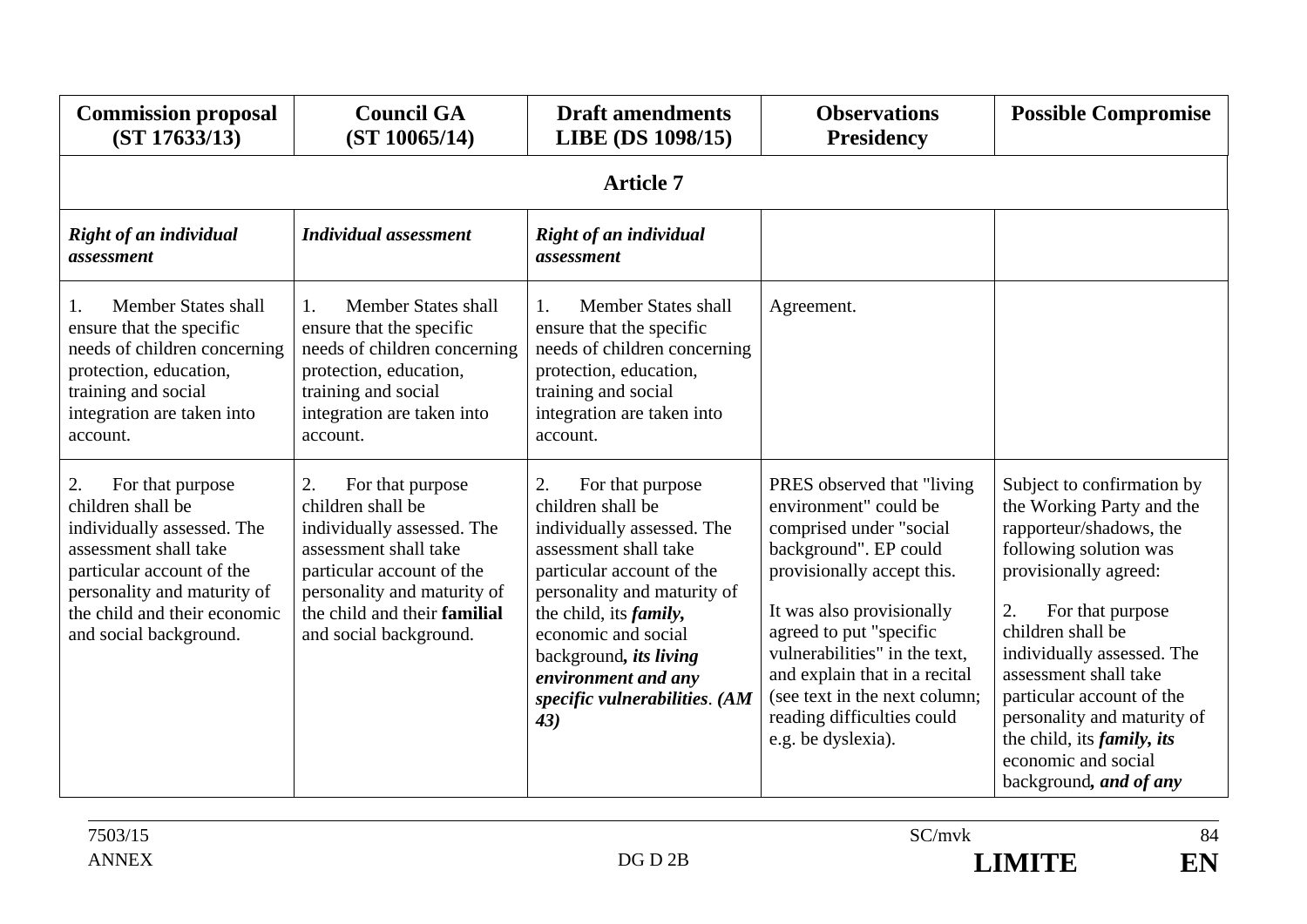|                                                                                                                                                |                                                                                                                                                                                                                                 |                                                                                                                                                                                                                                                                          |                                                                                                                                                                                                                                                                       | specific vulnerabilities of<br>the child.<br>Accompanying new recital<br>$19a$ :<br>The individual assessment<br>should take particular<br>account of the personality<br>and maturity of the child, of<br>its family, its economic and<br>social background,<br>including its living<br>environment, and of any<br>specific vulnerabilities of<br>the child, such as learning<br>disabilities and<br>communication difficulties<br><b>Member States are invited</b><br>to indicate if this would be<br>agreeable. |
|------------------------------------------------------------------------------------------------------------------------------------------------|---------------------------------------------------------------------------------------------------------------------------------------------------------------------------------------------------------------------------------|--------------------------------------------------------------------------------------------------------------------------------------------------------------------------------------------------------------------------------------------------------------------------|-----------------------------------------------------------------------------------------------------------------------------------------------------------------------------------------------------------------------------------------------------------------------|-------------------------------------------------------------------------------------------------------------------------------------------------------------------------------------------------------------------------------------------------------------------------------------------------------------------------------------------------------------------------------------------------------------------------------------------------------------------------------------------------------------------|
| The<br>3.<br>individual<br>assessment shall take place<br>at an appropriate stage of the<br>proceedings and in any<br>event before indictment. | 3.<br>The individual<br>assessment shall take place<br>at the <b>earliest</b> appropriate<br>stage of the proceedings and,<br>at the latest, in due time<br>for it to be taken into<br>account by the court when<br>sentencing. | $\overline{3}$ .<br>The individual<br>assessment shall take place<br>at <i>the earliest</i> appropriate<br>stage of the proceedings and<br>in any event before<br>indictment or the ordering<br>of measures involving<br>deprivation of liberty,<br>except where this is | PRES indicated that the<br>LIBE text is difficult to<br>understand, since in practice<br>it often happens that a<br>suspect or accused child is<br>arrested "red handed"<br>regarding a serious offence;<br>in such a case, making an<br>individual assessment before |                                                                                                                                                                                                                                                                                                                                                                                                                                                                                                                   |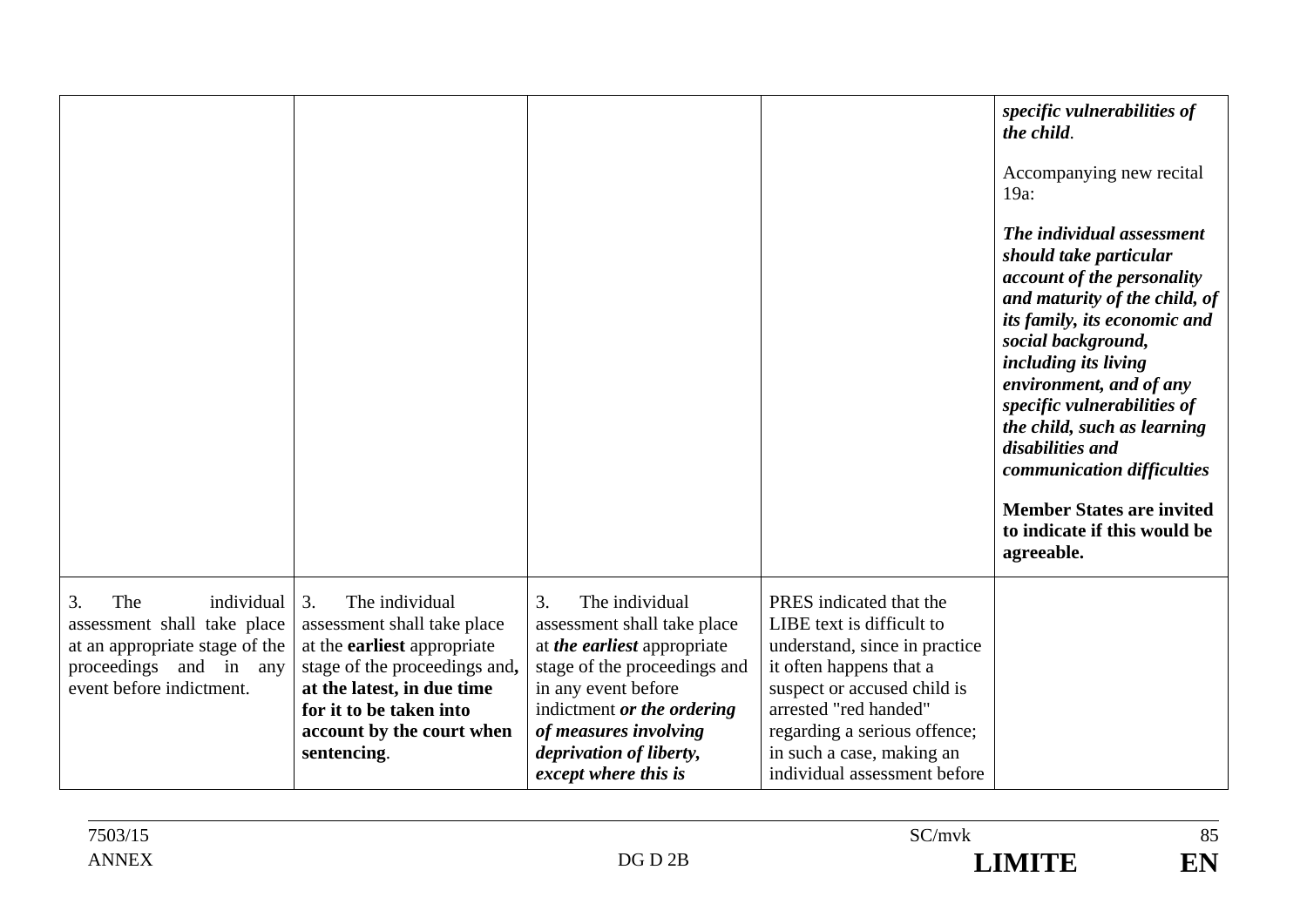|  | impossible. $(AM 44)$ | arrest is impossible in<br>practice.                                                                                                                                                         |  |
|--|-----------------------|----------------------------------------------------------------------------------------------------------------------------------------------------------------------------------------------|--|
|  |                       | EP said that perhaps the text<br>could be modified as<br>follows:                                                                                                                            |  |
|  |                       | " at the earliest<br>appropriate stage of the<br>proceedings and in any<br>event before indictment or<br>before a judge or a court<br>orders a measure involving<br>deprivation of liberty." |  |
|  |                       | MS are invited to comment<br>on this suggestion.                                                                                                                                             |  |
|  |                       | MS are also invited to<br>comment on the following<br>PRES suggestion, which is<br>inspired by Article 6(3) of<br>Directive 2012/13/EU on<br>the right o information:                        |  |
|  |                       | " at the earliest<br>appropriate stage of the<br>proceedings and in any<br>event before submission of<br>the merits of the accusation<br>to the court".                                      |  |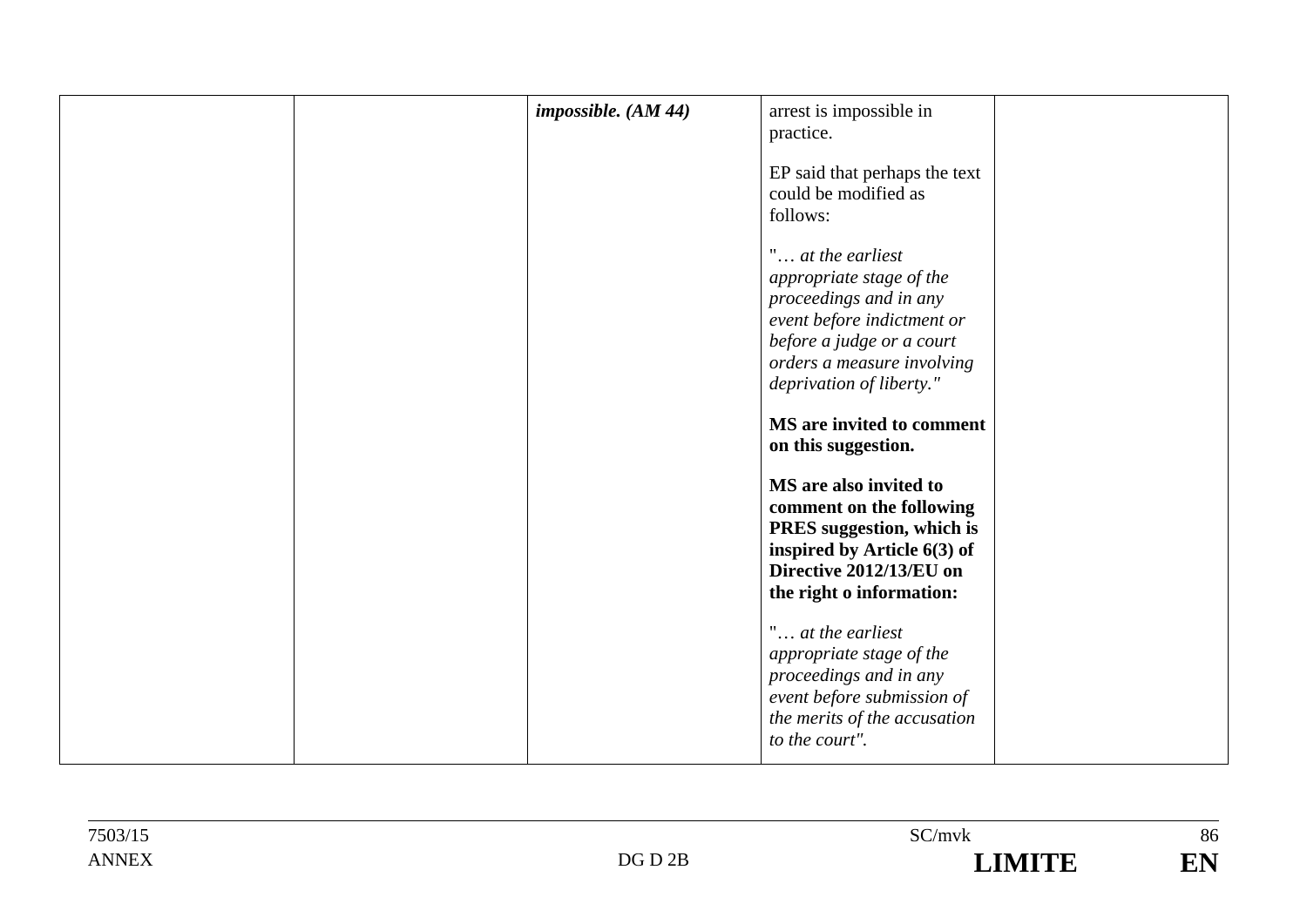| The extent and detail<br>4.<br>of the individual assessment<br>may vary depending on the<br>circumstances of the case,<br>seriousness<br>of<br>the<br>the<br>offence<br>alleged<br>the<br>and<br>will<br>penalty<br>which<br>be<br>imposed if the child is found<br>guilty of the alleged offence,<br>whether or not the child has<br>previously<br>come<br>the<br>to<br>of<br>attention<br>competent<br>authorities in the context of<br>criminal proceedings. | The extent and detail<br>4.<br>of the individual assessment<br>may vary depending on the<br>circumstances of the case,<br>the seriousness of the alleged<br>offence and the penalty<br>which will be imposed if the<br>child is found guilty of the<br>alleged offence, whether or<br>not the child has in the past<br>come to the attention of<br>competent authorities in the<br>context of criminal<br>proceedings. | The extent and detail<br>4.<br>of the individual assessment<br>may vary depending on the<br>circumstances of the case,<br>taking into account the best<br>interests of the child.<br>The assessment shall serve<br>to establish and record such<br>information about the<br><i>individual characteristics</i><br>and circumstances of the<br>child as might be of use to<br>the competent authority in<br>order to:<br>determine whether<br>(a)<br>special measures<br>concerning the child should<br>be taken during the<br><i>proceedings</i> ;<br>assess the<br>(b)<br>appropriateness and<br>effectiveness of any<br><i>precautionary measures;</i><br>take decisions within<br>(c)<br>its remit arising from the<br>proceedings. $(AM 45)$ | PRES explained to EP that<br>the second part of the EP<br>amendment ("the assessment<br>arising from the<br>proceedings") could most<br>probably best be placed in<br>the recitals. EP however<br>stressed that it would like to<br>keep it in the operative part.<br>The suggestion was made to<br>put the text in paragraph 2.<br>A possible drafting could be<br>the following:<br>For that purpose<br>2.<br>children shall be<br>individually assessed, so as<br>to allow the competent<br>authority to verify whether<br>any specific measure or<br>decision should be taken in<br>respect of the child. $(*)$<br>2a. The assessment shall<br>take particular account of<br>the personality and maturity<br>of the child, its <i>family</i> ,<br>economic and social<br>background, <i>its living</i><br>environment and any |  |
|-----------------------------------------------------------------------------------------------------------------------------------------------------------------------------------------------------------------------------------------------------------------------------------------------------------------------------------------------------------------------------------------------------------------------------------------------------------------|------------------------------------------------------------------------------------------------------------------------------------------------------------------------------------------------------------------------------------------------------------------------------------------------------------------------------------------------------------------------------------------------------------------------|-------------------------------------------------------------------------------------------------------------------------------------------------------------------------------------------------------------------------------------------------------------------------------------------------------------------------------------------------------------------------------------------------------------------------------------------------------------------------------------------------------------------------------------------------------------------------------------------------------------------------------------------------------------------------------------------------------------------------------------------------|-----------------------------------------------------------------------------------------------------------------------------------------------------------------------------------------------------------------------------------------------------------------------------------------------------------------------------------------------------------------------------------------------------------------------------------------------------------------------------------------------------------------------------------------------------------------------------------------------------------------------------------------------------------------------------------------------------------------------------------------------------------------------------------------------------------------------------------|--|
|-----------------------------------------------------------------------------------------------------------------------------------------------------------------------------------------------------------------------------------------------------------------------------------------------------------------------------------------------------------------------------------------------------------------------------------------------------------------|------------------------------------------------------------------------------------------------------------------------------------------------------------------------------------------------------------------------------------------------------------------------------------------------------------------------------------------------------------------------------------------------------------------------|-------------------------------------------------------------------------------------------------------------------------------------------------------------------------------------------------------------------------------------------------------------------------------------------------------------------------------------------------------------------------------------------------------------------------------------------------------------------------------------------------------------------------------------------------------------------------------------------------------------------------------------------------------------------------------------------------------------------------------------------------|-----------------------------------------------------------------------------------------------------------------------------------------------------------------------------------------------------------------------------------------------------------------------------------------------------------------------------------------------------------------------------------------------------------------------------------------------------------------------------------------------------------------------------------------------------------------------------------------------------------------------------------------------------------------------------------------------------------------------------------------------------------------------------------------------------------------------------------|--|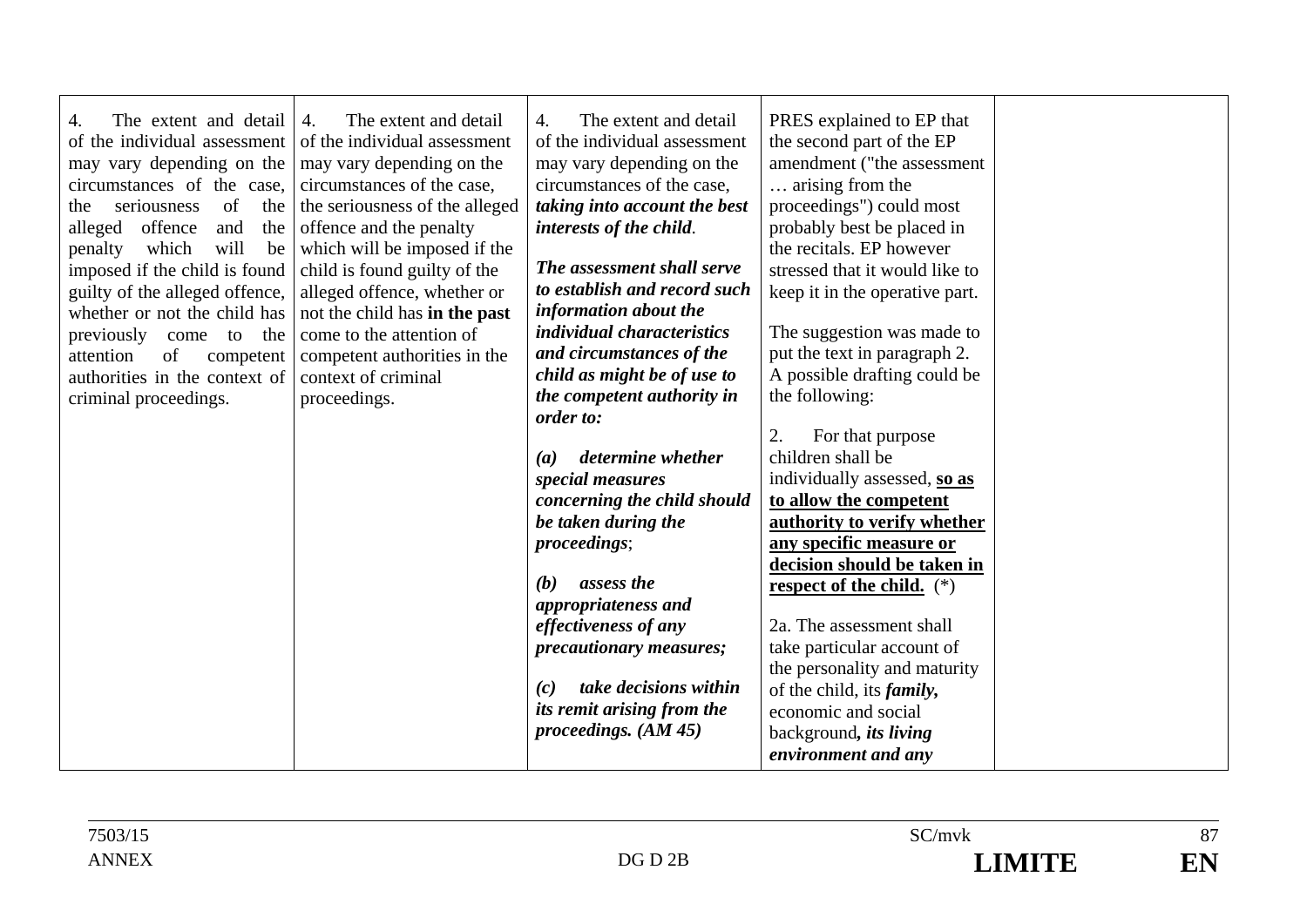|                                                                                                     |                                                                                                     |                                                                                                                                                                                                                                                                                                                                                                                            | specific vulnerabilities.<br>$(*)$ In a recital, some<br>examples could be given of<br>such specific measures or<br>decisions.<br><b>Member States are invited</b><br>to comment on this<br>suggestion. |                                                                                                                                                                                                                                                                                                                                                                                                                                                                                                                                            |
|-----------------------------------------------------------------------------------------------------|-----------------------------------------------------------------------------------------------------|--------------------------------------------------------------------------------------------------------------------------------------------------------------------------------------------------------------------------------------------------------------------------------------------------------------------------------------------------------------------------------------------|---------------------------------------------------------------------------------------------------------------------------------------------------------------------------------------------------------|--------------------------------------------------------------------------------------------------------------------------------------------------------------------------------------------------------------------------------------------------------------------------------------------------------------------------------------------------------------------------------------------------------------------------------------------------------------------------------------------------------------------------------------------|
| Individual assessments<br>5.<br>shall be carried out with the<br>close involvement of the<br>child. | Individual assessments<br>5.<br>shall be carried out with the<br>close involvement of the<br>child. | 5.<br>Individual assessments<br>shall be carried out with the<br>close involvement of the<br>child. They shall be carried<br>out by qualified personnel,<br>following a<br>multidisciplinary approach<br>and, where deemed<br>advisable, with the<br>involvement of the holder of<br>parental responsibility or<br>another appropriate adult<br>and/or specialist<br>professional. (AM 46) | PRES explained the<br>concerns of MS with this<br>text. It was agreed to<br>examine possible alternative<br>drafting.                                                                                   | Possible alternative drafting:<br>5.<br>Individual assessments<br>shall be carried out with the<br>close involvement of the<br>child. They shall be carried<br>out by qualified personnel,<br>following, where necessary,<br>a multidisciplinary<br>approach and, where<br>[deemed advisable]<br>[appropriate], after<br>consultation of the holder<br>of parental responsibility or<br>another appropriate adult<br>and/or specialist<br>professional.<br><b>Member States are invited</b><br>to comment on this<br>alternative drafting. |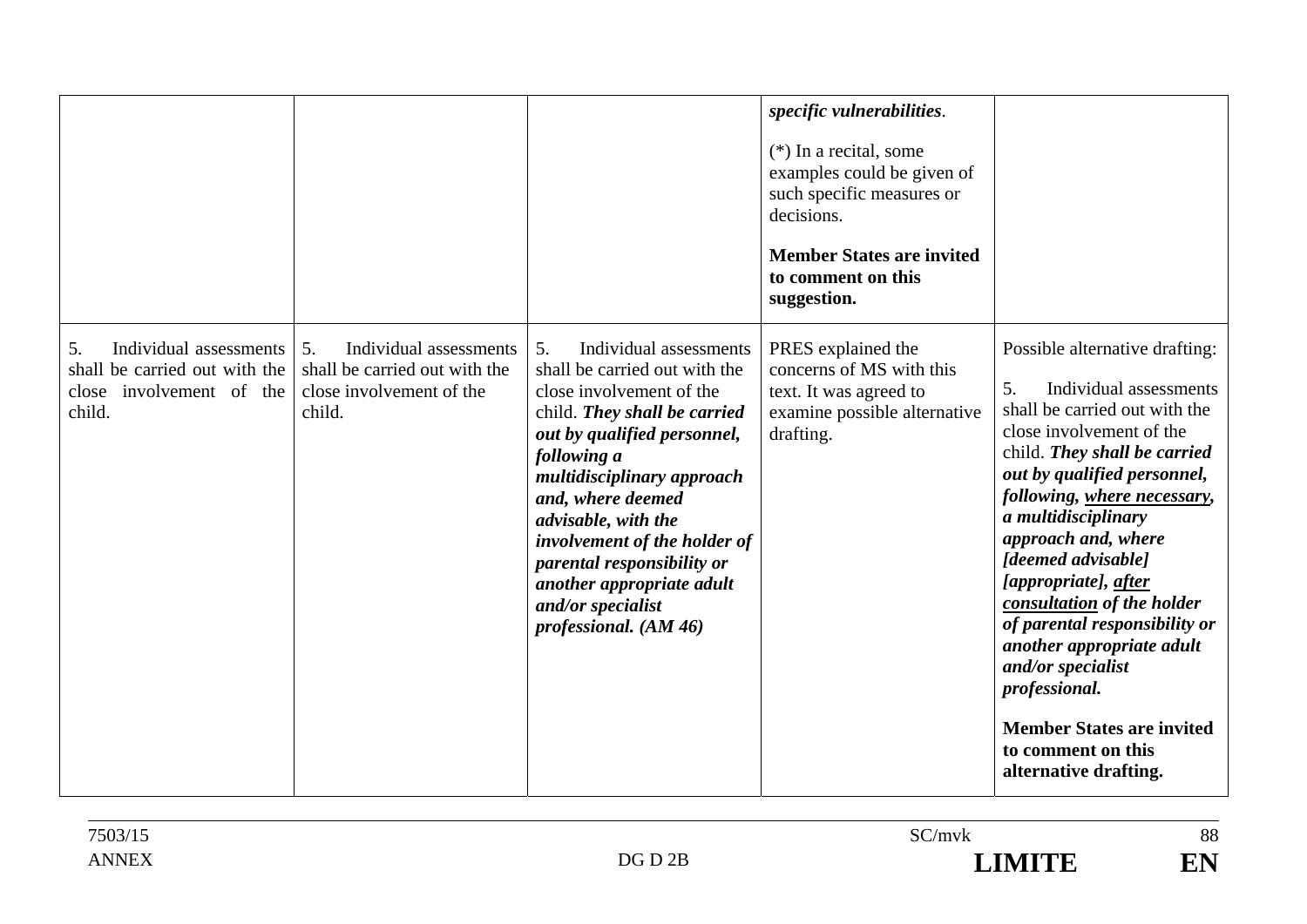| 6.<br>elements<br>If<br>the<br>that<br>the<br>basis of<br>the<br>form<br>individual<br>assessment<br>significantly,<br>change<br>Member States shall ensure<br>the<br>individual<br>that<br>updated<br>assessment<br><i>is</i><br>criminal<br>throughout<br>the<br>proceedings.                                                                                 | If the elements that<br>6.<br>form the basis of the<br>individual assessment<br>change significantly,<br>Member States shall ensure<br>that the individual<br>assessment is updated<br>throughout the criminal<br>proceedings.                                                                                                                                                                                                              | If the elements that<br>6.<br>form the basis of the<br>individual assessment<br>change significantly,<br>Member States shall ensure<br>that the individual<br>assessment is updated<br>throughout the criminal<br>proceedings.            | Agreement.                                                                                                                         |  |
|-----------------------------------------------------------------------------------------------------------------------------------------------------------------------------------------------------------------------------------------------------------------------------------------------------------------------------------------------------------------|---------------------------------------------------------------------------------------------------------------------------------------------------------------------------------------------------------------------------------------------------------------------------------------------------------------------------------------------------------------------------------------------------------------------------------------------|-------------------------------------------------------------------------------------------------------------------------------------------------------------------------------------------------------------------------------------------|------------------------------------------------------------------------------------------------------------------------------------|--|
| 7.<br>Member States may<br>derogate from the obligation<br>in paragraph 1 when it is not<br>proportionate to carry out an<br>individual assessment taking<br>into account the<br>circumstances of the case<br>and whether or not the child<br>has previously come to the<br>attention of Member State<br>authorities in the context of<br>criminal proceedings. | Member States may<br>7.<br>derogate from the obligation<br>in paragraphs 1 and 2 when<br>it is not proportionate to<br>carry out an individual<br>assessment taking into<br>account the circumstances of<br>the case, including the lack<br>of seriousness of the<br>alleged offence, and<br>whether or not the child has<br>in the past come to the<br>attention of Member State<br>authorities in the context of<br>criminal proceedings. | 7.<br>Member States may<br>derogate from the obligation<br>to carry out an individual<br>assessment, if the<br>derogation is warranted by<br>the circumstances of the<br>case and it is in the best<br>interests of the child. (AM<br>47) | The three texts on this<br>provision seem on substance<br>to be rather close. It was<br>agreed to further reflect on<br>this text. |  |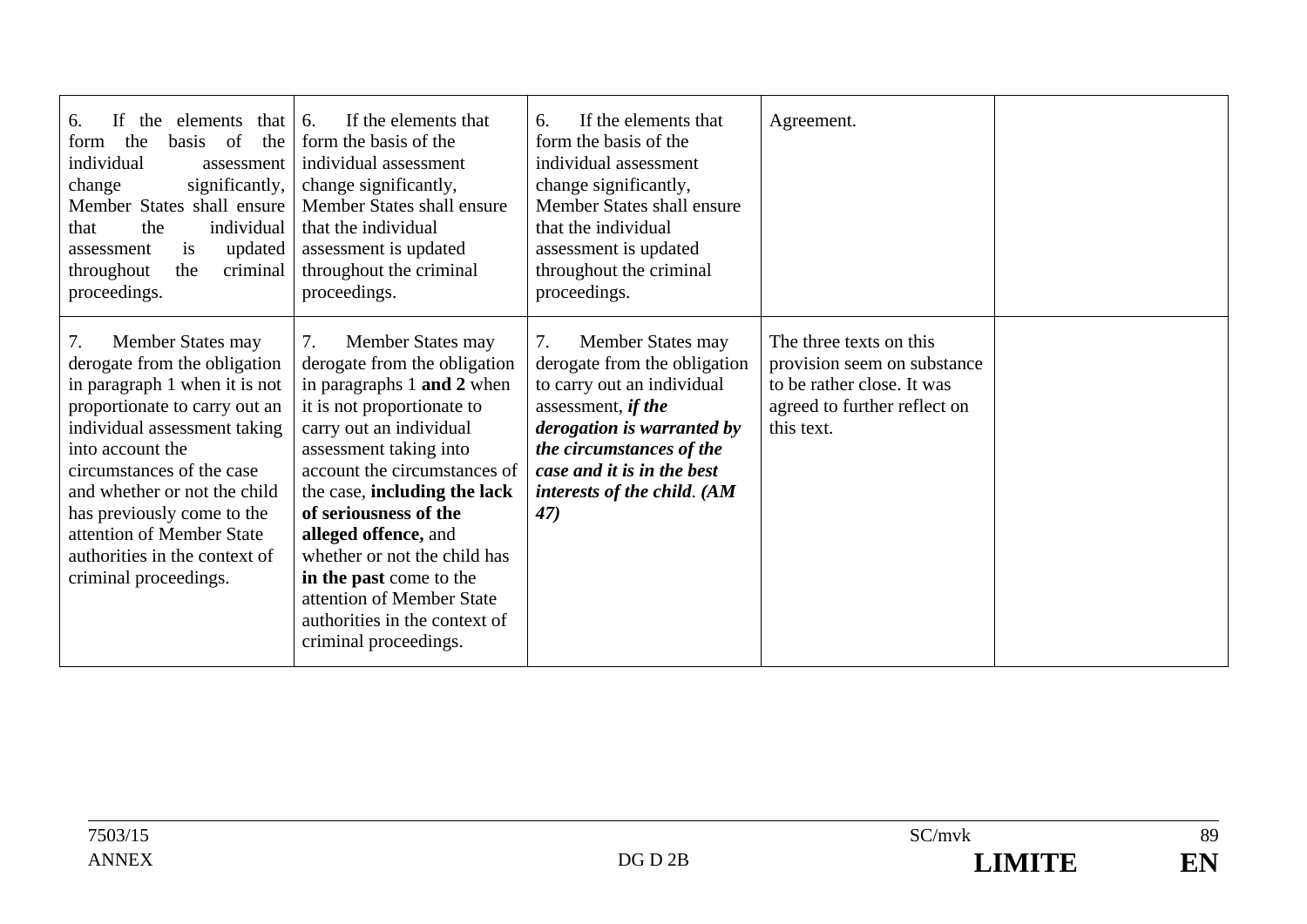| <b>Commission proposal</b><br>(ST 17633/13)                                                                                                                                                                                                                                                                                                                                                                                                                                              | <b>Council GA</b><br>(ST 10065/14)                                                                                                                                                                                                                                 | <b>Draft amendments</b><br>LIBE (DS 1098/15)                                                                                                                                                                                                                                                                                                                                                                                                                                                                                    | <b>Observations</b><br><b>Presidency</b>                                                                                                                                                                                                                                                                                                                                                                                                                                                                                                                                                                                                  | <b>Possible Compromise</b> |
|------------------------------------------------------------------------------------------------------------------------------------------------------------------------------------------------------------------------------------------------------------------------------------------------------------------------------------------------------------------------------------------------------------------------------------------------------------------------------------------|--------------------------------------------------------------------------------------------------------------------------------------------------------------------------------------------------------------------------------------------------------------------|---------------------------------------------------------------------------------------------------------------------------------------------------------------------------------------------------------------------------------------------------------------------------------------------------------------------------------------------------------------------------------------------------------------------------------------------------------------------------------------------------------------------------------|-------------------------------------------------------------------------------------------------------------------------------------------------------------------------------------------------------------------------------------------------------------------------------------------------------------------------------------------------------------------------------------------------------------------------------------------------------------------------------------------------------------------------------------------------------------------------------------------------------------------------------------------|----------------------------|
| <b>Article 8</b>                                                                                                                                                                                                                                                                                                                                                                                                                                                                         |                                                                                                                                                                                                                                                                    |                                                                                                                                                                                                                                                                                                                                                                                                                                                                                                                                 |                                                                                                                                                                                                                                                                                                                                                                                                                                                                                                                                                                                                                                           |                            |
| <b>Right to medical</b><br>examination                                                                                                                                                                                                                                                                                                                                                                                                                                                   | <b>Access</b> to medical<br>examination                                                                                                                                                                                                                            | <b>Right to medical</b><br>examination                                                                                                                                                                                                                                                                                                                                                                                                                                                                                          |                                                                                                                                                                                                                                                                                                                                                                                                                                                                                                                                                                                                                                           |                            |
| In case of deprivation<br>1.<br>of liberty of a child, Member<br>States shall ensure that the<br>child has access to a medical<br>examination with a view, in<br>particular, to assessing the<br>general mental and physical<br>condition of the child with<br>the aim to determine the<br>capacity of the child to face<br>questioning<br>other<br><b>or</b><br>investigative or evidence<br>gathering<br>acts<br><b>or</b><br>any<br>measures taken or envisaged<br>against the child. | In case of deprivation<br>1.<br>of liberty of a child, Member<br>States shall ensure that the<br>child has access to a medical<br>examination with a view, in<br>particular, to assessing the<br>general mental and physical<br>condition of the child. $(\ldots)$ | Where a child has<br>1.<br><b>been deprived</b> of liberty,<br>where the proceedings so<br>require, or where it is in the<br>best interests of the child,<br>Member States shall ensure<br>that the child has access<br>without delay to a medical<br>examination and medical<br>care in order to evaluate,<br>protect and, where<br>necessary, improve the<br>health and the well-being of<br>the child. The medical<br>examination shall be as<br>non-invasive as possible<br>and carried out by a<br>qualified professional. | In line with the outcome of<br>the Working Party on 16<br>February, PRES said to EP<br>that this Article should not<br>be about medial care, but<br>only about a medical<br>examination.<br>In the view of PRES,<br>reference to medical care, if<br>any, should be made in<br>Article 12, and it should be<br>limited to urgent medical<br>assistance (see also Article<br>4.2.c of Directive 2012/13/<br>on the right to information).<br>EP considered that at least in<br>cases of deprivation of<br>liberty, MS should not only<br>ensure a medical<br>examination, but also<br>provide medial care to<br>children. According to the |                            |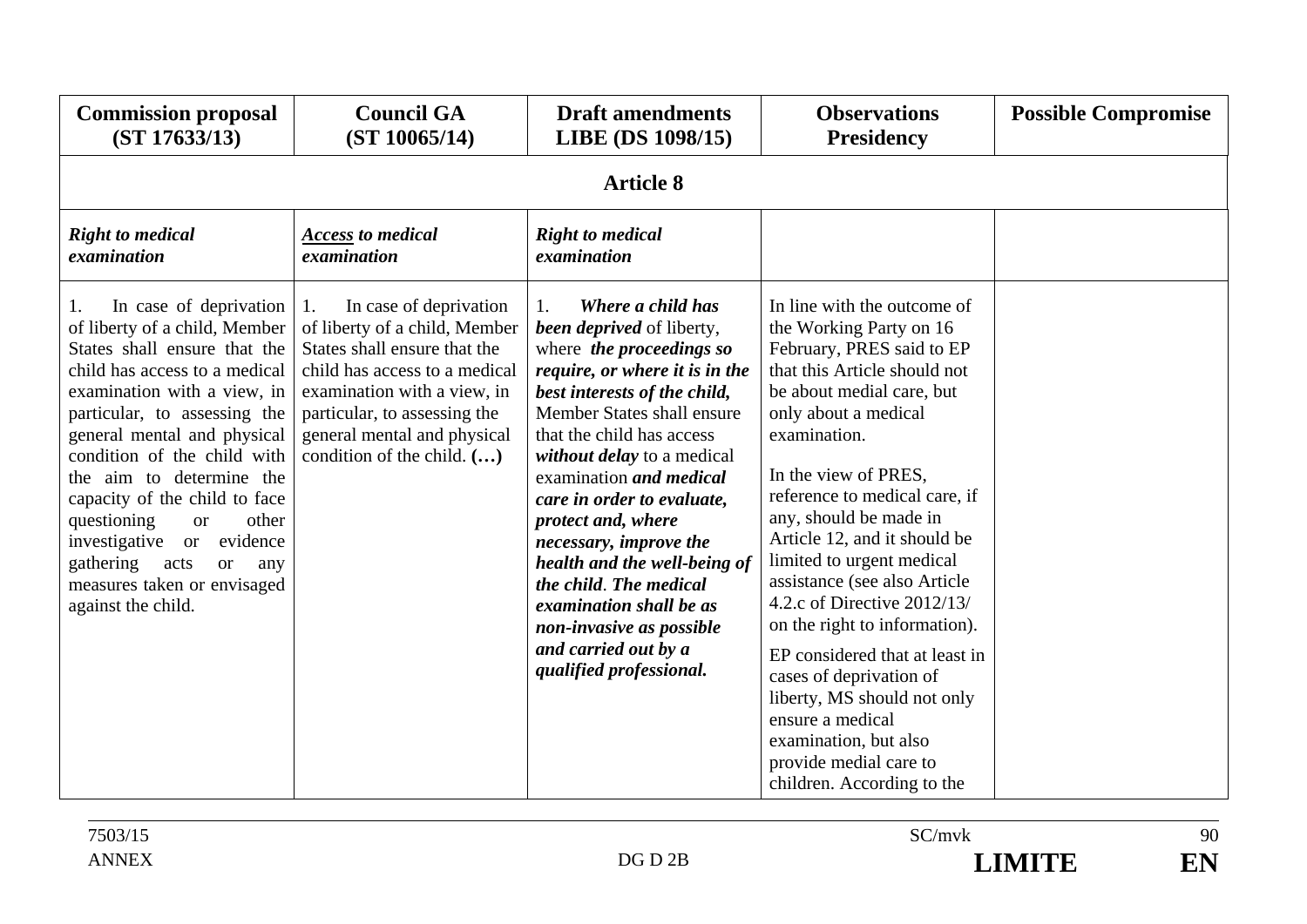|  | Legal Service of the EP,     |  |
|--|------------------------------|--|
|  | there would not be an issue  |  |
|  | with the legal basis, given  |  |
|  | that Article 168(1) TFEU     |  |
|  | states that "a high level of |  |
|  | human health protection      |  |
|  | shall be ensured in the      |  |
|  | definition and               |  |
|  | implementation of all Union  |  |
|  | policies and activities".    |  |
|  |                              |  |
|  | Further to the meetings with |  |
|  | EP, PRES examined this       |  |
|  | issue in more detail, also   |  |
|  | with help of the CLS.        |  |
|  |                              |  |
|  | PRES observes that the legal |  |
|  | basis of this Directive is   |  |
|  | Article 82(2) TFEU, which    |  |
|  | is part of the justice and   |  |
|  | home affairs provisions.     |  |
|  |                              |  |
|  | As a general rule, combining |  |
|  | legal bases is possible only |  |
|  | if the legal bases are       |  |
|  | compatible. Since Article    |  |
|  | 82(2) belongs to Title V     |  |
|  | (AFSJ, Articles 67 to 89)    |  |
|  | TFEU, it cannot legally be   |  |
|  | combined with a legal basis  |  |
|  | from outside this Title,     |  |
|  | because Title V and          |  |
|  |                              |  |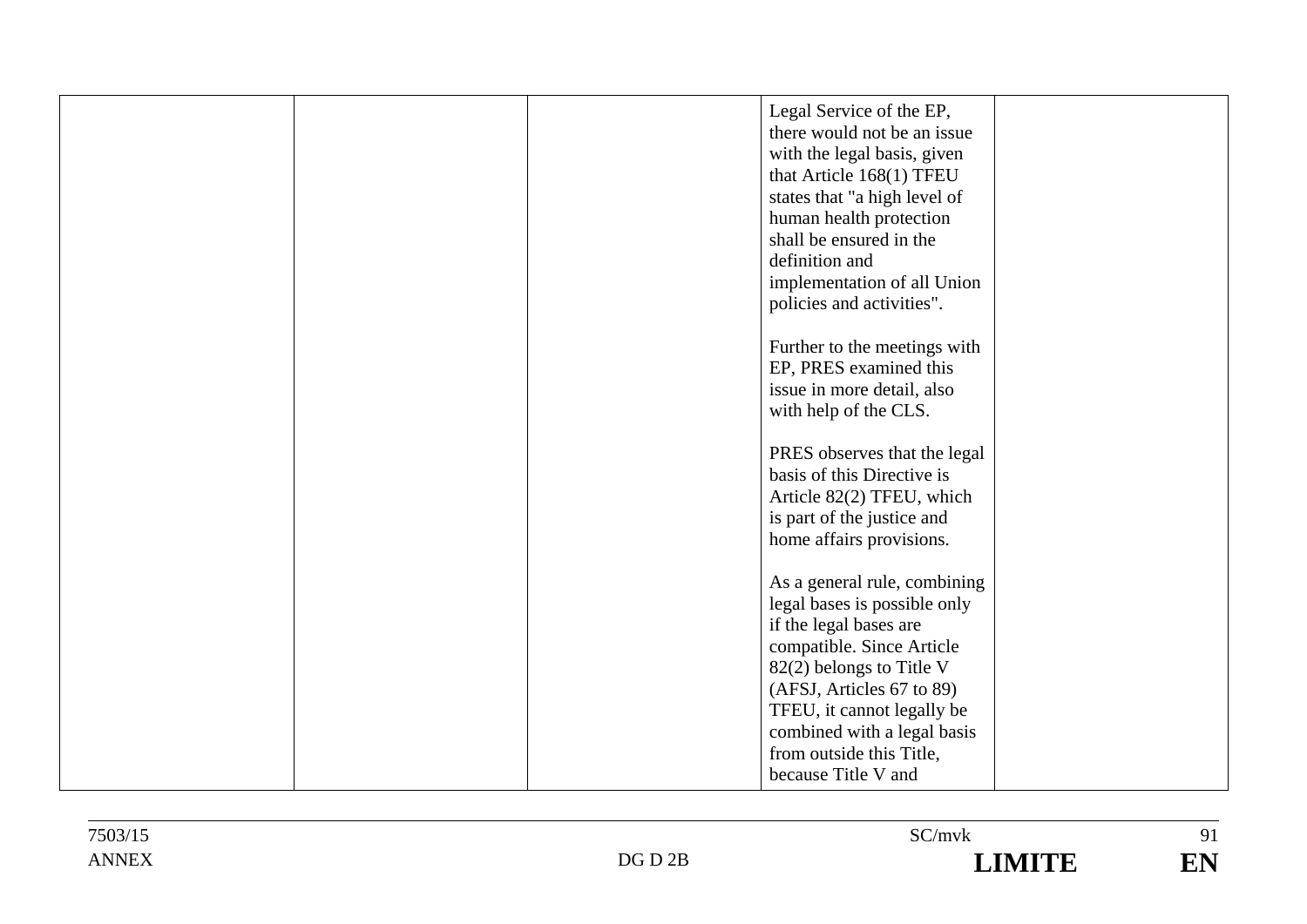| Protocols 21 and 22 provide<br>for "variable geometry" (not<br>all MS participate,<br>emergency break, etc),<br>which is different from the<br>other Titles. The<br>combination between<br>provisions from Title V with<br>other provisions of the |  |
|----------------------------------------------------------------------------------------------------------------------------------------------------------------------------------------------------------------------------------------------------|--|
| TFEU (where all MS<br>participate) is therefore<br>excluded.                                                                                                                                                                                       |  |
| In addition, even if such<br>combination would be<br>possible, Article 168 TFEU                                                                                                                                                                    |  |
| does not give the power to<br>the EU to take<br>harmonisation measures in<br>the public health area                                                                                                                                                |  |
| (except the measures related<br>to human origin, blood and<br>blood derivatives, veterinary<br>and phytosanitary fields and                                                                                                                        |  |
| medicinal products<br>stipulated in paragraph 4 of<br>this Article). The EU action                                                                                                                                                                 |  |
| under this Article is limited<br>only to complement MS'<br>action and to encourage<br>cooperation between MS in                                                                                                                                    |  |
| the public health area,                                                                                                                                                                                                                            |  |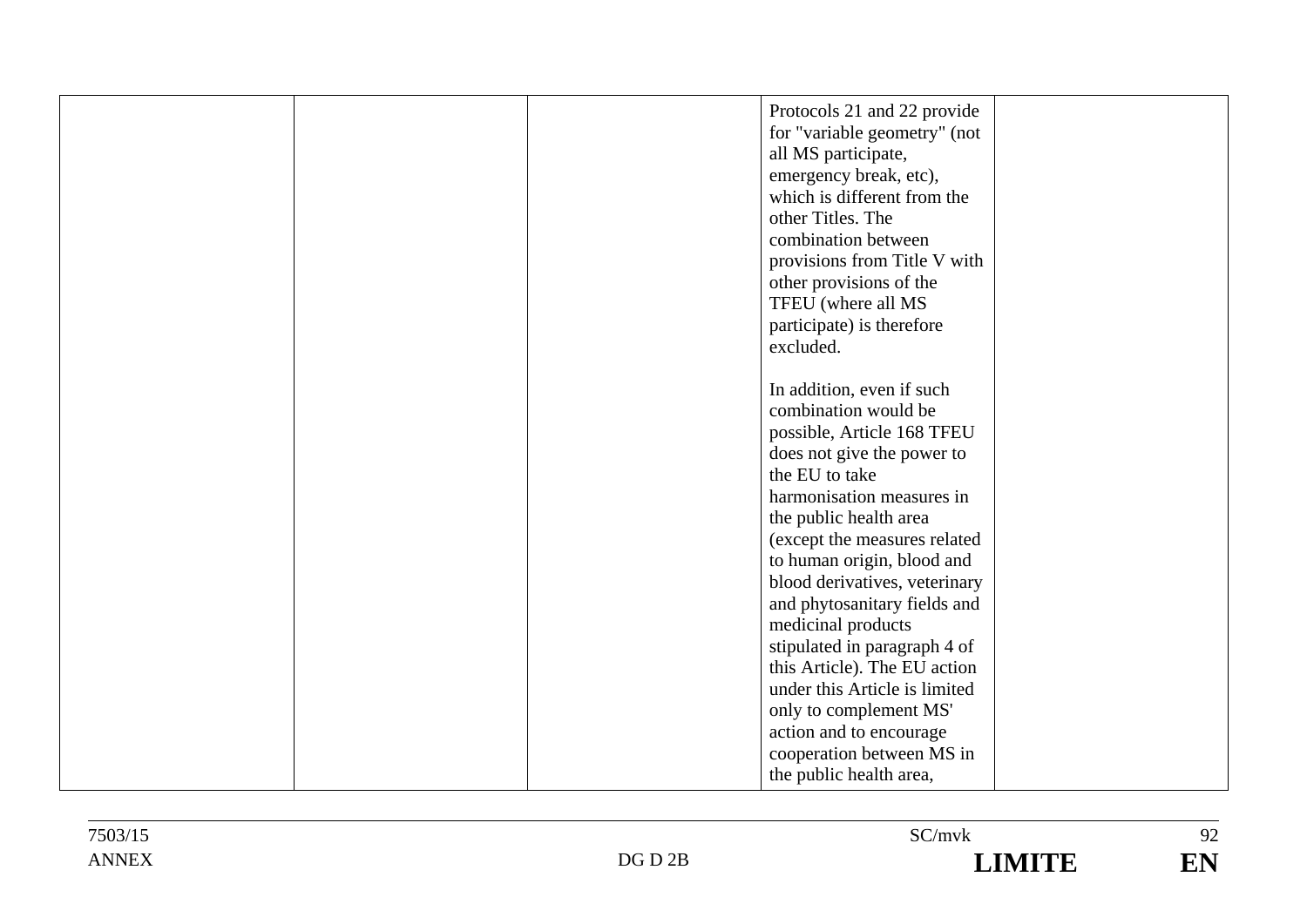|  |                                                                                                                                                                                                                         | "excluding any<br>harmonisation of the laws<br>and regulation of MS".<br>Finally, the main objective<br>of this Directive is to<br>guarantee a minimum<br>protection of children<br>suspected or accused in<br>criminal proceeding. By<br>obliging the MS to ensure a<br>"medical care in order to<br>evaluate, protect and, where<br>necessary, improve the<br>health and the well-being of<br>the child", the Directive<br>would go beyond that<br>objective.<br>Hence, the legal basis of the<br>Directive does not allow<br>adding a right to "medical<br>care". PRES suggests<br>explaining this again to EP. |  |
|--|-------------------------------------------------------------------------------------------------------------------------------------------------------------------------------------------------------------------------|--------------------------------------------------------------------------------------------------------------------------------------------------------------------------------------------------------------------------------------------------------------------------------------------------------------------------------------------------------------------------------------------------------------------------------------------------------------------------------------------------------------------------------------------------------------------------------------------------------------------|--|
|  | The results of that<br>1a.<br>medical examination shall<br>be taken into account when<br><i>determining the capacity of</i><br>the child to face questioning<br>or other investigative or<br>evidence gathering acts or |                                                                                                                                                                                                                                                                                                                                                                                                                                                                                                                                                                                                                    |  |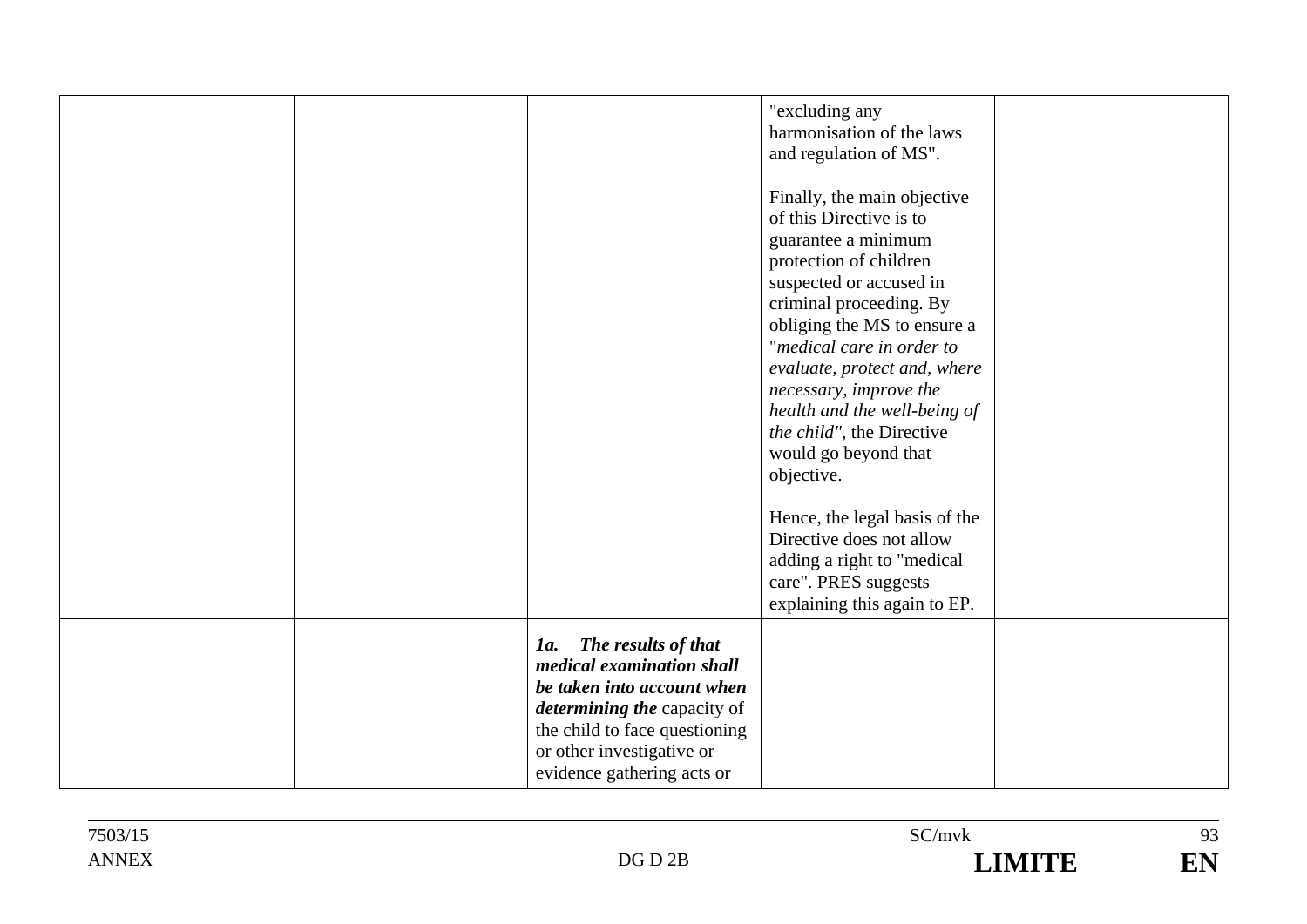|                                                                                                                                                                                                                                                             |                                                                                                                                                                                                                                                                                                                                                                                                                                                                                                                                                                                                                                                                 | any measures taken or<br>envisaged against the child.<br>(AM48)                                                                                                                                                                                                    |                                                                                                                                                                                                                                                  |  |
|-------------------------------------------------------------------------------------------------------------------------------------------------------------------------------------------------------------------------------------------------------------|-----------------------------------------------------------------------------------------------------------------------------------------------------------------------------------------------------------------------------------------------------------------------------------------------------------------------------------------------------------------------------------------------------------------------------------------------------------------------------------------------------------------------------------------------------------------------------------------------------------------------------------------------------------------|--------------------------------------------------------------------------------------------------------------------------------------------------------------------------------------------------------------------------------------------------------------------|--------------------------------------------------------------------------------------------------------------------------------------------------------------------------------------------------------------------------------------------------|--|
| The following persons<br>2.<br>shall have the right to ask<br>for a medical examination:<br>the child,<br>(a)<br>the holder of the<br>(b)<br>parental responsibility or the<br>appropriate adult referred to<br>in Article 5;<br>the child's lawyer.<br>(c) | The medical<br>2.<br>examination shall be<br>carried out either ex officio<br>by the competent<br>authorities, when specific<br>health indications or the<br>general mental or physical<br>constitution of the child<br>give reasons for such a<br>medical examination, or<br>following a request by any<br>of the following persons:<br>a) the child,<br>b) a holder of parental<br>responsibility or another<br>appropriate adult referred to<br>in Article 5;<br>c) the child's lawyer.<br>A request for a medical<br>examination may be<br>refused if it is obvious that<br>such request has been<br>made with the sole purpose<br>of delaying the criminal | The following persons<br>2.<br>shall have the right to ask<br>for a medical examination:<br>(a) the child,<br>(b) the holder of the parental<br>responsibility<br><b>or</b><br>the<br>appropriate adult referred to<br>in Article 5;<br>the child's lawyer.<br>(c) | The first sentence of the<br>second part of the GA text<br>on "abuse" ("A request<br>delaying the criminal<br>proceedings") is problematic<br>for EP/COM.<br>MS are invited to indicate<br>if this text could perhaps<br>be put in the recitals. |  |

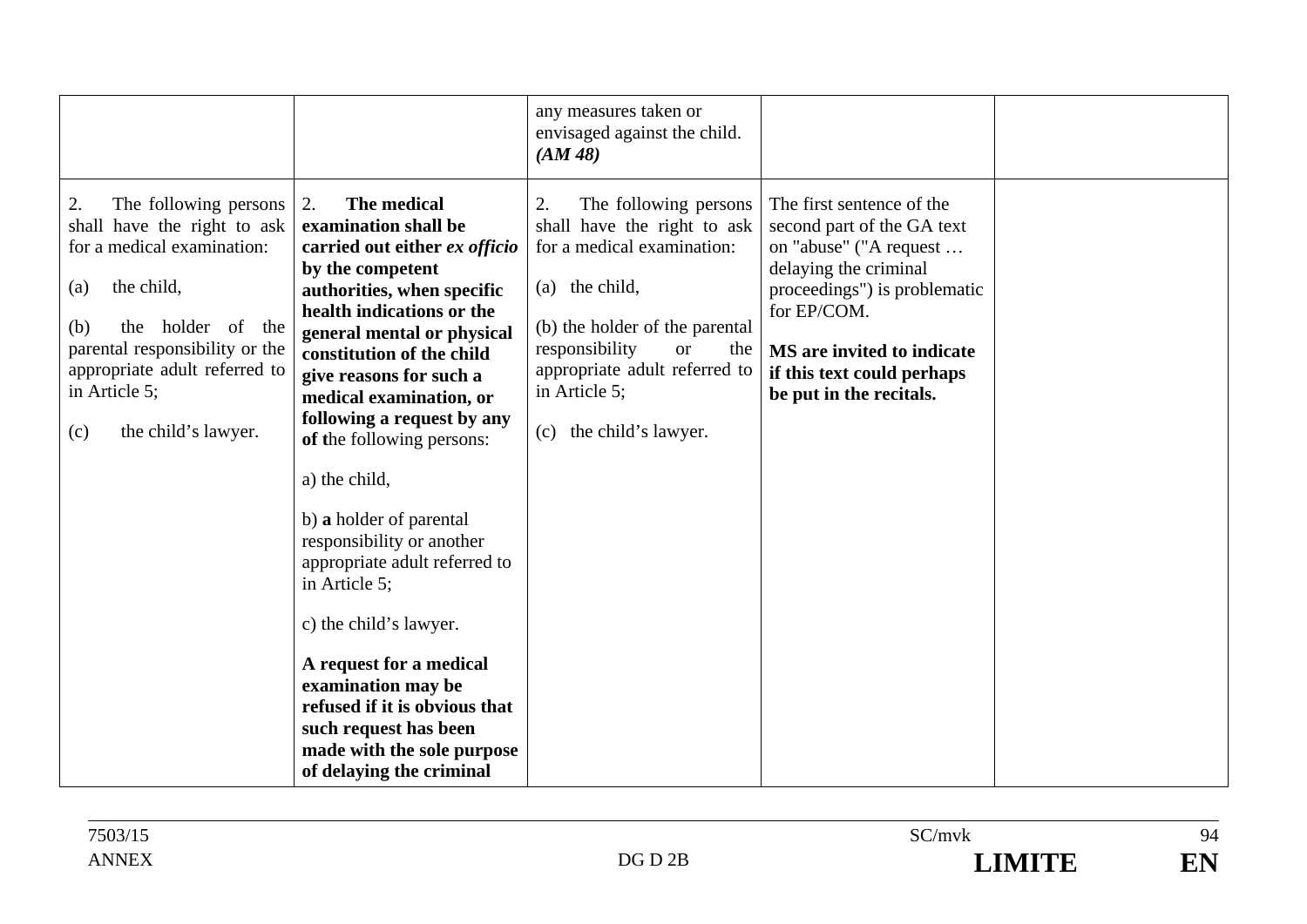|                                                                                                                            | proceedings. In the cases<br>of $(b)$ and $(c)$ , the request<br>can also be rejected if the<br>examination would go<br>against the best interests of<br>the child. |                                                                                                                                                                                                                                 |                                     |  |
|----------------------------------------------------------------------------------------------------------------------------|---------------------------------------------------------------------------------------------------------------------------------------------------------------------|---------------------------------------------------------------------------------------------------------------------------------------------------------------------------------------------------------------------------------|-------------------------------------|--|
| The conclusion of the<br>3.<br>examination shall<br>medical<br>be recorded in writing.                                     | The conclusion of the<br>3.<br>medical examination shall be<br>recorded in writing.                                                                                 | The conclusion of the<br>3.<br>medical examination shall<br>be recorded in writing <i>and</i><br>all steps necessary to<br>protect the physical and<br>mental health of the child<br>shall be taken without<br>delay. $(AM 49)$ | Linked to issue on medical<br>care. |  |
| <b>Member States shall</b><br>ensure that the medical<br>examination is repeated<br>where the circumstances so<br>require. | Member States shall<br>4.<br>ensure that the medical<br>examination is repeated<br>where the circumstances so<br>require.                                           | Member States shall<br>4.<br>ensure that the medical<br>examination is repeated<br>where the circumstances so<br>require.                                                                                                       | Agreement.                          |  |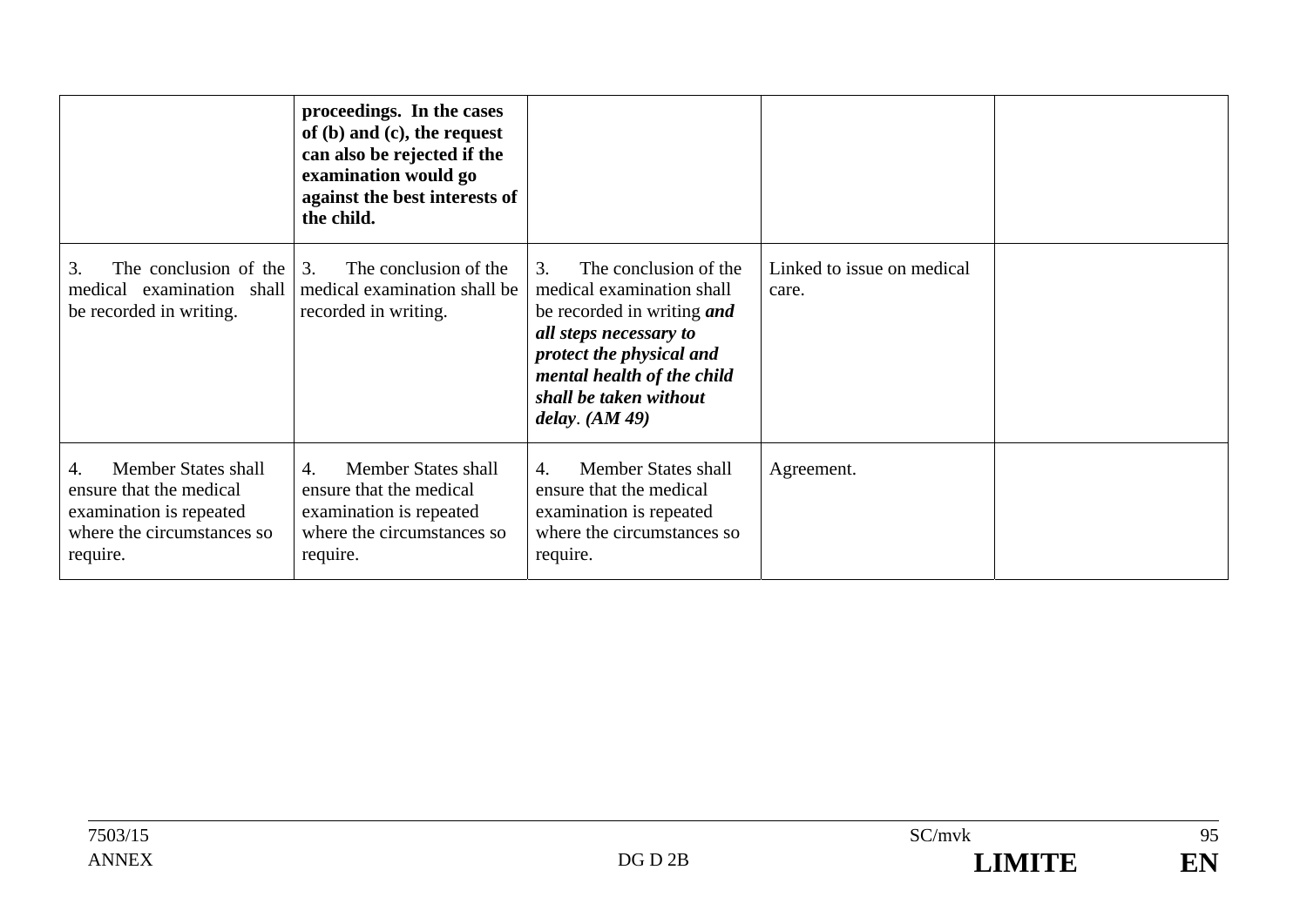| <b>Commission proposal</b><br>(ST 17633/13)                                                                                                                                                                                                                                                                                                                                                              | <b>Council GA approach</b><br>(ST 10065/14)                                                                                                                                                                                                                         | <b>Draft amendments</b><br>LIBE (DS 1098/15)                                                                                                                                                                                                                                              | <b>Observations</b><br><b>Presidency</b>                                                                                                                    | <b>Possible Compromise</b> |  |  |
|----------------------------------------------------------------------------------------------------------------------------------------------------------------------------------------------------------------------------------------------------------------------------------------------------------------------------------------------------------------------------------------------------------|---------------------------------------------------------------------------------------------------------------------------------------------------------------------------------------------------------------------------------------------------------------------|-------------------------------------------------------------------------------------------------------------------------------------------------------------------------------------------------------------------------------------------------------------------------------------------|-------------------------------------------------------------------------------------------------------------------------------------------------------------|----------------------------|--|--|
|                                                                                                                                                                                                                                                                                                                                                                                                          | <b>Article 9</b>                                                                                                                                                                                                                                                    |                                                                                                                                                                                                                                                                                           |                                                                                                                                                             |                            |  |  |
| <b>Questioning of children</b>                                                                                                                                                                                                                                                                                                                                                                           | Questioning of children                                                                                                                                                                                                                                             | <b>Questioning of children</b>                                                                                                                                                                                                                                                            |                                                                                                                                                             |                            |  |  |
| Member States shall<br>-1.<br>ensure that any questioning<br>of children by police or<br>other law enforcement or<br>judicial authority carried out<br>prior to the indictment is<br>audio-visually<br>recorded,<br>unless it is not proportionate<br>taking into account the<br>complexity of the case, the<br>seriousness of the alleged<br>offence and the potential<br>penalty that can be incurred. | Member States shall<br>$\mathbf{1}$ .<br>ensure that questioning of<br>children by police or other<br>law enforcement authorities<br>carried out prior to the<br>submission of the merits of<br>the accusation before a<br>court may be audio-visually<br>recorded. | Member States shall<br>$\mathbf{1}$ .<br>ensure that any questioning<br>of children by police or<br>other law enforcement or<br>judicial authority carried out<br>is audio-visually recorded,<br>unless <i>it</i> is not <i>in the best</i><br>interests of the child. (AM<br><b>50</b> ) | This is a difficult Article,<br>where the differences<br>between EP/COM and CNS<br>are substantial.<br>MS are invited to comment<br>on the LIBE amendments. |                            |  |  |
| 2.<br>the<br>In<br>any<br>event,<br>questioning of children shall<br>be audio-visually recorded<br>where the child is deprived<br>of liberty, irrespective of the<br>of<br>the<br>criminal<br>stage<br>proceedings.                                                                                                                                                                                      | When children are<br>2.<br>deprived of liberty, Member<br>States shall ensure that<br>questioning as referred to in<br>paragraph 1 shall be audio-<br>visually recorded when this<br>is proportionate, taking<br>account of the following<br>elements:              | In any event, the<br>2.<br>questioning of children shall<br>be audio-visually recorded<br>where the child is deprived<br>of liberty, irrespective of the<br>stage of the criminal<br>proceedings.                                                                                         |                                                                                                                                                             |                            |  |  |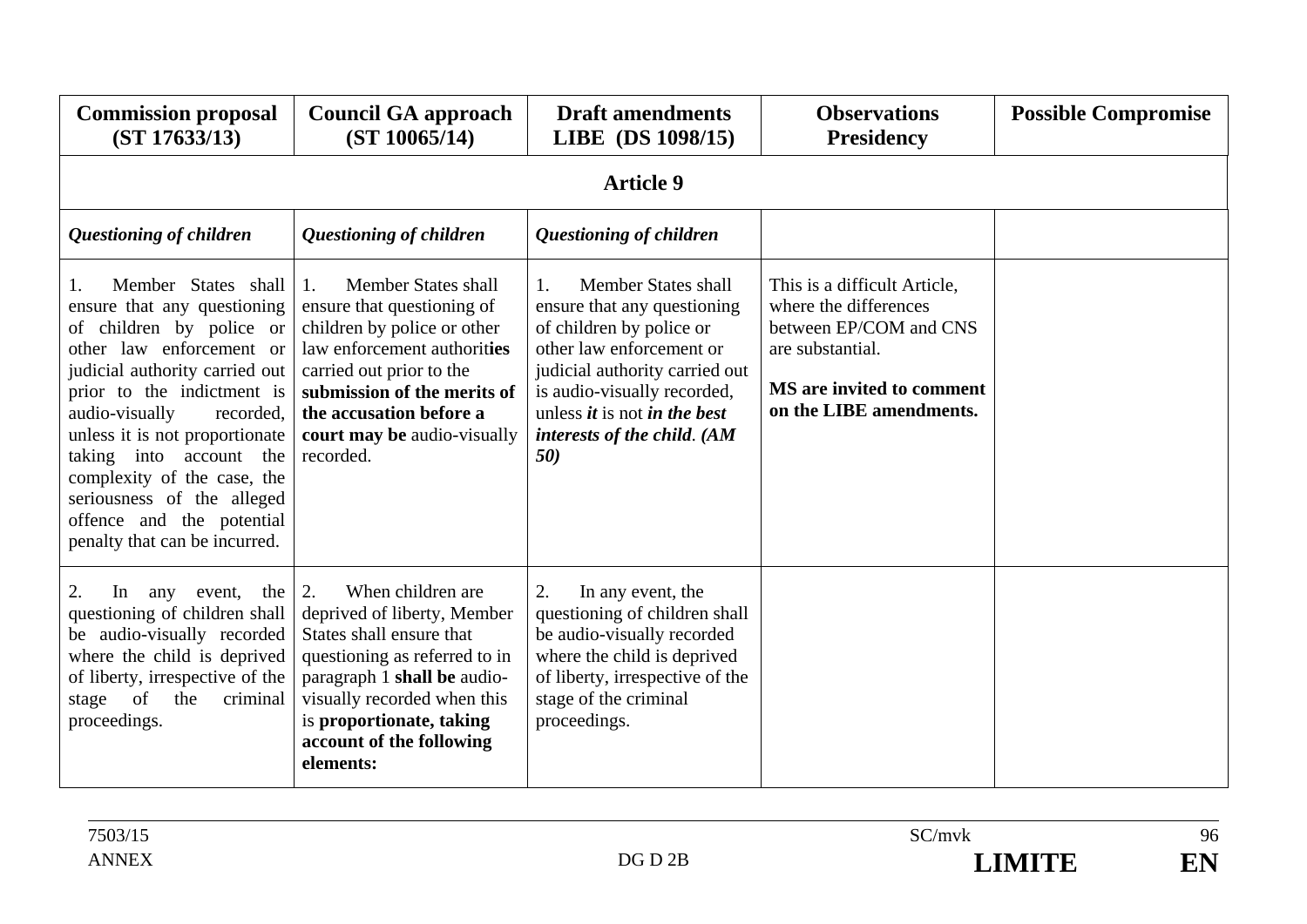| the complexity of the<br>(a)<br>case;<br>the seriousness of the<br><b>(b)</b><br>alleged offence;<br>the maximum<br>(c)<br>penalty that can be<br>imposed or that can<br>reasonably be expected to<br>be imposed. |                                                                                                                                                                                                                                                                                                      |                                                                                                                                                               |  |
|-------------------------------------------------------------------------------------------------------------------------------------------------------------------------------------------------------------------|------------------------------------------------------------------------------------------------------------------------------------------------------------------------------------------------------------------------------------------------------------------------------------------------------|---------------------------------------------------------------------------------------------------------------------------------------------------------------|--|
| 2a.<br>However, as an<br>exception to paragraph 2,<br><b>Member States may decide</b><br>not to proceed to an audio-<br>visual recording when the<br>questioning takes place in<br>the presence of a lawyer.      |                                                                                                                                                                                                                                                                                                      | This point is very much<br>contested by EP and COM,<br>who do not want to make the<br>link between audio-visual<br>recording and the presence<br>of a lawyer. |  |
|                                                                                                                                                                                                                   | <b>Member States shall</b><br>2a.<br>ensure that the questioning<br>of children is carried out in<br>a manner that takes<br>account of their age, level<br>of maturity and any other<br>needs determined during<br>the individual assessment<br>conducted in accordance<br>with Article 7. $(AM 51)$ | Comparable to recital 23 in<br>the GA.                                                                                                                        |  |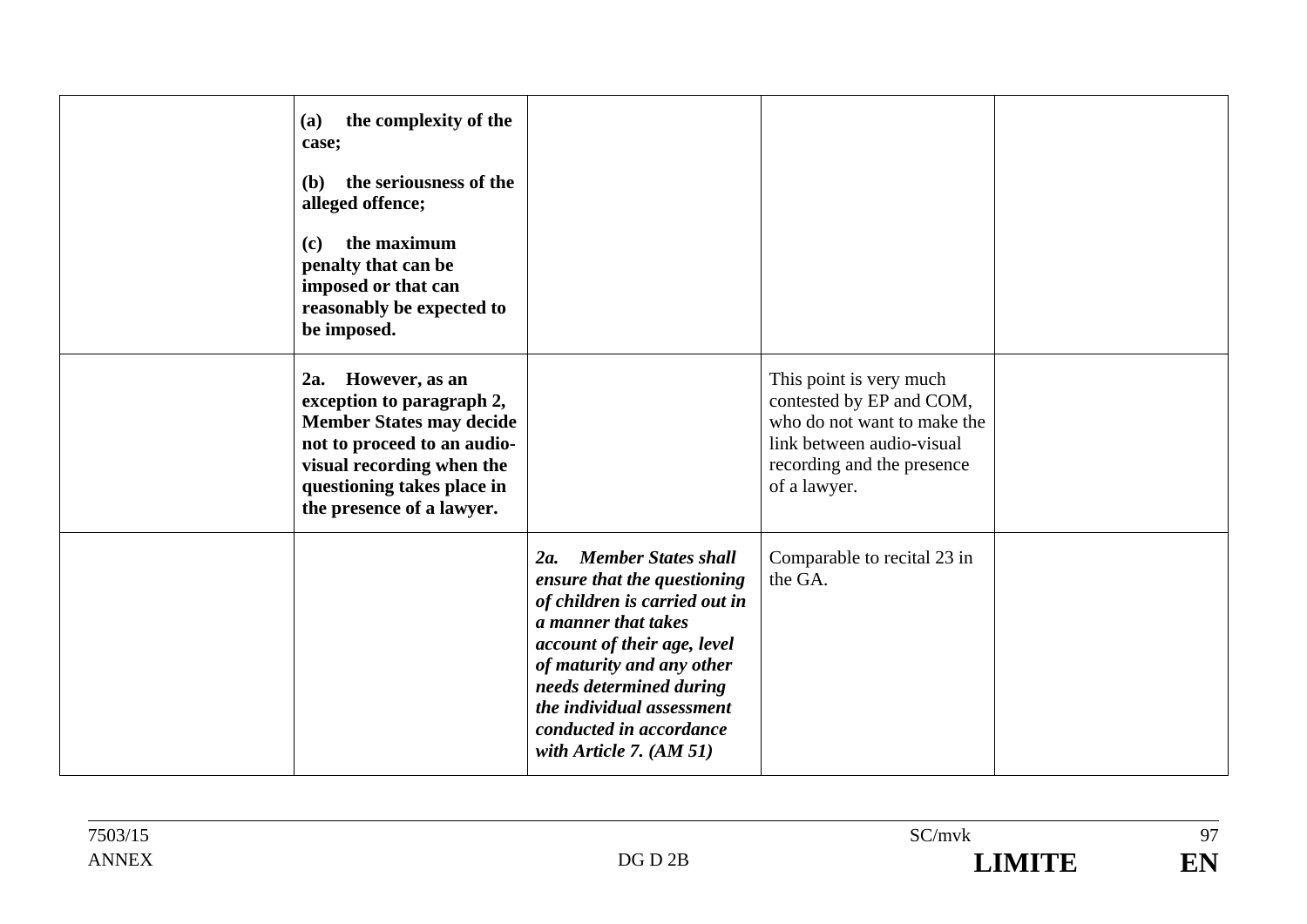| 3.<br>Paragraph 1 is without<br>prejudice to the possibility<br>to ask questions for the<br>purpose of personal<br>identification of the child<br>without such audio-visual<br>recording. | 3.<br>When it is<br>proportionate to make an<br>audio-visual recording in<br>accordance with<br>paragraph 2 but an<br>unforeseeable technical<br>problem renders it<br>impossible to make such<br>recording, the police or<br>other law enforcement<br>authorities may question<br>the child without an audio-<br>visual recording if<br>questioning of the child is<br>imperative<br>because of an urgent<br>a)<br>need to avert serious<br>adverse consequences for<br>the life, liberty or physical<br>integrity of a person; or<br>to prevent substantial<br>$\mathbf{b}$<br>jeopardy to criminal<br>proceedings. | 3.<br>Paragraph 1 is without<br>prejudice to the possibility<br>to ask questions <i>solely</i> for<br>the purpose of personal<br>identification of the child<br>without such audio-visual<br>recording. $(AM 52)$ | EP objects the Council GA<br>on this point - according to<br>EP there should be no<br>exceptions possible. |  |
|-------------------------------------------------------------------------------------------------------------------------------------------------------------------------------------------|-----------------------------------------------------------------------------------------------------------------------------------------------------------------------------------------------------------------------------------------------------------------------------------------------------------------------------------------------------------------------------------------------------------------------------------------------------------------------------------------------------------------------------------------------------------------------------------------------------------------------|-------------------------------------------------------------------------------------------------------------------------------------------------------------------------------------------------------------------|------------------------------------------------------------------------------------------------------------|--|
|                                                                                                                                                                                           | <b>This Article is</b><br>4.<br>without prejudice to the<br>possibility to ask questions<br>for the purpose of personal<br>identification of the child<br>without such audio-visual                                                                                                                                                                                                                                                                                                                                                                                                                                   |                                                                                                                                                                                                                   |                                                                                                            |  |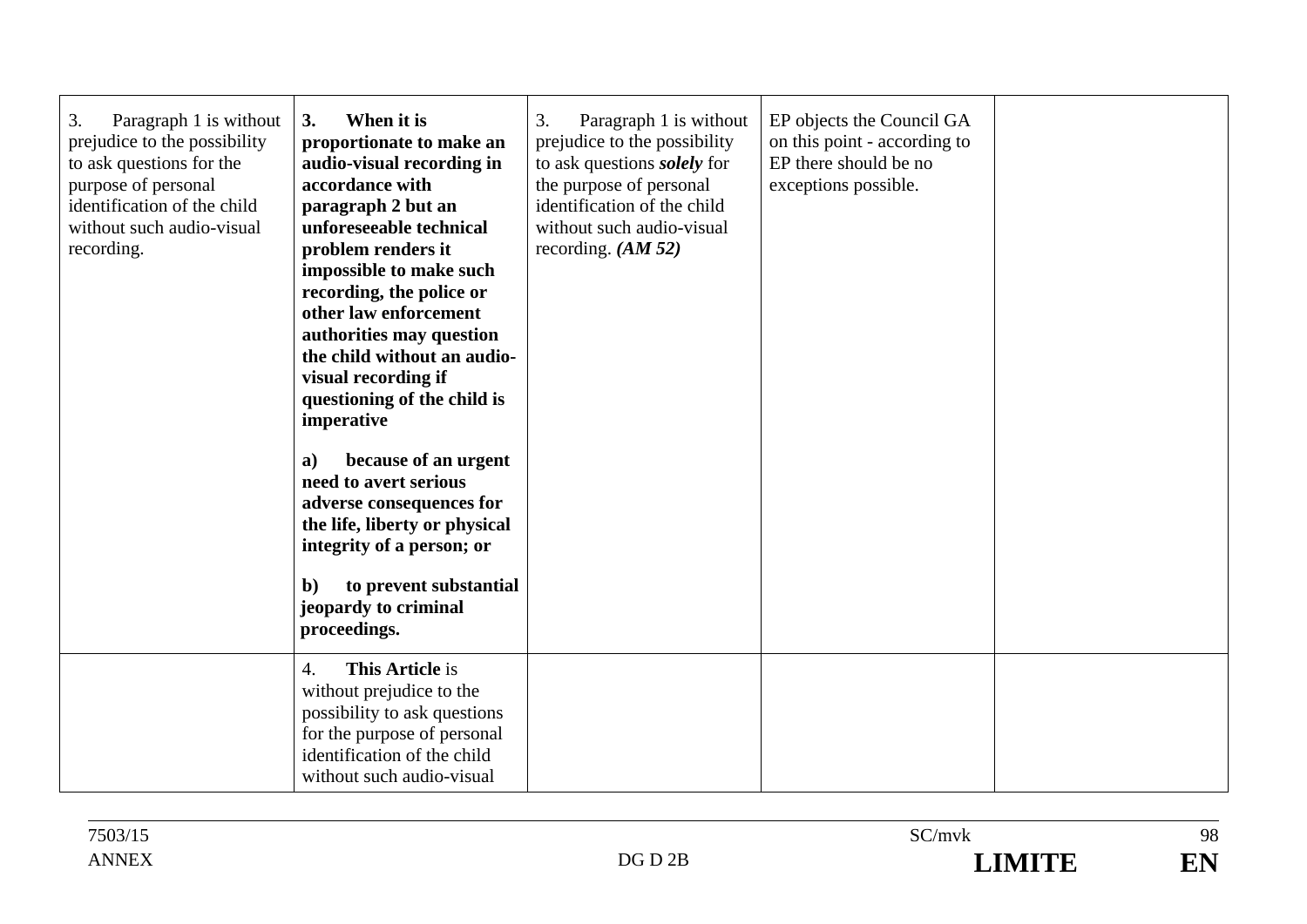| recording |  |  |
|-----------|--|--|
|           |  |  |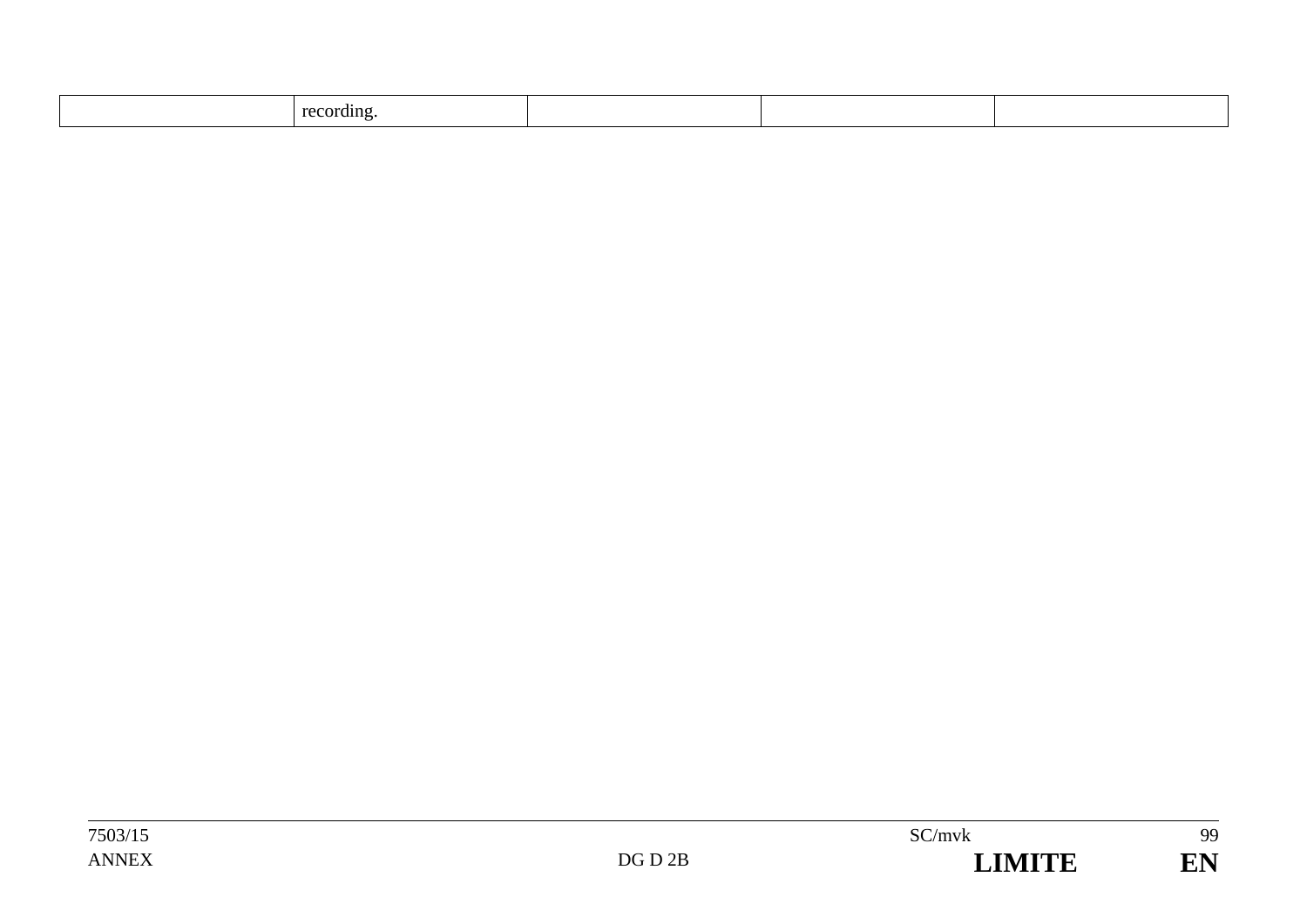| <b>Commission proposal</b><br>(ST 17633/13)                                                                                                                                                                                                                                                 | <b>Council GA</b><br>(ST 10065/14)                                                                                                                                                                                                                                                                                                                                                                                                                                                    | <b>Draft amendments</b><br>LIBE (DS 1098/15)                                                                                                                                                                                                                                                                                                                                                                                                                                                                                                                                               | <b>Observations</b><br><b>Presidency</b>                                                                                                                                                                                                                                                                        | <b>Possible Compromise</b> |  |
|---------------------------------------------------------------------------------------------------------------------------------------------------------------------------------------------------------------------------------------------------------------------------------------------|---------------------------------------------------------------------------------------------------------------------------------------------------------------------------------------------------------------------------------------------------------------------------------------------------------------------------------------------------------------------------------------------------------------------------------------------------------------------------------------|--------------------------------------------------------------------------------------------------------------------------------------------------------------------------------------------------------------------------------------------------------------------------------------------------------------------------------------------------------------------------------------------------------------------------------------------------------------------------------------------------------------------------------------------------------------------------------------------|-----------------------------------------------------------------------------------------------------------------------------------------------------------------------------------------------------------------------------------------------------------------------------------------------------------------|----------------------------|--|
|                                                                                                                                                                                                                                                                                             | <b>Article 10</b>                                                                                                                                                                                                                                                                                                                                                                                                                                                                     |                                                                                                                                                                                                                                                                                                                                                                                                                                                                                                                                                                                            |                                                                                                                                                                                                                                                                                                                 |                            |  |
| <b>Right to liberty</b>                                                                                                                                                                                                                                                                     | Limitation of detention and<br>use of alternative measures                                                                                                                                                                                                                                                                                                                                                                                                                            | <b>Right to liberty</b>                                                                                                                                                                                                                                                                                                                                                                                                                                                                                                                                                                    |                                                                                                                                                                                                                                                                                                                 |                            |  |
| Member States shall<br>children<br>that<br>are<br>ensure<br>deprived of liberty before<br>their conviction only as a<br>measure of last resort and<br>for the shortest appropriate<br>period of time. Due account<br>shall be taken of the age and<br>individual situation of the<br>child. | <b>Member States shall</b><br>1.<br>ensure that detention of a<br>child at any stage of the<br>proceedings before the<br>final determination by a<br>court of the question<br>whether the child<br>concerned has committed<br>the offence, shall only be a<br>measure of last resort and<br>for the shortest appropriate<br>period of time. Due account<br>shall be taken of the age and<br>individual situation of the<br>child, and of the particular<br>circumstances of the case. | Member States shall<br>1.<br>ensure that children are<br>deprived of liberty before<br>their conviction only as a<br>measure of last resort, <i>after</i><br>specific and detailed<br>reasons have been given,<br>and for the shortest<br>appropriate period of time,<br>ensuring in every case<br>respect for the human<br>dignity and the rights of the<br>child in custody. Due<br>account shall be taken of the<br>age, individual situation and<br><i>personality</i> of the child <i>and</i><br>the particular<br>circumstances under which<br>the offence was committed.<br>(AM 53) | MS are invited to comment<br>on all amendments of the<br><b>LIBE</b> committee; is<br>anything acceptable?<br>PRES considers that the title<br>as in the GA should in any<br>case be maintained - Right<br>to liberty is very confusing.<br>For the issue of legal basis,<br>see Article 2(1) last<br>sentence. |                            |  |
| Member States shall<br>2.                                                                                                                                                                                                                                                                   | <b>Member States shall</b><br>2.                                                                                                                                                                                                                                                                                                                                                                                                                                                      | 2.<br>Member States shall                                                                                                                                                                                                                                                                                                                                                                                                                                                                                                                                                                  |                                                                                                                                                                                                                                                                                                                 |                            |  |

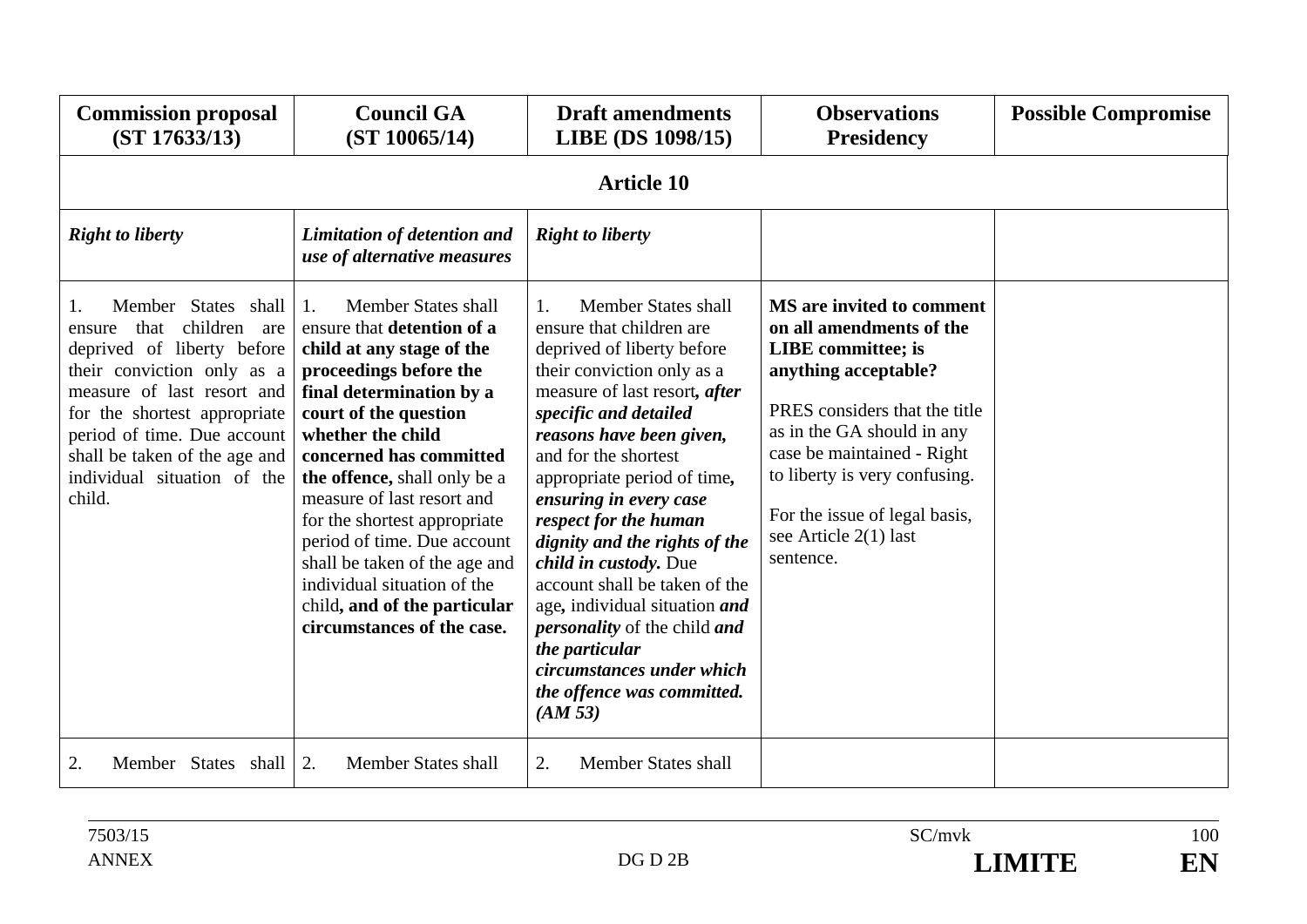| ensure that any deprivation<br>of liberty of children before<br>their conviction is subject to<br>a periodic review by a court. | ensure that any detention as<br>referred to in paragraph 1 is<br>subject to a periodic review<br>by a court. Such review shall<br>be carried out either ex<br><i>officio</i> by the court, or at<br>the request of the child, of<br>the child's lawyer, or of a<br>judicial authority which is<br>not a court. | ensure that any deprivation<br>of liberty of children before<br>their conviction is subject to<br>a periodic review, at<br>reasonable intervals of<br>time, by a court. Every child<br>deprived of liberty shall<br>have the right to challenge<br>the legality of the<br>deprivation of liberty before<br>a court or other competent,<br>independent and impartial<br>authority, and to a prompt<br>decision on any such<br>challenge. $(AM 54)$ |  |
|---------------------------------------------------------------------------------------------------------------------------------|----------------------------------------------------------------------------------------------------------------------------------------------------------------------------------------------------------------------------------------------------------------------------------------------------------------|---------------------------------------------------------------------------------------------------------------------------------------------------------------------------------------------------------------------------------------------------------------------------------------------------------------------------------------------------------------------------------------------------------------------------------------------------|--|
|                                                                                                                                 | 3.<br><b>Member States shall</b><br>ensure that, wherever<br>possible, the competent<br>authorities shall have<br>recourse to alternative<br>measures instead of<br>detention as referred to in<br>paragraph 1.                                                                                                |                                                                                                                                                                                                                                                                                                                                                                                                                                                   |  |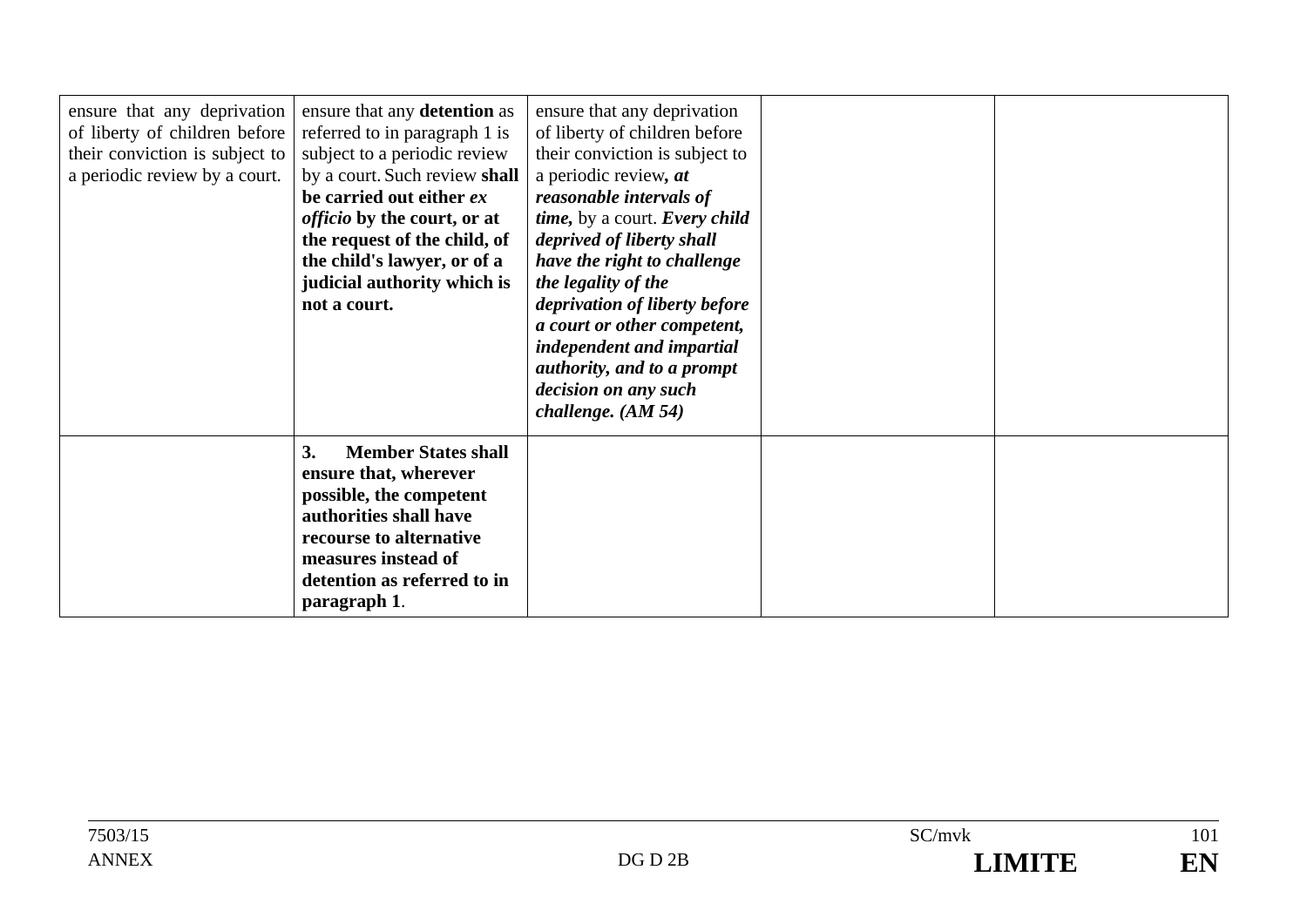| <b>Commission proposal</b><br>(ST 17633/13) | <b>Council GA</b><br>(ST 10065/14) | <b>Draft amendments</b><br>LIBE (DS 1098/15)                                                                                                                   | <b>Observations</b><br><b>Presidency</b> | <b>Possible Compromise</b> |  |
|---------------------------------------------|------------------------------------|----------------------------------------------------------------------------------------------------------------------------------------------------------------|------------------------------------------|----------------------------|--|
|                                             | <b>Article 10a</b>                 |                                                                                                                                                                |                                          |                            |  |
|                                             |                                    | <b>Provisional detention</b>                                                                                                                                   |                                          |                            |  |
|                                             |                                    | <b>Member States shall ensure</b><br>that children placed in<br>provisional detention are<br>kept separately from adults<br>and convicted children.<br>(AM 55) | This seems to belong to<br>Article 12.   |                            |  |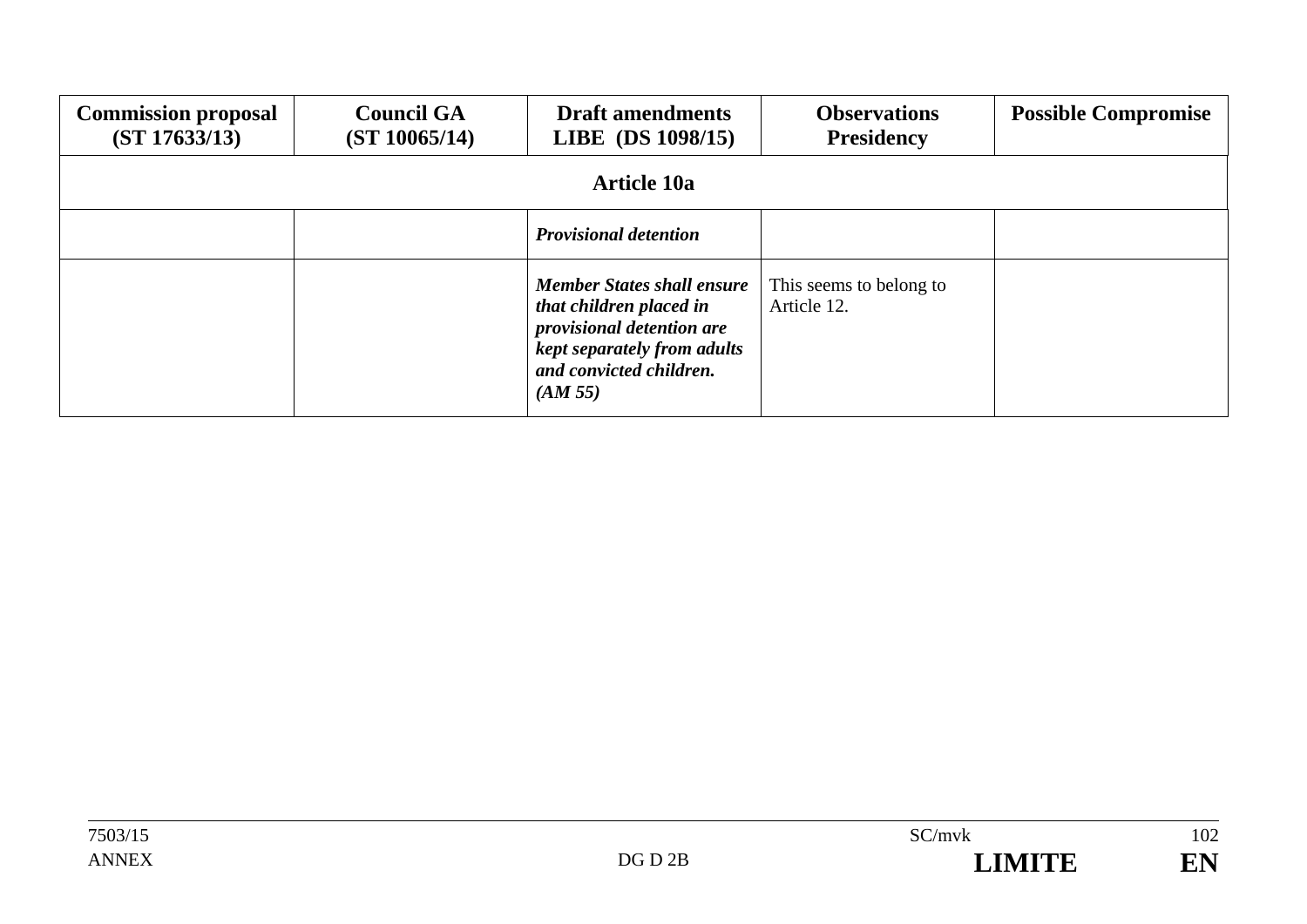| <b>Commission proposal</b><br>(ST 17633/13)                                                                                                                                                                           | <b>Council GA</b><br>(ST 10065/14)              | <b>Draft amendments</b><br>LIBE (DS 1098/15)                                                                                                                                                                               | <b>Observations</b><br><b>Presidency</b>                                         | <b>Possible Compromise</b> |
|-----------------------------------------------------------------------------------------------------------------------------------------------------------------------------------------------------------------------|-------------------------------------------------|----------------------------------------------------------------------------------------------------------------------------------------------------------------------------------------------------------------------------|----------------------------------------------------------------------------------|----------------------------|
|                                                                                                                                                                                                                       |                                                 | <b>Article 11</b>                                                                                                                                                                                                          |                                                                                  |                            |
| <b>Alternative measures</b>                                                                                                                                                                                           | <b>Alternative measures</b>                     | <b>Alternative measures</b>                                                                                                                                                                                                |                                                                                  |                            |
| <b>Member States shall</b><br>1.<br>ensure that, where the<br>conditions for deprivation of<br>liberty are fulfilled, the<br>competent authorities have<br>recourse to alternative<br>measures, wherever<br>possible. | Ideleted / moved to Article<br>10 and recitals] | Member States shall<br>$\mathbf{1}$ .<br>ensure that, where the<br>conditions for deprivation of<br>liberty are fulfilled, the<br>competent authorities have<br>recourse to alternative<br>measures, wherever<br>possible. | PRES considers that the<br>fusion of Article 11 into 10<br>should be maintained. |                            |
| The alternative<br>2.<br>measures may include:                                                                                                                                                                        |                                                 | The alternative<br>2.<br>measures may include:                                                                                                                                                                             |                                                                                  |                            |
| an obligation for the<br>(d)<br>child to reside in a specific<br>place,                                                                                                                                               |                                                 | an obligation for the<br>(a)<br>child to reside in a specific<br>place,                                                                                                                                                    |                                                                                  |                            |
| restrictions of contact<br>(e)<br>with specific persons,                                                                                                                                                              |                                                 | restrictions of contact<br>(b)<br>with specific persons,                                                                                                                                                                   |                                                                                  |                            |
| reporting obligations<br>(f)<br>to the competent authorities,                                                                                                                                                         |                                                 | reporting obligations<br>(c)<br>to the competent authorities,                                                                                                                                                              |                                                                                  |                            |
| undergoing of<br>(g)<br>therapeutic treatment or                                                                                                                                                                      |                                                 | <i>participation in</i><br>(d)<br>therapeutic or addiction                                                                                                                                                                 |                                                                                  |                            |

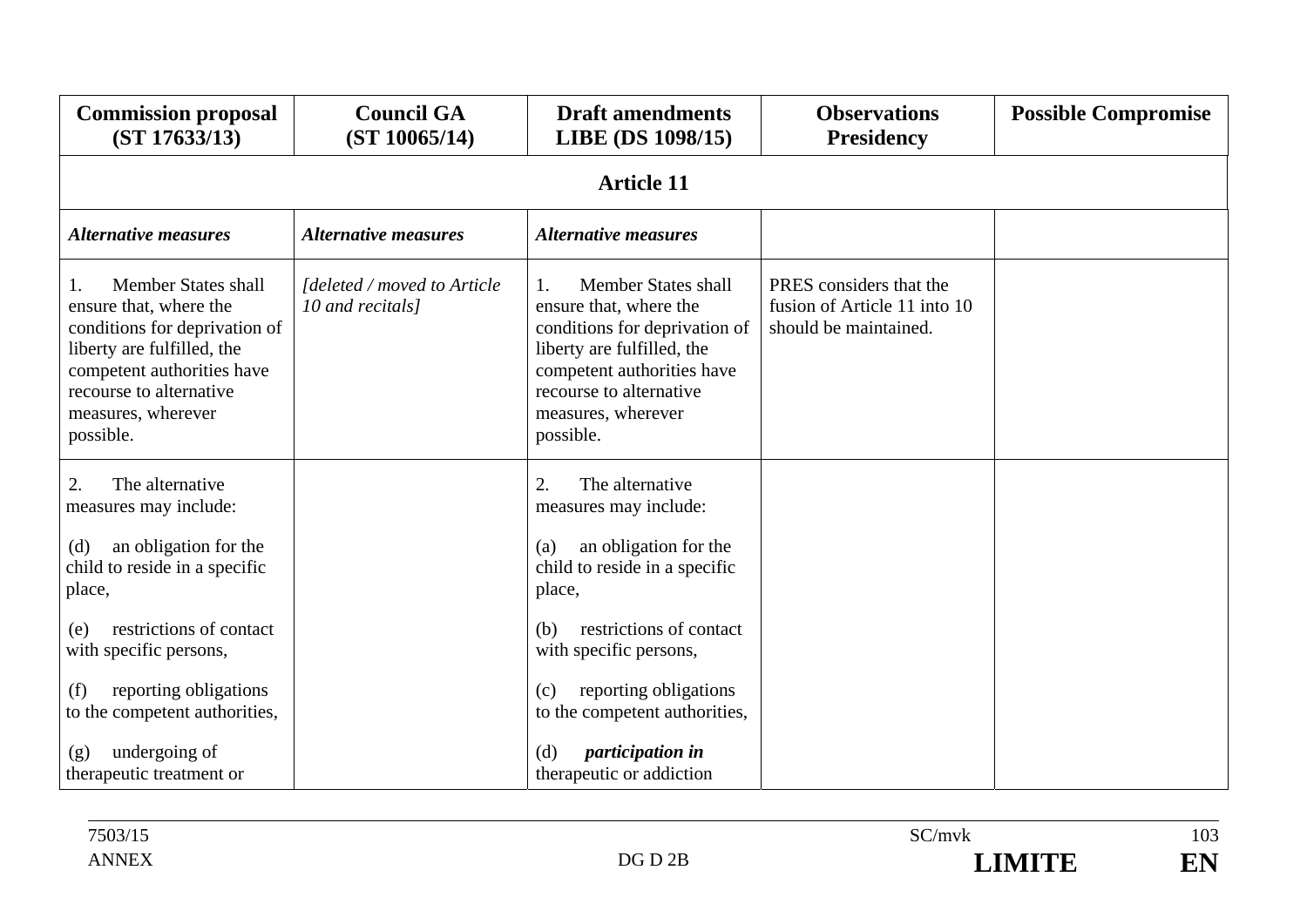| treatment for addiction,                         | <i>treatment programmes,</i><br>(AM 56)                               |  |
|--------------------------------------------------|-----------------------------------------------------------------------|--|
| participation in<br>(h)<br>educational measures. | participation in<br>(e)<br>educational <i>programmes</i> .<br>(AM 57) |  |
|                                                  |                                                                       |  |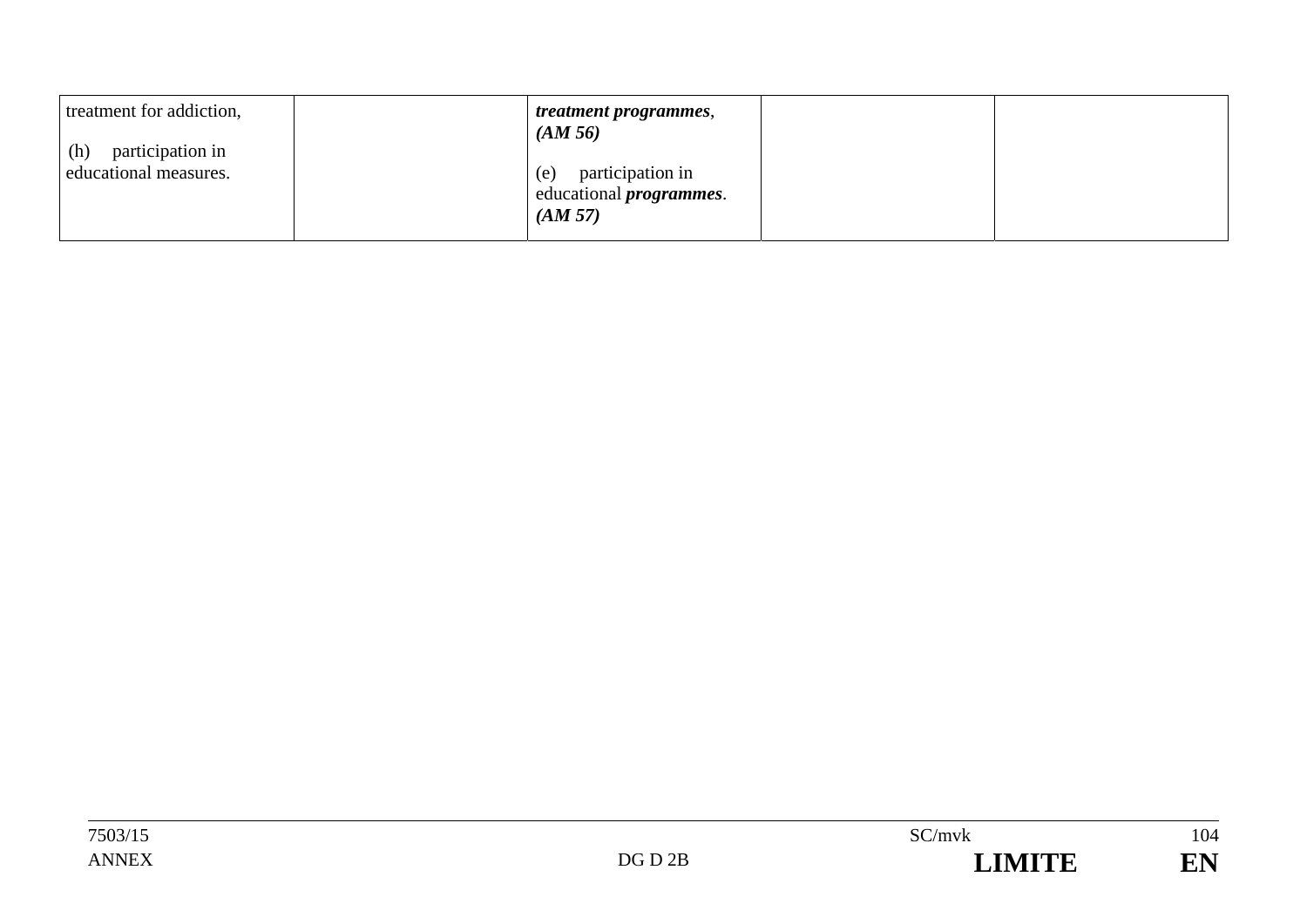| <b>Commission proposal</b><br>(ST 17633/13)                                | <b>Council GA</b><br>(ST 10065/14)         | <b>Draft amendments</b><br>LIBE (DS 1098/15)                                                                                                                                                                                                                                            | <b>Observations</b><br><b>Presidency</b>                                                                                             | <b>Possible Compromise</b> |  |  |
|----------------------------------------------------------------------------|--------------------------------------------|-----------------------------------------------------------------------------------------------------------------------------------------------------------------------------------------------------------------------------------------------------------------------------------------|--------------------------------------------------------------------------------------------------------------------------------------|----------------------------|--|--|
|                                                                            | <b>Article 12</b>                          |                                                                                                                                                                                                                                                                                         |                                                                                                                                      |                            |  |  |
| <b>Right to specific treatment</b><br>in case of deprivation of<br>liberty | Specific treatment in case<br>of detention | <b>Right to specific treatment</b><br>in case of deprivation of<br>liberty                                                                                                                                                                                                              |                                                                                                                                      |                            |  |  |
|                                                                            |                                            | <b>Member States shall</b><br>$-1$ .<br>ensure that arrests of<br>children are carried out on<br>the basis of procedures and<br>with safeguards appropriate<br>to the child's age and<br>degree of maturity. (AM 58)                                                                    | MS are invited to comment<br>on all amendments of the<br><b>LIBE</b> committee regarding<br>this Article; is anything<br>acceptable? |                            |  |  |
|                                                                            |                                            | -1a. Member States shall<br>further ensure that once<br>arrested the child has the<br>right to meet the holder of<br>the parental responsibility<br>or another appropriate<br>adult as referred to in<br>Article $5(1)$ promptly and in<br>any event prior to<br>questioning. $(AM 59)$ |                                                                                                                                      |                            |  |  |
| <b>Member States shall</b><br>1.                                           | <b>Member States shall</b><br>1.           | <b>Member States shall</b><br>1.                                                                                                                                                                                                                                                        | NB: issue of legal basis - see                                                                                                       |                            |  |  |

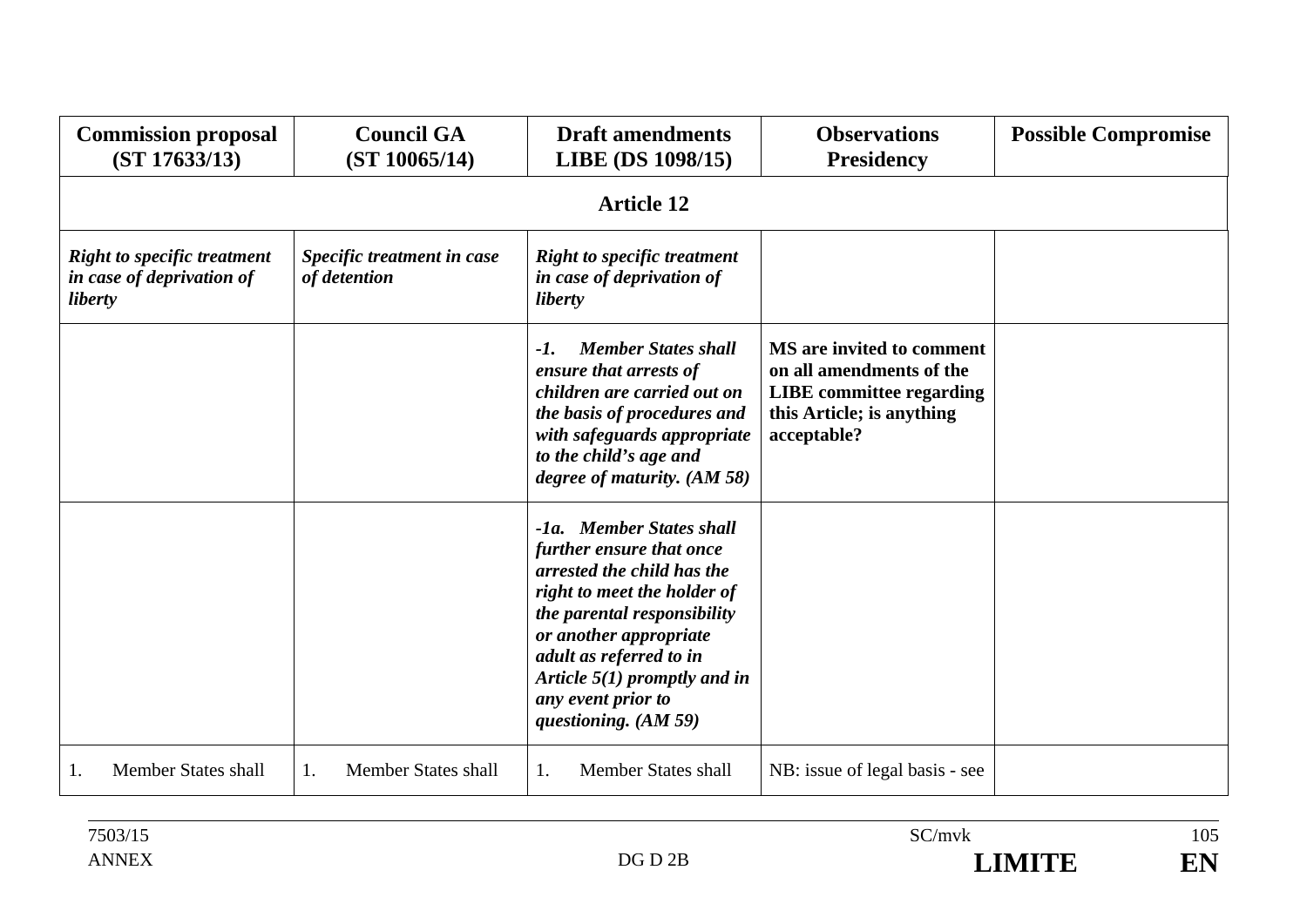| ensure that children are<br>detained separately from<br>adults, unless it is<br>considered in the child's best<br>interest not to do so. When a<br>detained child reaches the<br>age of 18 years, Member<br>States shall provide the<br>possibility to continue the<br>separate detention where<br>warranted, taking into<br>account the individual<br>circumstances of the<br>detained person. | ensure that children who are<br>detained at any stage of the<br>proceedings before the<br>final determination by a<br>court of the question<br>whether the child<br>concerned has committed<br>the offence, are held<br>separately from adults,<br>unless it is considered in the<br>child's best interest not to do<br>SO. | ensure that children are<br>detained separately from<br>adults <i>and may</i> , <i>when they</i><br><i>reach</i> the age of 18 years,<br>continue to be detained<br>separately from adults<br>unless it is considered to be<br>in their best interests or in<br>the best interests of other<br>detained children not to do<br>so. $(AM 60)$ | Article $2(1)$ last sentence. |  |
|-------------------------------------------------------------------------------------------------------------------------------------------------------------------------------------------------------------------------------------------------------------------------------------------------------------------------------------------------------------------------------------------------|-----------------------------------------------------------------------------------------------------------------------------------------------------------------------------------------------------------------------------------------------------------------------------------------------------------------------------|---------------------------------------------------------------------------------------------------------------------------------------------------------------------------------------------------------------------------------------------------------------------------------------------------------------------------------------------|-------------------------------|--|
|                                                                                                                                                                                                                                                                                                                                                                                                 | When a detained<br>1a.<br>child reaches the age of 18<br>years, Member States shall<br>endeavour to provide the<br>possibility to continue the<br>separate detention where<br>warranted, taking into<br>account the individual<br>circumstances of the<br>detained person.                                                  |                                                                                                                                                                                                                                                                                                                                             |                               |  |
|                                                                                                                                                                                                                                                                                                                                                                                                 | Without prejudice to<br>1b.<br>paragraph 1, children may<br>be detained with young<br>adults unless these persons<br>are not suited for joint<br>accommodation with                                                                                                                                                         |                                                                                                                                                                                                                                                                                                                                             |                               |  |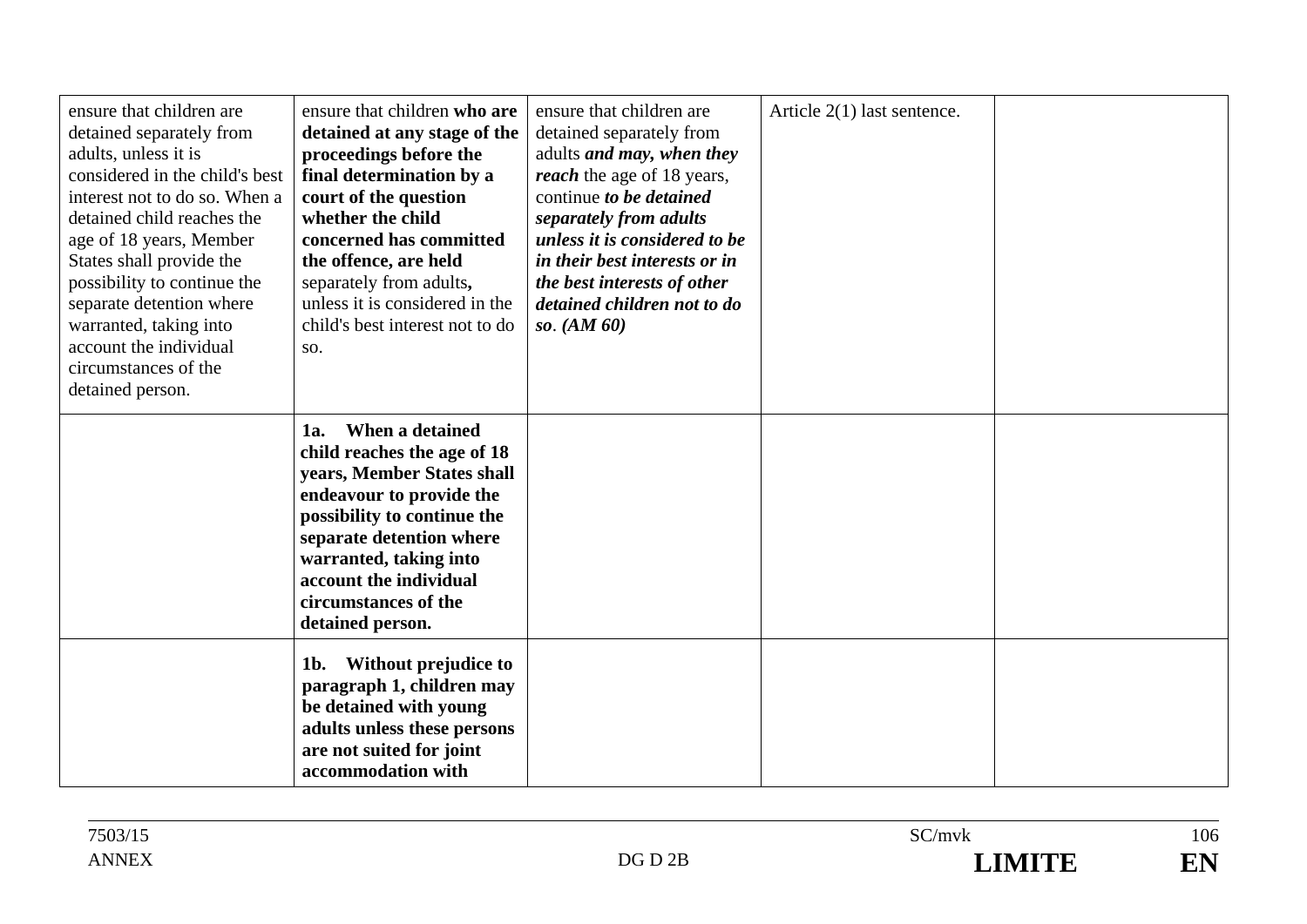|                                                                                                                                                                                                       | children.                                                                                                                                                                                                             |                                                                                                                                                                                                                          |
|-------------------------------------------------------------------------------------------------------------------------------------------------------------------------------------------------------|-----------------------------------------------------------------------------------------------------------------------------------------------------------------------------------------------------------------------|--------------------------------------------------------------------------------------------------------------------------------------------------------------------------------------------------------------------------|
| Member States shall,<br>2.<br>during the period of<br>deprivation of liberty, take<br>all appropriate measures to:<br>(a) ensure and preserve the<br>health and physical<br>development of the child, | When children are<br>2.<br>detained in accordance<br>with paragraph 1, Member<br>States shall take all<br>appropriate measures to:<br>(a) ensure and preserve the<br>health and physical<br>development of the child, | Member States shall,<br>2.<br>during the period of<br>deprivation of liberty, take<br>all appropriate measures to:<br>(a) ensure and preserve the<br>health, physical and mental<br>development of the child,<br>(AM 61) |
| (b) ensure the right to<br>education and training of the<br>child,                                                                                                                                    | (b) ensure the right to<br>education and training of the<br>child,                                                                                                                                                    | (aa) protect the dignity and<br><i>identity of the child, (AM</i><br>62)                                                                                                                                                 |
| (c) ensure effective and<br>regular exercise of the right<br>to family life including the<br>maintenance of family ties,                                                                              | (c) ensure effective and<br>regular exercise of the right<br>to family life,                                                                                                                                          | (b) ensure the right to<br>education and training of the<br>child,                                                                                                                                                       |
| (d) foster the development<br>of the child and its future<br>integration into society.                                                                                                                | (d) foster the <b>child's</b> future<br>integration into society.<br>The measures taken shall<br>be proportionate and                                                                                                 | (c) ensure effective and<br>regular exercise of the right<br>to family life including the<br>maintenance of family ties,                                                                                                 |
|                                                                                                                                                                                                       | appropriate to the period<br>of detention.                                                                                                                                                                            | $(d)$ ensure access to<br><i>programmes that</i> foster the<br>development of the child<br>and <i>his or her</i> future<br>integration into society, $(AM)$<br>63)                                                       |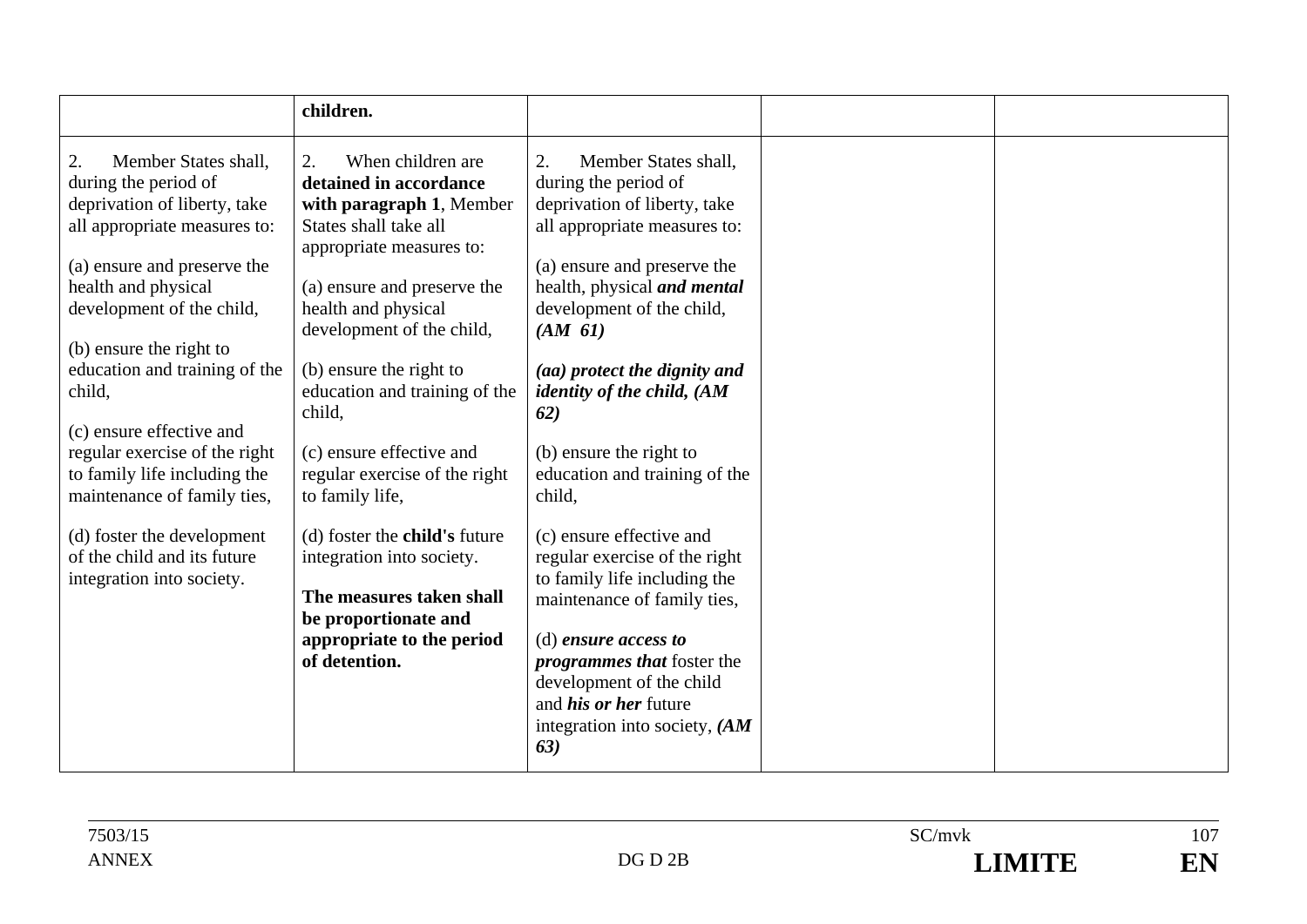|  | (da) ensure that the special<br>requirements of those<br>children with physical,<br>sensory, and learning<br>disabilities are provided for,<br>(AM 64)                           |  |
|--|----------------------------------------------------------------------------------------------------------------------------------------------------------------------------------|--|
|  | (db) ensure that all other<br>rights of the child are<br>protected, $(AM 65)$<br>$(ac)$ ensure the freedom of<br>the child to manifest his or<br>her religion or belief. (AM     |  |
|  | 66)<br><b>Member States shall</b><br>2a.<br>ensure that effective means<br>of complaint and remedies                                                                             |  |
|  | are available to detained<br>children, their lawyers and<br>holders of parental<br>responsibility or other<br>appropriate adults. Member<br><b>States shall also ensure that</b> |  |
|  | independent inspections are<br>carried out on a periodic<br>basic to check the state of<br>detention facilities and the<br>treatment of detainees, and<br>shall take appropriate |  |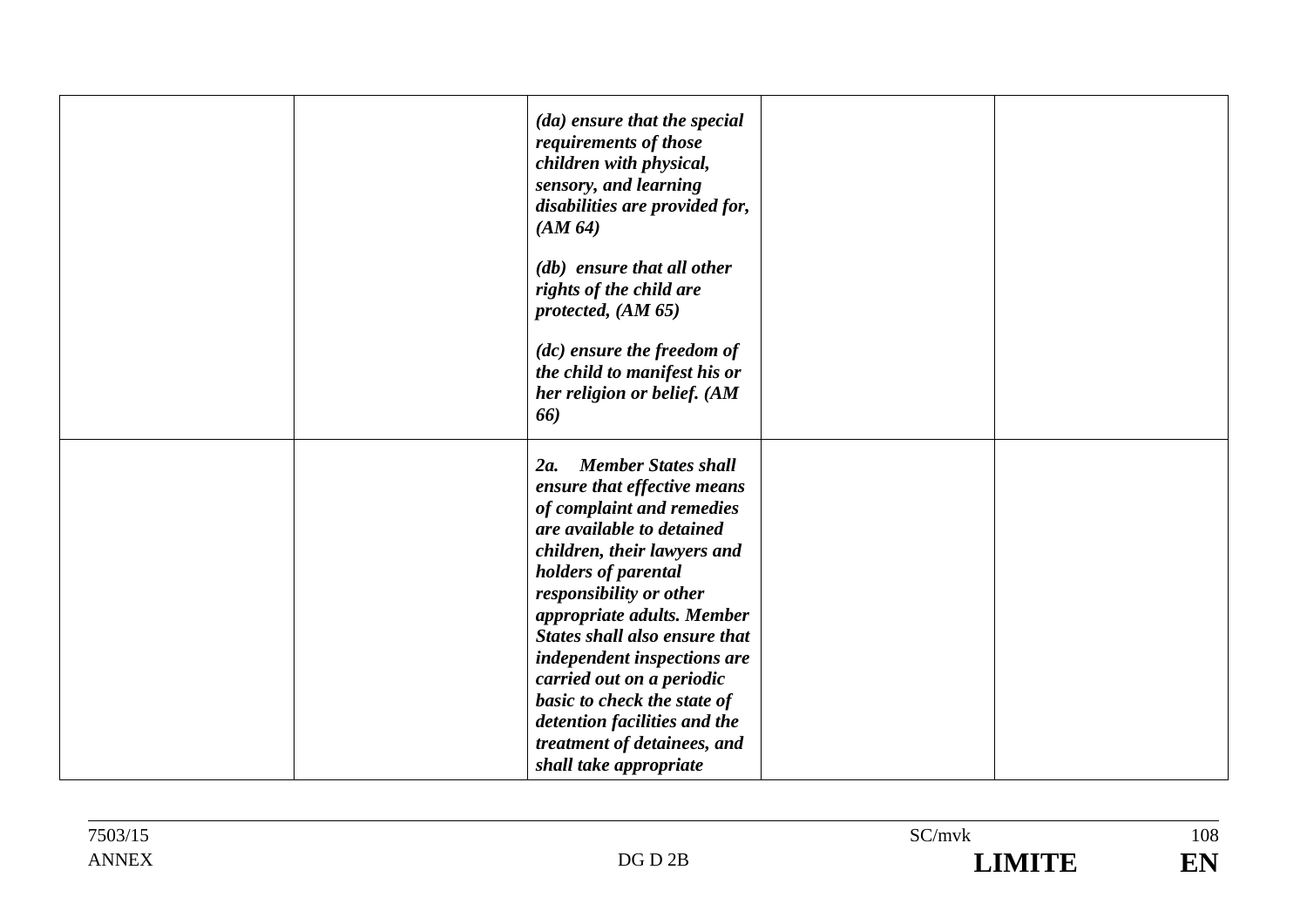|  | $\vert$ action on the findings. (AM<br>67 |  |  |
|--|-------------------------------------------|--|--|
|  |                                           |  |  |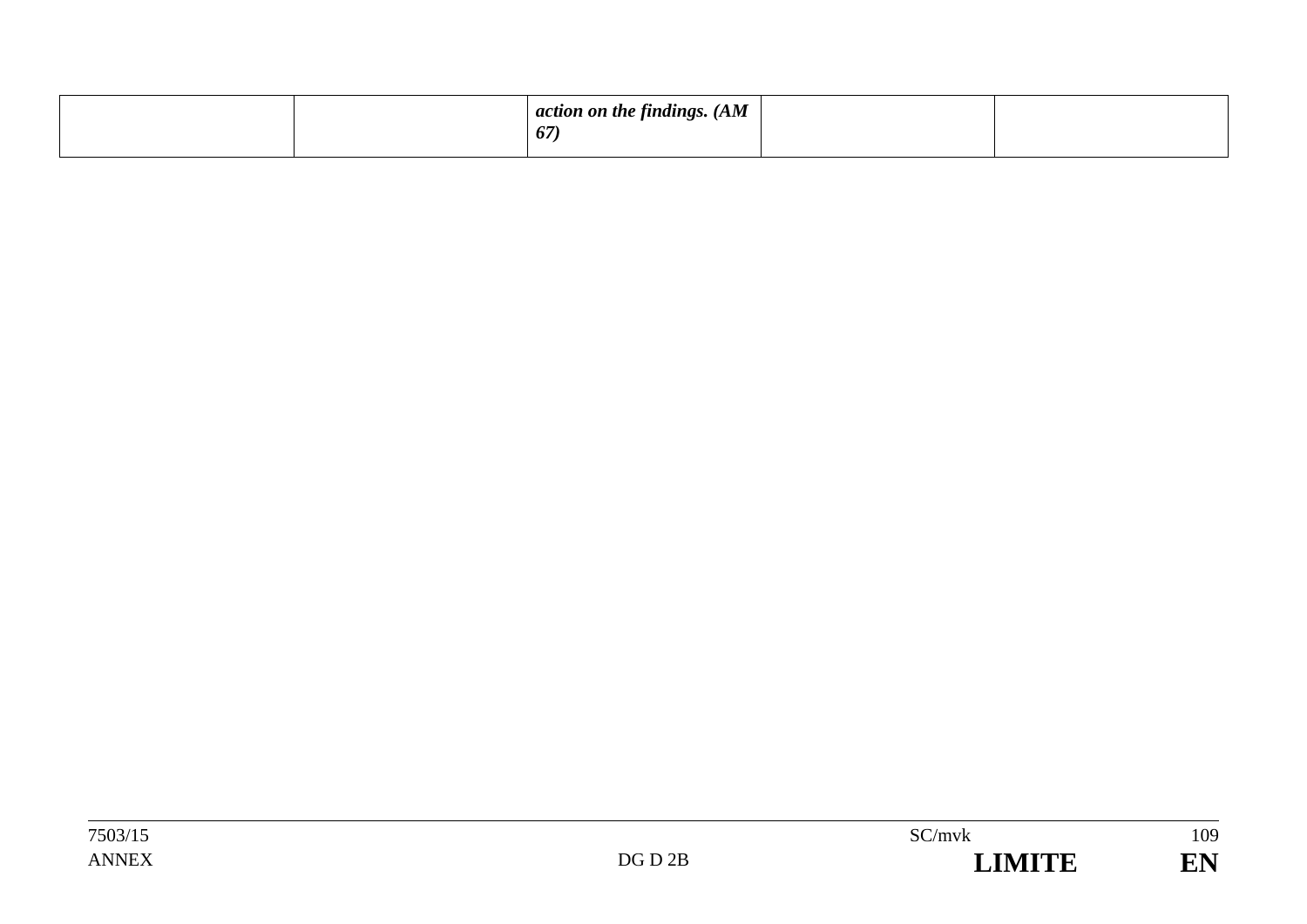| <b>Commission proposal</b><br>(ST 17633/13)                                                                                                                                                                                                                       | <b>Council GA</b><br>(ST 10065/14)                                                                                                                                                | <b>Draft amendments</b><br><b>LIBE (DS 1098/15)</b>                                                                                                                                                                                                                             | <b>Observations</b><br><b>Presidency</b>                                                                                                                                                                                                    | <b>Possible Compromise</b> |  |  |  |
|-------------------------------------------------------------------------------------------------------------------------------------------------------------------------------------------------------------------------------------------------------------------|-----------------------------------------------------------------------------------------------------------------------------------------------------------------------------------|---------------------------------------------------------------------------------------------------------------------------------------------------------------------------------------------------------------------------------------------------------------------------------|---------------------------------------------------------------------------------------------------------------------------------------------------------------------------------------------------------------------------------------------|----------------------------|--|--|--|
|                                                                                                                                                                                                                                                                   | <b>Article 13</b>                                                                                                                                                                 |                                                                                                                                                                                                                                                                                 |                                                                                                                                                                                                                                             |                            |  |  |  |
| <b>Timely and diligent</b><br>treatment of cases                                                                                                                                                                                                                  | <b>Timely and diligent</b><br>treatment of cases                                                                                                                                  | Timely and diligent<br>treatment of cases                                                                                                                                                                                                                                       |                                                                                                                                                                                                                                             |                            |  |  |  |
| Member States shall<br>ensure that criminal<br>proceedings involving<br>children are treated as a<br>matter of urgency and with<br>due diligence.                                                                                                                 | Member States shall take<br>appropriate measures to<br>ensure that criminal<br>proceedings involving<br>children are treated as a<br>matter of urgency and with<br>due diligence. | Member States shall<br>$\mathbf{1}$<br>ensure that criminal<br>proceedings involving<br>children are treated as a<br>matter of urgency and with<br>due diligence.                                                                                                               | MS stated that they foresee<br>difficulties with the<br>implementation of these<br>provisions.<br>Judges are independent - MS<br>can only exercise a certain<br>control - therefore words<br>"take appropriate measures<br>to" are crucial. |                            |  |  |  |
| <b>Member States shall</b><br>2.<br>ensure that children are<br>treated in a manner<br>appropriate to their age, their<br>special needs, their maturity<br>and level of understanding,<br>and bearing in mind any<br>communication difficulties<br>they may have. |                                                                                                                                                                                   | <b>Member States shall</b><br>$\overline{2}$ .<br>ensure that children are<br>treated in a manner<br>appropriate to their age, their<br>special needs, their maturity<br>and level of understanding,<br>and bearing in mind any<br>communication difficulties<br>they may have. | This paragraph could only<br>be accepted, if the words<br>"take appropriate measures<br>to" are again inserted.<br>Accompanying recital 6c<br>should also be taken.                                                                         |                            |  |  |  |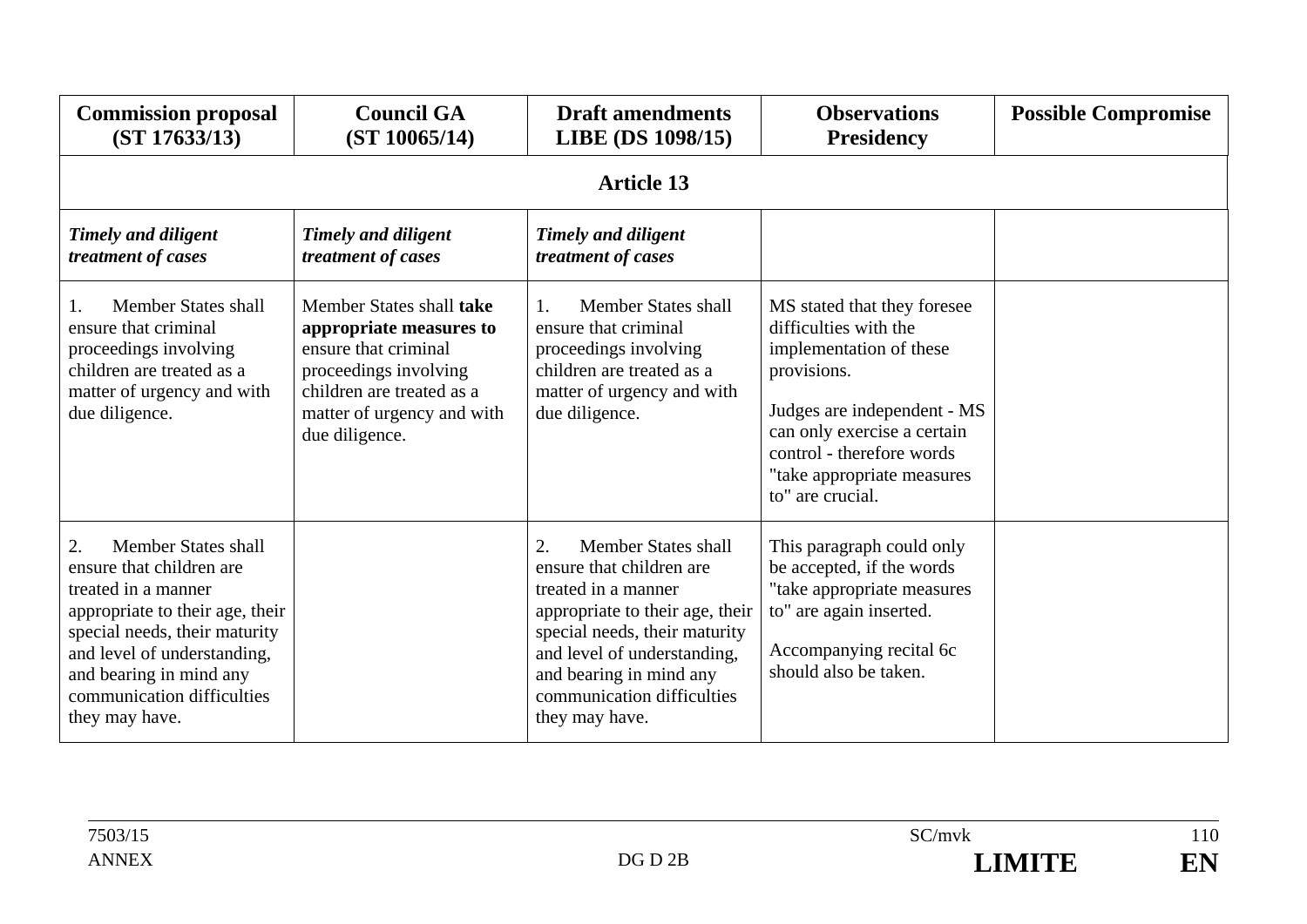| <b>Commission proposal</b><br>(ST 17633/13)                                                                                                                                                                                                                          | <b>Council GA</b><br>(ST 10065/14)                                                                               | <b>Draft amendments</b><br>LIBE (DS 1098/15)                                                                                                                                                                                                                     | <b>Observations</b><br><b>Presidency</b>                                                                                                                                                                                                                                                                                                                                                                                                                                                       | <b>Possible Compromise</b> |  |  |  |
|----------------------------------------------------------------------------------------------------------------------------------------------------------------------------------------------------------------------------------------------------------------------|------------------------------------------------------------------------------------------------------------------|------------------------------------------------------------------------------------------------------------------------------------------------------------------------------------------------------------------------------------------------------------------|------------------------------------------------------------------------------------------------------------------------------------------------------------------------------------------------------------------------------------------------------------------------------------------------------------------------------------------------------------------------------------------------------------------------------------------------------------------------------------------------|----------------------------|--|--|--|
|                                                                                                                                                                                                                                                                      | <b>Article 14</b>                                                                                                |                                                                                                                                                                                                                                                                  |                                                                                                                                                                                                                                                                                                                                                                                                                                                                                                |                            |  |  |  |
| <b>Right to protection of</b><br>privacy                                                                                                                                                                                                                             | <b>Protection of privacy</b>                                                                                     | <b>Right to protection of</b><br>privacy                                                                                                                                                                                                                         |                                                                                                                                                                                                                                                                                                                                                                                                                                                                                                |                            |  |  |  |
| Member States shall<br>1.<br>ensure that criminal<br>proceedings involving<br>children take place in the<br>absence of the public,<br>unless, after due<br>consideration of the best<br>interest of the child.<br>exceptional circumstances<br>justify a derogation. | Member States shall<br>1.<br>ensure that the privacy of<br>children during criminal<br>proceedings is protected. | Member States shall<br>1.<br>ensure that criminal<br>proceedings involving<br>children take place in the<br>absence of the public, unless<br>in exceptional<br><i>circumstances</i> the best<br><i>interests</i> of the child justify<br>a derogation. $(AM 68)$ | This issue has been debated<br>at length in the Council.<br>Should the criminal<br>proceedings involving<br>children in principle be open<br>to the public, or should they<br>in principle be closed? It<br>was agreed to take a<br>"neutral" position, given<br>also that the differences<br>between the legal traditions<br>and systems of the Member<br>States should be taken into<br>account (Article 82.2)<br>TFEU). MS confirmed that<br>this neutral position should<br>be maintained. |                            |  |  |  |
| 2.<br><b>Member States shall</b><br>ensure that the competent<br>authorities take appropriate<br>measures in criminal                                                                                                                                                | 2.<br>To that end, the<br><b>Member States shall take</b><br>appropriate measures,<br>such as protecting the     | 2.<br>Member States shall<br>ensure that the competent<br>authorities take appropriate<br>measures in criminal                                                                                                                                                   | Some observations were<br>made on the amendments:<br>- difficult to protect the<br>"wellbeing" of the child and                                                                                                                                                                                                                                                                                                                                                                                |                            |  |  |  |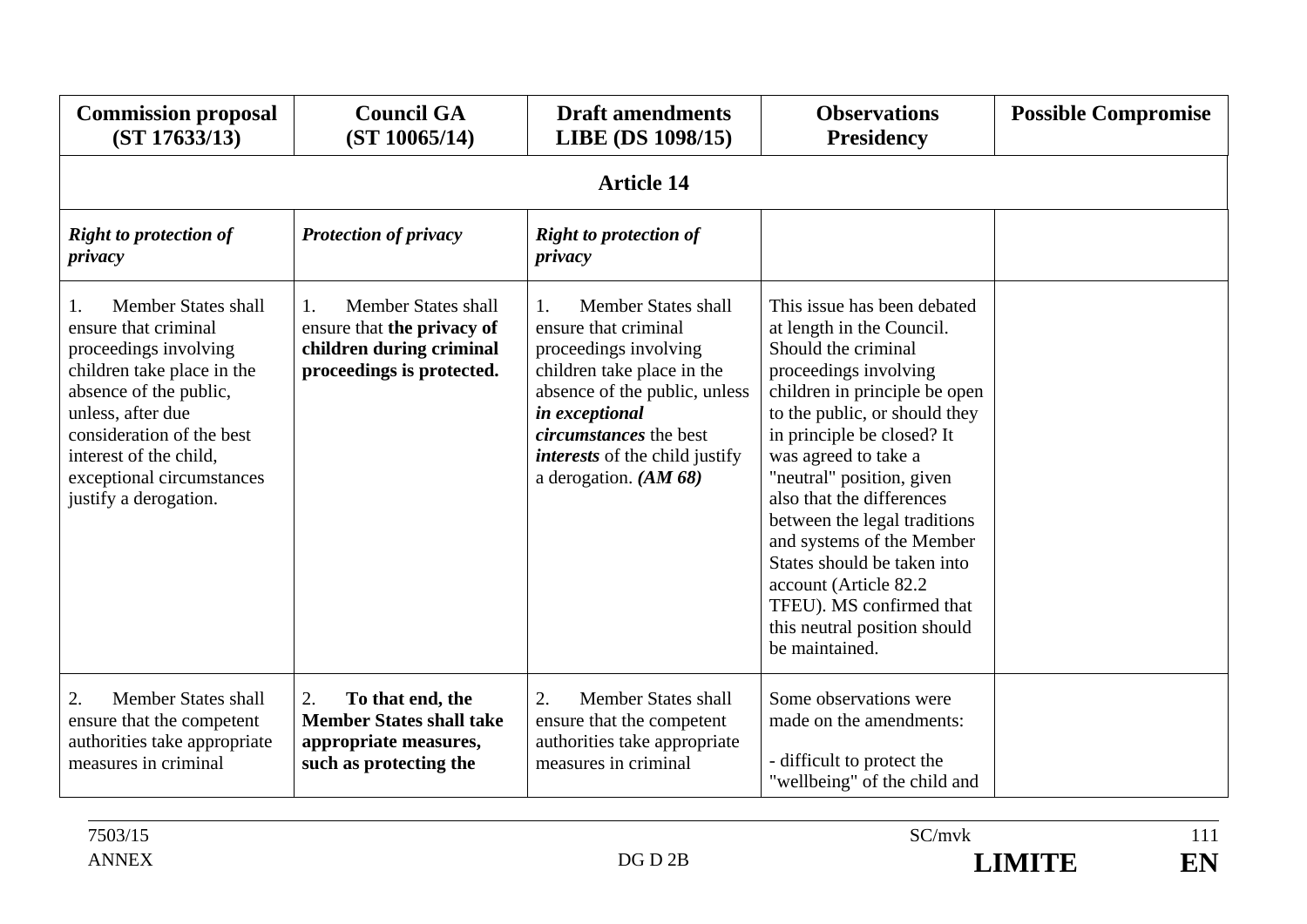| proceedings to protect the<br>privacy of the child and<br>family members, including<br>their names and images.<br>Member States shall ensure<br>that the competent<br>authorities do not publicly<br>disseminate information that<br>could lead to the<br>identification of the child. | personal characteristics of<br>the child that are taken<br>into account and derive<br>from the individual<br>assessment referred to in<br>Article 7, protecting the<br>records referred to in<br>Article $9(1)$ and $9(2)$ and<br>avoiding that any<br>inappropriate use of these<br>records is made, and<br>protecting the images of<br>the child and its family<br>members. | proceedings to protect the<br>privacy <i>and wellbeing</i> of the<br>child and family members,<br>including their names and<br>images. Member States shall<br>ensure that the competent<br>authorities and non-state<br>actors, such as the media,<br>do not publicly disseminate<br>information that could lead<br>to the identification of the<br>child. $(AM 69)$ | its family members;<br>- it is impossible to control<br>non-state actors, such as the<br>media. |  |
|----------------------------------------------------------------------------------------------------------------------------------------------------------------------------------------------------------------------------------------------------------------------------------------|-------------------------------------------------------------------------------------------------------------------------------------------------------------------------------------------------------------------------------------------------------------------------------------------------------------------------------------------------------------------------------|----------------------------------------------------------------------------------------------------------------------------------------------------------------------------------------------------------------------------------------------------------------------------------------------------------------------------------------------------------------------|-------------------------------------------------------------------------------------------------|--|
| Member States shall<br>3.<br>ensure that the records<br>referred to in Article $9(1)$ are<br>not publicly disseminated.                                                                                                                                                                | This Article shall not<br>3.<br>prevent the competent<br>authorities from publicly<br>disseminating information<br>that can lead to the<br>identification of a child<br>when this is strictly<br>necessary in the interest of<br>the criminal proceedings.                                                                                                                    | Member States shall<br>3.<br>ensure that the records<br>referred to in Article $9(1)$ are<br>not publicly disseminated.                                                                                                                                                                                                                                              |                                                                                                 |  |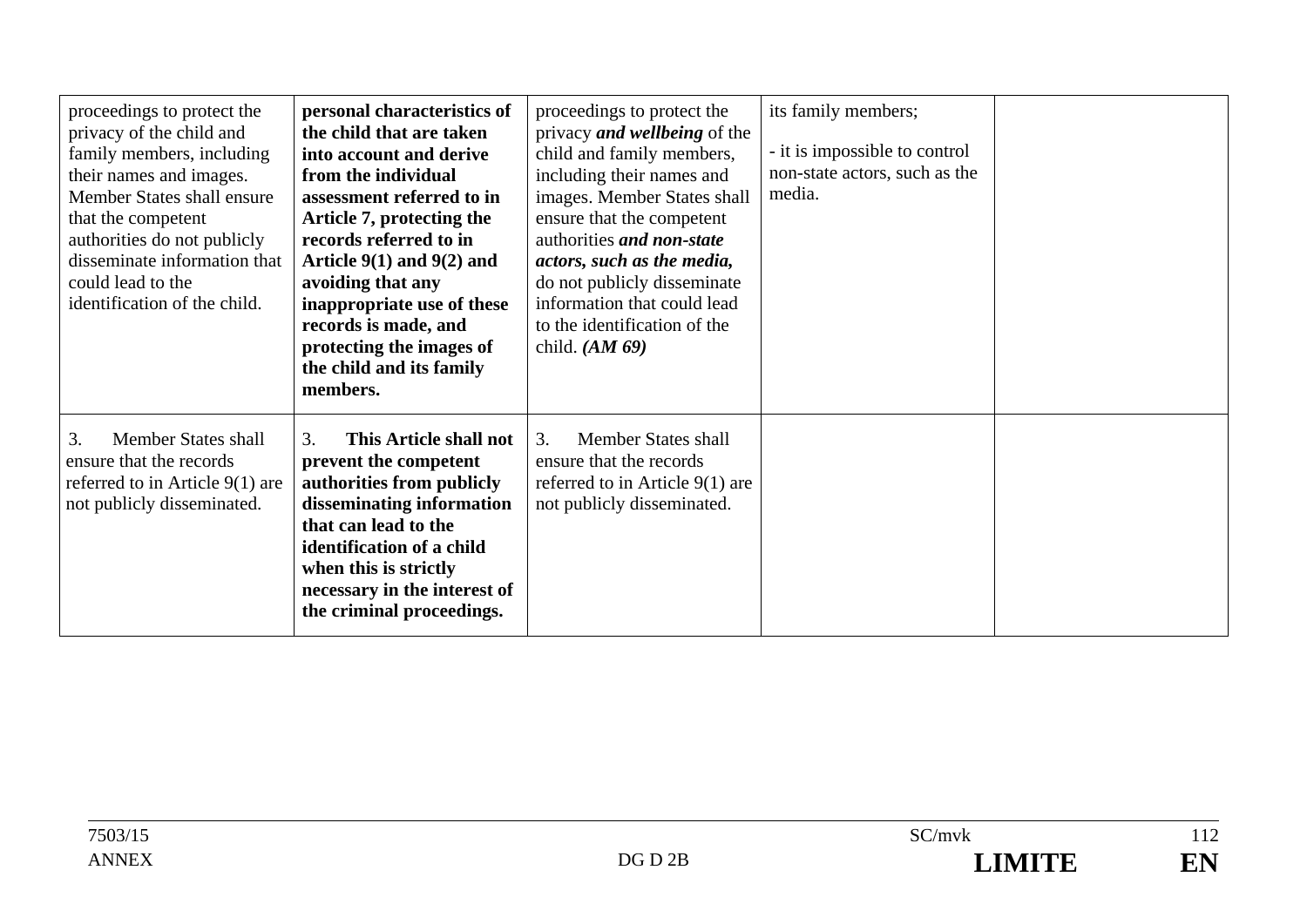| <b>Commission proposal</b><br>(ST 17633/13)                                                                                                                                                             | <b>Council GA</b><br>(ST 10065/14)                                                                                                                                                                | <b>Draft amendments</b><br>LIBE (DS 1098/15)                                                                                                                                                                                                                                                                                                                                                                                                         | <b>Observations</b><br><b>Presidency</b>                                                                                                                                                                                            | <b>Possible Compromise</b> |
|---------------------------------------------------------------------------------------------------------------------------------------------------------------------------------------------------------|---------------------------------------------------------------------------------------------------------------------------------------------------------------------------------------------------|------------------------------------------------------------------------------------------------------------------------------------------------------------------------------------------------------------------------------------------------------------------------------------------------------------------------------------------------------------------------------------------------------------------------------------------------------|-------------------------------------------------------------------------------------------------------------------------------------------------------------------------------------------------------------------------------------|----------------------------|
|                                                                                                                                                                                                         |                                                                                                                                                                                                   | <b>Article 15</b>                                                                                                                                                                                                                                                                                                                                                                                                                                    |                                                                                                                                                                                                                                     |                            |
| <b>Right of access to court</b><br>hearings of the holder of<br>parental responsibility                                                                                                                 | <b>Right of the child to be</b><br>accompanied by an adult<br>during the court hearings                                                                                                           | <b>Right of access to court</b><br>hearings of the holder of<br>parental responsibility                                                                                                                                                                                                                                                                                                                                                              |                                                                                                                                                                                                                                     |                            |
| Member States shall ensure<br>that the holder of parental<br>responsibility or another<br>appropriate adult as referred<br>to in Article 5 have access to<br>the court hearings involving<br>the child. | <b>Member States shall</b><br>1.<br>ensure that children have<br>the right to be<br>accompanied by a holder<br>of parental responsibility<br>during court hearings in<br>which they are involved. | <b>Except in cases where this</b><br>would not be in the best<br>interests of the child,<br>Member States shall ensure<br>that the holder of parental<br>responsibility or another<br>appropriate adult as referred<br>to in Article 5 have access to<br>the court hearings involving<br>the child <i>and may</i> , where<br>appropriate, be present<br>during other stages in the<br>proceedings at which the<br><i>child is present.</i> $(AM 70)$ | PRES considers that the GA<br>text should be maintained.<br>since it is more detailed and<br>better.<br>MS are invited to comment<br>on the last sentence of the<br>EP amendment ("and may<br>present"): could that be<br>accepted? |                            |
|                                                                                                                                                                                                         | 2.<br>In the situations<br>where                                                                                                                                                                  |                                                                                                                                                                                                                                                                                                                                                                                                                                                      |                                                                                                                                                                                                                                     |                            |
|                                                                                                                                                                                                         | it is not possible for a<br>(a)<br>holder of parental<br>responsibility to<br>accompany the child                                                                                                 |                                                                                                                                                                                                                                                                                                                                                                                                                                                      |                                                                                                                                                                                                                                     |                            |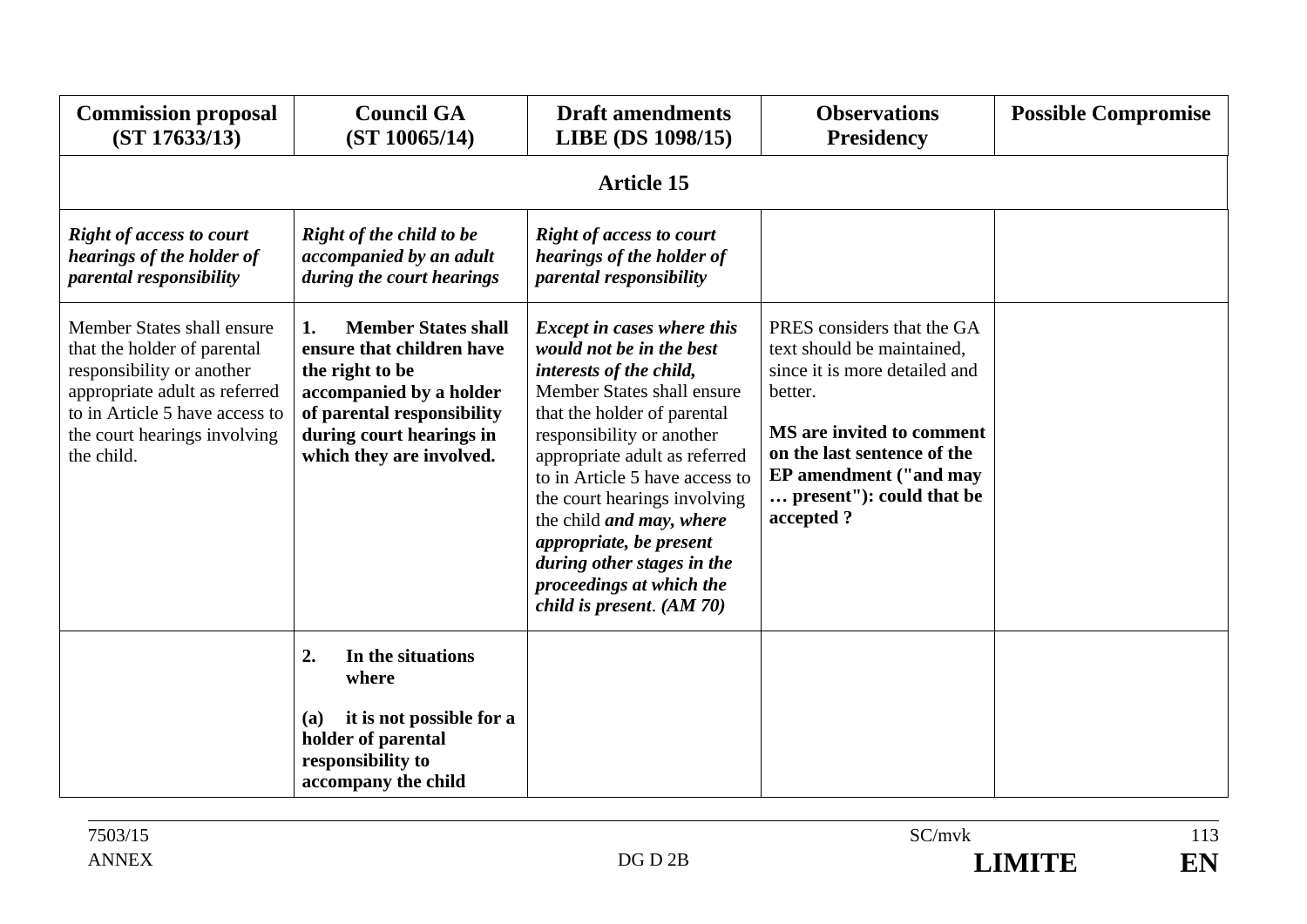| during a court hearing in<br>which the child is involved;                                                                               |  |  |
|-----------------------------------------------------------------------------------------------------------------------------------------|--|--|
| no holder of parental<br><b>(b)</b><br>responsibility is willing to<br>accompany the child;                                             |  |  |
| it would be contrary<br>(c)<br>to the best interests of the<br>child to be accompanied by<br>a holder of parental<br>responsibility; or |  |  |
| (d) the presence of a<br>holder of parental<br>responsibility could<br>prejudice the criminal<br>proceedings,                           |  |  |
| the child has the right to<br>be accompanied by<br>another appropriate adult<br>acceptable to the court.                                |  |  |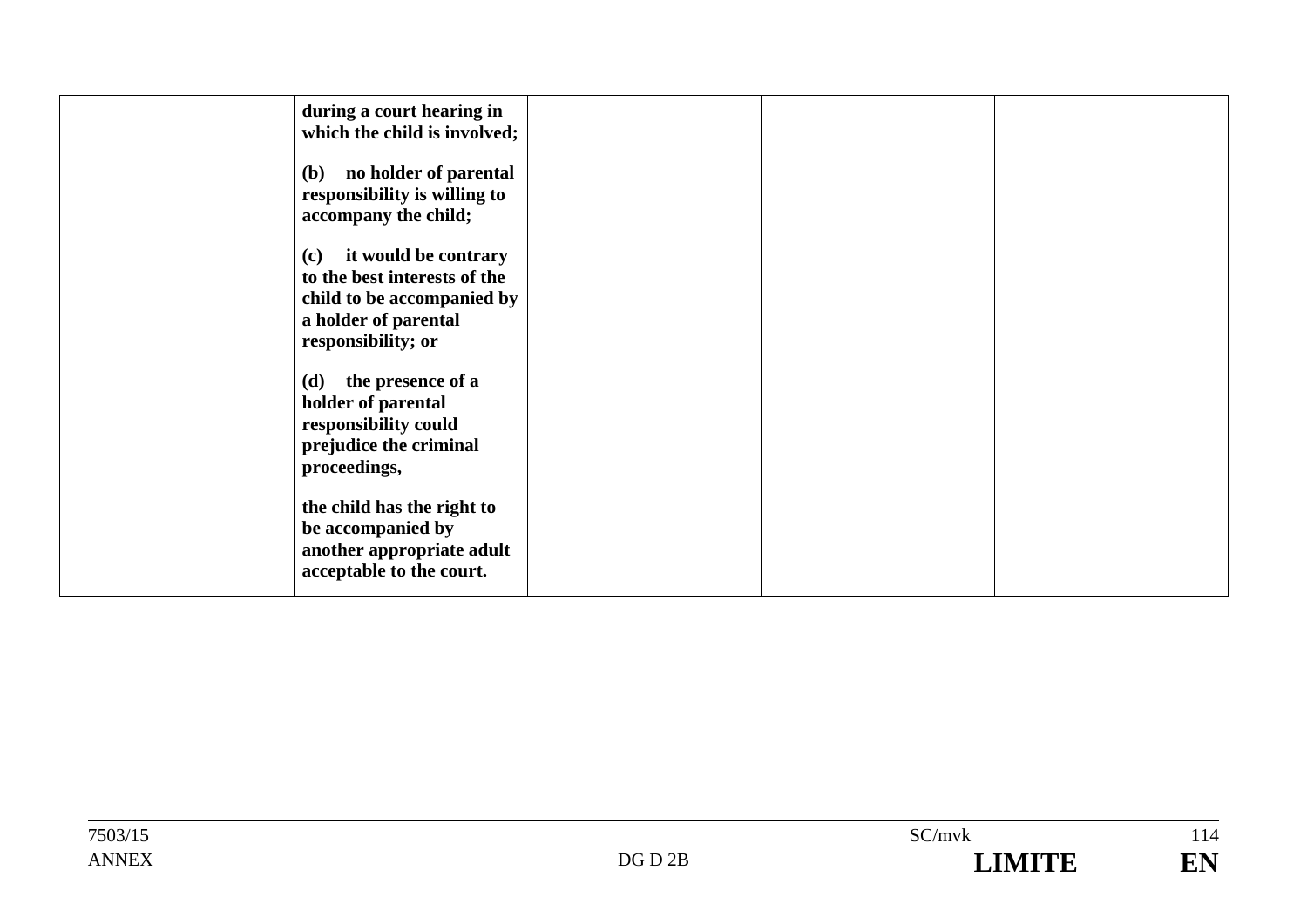| <b>Commission proposal</b><br>(ST 17633/13)                                                                        | <b>Council GA</b><br>(ST 10065/14)                                                                                                                                                                                                                                          | <b>Draft amendments</b><br>LIBE (DS 1098/15)                                                                                                                                                                                                                                                                                                 | <b>Observations</b><br><b>Presidency</b>                                                                                                                                                                                                                                                                                                                                                                                                | <b>Possible Compromise</b> |  |  |  |
|--------------------------------------------------------------------------------------------------------------------|-----------------------------------------------------------------------------------------------------------------------------------------------------------------------------------------------------------------------------------------------------------------------------|----------------------------------------------------------------------------------------------------------------------------------------------------------------------------------------------------------------------------------------------------------------------------------------------------------------------------------------------|-----------------------------------------------------------------------------------------------------------------------------------------------------------------------------------------------------------------------------------------------------------------------------------------------------------------------------------------------------------------------------------------------------------------------------------------|----------------------------|--|--|--|
|                                                                                                                    | <b>Article 16</b>                                                                                                                                                                                                                                                           |                                                                                                                                                                                                                                                                                                                                              |                                                                                                                                                                                                                                                                                                                                                                                                                                         |                            |  |  |  |
| <b>Right of children to appear</b><br>in person at the trial aiming<br>at assessing the question of<br>their guilt | <b>Right of children to appear</b><br>in person at the trial aiming<br>at assessing the question of<br>their guilt                                                                                                                                                          | <b>Right of children to appear</b><br>in person at, and take part<br>in, the trial aiming at<br>assessing the question of<br>their guilt (AM 71)                                                                                                                                                                                             |                                                                                                                                                                                                                                                                                                                                                                                                                                         |                            |  |  |  |
| <b>Member States shall</b><br>ensure that children are<br>present at the trial.                                    | Member States shall<br>1.<br>ensure that children have<br>the right to be present at the<br>trial aiming at assessing the<br>question of their guilt.<br><b>Member States shall take</b><br>appropriate measures to<br>promote that children are<br>present at their trial. | <b>Member States shall</b><br>$\mathbf{1}$ .<br>ensure that children are<br><i>entitled to be present and to</i><br><i>participate in the trial and</i><br>shall take all necessary<br>steps to enable them to<br>participate fully, including<br>by giving them the<br>opportunity to be heard and<br>to express their views. $(AM)$<br>72) | This Article is very much<br>linked to Articles 8 and 9 on<br>the right to be present at the<br>trial in the Directive on<br>presumption of innocence<br>(POI).<br>Since this Article should at<br>least give the same<br>protection as those Articles<br>in the POI Directive - and<br>possibly something "more"<br>for children - it seems<br>advisable to firstly await that<br>the contents of the POI<br>Directive become clearer. |                            |  |  |  |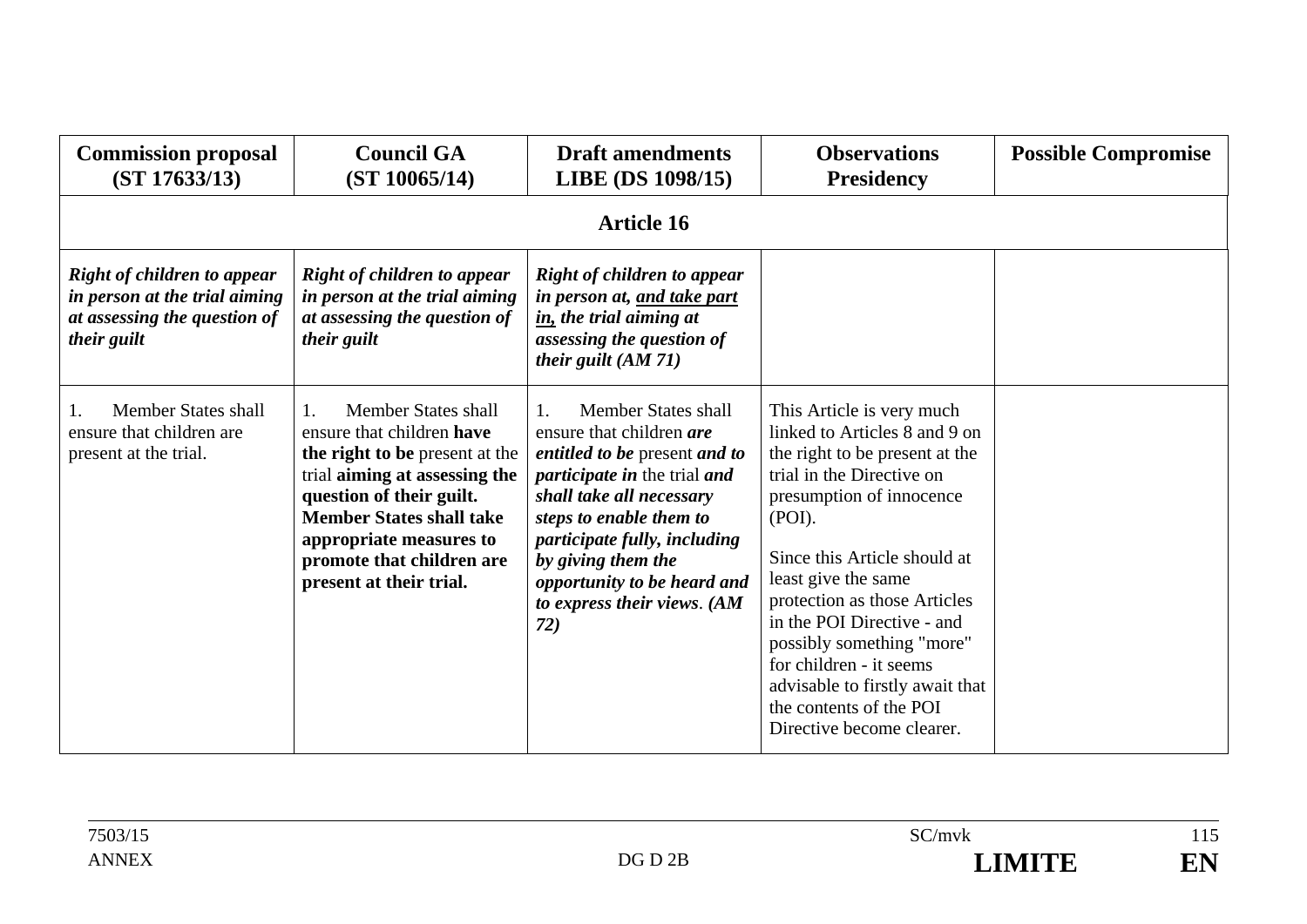| 2.<br>Member States shall     | <b>Member States shall</b><br>2. | Member States shall                    |
|-------------------------------|----------------------------------|----------------------------------------|
| ensure that where children    | determine in their national      | ensure that where children             |
| were not present at the trial | law the conditions under         | were not present at the trial          |
| resulting in a decision on    | which children, who were         | resulting in a decision on             |
| their guilt, they shall have  | not present at their trial,      | their guilt, they shall have           |
| the right to a procedure in   | have the right to a new          | the right to a <i>retrial</i> in which |
| which they have the right to  | trial or another legal           | they have the right to                 |
| participate and which allows  | remedy at which they can         | participate and which allows           |
| a fresh determination of the  | be present and which             | a fresh determination of the           |
| merits of the case, including | allows a fresh                   | merits of the case, including          |
| examination of new            | determination of the             | examination of new                     |
| evidence, and which may       | merits of the case,              | evidence, and which may                |
| lead to the original decision | including examination of         | lead to the original decision          |
| to be reversed.               | new evidence, and which          | to be reversed. $(AM 73)$              |
|                               | may lead to the original         |                                        |
|                               | decision to be reversed.         |                                        |
|                               |                                  |                                        |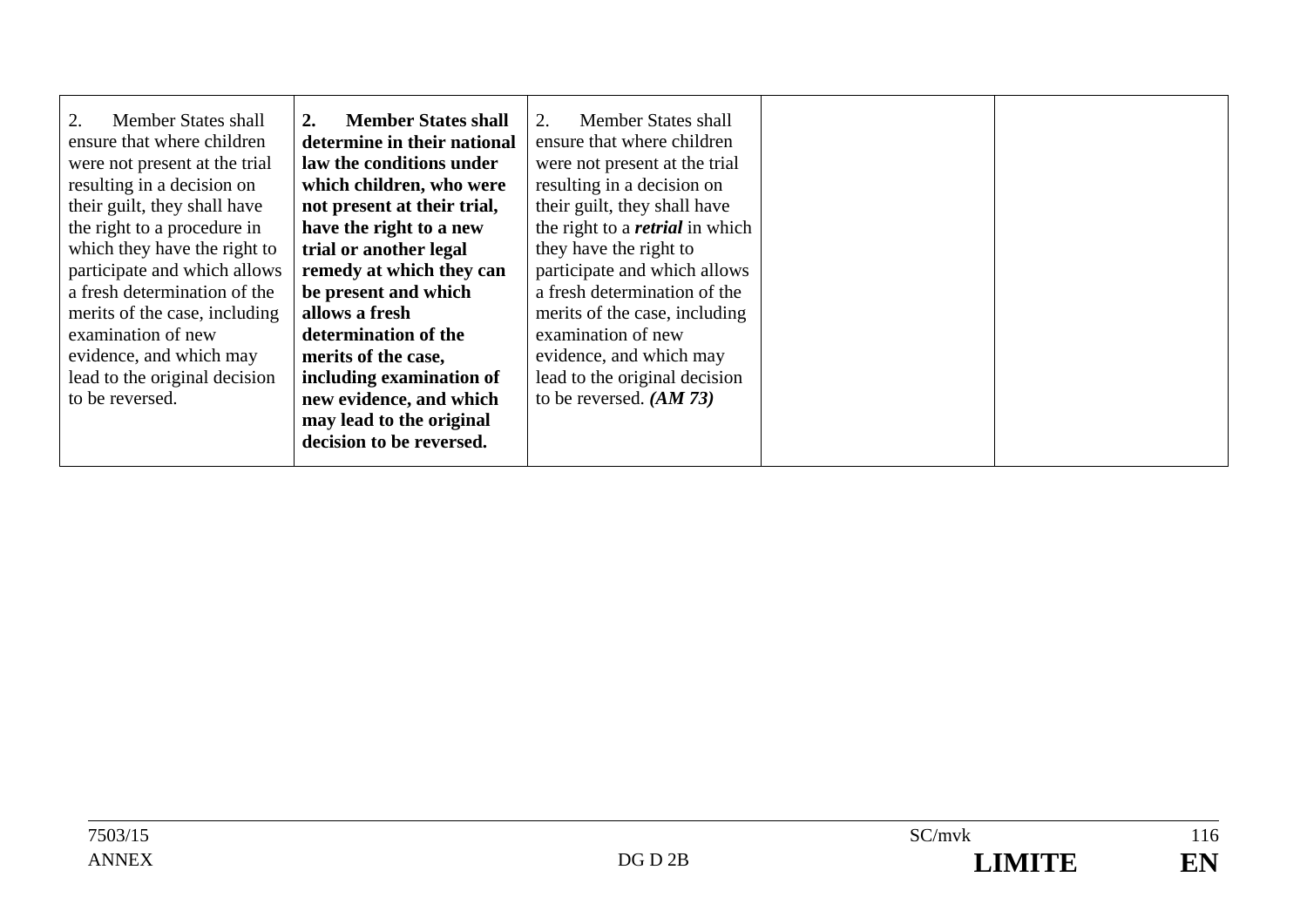| <b>Commission proposal</b><br>(ST 17633/13)                                                                                                                                                                                                                             | <b>Council GA</b><br>(ST 10065/14)                                                                                                                                                                                                                                                                                     | <b>Draft amendments</b><br>LIBE (DS 1098/15)                                                                                                                                                                                                                            | <b>Observations</b><br><b>Presidency</b>                                                                                                                                                                                                                                              | <b>Possible Compromise</b> |
|-------------------------------------------------------------------------------------------------------------------------------------------------------------------------------------------------------------------------------------------------------------------------|------------------------------------------------------------------------------------------------------------------------------------------------------------------------------------------------------------------------------------------------------------------------------------------------------------------------|-------------------------------------------------------------------------------------------------------------------------------------------------------------------------------------------------------------------------------------------------------------------------|---------------------------------------------------------------------------------------------------------------------------------------------------------------------------------------------------------------------------------------------------------------------------------------|----------------------------|
|                                                                                                                                                                                                                                                                         |                                                                                                                                                                                                                                                                                                                        | <b>Article 17</b>                                                                                                                                                                                                                                                       |                                                                                                                                                                                                                                                                                       |                            |
| <b>European Arrest Warrant</b><br>proceedings                                                                                                                                                                                                                           | <b>European Arrest Warrant</b><br>proceedings                                                                                                                                                                                                                                                                          | <b>European Arrest Warrant</b><br>proceedings                                                                                                                                                                                                                           |                                                                                                                                                                                                                                                                                       |                            |
| Member States shall<br>ensure that a requested child<br>has the rights referred to in<br>Articles 4, 5, 6, 8, 10, 11,<br>12, 14, 15 and 18 in the<br>executing Member State<br>upon arrest pursuant to<br>European arrest warrant<br>proceedings.                       | Member States shall ensure<br>that the rights and<br>entitlements referred to in<br>Articles 4, 5, 6a, 8, 12(1), 13<br>and 14 shall apply <i>mutatis</i><br><i>mutandis</i> in respect of a<br>requested child upon his<br>arrest pursuant to European<br>arrest warrant proceedings in<br>the executing Member State. | <b>Member States shall</b><br>ensure that a requested child<br>has the rights referred to in<br>Articles 4, 5, 6, 8, 10, 11,<br>12, 14, 15 and 18 in the<br>executing Member State<br>upon arrest pursuant to<br>European arrest warrant<br>proceedings.                | It is suggested to drop the<br>reference to "entitlements"<br>in the GA text, which was<br>opposed by CLS, COM and<br>EP (see also above).<br>The rest of the Article can<br>best be examined at the end<br>of the negotiations, when it<br>is clearer how the Articles<br>look like. |                            |
| 2.<br>Without prejudice to<br>Article 12 of the Framework<br>Decision 2002/584/JHA, the<br>executing authorities shall<br>take all measures to limit the<br>duration of the deprivation<br>of liberty of children subject<br>to European arrest warrant<br>proceedings. |                                                                                                                                                                                                                                                                                                                        | 2.<br>Without prejudice to<br>Article 12 of the Framework<br>Decision 2002/584/JHA, the<br>executing authorities shall<br>take all measures to limit the<br>duration of the deprivation<br>of liberty of children subject<br>to European arrest warrant<br>proceedings. |                                                                                                                                                                                                                                                                                       |                            |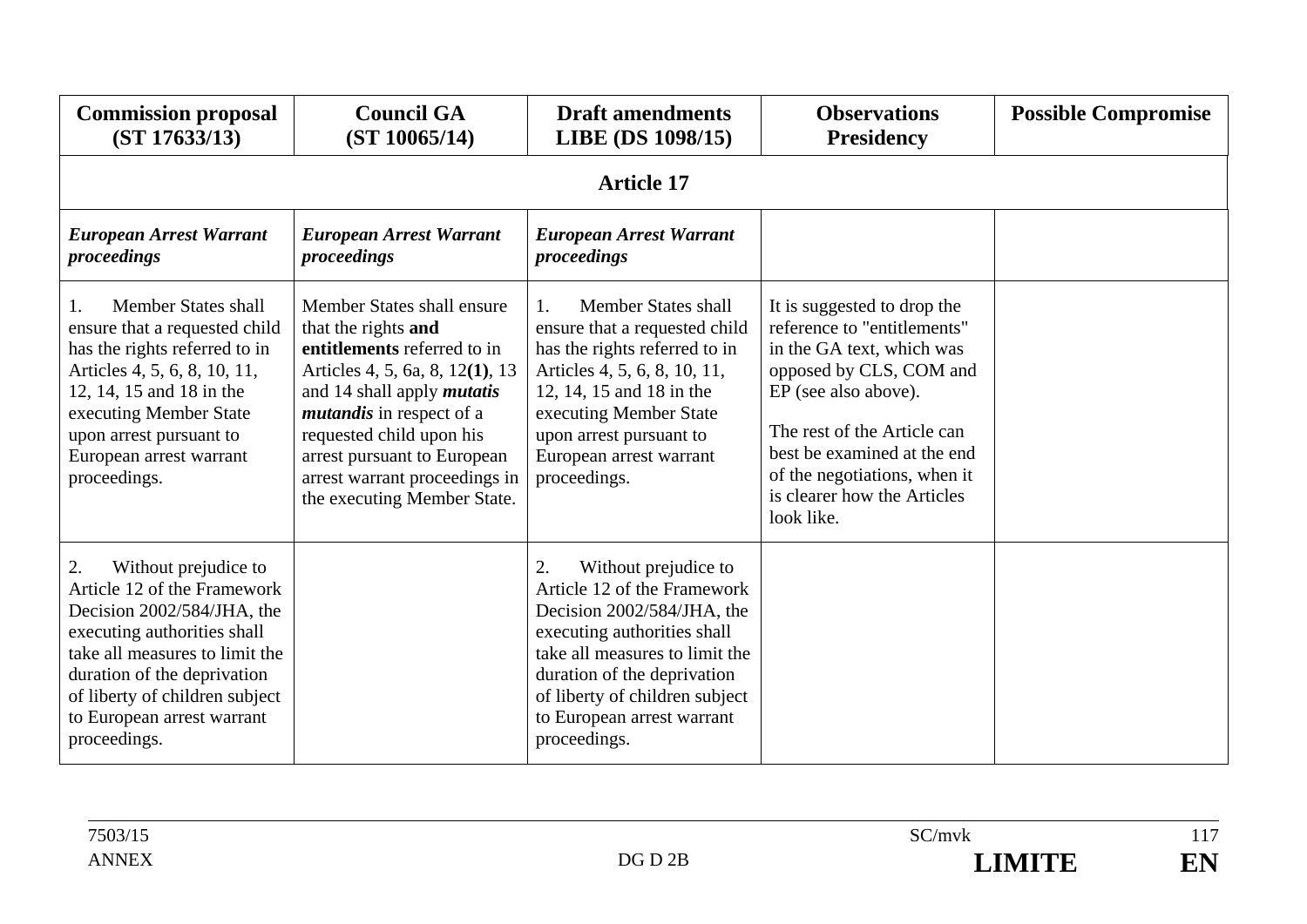| <b>Commission proposal</b><br>(ST 17633/13)                                                                                                                                            | <b>Council GA</b><br>(ST 10065/14)                                                                                                                                 | <b>Draft amendments</b><br><b>LIBE</b> (DS 1098/15)                                                                                                                                                             | <b>Observations</b><br><b>Presidency</b>                                                                                                                                                                                                                                                                                                                                            | <b>Possible Compromise</b> |
|----------------------------------------------------------------------------------------------------------------------------------------------------------------------------------------|--------------------------------------------------------------------------------------------------------------------------------------------------------------------|-----------------------------------------------------------------------------------------------------------------------------------------------------------------------------------------------------------------|-------------------------------------------------------------------------------------------------------------------------------------------------------------------------------------------------------------------------------------------------------------------------------------------------------------------------------------------------------------------------------------|----------------------------|
|                                                                                                                                                                                        |                                                                                                                                                                    | <b>Article 18</b>                                                                                                                                                                                               |                                                                                                                                                                                                                                                                                                                                                                                     |                            |
| Right to legal aid                                                                                                                                                                     | Right to legal aid                                                                                                                                                 | <b>Right to legal aid</b>                                                                                                                                                                                       |                                                                                                                                                                                                                                                                                                                                                                                     |                            |
| Member States shall ensure<br>that national law in relation<br>to legal aid guarantees the<br>effective exercise of the<br>right to access to a lawyer as<br>referred to in Article 6. | This Directive is without<br>prejudice to national law<br>in relation to legal aid,<br>which shall apply in<br>accordance with the<br><b>Charter and the ECHR.</b> | Member States shall ensure<br>that national law in relation<br>to legal aid guarantees the<br>effective exercise of the<br>right to <i>be assisted by a</i><br>lawyer as referred to in<br>Article 6. $(AM 74)$ | It is likely that this Article<br>will have to be modified and<br>extended, since it was<br>agreed in the Legal Aid<br>Directive that this Directive<br>on Children should contain<br>special provisions on legal<br>aid for children ("top-up").<br>It is suggested to examine<br>any new drafting once it has<br>become clearer how the<br>Legal Aid Directive will<br>look like. |                            |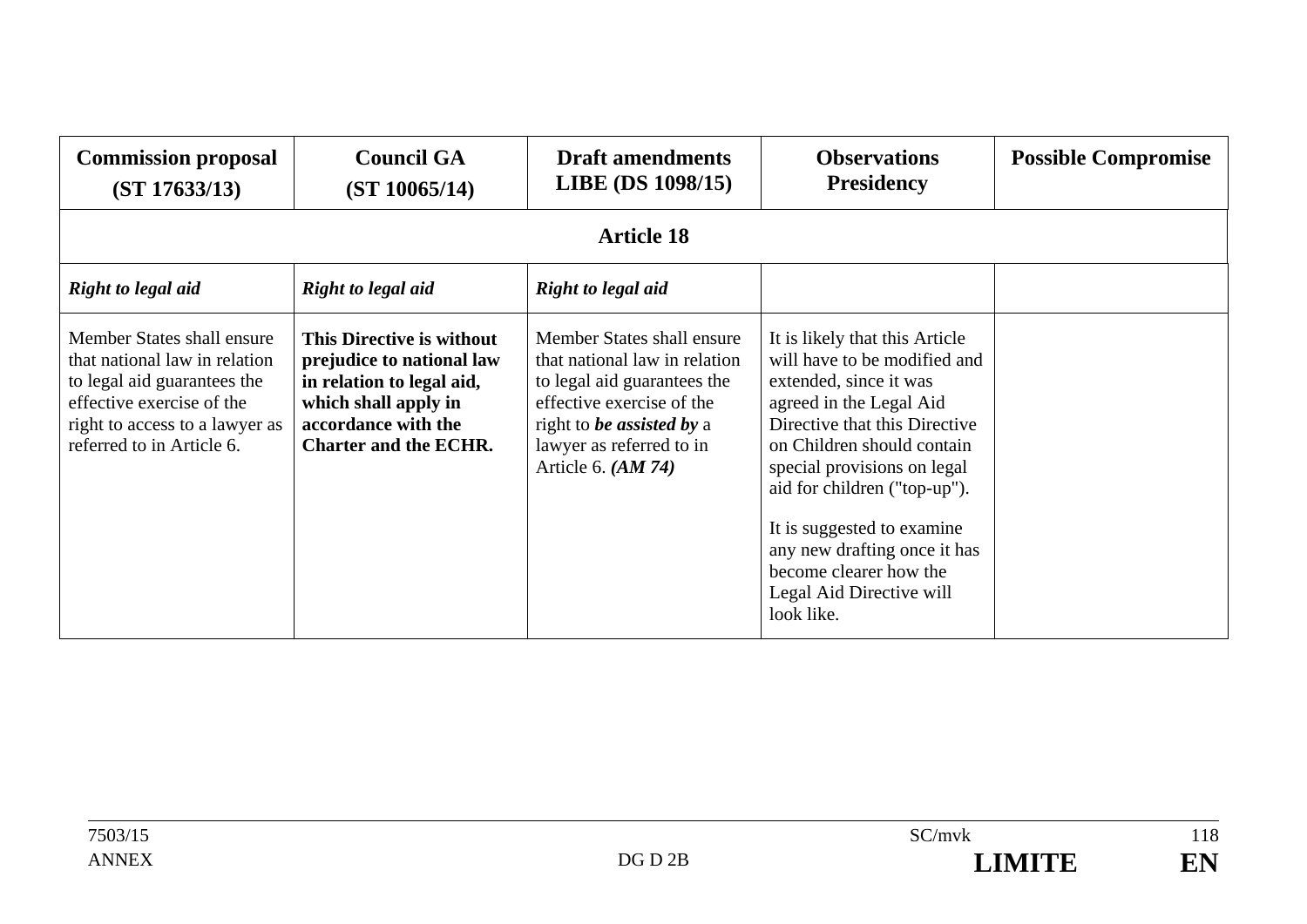| <b>Commission proposal</b><br>(ST 17633/13) | <b>Council GA</b><br>(ST 10065/14) | <b>Draft amendments</b><br><b>LIBE</b> (DS 1098/15)                                                                                                                                                                                                                                                                | <b>Observations</b><br><b>Presidency</b>                                                                                                                                                                                                  | <b>Possible Compromise</b> |  |  |  |
|---------------------------------------------|------------------------------------|--------------------------------------------------------------------------------------------------------------------------------------------------------------------------------------------------------------------------------------------------------------------------------------------------------------------|-------------------------------------------------------------------------------------------------------------------------------------------------------------------------------------------------------------------------------------------|----------------------------|--|--|--|
|                                             | <b>Article 18a</b>                 |                                                                                                                                                                                                                                                                                                                    |                                                                                                                                                                                                                                           |                            |  |  |  |
|                                             |                                    | <b>Remedies</b>                                                                                                                                                                                                                                                                                                    |                                                                                                                                                                                                                                           |                            |  |  |  |
|                                             |                                    | <b>Member States shall ensure</b><br>that suspected or accused<br>children in criminal<br>proceedings, as well as<br>children subject to<br>European arrest warrant<br>proceedings, have an<br>effective remedy under<br>national law in the event of<br>a breach of the rights under<br>this Directive. $(AM 75)$ | This is a standard text that is<br>also used in other<br>instruments (for example,<br>2013/48/EU, 2012/13/EU).<br>It was agreed to revisit this<br>Article at the end, when it is<br>clearer what the rights in<br>this Directive entail. |                            |  |  |  |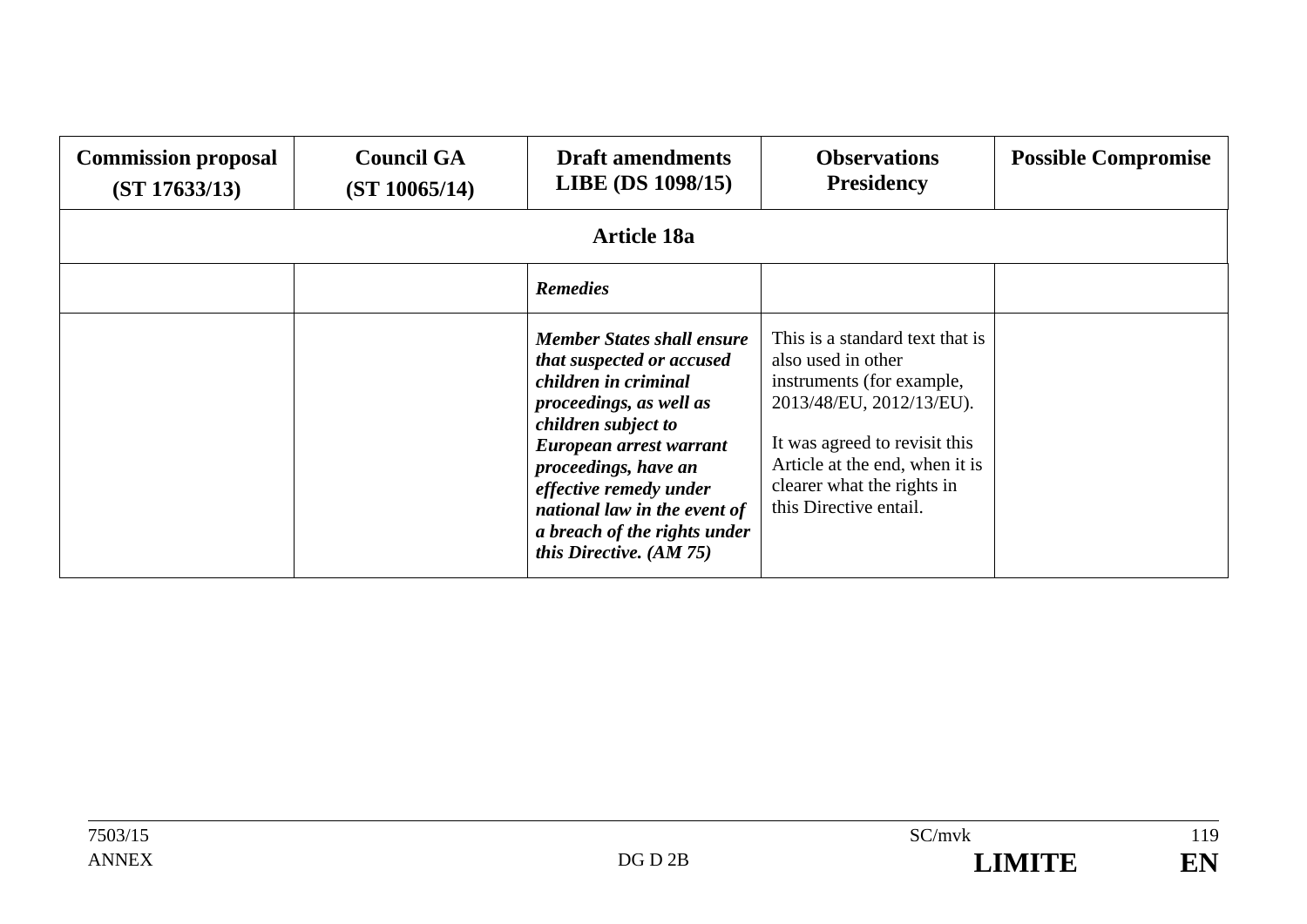| <b>Commission proposal</b><br>(ST 17633/13)                                                                                                                                                                                                                                                                                                                                                                                                                                             | <b>Council GA</b><br>(ST 10065/14)                                                                                                                                                                                                                                                                                                                                                                                                                       | <b>Draft amendments</b><br>LIBE (DS 1098/15)                                                                                                                                                                                                                                                                                                                                                                                                                                                                                                                             | <b>Observations</b><br><b>Presidency</b>                                                                                                                     | <b>Possible Compromise</b> |  |  |
|-----------------------------------------------------------------------------------------------------------------------------------------------------------------------------------------------------------------------------------------------------------------------------------------------------------------------------------------------------------------------------------------------------------------------------------------------------------------------------------------|----------------------------------------------------------------------------------------------------------------------------------------------------------------------------------------------------------------------------------------------------------------------------------------------------------------------------------------------------------------------------------------------------------------------------------------------------------|--------------------------------------------------------------------------------------------------------------------------------------------------------------------------------------------------------------------------------------------------------------------------------------------------------------------------------------------------------------------------------------------------------------------------------------------------------------------------------------------------------------------------------------------------------------------------|--------------------------------------------------------------------------------------------------------------------------------------------------------------|----------------------------|--|--|
|                                                                                                                                                                                                                                                                                                                                                                                                                                                                                         | <b>Article 19</b>                                                                                                                                                                                                                                                                                                                                                                                                                                        |                                                                                                                                                                                                                                                                                                                                                                                                                                                                                                                                                                          |                                                                                                                                                              |                            |  |  |
| <b>Training</b>                                                                                                                                                                                                                                                                                                                                                                                                                                                                         | <b>Training</b>                                                                                                                                                                                                                                                                                                                                                                                                                                          | <b>Training</b>                                                                                                                                                                                                                                                                                                                                                                                                                                                                                                                                                          |                                                                                                                                                              |                            |  |  |
| Member States shall<br>ensure that judicial and law<br>enforcement authorities and<br>prison staff who deal with<br>cases involving children are<br>professionals specialising in<br>the field of criminal<br>proceedings involving<br>children. They shall receive<br>particular training with<br>regard to children's legal<br>rights, appropriate<br>interviewing techniques,<br>child psychology,<br>communication in a<br>language adapted to the<br>child and pedagogical skills. | Member States shall<br>$1_{\cdot}$<br>ensure that law enforcement<br>authorities and staff of<br>detention facilities who<br>deal with cases involving<br>children receive adequate<br>training to a level<br>appropriate to their<br>contact with children with<br>regard to children's legal<br>rights, appropriate<br>interviewing techniques,<br>child psychology,<br>communication in a<br>language adapted to the<br>child and pedagogical skills. | <b>Member States shall</b><br>$\mathbf{1}$ .<br>ensure that judicial and law<br>enforcement authorities and<br>prison staff who deal with<br>cases involving children are<br>professionals specialising in<br>the field of criminal<br>proceedings involving<br>children. They shall receive<br>particular training with<br>regard to children's legal<br>rights, appropriate<br>interviewing techniques,<br>child psychology,<br>communication in a<br>language adapted to the<br>child and pedagogical skills,<br>as well as on rules of<br>confidentiality. $(AM 76)$ | PRES considers that the GA<br>text is more detailed and<br>better and should be<br>defended.<br>MS who so wish are<br>invited to comment on this<br>Article. |                            |  |  |
|                                                                                                                                                                                                                                                                                                                                                                                                                                                                                         | Without prejudice to<br>1a.<br>judicial independence and                                                                                                                                                                                                                                                                                                                                                                                                 |                                                                                                                                                                                                                                                                                                                                                                                                                                                                                                                                                                          |                                                                                                                                                              |                            |  |  |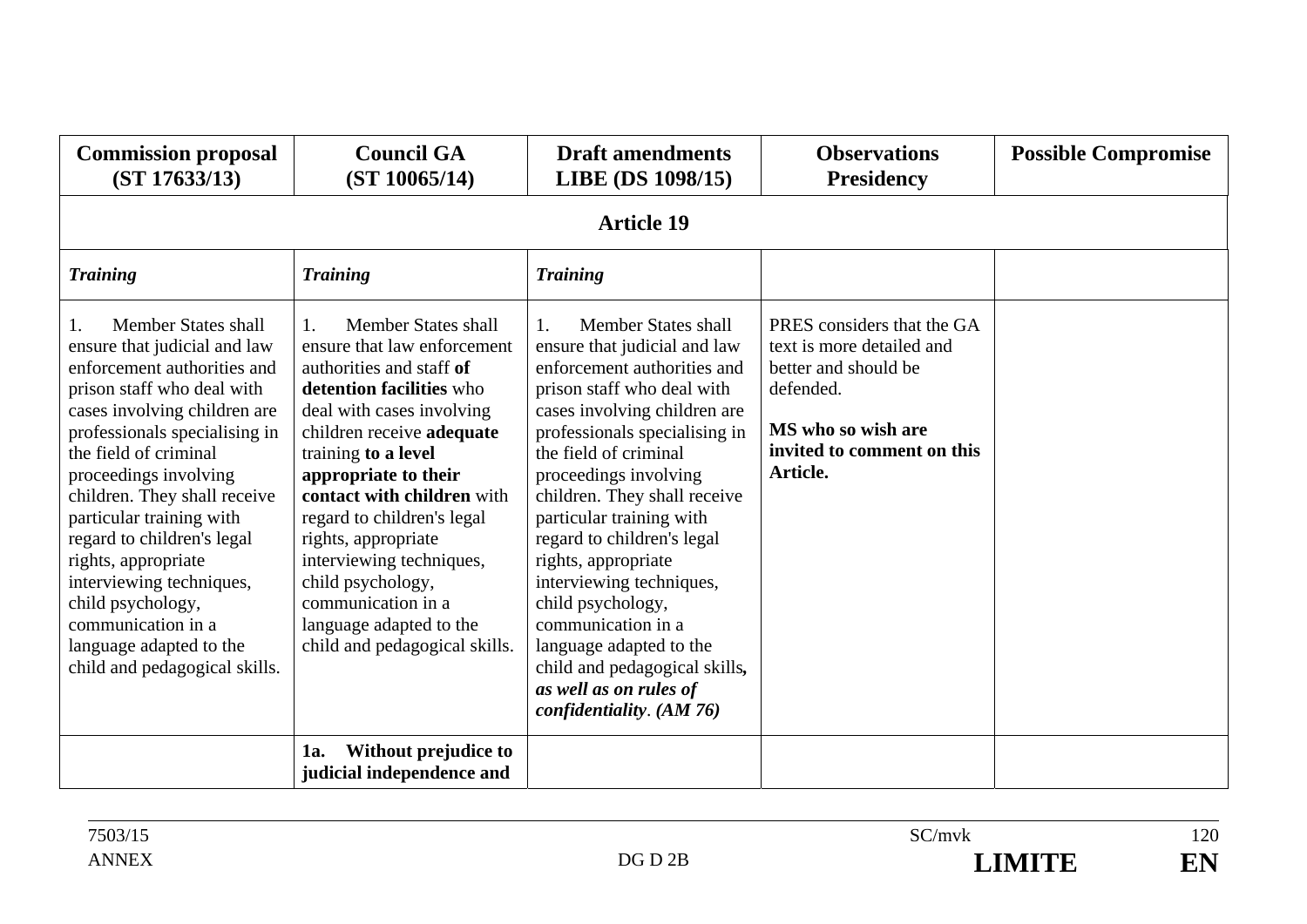|                                                                                                                                                                                                                                         | differences in the<br>organisation of the<br>judiciary across the Union,<br><b>Member States shall</b><br>request that those<br>responsible for the training<br>of judges and prosecutors<br>involved in criminal<br>proceedings make<br>available the training<br>referred to in paragraph 1.                |                                                                                                                                                                                                                                         |  |
|-----------------------------------------------------------------------------------------------------------------------------------------------------------------------------------------------------------------------------------------|---------------------------------------------------------------------------------------------------------------------------------------------------------------------------------------------------------------------------------------------------------------------------------------------------------------|-----------------------------------------------------------------------------------------------------------------------------------------------------------------------------------------------------------------------------------------|--|
| <b>Member States shall</b><br>2.<br>ensure that lawyers<br>defending children also<br>receive such training.                                                                                                                            | 2.<br>With due respect for<br>the independence of the<br>legal profession, Member<br><b>States shall recommend</b><br>that those responsible for<br>the training of lawyers<br>make available both<br>general and specialist<br>training to increase the<br>awareness of lawyers of<br>the needs of children. | Member States shall<br>2.<br>ensure that lawyers<br>defending children also<br>receive such training.                                                                                                                                   |  |
| 3.<br>Through their public<br>services or by funding child<br>support organisations,<br><b>Member States shall</b><br>encourage initiatives<br>enabling those providing<br>children with support and<br>restorative justice services to | Through their public<br>3.<br>services or by funding child<br>support organisations,<br><b>Member States shall</b><br>encourage initiatives<br>enabling those providing<br>children with support and<br>restorative justice services to                                                                       | 3.<br>Through their public<br>services or by funding child<br>support organisations,<br><b>Member States shall</b><br>encourage initiatives<br>enabling those providing<br>children with support and<br>restorative justice services to |  |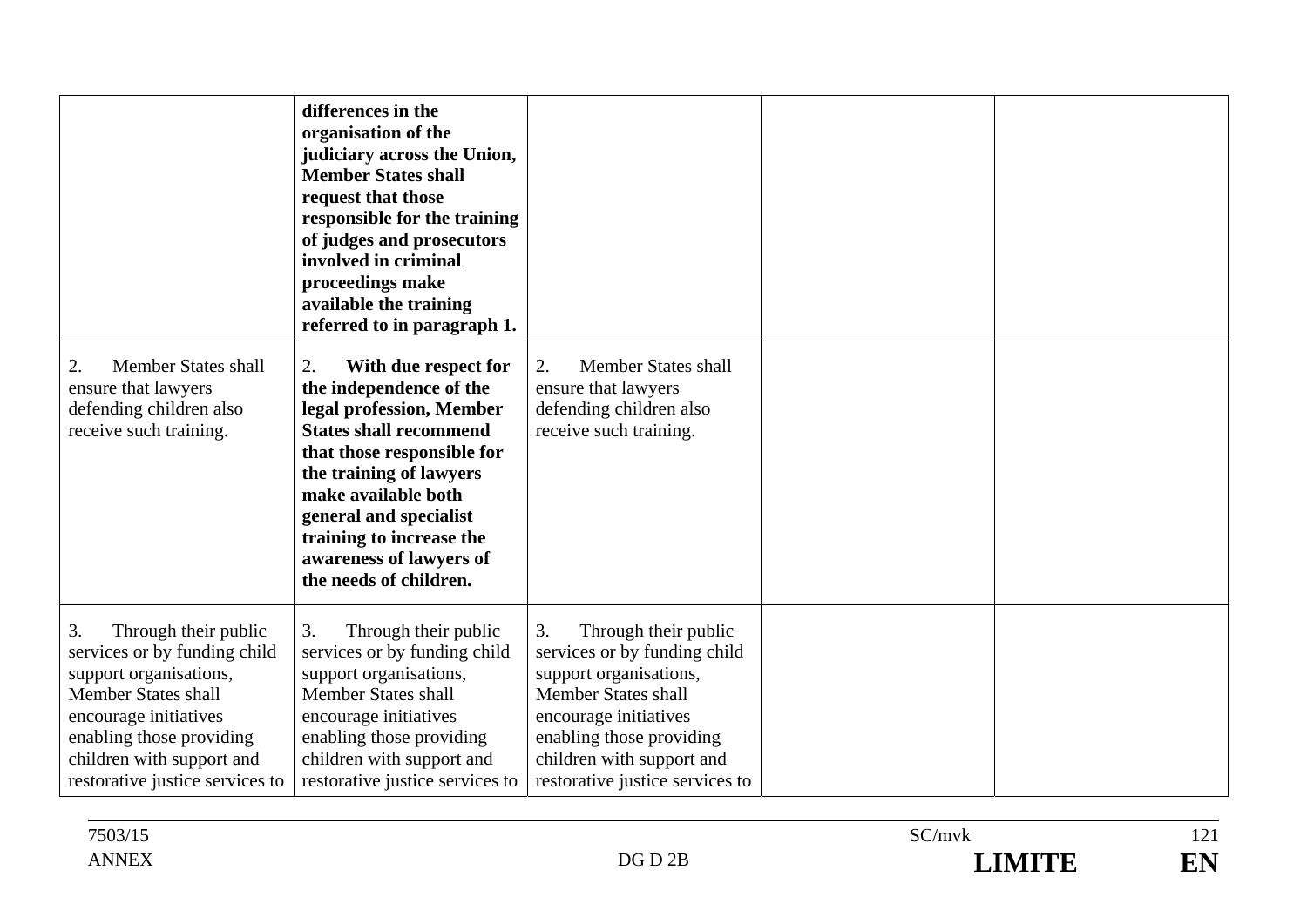|--|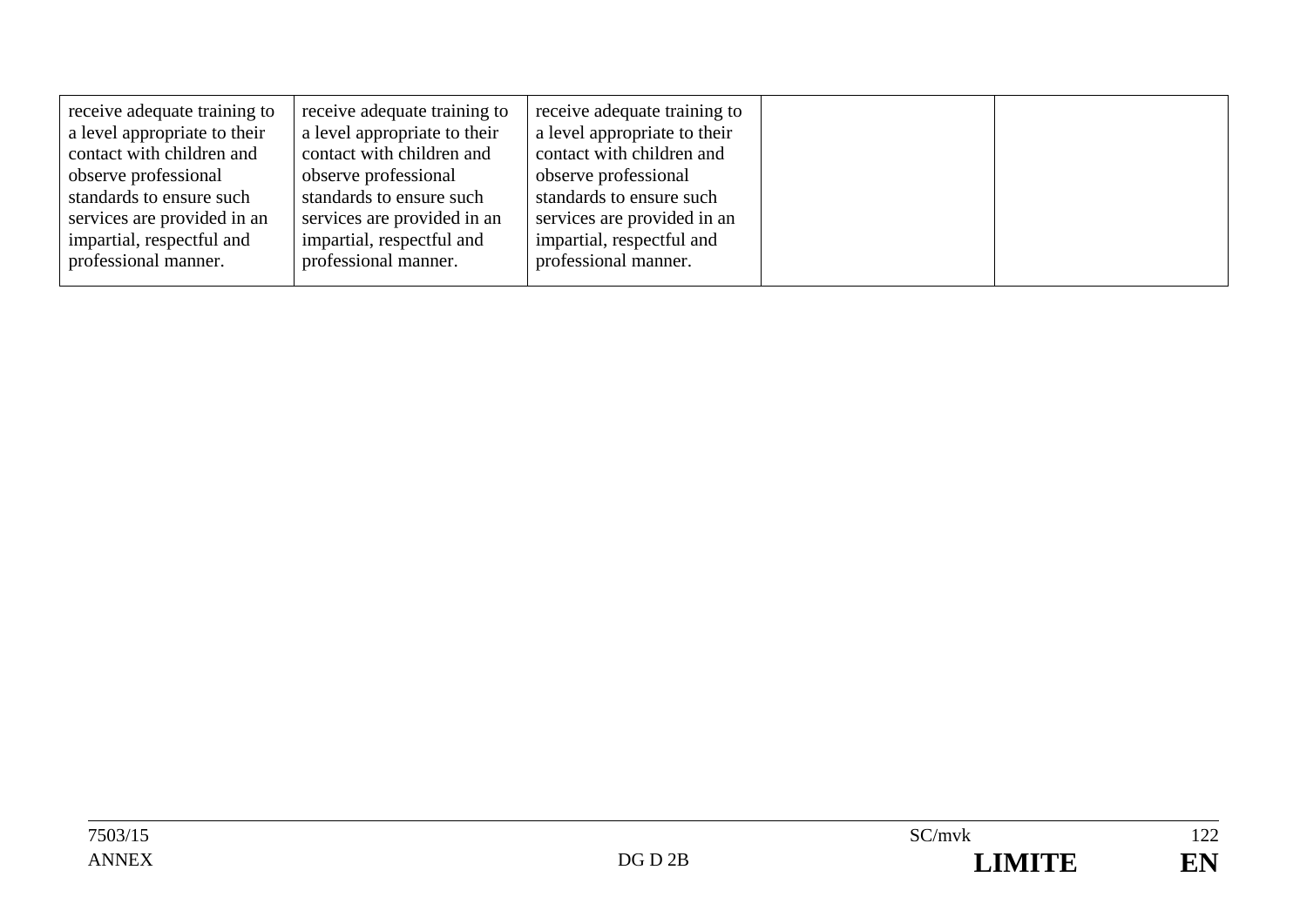| <b>Commission proposal</b><br>(ST 17633/13) | <b>Council GA</b><br>(ST 10065/14) | <b>Draft amendments</b><br>LIBE (DS 1098/15)                                                                                                                                                                                                                                                                                                                                                                                                                                       | <b>Observations</b><br><b>Presidency</b>                                                                                                                                                                                                                | <b>Possible Compromise</b> |
|---------------------------------------------|------------------------------------|------------------------------------------------------------------------------------------------------------------------------------------------------------------------------------------------------------------------------------------------------------------------------------------------------------------------------------------------------------------------------------------------------------------------------------------------------------------------------------|---------------------------------------------------------------------------------------------------------------------------------------------------------------------------------------------------------------------------------------------------------|----------------------------|
|                                             |                                    | <b>Article 19a</b>                                                                                                                                                                                                                                                                                                                                                                                                                                                                 |                                                                                                                                                                                                                                                         |                            |
|                                             |                                    | Non-discrimination                                                                                                                                                                                                                                                                                                                                                                                                                                                                 |                                                                                                                                                                                                                                                         |                            |
|                                             |                                    | <b>Member States shall</b><br>1.<br>respect and ensure the<br>rights set forth in this<br>Directive as regards any<br>child within their<br>jurisdiction without<br>discrimination of any kind,<br>and irrespective of the<br>child's or his or her<br>parent's or legal guardian's<br>race, colour, sex, sexual<br>orientation, language,<br>religion, political or other<br>opinion, nationality, ethnic<br>or social origin, property,<br>disability, birth or other<br>status. | PRES has noted that MS<br>could possibly accept this<br>amendment in the context of<br>an overall agreement, on<br>condition that the text be<br>transferred to the recitals -<br>compare recital 9 of the<br><b>Victims Directive</b><br>(2012/29/EU). |                            |
|                                             |                                    | <b>Member States shall</b><br>$\overline{2}$ .<br>promote training of all<br>professionals involved in<br>the administration of<br><i>juvenile justice, specifically</i>                                                                                                                                                                                                                                                                                                           | PRES has noted that MS are<br>opposed to this amendment,<br>which seems to go too far,<br>has an overlap with Article<br>19, and has weird language                                                                                                     |                            |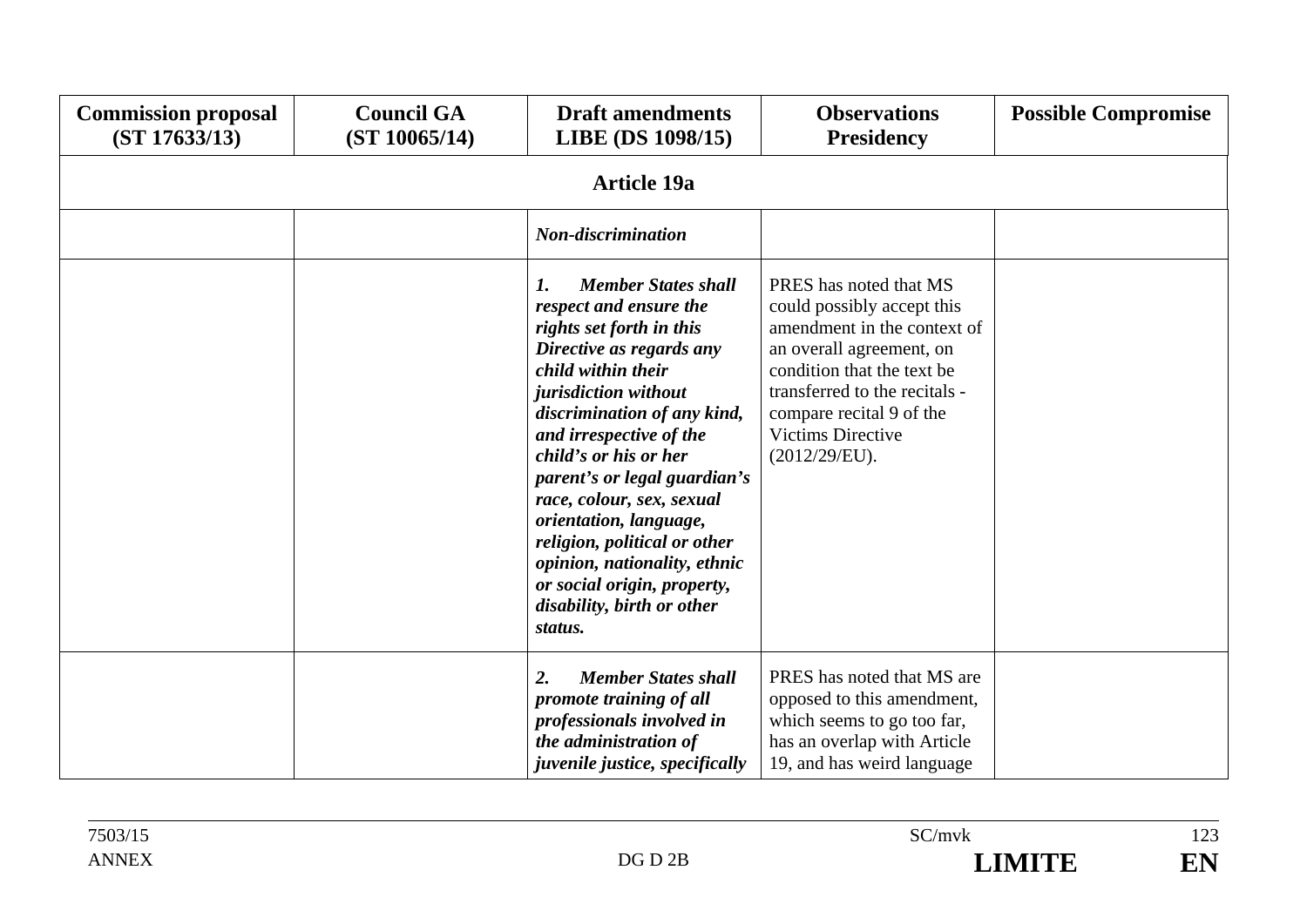|  | in the light of particularly<br>(e.g. reference to "girls").<br><i>vulnerable groups of</i><br>children, such as street<br>children, children<br>belonging to racial, ethnic,<br>religious or linguistic<br>minorities, migrant<br>children, indigenous<br>children, girls, children<br>with disabilities and<br>children who are repeatedly<br>in conflict with the law,<br>who may be victims of $a$<br>lack of consistent policy<br>and de facto discrimination.<br>Their effective access to<br>justice shall be ensured.<br>(AM 77) |  |
|--|------------------------------------------------------------------------------------------------------------------------------------------------------------------------------------------------------------------------------------------------------------------------------------------------------------------------------------------------------------------------------------------------------------------------------------------------------------------------------------------------------------------------------------------|--|
|--|------------------------------------------------------------------------------------------------------------------------------------------------------------------------------------------------------------------------------------------------------------------------------------------------------------------------------------------------------------------------------------------------------------------------------------------------------------------------------------------------------------------------------------------|--|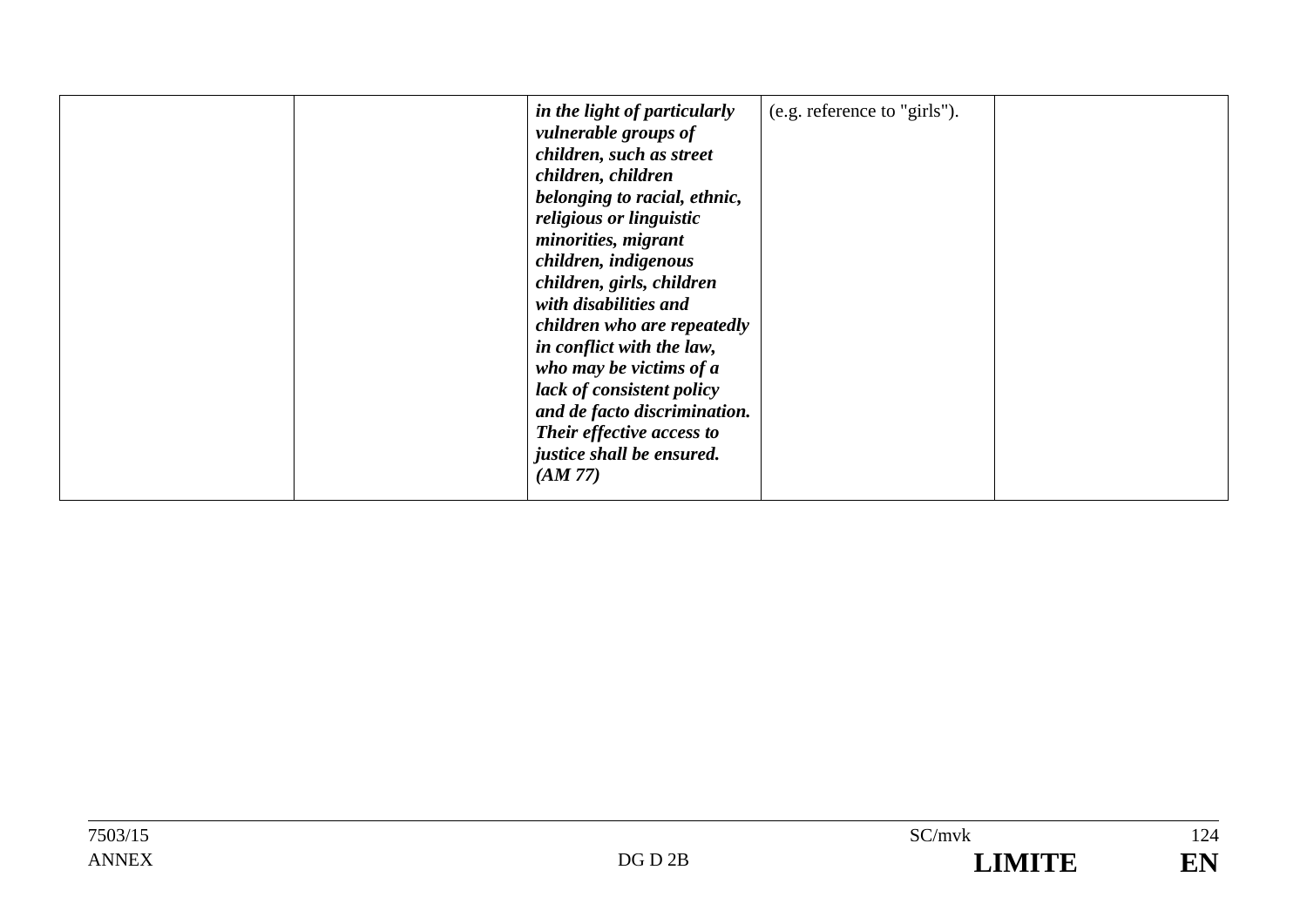| <b>Commission proposal</b><br>(ST 17633/13)                                                                                                                                                                                                                             | <b>Council GA</b><br>(ST 10065/14)                                                                                                                                                                                                                  | <b>Draft amendments</b><br>LIBE (DS 1098/15)                                                                                                                                                                                                                            | <b>Observations</b><br><b>Presidency</b>                                                                                       | <b>Possible Compromise</b> |  |  |  |  |
|-------------------------------------------------------------------------------------------------------------------------------------------------------------------------------------------------------------------------------------------------------------------------|-----------------------------------------------------------------------------------------------------------------------------------------------------------------------------------------------------------------------------------------------------|-------------------------------------------------------------------------------------------------------------------------------------------------------------------------------------------------------------------------------------------------------------------------|--------------------------------------------------------------------------------------------------------------------------------|----------------------------|--|--|--|--|
|                                                                                                                                                                                                                                                                         | <b>Article 20</b>                                                                                                                                                                                                                                   |                                                                                                                                                                                                                                                                         |                                                                                                                                |                            |  |  |  |  |
| Data collection                                                                                                                                                                                                                                                         | Data collection                                                                                                                                                                                                                                     | Data collection                                                                                                                                                                                                                                                         |                                                                                                                                |                            |  |  |  |  |
| Member States shall,<br>by [] and every three<br>years thereafter, send to the<br>Commission data showing<br>how the rights set out in this<br>Directive have been<br>implemented.                                                                                      | Member States shall by [two<br>years after the date<br>mentioned in Article 23.1]<br>and every three years<br>thereafter, send to the<br>Commission available data<br>showing how the rights set<br>out in this Directive have<br>been implemented. | Member States shall,<br>1.<br>by $[]$ and every three<br>years thereafter, send to the<br>Commission data showing<br>how the rights set out in this<br>Directive have been<br>implemented.                                                                              | PRES suggests sticking to<br>the GA, which has been<br>based on Article 28 of the<br><b>Victims Directive</b><br>(2012/29/EU). |                            |  |  |  |  |
| 2.<br>Such data shall include<br>in particular the number of<br>children given access to a<br>lawyer, the number of<br>individual assessments<br>carried out, the number of<br>interviews audio-visually<br>recorded and the number of<br>children deprived of liberty. |                                                                                                                                                                                                                                                     | 2.<br>Such data shall include<br>in particular the number of<br>children given access to a<br>lawyer, the number of<br>individual assessments<br>carried out, the number of<br>interviews audio-visually<br>recorded and the number of<br>children deprived of liberty. |                                                                                                                                |                            |  |  |  |  |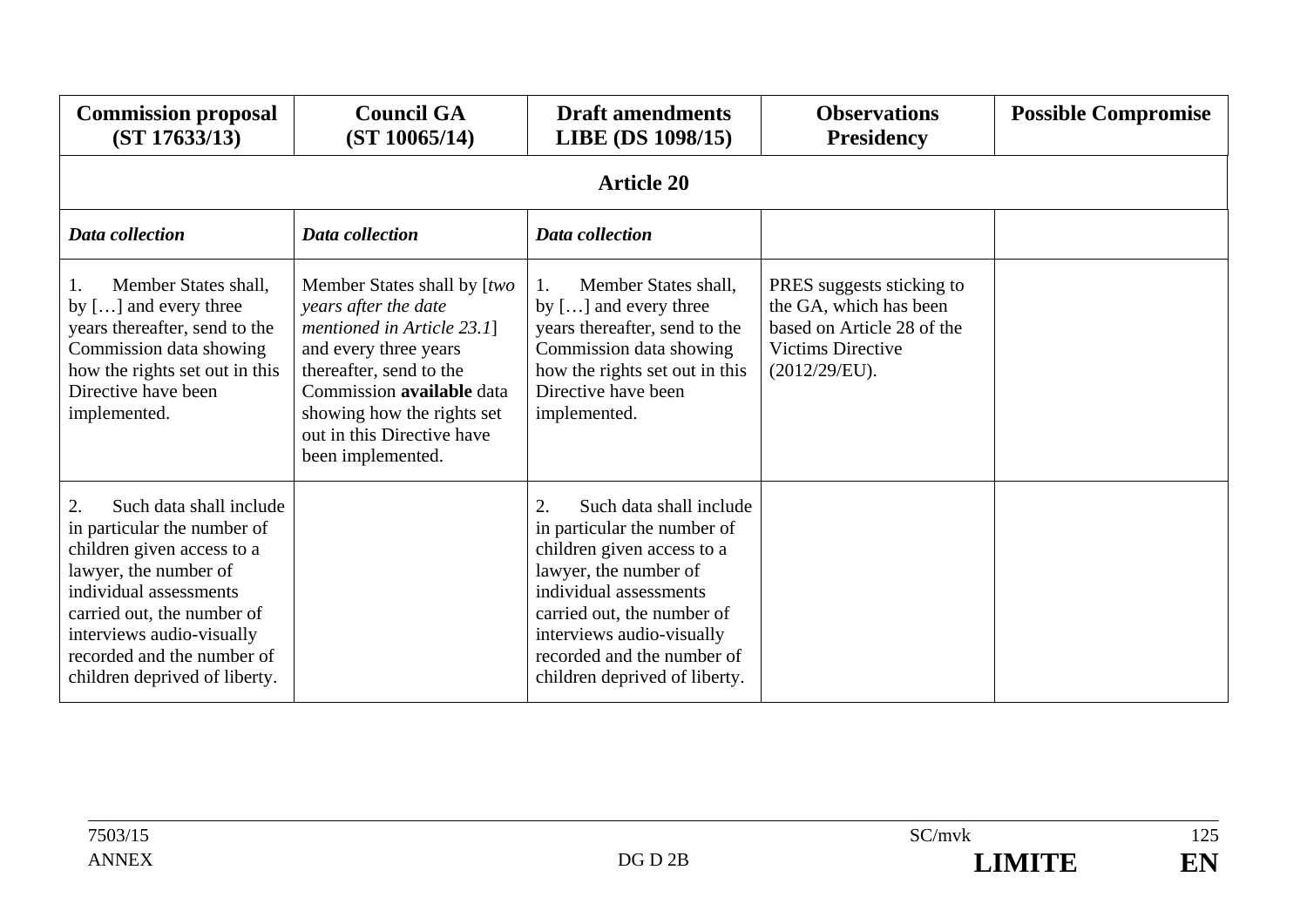| <b>Commission proposal</b><br>(ST 17633/13)                                                                                                          | <b>Council GA</b><br>(ST 10065/14)                                                                                                                                                                                                                                                           | <b>Draft amendments</b><br>LIBE (DS 1098/15)                                                                                                         | <b>Observations</b><br><b>Presidency</b>                                                                                                                                                                                 | <b>Possible Compromise</b> |  |  |  |  |
|------------------------------------------------------------------------------------------------------------------------------------------------------|----------------------------------------------------------------------------------------------------------------------------------------------------------------------------------------------------------------------------------------------------------------------------------------------|------------------------------------------------------------------------------------------------------------------------------------------------------|--------------------------------------------------------------------------------------------------------------------------------------------------------------------------------------------------------------------------|----------------------------|--|--|--|--|
|                                                                                                                                                      | <b>Article 21</b>                                                                                                                                                                                                                                                                            |                                                                                                                                                      |                                                                                                                                                                                                                          |                            |  |  |  |  |
| Costs                                                                                                                                                | <b>Costs</b>                                                                                                                                                                                                                                                                                 | Costs                                                                                                                                                |                                                                                                                                                                                                                          |                            |  |  |  |  |
| Member States shall meet<br>the costs resulting from the<br>application of Articles 7, 8<br>and 9 irrespective of the<br>outcome of the proceedings. | Member States shall<br>1.<br>meet the costs resulting from<br>the application of Articles 7,<br>8 and 9 irrespective of the<br>outcome of the proceedings,<br>unless these costs are<br>covered in any other way.                                                                            | Member States shall meet<br>the costs resulting from the<br>application of Articles 7, 8<br>and 9 irrespective of the<br>outcome of the proceedings. | This Article is likely to<br>become one of the most<br>difficult Articles - CNS will<br>probably face strong<br>opposition from COM and<br>EP.<br>PRES invites MS to indicate<br>if they see any compromise<br>solution. |                            |  |  |  |  |
|                                                                                                                                                      | 2.<br>Without prejudice to<br>the right of access to<br>justice, Member States<br>may provide that a court<br>may order to reimburse<br>the costs mentioned in<br>paragraph 1 if the<br>following two conditions<br>are complied with:<br>the child has been<br><b>(a)</b><br>convicted; and |                                                                                                                                                      |                                                                                                                                                                                                                          |                            |  |  |  |  |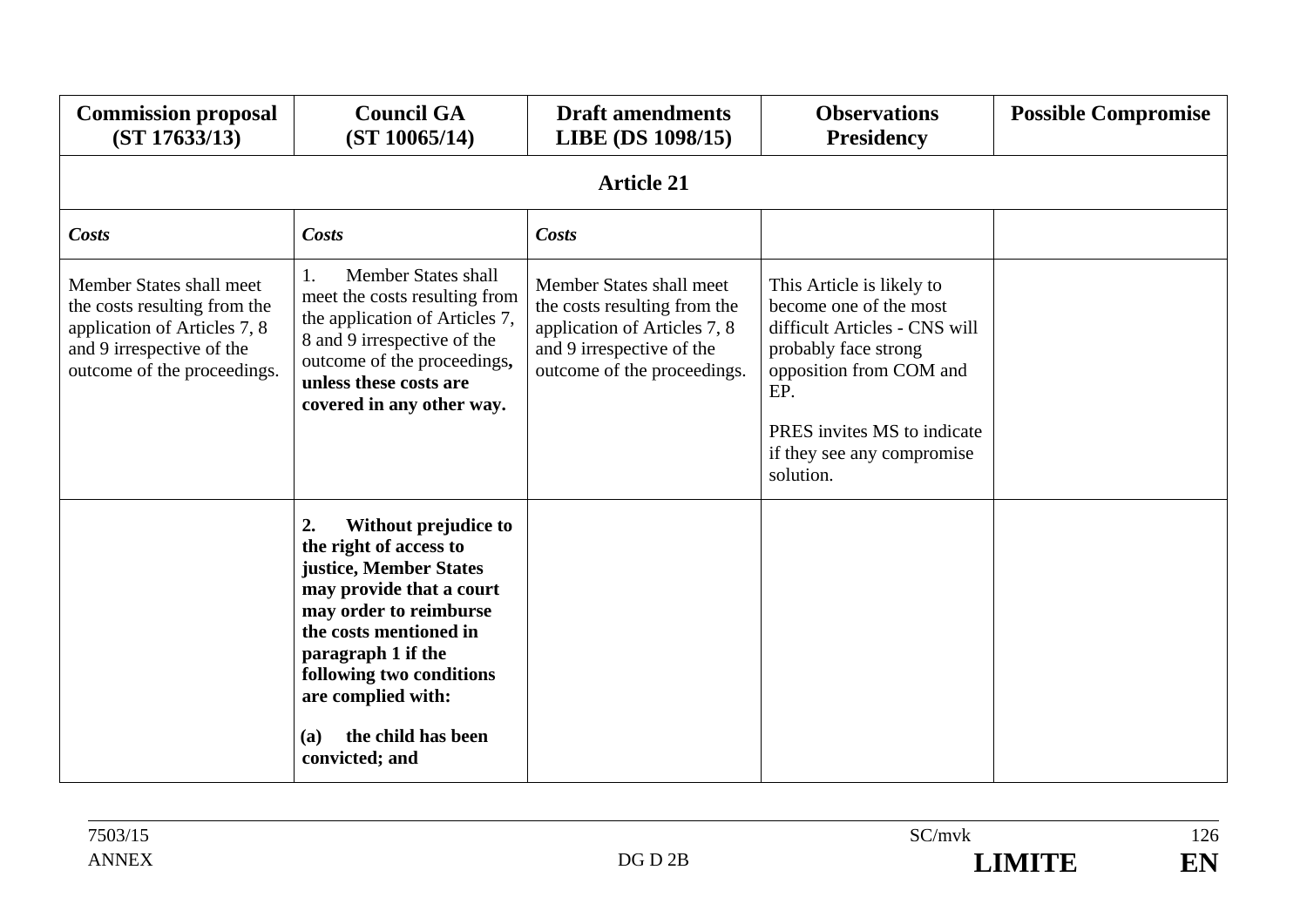| the reimbursement of<br>(b)<br>the costs will not<br>geopardise the child's |  |  |
|-----------------------------------------------------------------------------|--|--|
| further development.                                                        |  |  |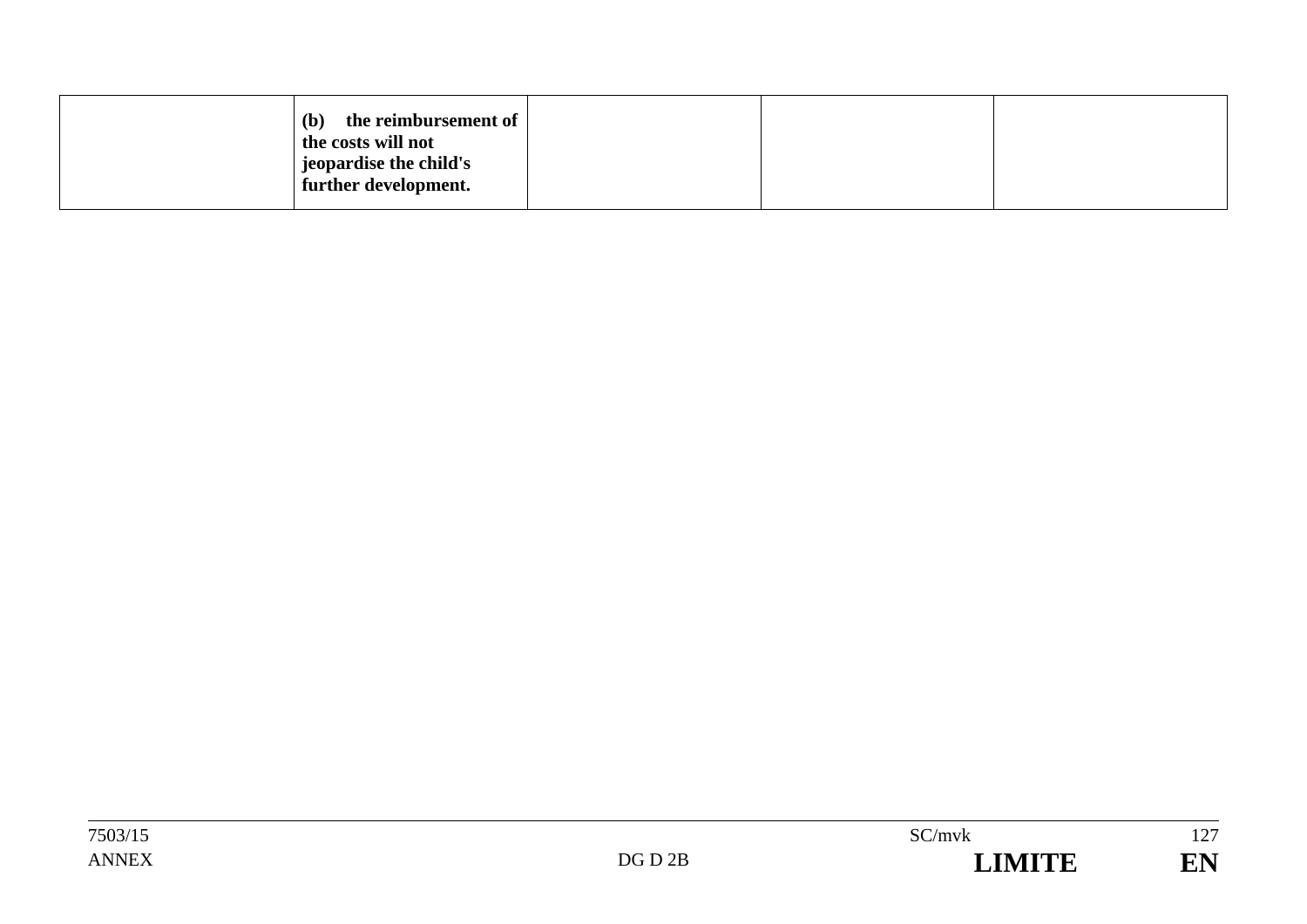| <b>Commission proposal</b><br>(ST 17633/13)                                                                                                                                                                                                                                                                                                                                                                | <b>Council GA</b><br>(ST 10065/14)                                                                                                                                                                                                                                                                                                                                                                         | <b>Draft amendments</b><br>LIBE (DS 1098/15)                                                                                                                                                                                                                                                                                                                                                               | <b>Observations</b><br><b>Presidency</b> | <b>Possible Compromise</b> |
|------------------------------------------------------------------------------------------------------------------------------------------------------------------------------------------------------------------------------------------------------------------------------------------------------------------------------------------------------------------------------------------------------------|------------------------------------------------------------------------------------------------------------------------------------------------------------------------------------------------------------------------------------------------------------------------------------------------------------------------------------------------------------------------------------------------------------|------------------------------------------------------------------------------------------------------------------------------------------------------------------------------------------------------------------------------------------------------------------------------------------------------------------------------------------------------------------------------------------------------------|------------------------------------------|----------------------------|
|                                                                                                                                                                                                                                                                                                                                                                                                            |                                                                                                                                                                                                                                                                                                                                                                                                            | <b>Article 22</b>                                                                                                                                                                                                                                                                                                                                                                                          |                                          |                            |
| <b>Non-regression clause</b>                                                                                                                                                                                                                                                                                                                                                                               | <b>Non-regression clause</b>                                                                                                                                                                                                                                                                                                                                                                               | <b>Non-regression clause</b>                                                                                                                                                                                                                                                                                                                                                                               |                                          |                            |
| Nothing in this Directive<br>shall be construed as<br>limiting or derogating from<br>any of the rights and<br>procedural safeguards that<br>are ensured under the<br>Charter, the ECHR, or other<br>relevant provisions of<br>international law, in<br>particular the UN<br>Convention on the Rights of<br>the Child, or the law of any<br>Member State which<br>provides a higher level of<br>protection. | Nothing in this Directive<br>shall be construed as<br>limiting or derogating from<br>any of the rights and<br>procedural safeguards that<br>are ensured under the<br>Charter, the ECHR, or other<br>relevant provisions of<br>international law, in<br>particular the UN<br>Convention on the Rights of<br>the Child, or the law of any<br>Member State which<br>provides a higher level of<br>protection. | Nothing in this Directive<br>shall be construed as<br>limiting or derogating from<br>any of the rights and<br>procedural safeguards that<br>are ensured under the<br>Charter, the ECHR, or other<br>relevant provisions of<br>international law, in<br>particular the UN<br>Convention on the Rights of<br>the Child, or the law of any<br>Member State which<br>provides a higher level of<br>protection. | Agreement.                               |                            |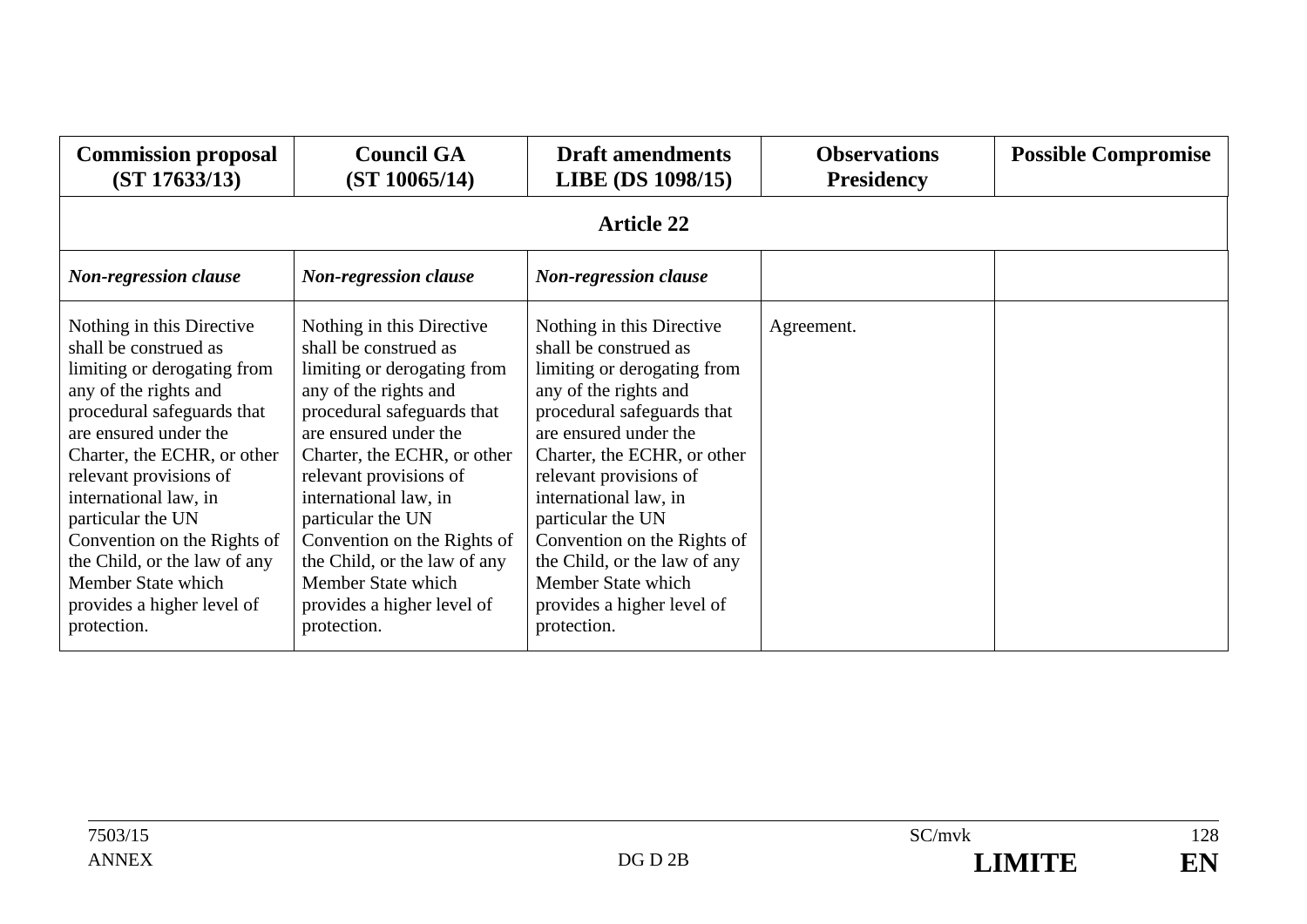| <b>Commission proposal</b><br>(ST 17633/13)                                                                                                                                                                                                                                                                  | <b>Council GA</b><br>(ST 10065/14)                                                                                                                                                                                                                                                                           | <b>Draft amendments</b><br>LIBE (DS 1098/15)                                                                                                                                                                                                                                                                 | <b>Observations</b><br><b>Presidency</b>                                                                                                                                       | <b>Possible Compromise</b> |  |  |  |
|--------------------------------------------------------------------------------------------------------------------------------------------------------------------------------------------------------------------------------------------------------------------------------------------------------------|--------------------------------------------------------------------------------------------------------------------------------------------------------------------------------------------------------------------------------------------------------------------------------------------------------------|--------------------------------------------------------------------------------------------------------------------------------------------------------------------------------------------------------------------------------------------------------------------------------------------------------------|--------------------------------------------------------------------------------------------------------------------------------------------------------------------------------|----------------------------|--|--|--|
|                                                                                                                                                                                                                                                                                                              | <b>Article 23</b>                                                                                                                                                                                                                                                                                            |                                                                                                                                                                                                                                                                                                              |                                                                                                                                                                                |                            |  |  |  |
| <b>Transposition</b>                                                                                                                                                                                                                                                                                         | <b>Transposition</b>                                                                                                                                                                                                                                                                                         | <b>Transposition</b>                                                                                                                                                                                                                                                                                         |                                                                                                                                                                                |                            |  |  |  |
| <b>Member States shall</b><br>1.<br>bring into force the laws,<br>regulations and<br>administrative provisions<br>necessary to comply with<br>this Directive by [24 months]<br>after its publication]. They<br>shall immediately inform the<br>Commission thereof.                                           | <b>Member States shall</b><br>$1_{-}$<br>bring into force the laws,<br>regulations and<br>administrative provisions<br>necessary to comply with<br>this Directive by [36 months]<br>after its publication]. They<br>shall immediately inform the<br>Commission thereof.                                      | <b>Member States shall</b><br>$\mathbf{1}_{+}$<br>bring into force the laws,<br>regulations and<br>administrative provisions<br>necessary to comply with<br>this Directive by [24 months]<br>after its publication]. They<br>shall immediately inform the<br>Commission thereof.                             | Agreement on the Article,<br>except for the transposition<br>period: CNS requests 36<br>months, COM and EP<br>request 24 months. Perhaps<br>30 months could be a middle<br>way |                            |  |  |  |
| 2.<br><b>When Member States</b><br>adopt these measures, they<br>shall contain a reference to<br>this Directive or shall be<br>accompanied by such a<br>reference on the occasion of<br>their official publication.<br>The methods of making such<br>a reference shall be laid<br>down by the Member States. | 2.<br><b>When Member States</b><br>adopt these measures, they<br>shall contain a reference to<br>this Directive or shall be<br>accompanied by such a<br>reference on the occasion of<br>their official publication.<br>The methods of making such<br>a reference shall be laid<br>down by the Member States. | <b>When Member States</b><br>2.<br>adopt these measures, they<br>shall contain a reference to<br>this Directive or shall be<br>accompanied by such a<br>reference on the occasion of<br>their official publication.<br>The methods of making such<br>a reference shall be laid<br>down by the Member States. |                                                                                                                                                                                |                            |  |  |  |
| <b>Member States shall</b><br>3.<br>communicate to the                                                                                                                                                                                                                                                       | <b>Member States shall</b><br>3.<br>communicate to the                                                                                                                                                                                                                                                       | <b>Member States shall</b><br>3.<br>communicate to the                                                                                                                                                                                                                                                       |                                                                                                                                                                                |                            |  |  |  |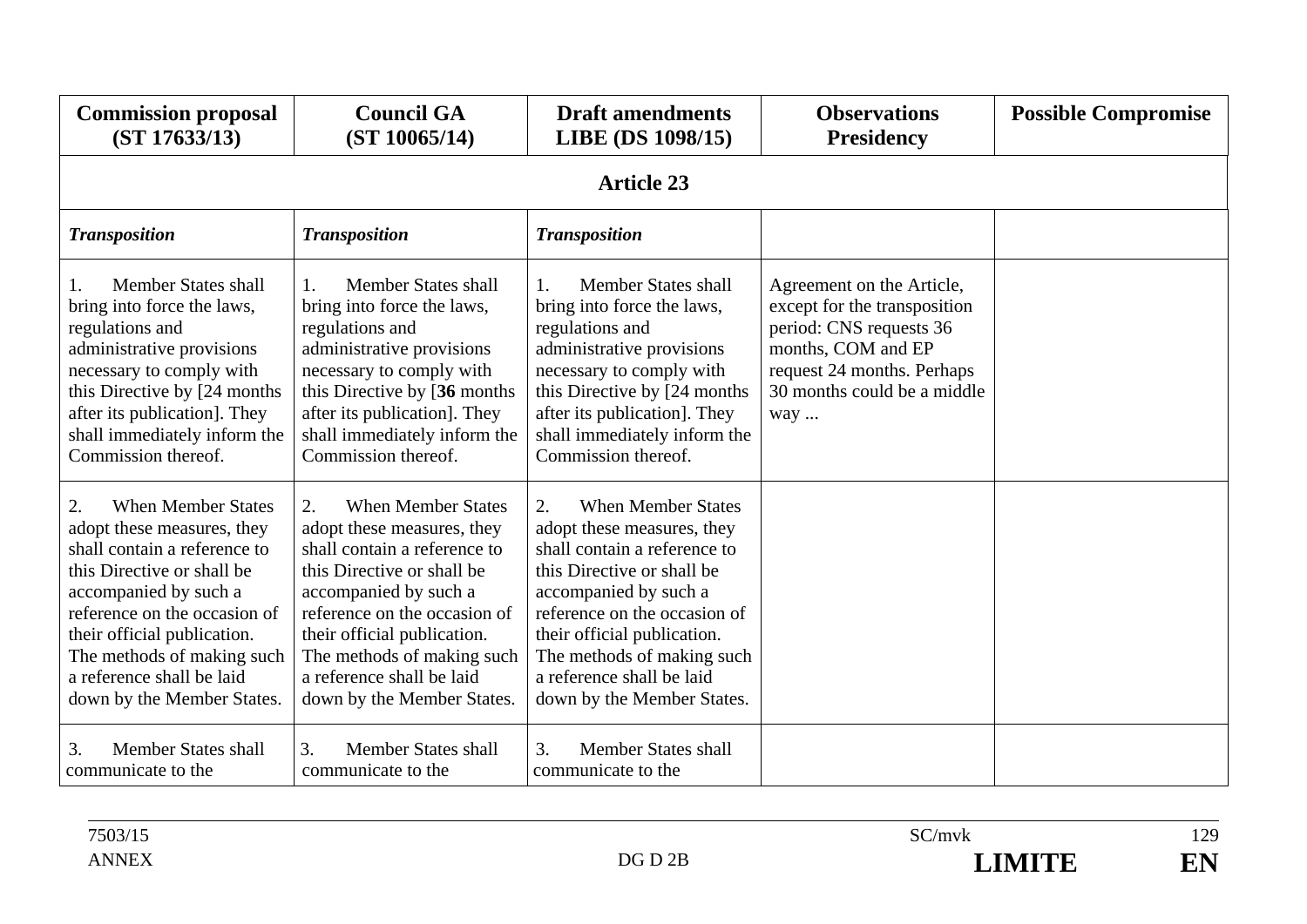| covered by this Directive.<br>covered by this Directive. | Commission the text of the<br>measures of national law<br>which they adopt in the field | Commission the text of the<br>measures of national law<br>which they adopt in the field which they adopt in the field | Commission the text of the<br>measures of national law |
|----------------------------------------------------------|-----------------------------------------------------------------------------------------|-----------------------------------------------------------------------------------------------------------------------|--------------------------------------------------------|
|                                                          |                                                                                         | covered by this Directive.                                                                                            |                                                        |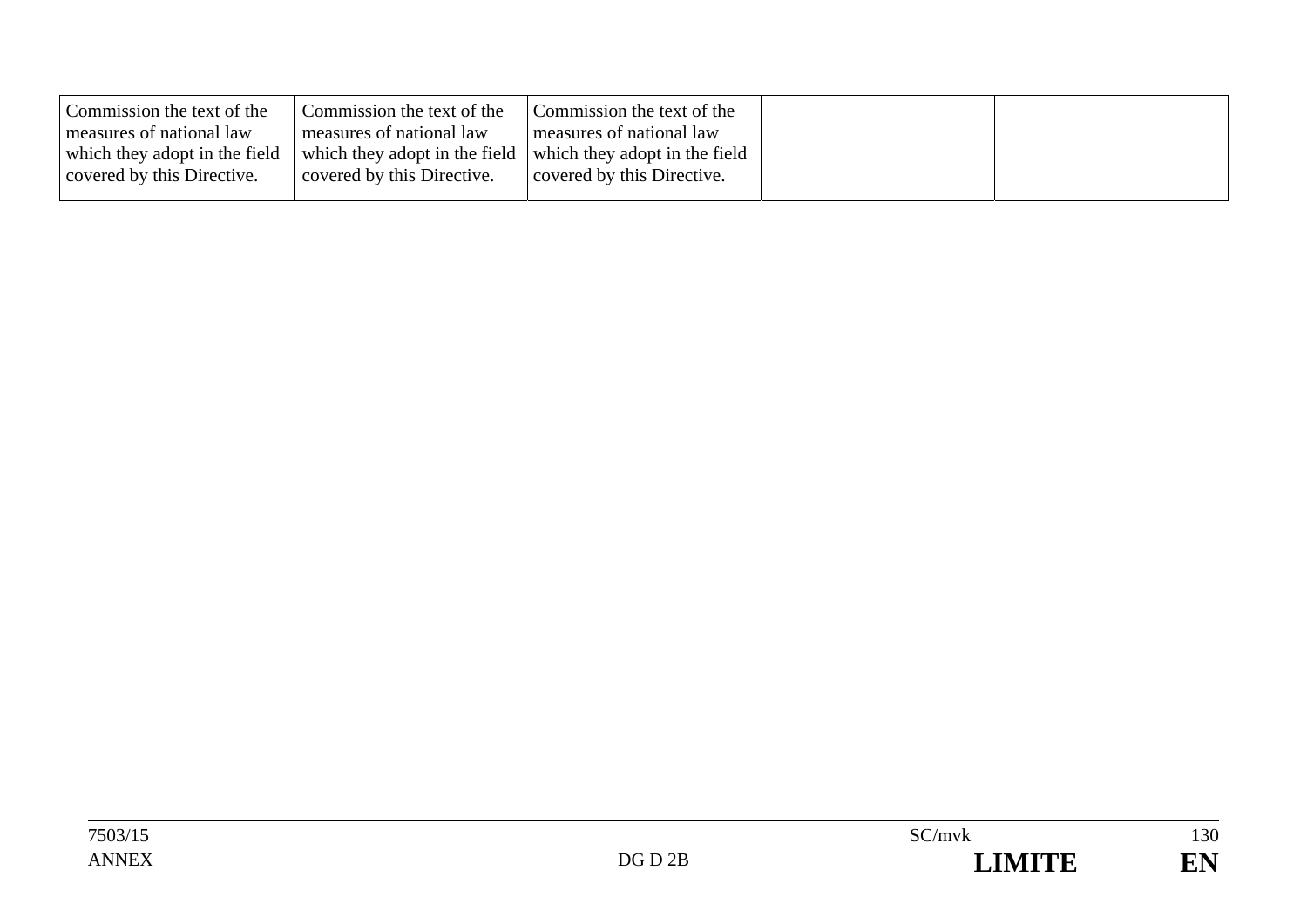| <b>Commission proposal</b><br>(ST 17633/13)                                                                                                                       | <b>Council GA</b><br>(ST 10065/14)                                                                                                                                | <b>Draft amendments</b><br><b>LIBE</b> (DS 1098/15)                                                                                                               | <b>Observations</b><br><b>Presidency</b> | <b>Possible Compromise</b> |  |
|-------------------------------------------------------------------------------------------------------------------------------------------------------------------|-------------------------------------------------------------------------------------------------------------------------------------------------------------------|-------------------------------------------------------------------------------------------------------------------------------------------------------------------|------------------------------------------|----------------------------|--|
| <b>Article 24</b>                                                                                                                                                 |                                                                                                                                                                   |                                                                                                                                                                   |                                          |                            |  |
| <b>Entry into force</b>                                                                                                                                           | <b>Entry into force</b>                                                                                                                                           | <b>Entry into force</b>                                                                                                                                           |                                          |                            |  |
| This Directive shall enter<br>into force on the twentieth<br>day following that of its<br>publication in the <i>Official</i><br>Journal of the European<br>Union. | This Directive shall enter<br>into force on the twentieth<br>day following that of its<br>publication in the <i>Official</i><br>Journal of the European<br>Union. | This Directive shall enter<br>into force on the twentieth<br>day following that of its<br>publication in the <i>Official</i><br>Journal of the European<br>Union. | Agreement.                               |                            |  |